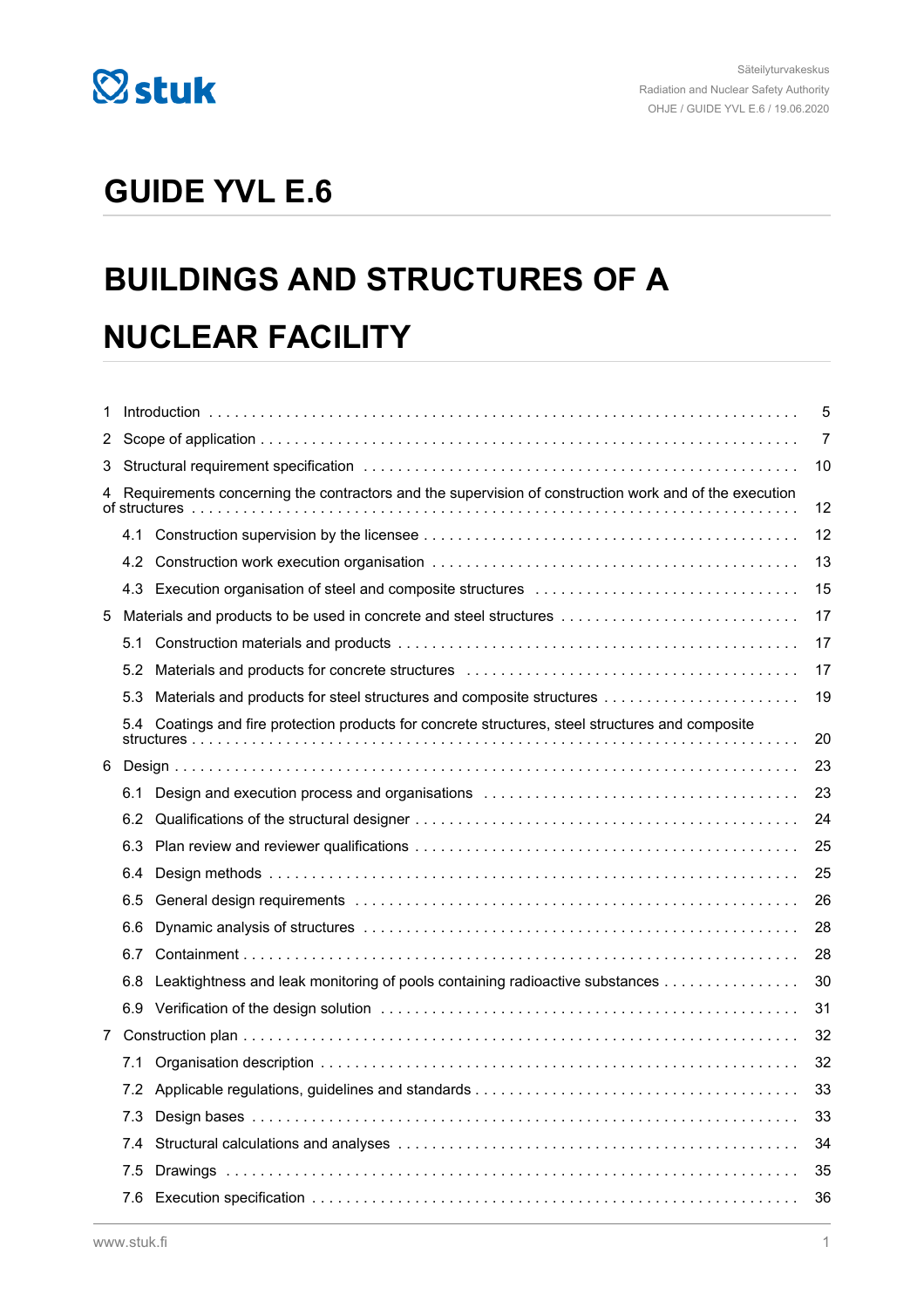## **Østuk**

|    | 7.7               |                                                                                                                                                                                                                                                                                                                                         | 36 |
|----|-------------------|-----------------------------------------------------------------------------------------------------------------------------------------------------------------------------------------------------------------------------------------------------------------------------------------------------------------------------------------|----|
|    | 7.8               |                                                                                                                                                                                                                                                                                                                                         | 37 |
|    | 7.9               |                                                                                                                                                                                                                                                                                                                                         | 37 |
|    | 7.10              |                                                                                                                                                                                                                                                                                                                                         | 38 |
|    | 7.11              |                                                                                                                                                                                                                                                                                                                                         | 38 |
| 8  |                   |                                                                                                                                                                                                                                                                                                                                         | 39 |
|    |                   |                                                                                                                                                                                                                                                                                                                                         | 39 |
|    |                   |                                                                                                                                                                                                                                                                                                                                         | 40 |
|    |                   |                                                                                                                                                                                                                                                                                                                                         | 41 |
| 9  |                   |                                                                                                                                                                                                                                                                                                                                         | 42 |
|    |                   | 9.1 Readiness inspections for concreting, injection and prestressing work                                                                                                                                                                                                                                                               | 42 |
|    |                   | 9.2 Construction inspection and installation construction inspection of steel structures and the steel<br>assemblies of composite structures entertainment in the state of composite structures entertainment in the structure of the structure of the structure of the structure of the structure of the structure of the structure of | 43 |
|    |                   |                                                                                                                                                                                                                                                                                                                                         | 45 |
|    | 9.4               |                                                                                                                                                                                                                                                                                                                                         | 45 |
|    | 9.5               |                                                                                                                                                                                                                                                                                                                                         | 46 |
|    | 9.6               |                                                                                                                                                                                                                                                                                                                                         | 47 |
|    | 9.7               |                                                                                                                                                                                                                                                                                                                                         | 48 |
| 10 |                   |                                                                                                                                                                                                                                                                                                                                         | 49 |
|    | 10.1              |                                                                                                                                                                                                                                                                                                                                         | 49 |
|    | 10.2 <sub>1</sub> | Documents to be submitted during the decision-in-principle phase                                                                                                                                                                                                                                                                        | 49 |
|    | 10.3              | Documents to be submitted at the construction licence phase                                                                                                                                                                                                                                                                             | 49 |
|    | 10.4              | Design documents to be submitted during construction                                                                                                                                                                                                                                                                                    | 50 |
|    | 10.5              | Documents to be submitted during the operating licence phase                                                                                                                                                                                                                                                                            | 51 |
|    |                   | 10.6 Modifications to structural systems of an operating nuclear facility                                                                                                                                                                                                                                                               | 51 |
| 11 |                   | Regulatory oversight by the Radiation and Nuclear Safety Authority                                                                                                                                                                                                                                                                      | 52 |
|    |                   |                                                                                                                                                                                                                                                                                                                                         | 52 |
|    | 11.2              |                                                                                                                                                                                                                                                                                                                                         | 52 |
|    | 11.3              |                                                                                                                                                                                                                                                                                                                                         | 52 |
|    | 11.4              |                                                                                                                                                                                                                                                                                                                                         | 53 |
|    | 11.5              |                                                                                                                                                                                                                                                                                                                                         | 53 |
|    | 11.6              | Control of manufacturing and construction inspection                                                                                                                                                                                                                                                                                    | 53 |
|    | 11.7              |                                                                                                                                                                                                                                                                                                                                         | 55 |
|    | 11.8              |                                                                                                                                                                                                                                                                                                                                         | 55 |
|    | 11.9              |                                                                                                                                                                                                                                                                                                                                         | 56 |
|    | 11.10             |                                                                                                                                                                                                                                                                                                                                         | 56 |
|    |                   |                                                                                                                                                                                                                                                                                                                                         | 57 |
|    | 12.1              |                                                                                                                                                                                                                                                                                                                                         | 57 |
|    | 12.2              |                                                                                                                                                                                                                                                                                                                                         | 64 |
|    | 12.3              |                                                                                                                                                                                                                                                                                                                                         | 65 |
|    |                   |                                                                                                                                                                                                                                                                                                                                         |    |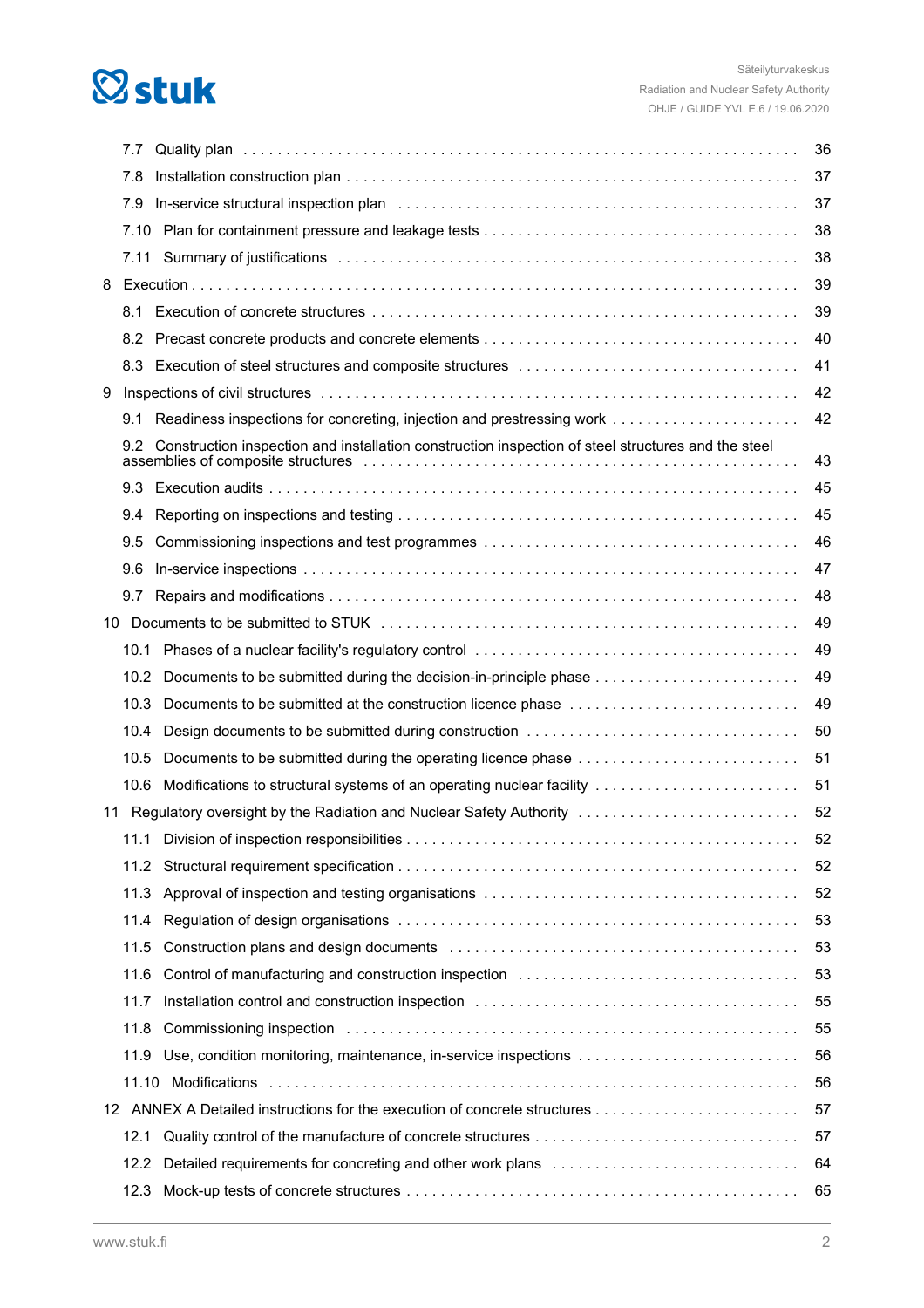## **Østuk**

| 13 ANNEX B Detailed instructions for the execution of steel structures and steel parts of composite      |  |  |  |  |  |
|----------------------------------------------------------------------------------------------------------|--|--|--|--|--|
|                                                                                                          |  |  |  |  |  |
|                                                                                                          |  |  |  |  |  |
|                                                                                                          |  |  |  |  |  |
|                                                                                                          |  |  |  |  |  |
|                                                                                                          |  |  |  |  |  |
|                                                                                                          |  |  |  |  |  |
|                                                                                                          |  |  |  |  |  |
|                                                                                                          |  |  |  |  |  |
| 15 ANNEX D Material certificate requirements for materials and welding filler materials, SFS-EN 10204 74 |  |  |  |  |  |
|                                                                                                          |  |  |  |  |  |
|                                                                                                          |  |  |  |  |  |
|                                                                                                          |  |  |  |  |  |

Definitions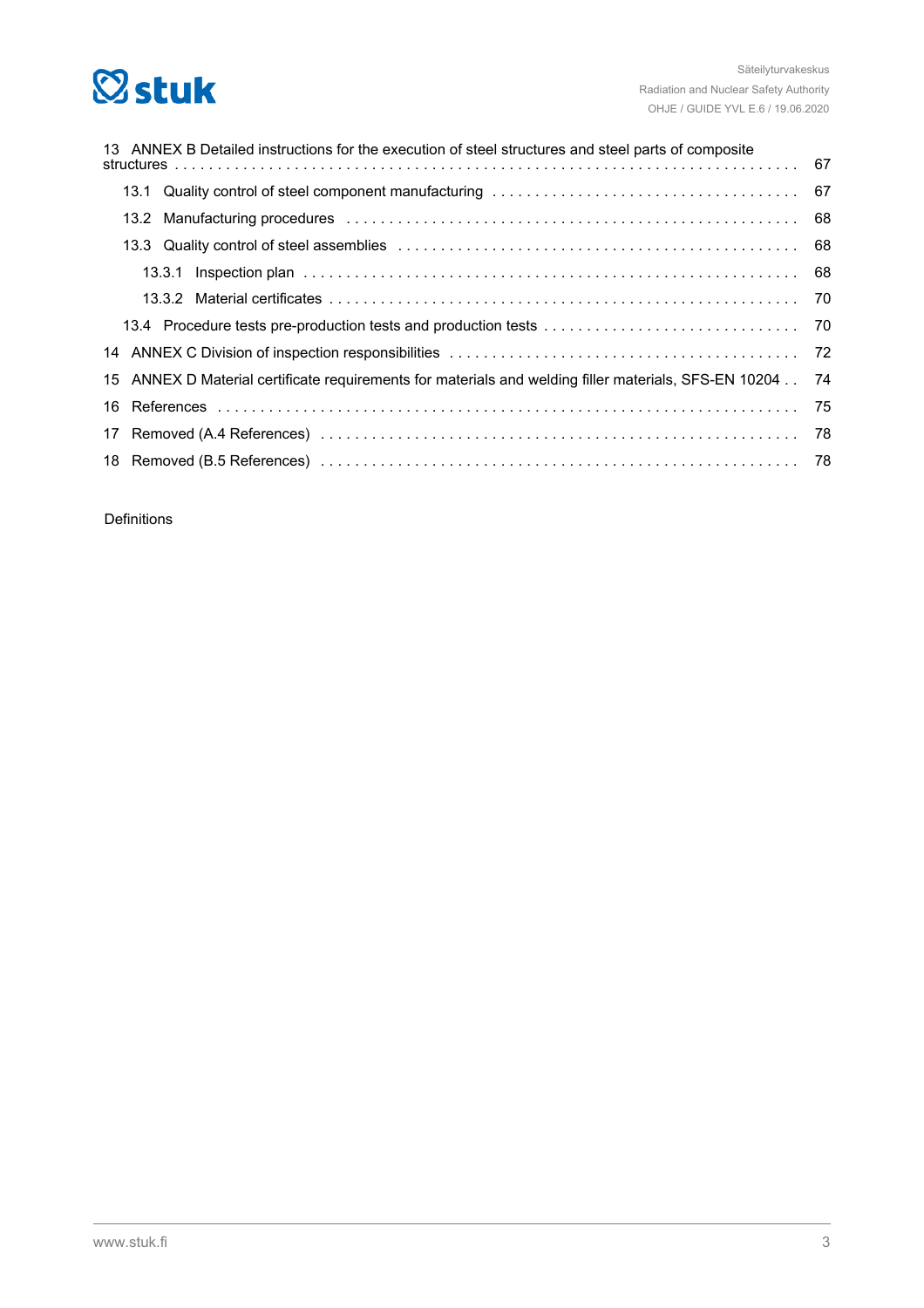

## **Authorisation**

According to Section 7 r of the Nuclear Energy Act (990/1987), *the Radiation and Nuclear Safety Authority (STUK) shall specify detailed safety requirements for the implementation of the safety level in accordance with the Nuclear Energy Act.*

## **Rules for application**

The publication of a YVL Guide shall not, as such, alter any previous decisions made by STUK. After having heard the parties concerned STUK will issue a separate decision as to how a new or revised YVL Guide is to be applied to operating nuclear facilities or those under construction, and to licensees' operational activities. The Guide shall apply as it stands to new nuclear facilities.

When considering how the new safety requirements presented in the YVL Guides shall be applied to the operating nuclear facilities, or to those under construction, STUK will take due account of the principles laid down in Section 7 a of the Nuclear Energy Act (990/1987): *The safety of nuclear energy use shall be maintained at as high a level as practically possible. For the further development of safety, measures shall be implemented that can be considered justified considering operating experience and safety research and advances in science and technology.*

According to Section 7 r(3) of the Nuclear Energy Act, *the safety requirements of the Radiation and Nuclear Safety Authority are binding on the licence holder, while preserving the licence holder's right to propose an alternative procedure or solution to that provided for in the regulations. If the licence holder can convincingly demonstrate that the proposed procedure or solution will implement safety standards in accordance with this Act, the Radiation and Nuclear Safety Authority may approve the procedure or solution.*

With regard to new nuclear facilities, this Guide shall apply as of 1 July 2020 until further notice. With regard to operating nuclear facilities and those under construction, this Guide shall be enforced through a separate decision to be taken by STUK. This Guide replaces Guide YVL E.6 (15.11.2013).

Translation. Original text in Finnish.

## **STUK • SÄTEILYTURVAKESKUS STRÅLSÄKERHETSCENTRALEN RADIATION AND NUCLEAR SAFETY AUTHORITY**

Osoite / Address • Laippatie 4, 00880 Helsinki Postiosoite / Postal address • PL / P.O.Box 14, FI-00811 Helsinki, FINLAND Puh. / Tel. (09) 759 881, +358 9 759 881 • Fax (09) 759 88 500, +358 9 759 88 500 • www.stuk.fi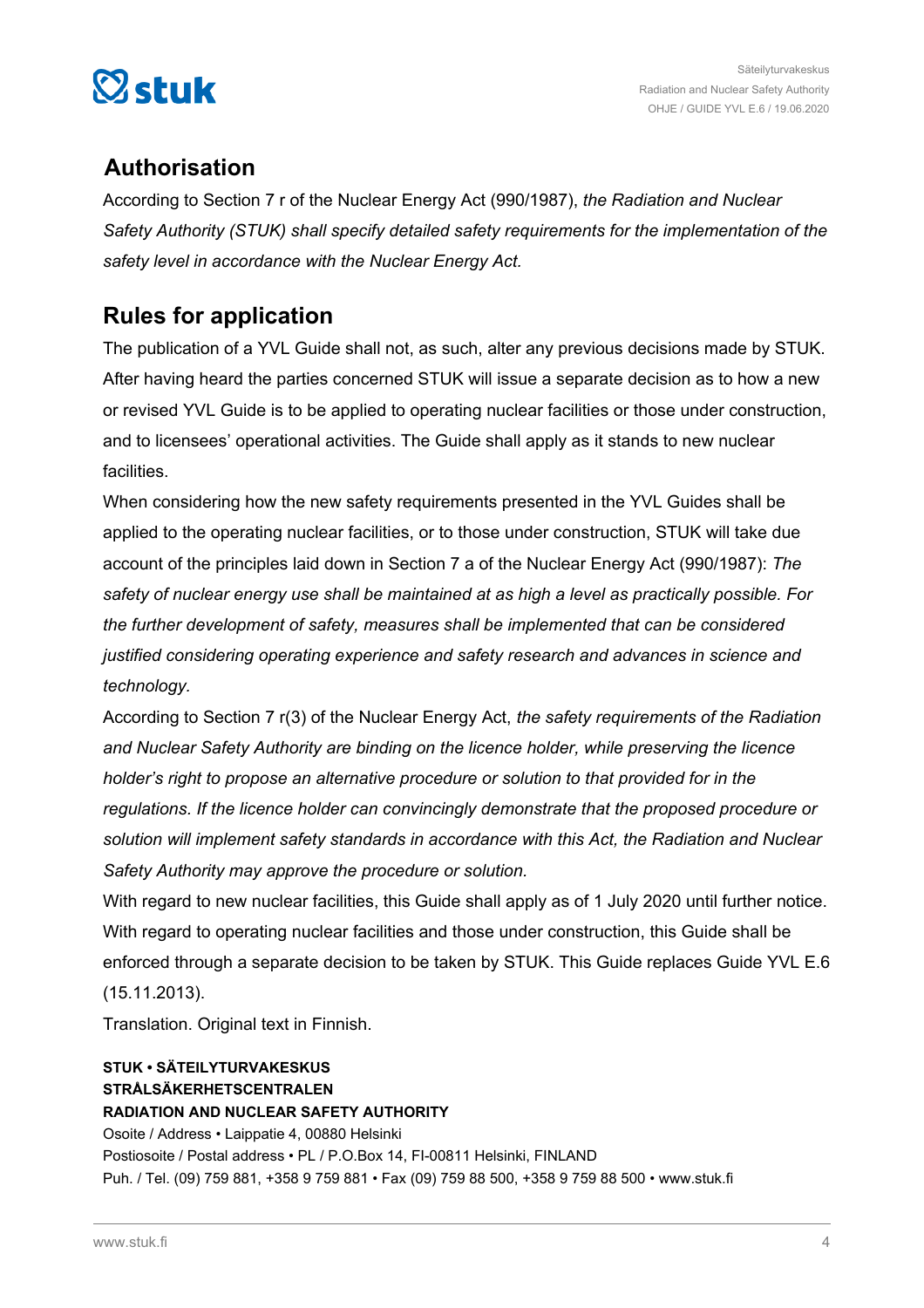<span id="page-4-0"></span>

## **1 Introduction**

101. In Finland, the authority that oversees the safety of the use of nuclear energy is the Radiation and Nuclear Safety Authority (STUK). Safety regulation by STUK covers the control of the service life of the buildings and structures of nuclear facilities insofar as they have a bearing on the facilities' nuclear and radiation safety. **[**2013-11-15 **]**

102. By virtue of Section 63(1)(3) of the Nuclear Energy Act (990/1987), the Radiation and Nuclear Safety Authority (STUK) is authorised to require that structures and components intended as parts of the nuclear facility be manufactured in a manner approved by the Radiation and Nuclear Safety Authority. STUK is authorised to oblige the licensee or licence applicant to arrange for STUK to have the opportunity to sufficiently control the manufacture of the nuclear fuel and structures and components related to it. **[**2020-06-19 **]**

103. According to the Section 6 of the Nuclear Energy Act (990/1987) [1], the use of nuclear energy must be safe; it shall not cause injury to people, damage to the environment or property. The safety of a nuclear facility is a result of the design, manufacture, construction, operation, and maintenance of the facility, its systems, and structures in a manner that is compliant with the safety and quality requirements. **[**2020-06-19 **]**

104. The Radiation and Nuclear Safety Authority Regulation on the Safety of a Nuclear Power Plant (Y/1/2018) [2] presents the general requirements for the safety of nuclear facilities. The requirements for the safety of the plant's structures are presented in Sections 4–17 of the Regulation (STUK Y/1/2018), and the requirements for its construction and operation are presented in Sections 18–24. **[**2020-06-19 **]**

105. The Radiation and Nuclear Safety Authority Regulation on the Safety of Disposal of Nuclear Waste (STUK Y/4/2018) [4] presents the general requirements for the safety of nuclear facilities. The requirements for the design of a nuclear facility are presented in Sections 4–9 of the Regulation, and the requirements for its construction and operation are presented in Sections 22–29 of the Regulation. **[**2020-06-19 **]**

106. This Guide sets forth requirements and instructions for the design and execution of safetyclassified concrete, steel and composite structures of nuclear facilities, and for the inspections performed during operation. In addition, this Guide sets forth requirements for coatings and fire safety products for concrete, steel and composite structures. **[**2020-06-19 **]**

107. In addition to the requirements set forth in this Guide, the design and manufacture of safety-classified buildings and steel, concrete and composite structures shall also adhere to the laws, regulations, building codes and guidelines in force in Finland. These include the Land Use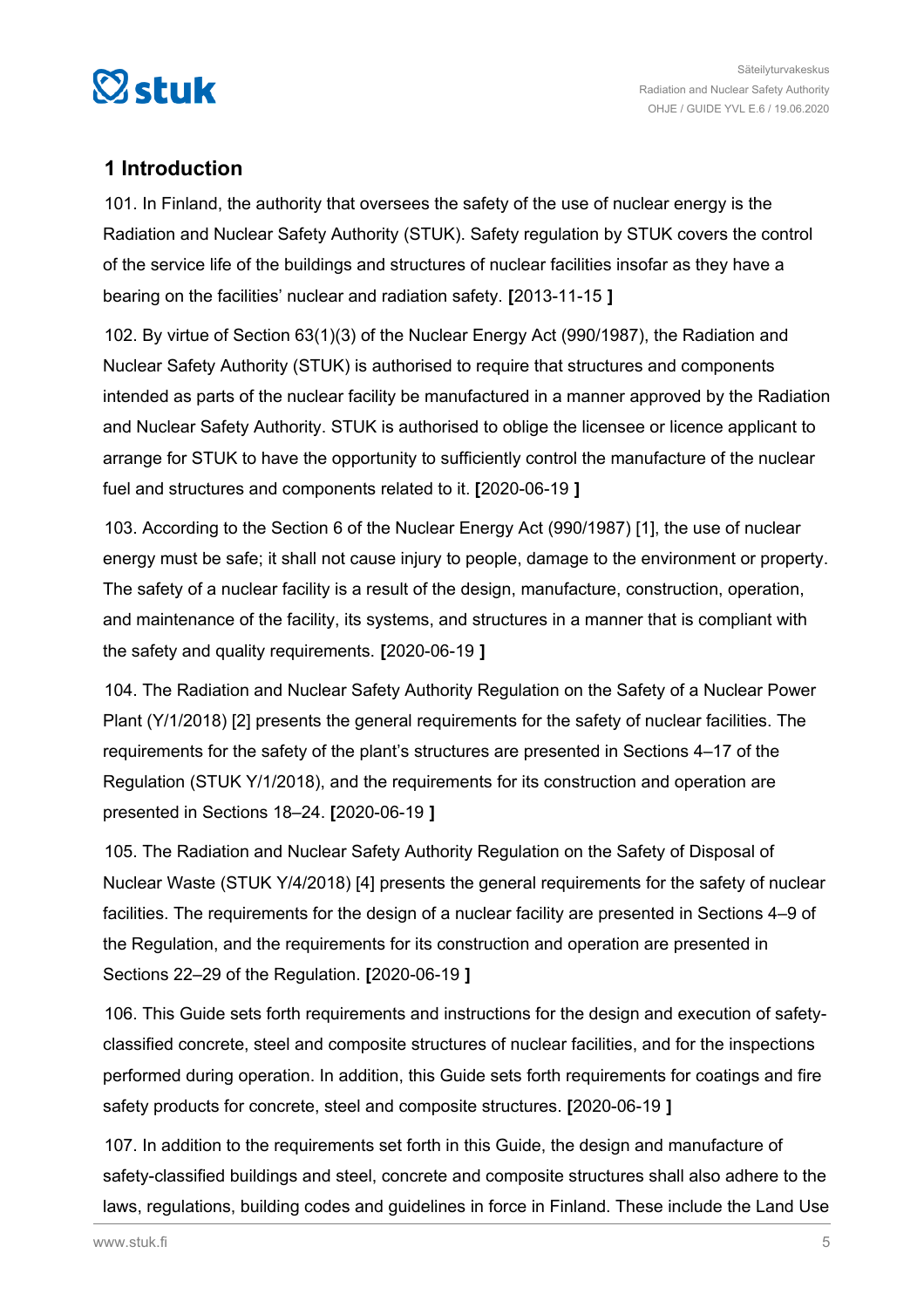

and Building Act (132/1999) [6] and Decree (895/1999) [7], and the regulations and guidelines issued by virtue of the said Act and Decree. **[**2013-11-15 **]**

108. The construction regulations, building codes and guidelines in force in Finland shall be followed in the design and execution of structures in class EYT (non-nuclear safety). **[**2013-11-15 **]**

109. A Decree by the Ministry of the Environment may issue more detailed construction requirements concerning structural strength, stability, and fire safety. The Ministry of the Environment maintains the Finnish Building Code, into which the building regulations, orders and Ministry guidelines that have been issued by virtue of the Land Use and Building Act and Decree have been compiled. In each municipality the building supervision authorities supervise that the decrees, regulations and orders given by the Ministry of the Environment are followed in all construction activities. **[**2013-11-15 **]**

110. The structures, materials and tests performed on them shall meet the valid requirements of the Finnish building legislation, regulations and building codes. **[**2013-11-15 **]**

111. If the Finnish construction regulations, codes and standards are insufficient, foreign regulations, guidelines and standards from the field may be applied. It shall then be ensured, however, that the regulations, codes and standards together form an applicable entity. **[**2020-06-19 **]**

112. Within the EU, construction products are to be brought onto the market as laid down in the Construction Products Regulation 305/2011 [5]. If a construction product is not within the scope of the harmonised product standard, and the manufacturer has not acquired a European Technical Assessment for the product, the construction product may be approved applying the approval procedures described in the Act on the Approval of Certain Construction Products (954/2012) [8] and the decrees and guides issued under it. **[**2020-06-19 **]**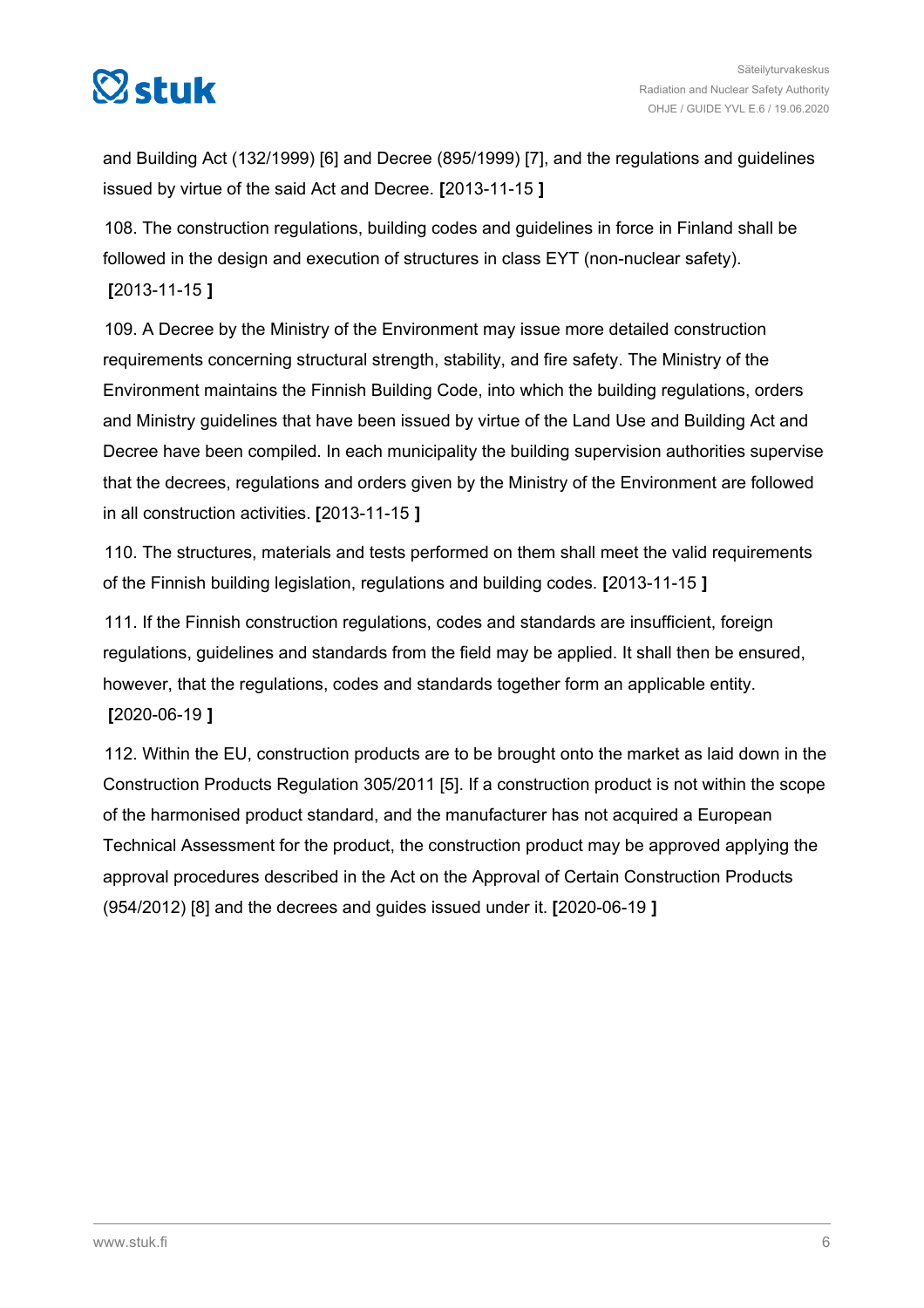<span id="page-6-0"></span>

## **2 Scope of application**

201. In accordance with this Guide, STUK supervises the design, manufacture and use of the safety-classified buildings and steel, concrete and composite structures of nuclear facilities that are important to nuclear and radiation safety. STUK's regulation has no bearing on any regulatory measures required under the Land Use and Building Act (132/1999) [6] and Decree (895/1999) [7], unless authorities agree otherwise. **[**2020-06-19 **]**

202. The Guide shall apply to nuclear facilities, unless it is expressly stated that a requirement only applies to nuclear power plants. **[**2013-11-15 **]**

203. Pursuant to Guide YVL B.2 "Classification of systems, structures and components of a nuclear facility", a nuclear facility's structures, systems and components shall be assigned to safety classes 1, 2 and 3, and to class EYT (non-nuclear safety) on the basis of their safety significance. The systems, structures and components of nuclear facilities shall be assigned to three categories, S1, S2A and S2B, based on the seismic resistance requirements imposed on them. The requirements to be followed in the design, manufacturing, operation and supervision of structures shall be determined on the basis of their safety classification and seismic classification. **[**2020-06-19 **]**

204. The steel parts of composite structures are governed by the requirements for steel structures laid down in this Guide; correspondingly, their concrete components are governed by the requirements for concrete structures listed in this Guide. If the composite structures or steel structures form assemblies that also include system components, such as piping or valves, the appropriate E series YVL Guides shall be applied to the approval of the system components. **[**2013-11-15 **]**

205. Steel modular structures shall be processed as either composite structures or steel structures, depending on the design method of the load-bearing structures. **[**2013-11-15 **]**

206. If metallic materials other than steel are used in metal structures or composite structures, the guidelines for steel structures or composite structures laid down in this Guide shall be applied in their design, manufacture and approval. The guidelines for steel structures laid down in this Guide shall be applied to the design, manufacture and approval of those structures in safety classes 2 and 3 that are not made of concrete or steel. **[**2013-11-15 **]**

207. The requirements set forth in the Guide shall apply to the licensee and, where applicable, the licence applicant, plant suppliers and equipment suppliers, manufacturers of steel structures, and those performing construction work at a nuclear facility: building contractors and subcontractors. **[**2013-11-15 **]**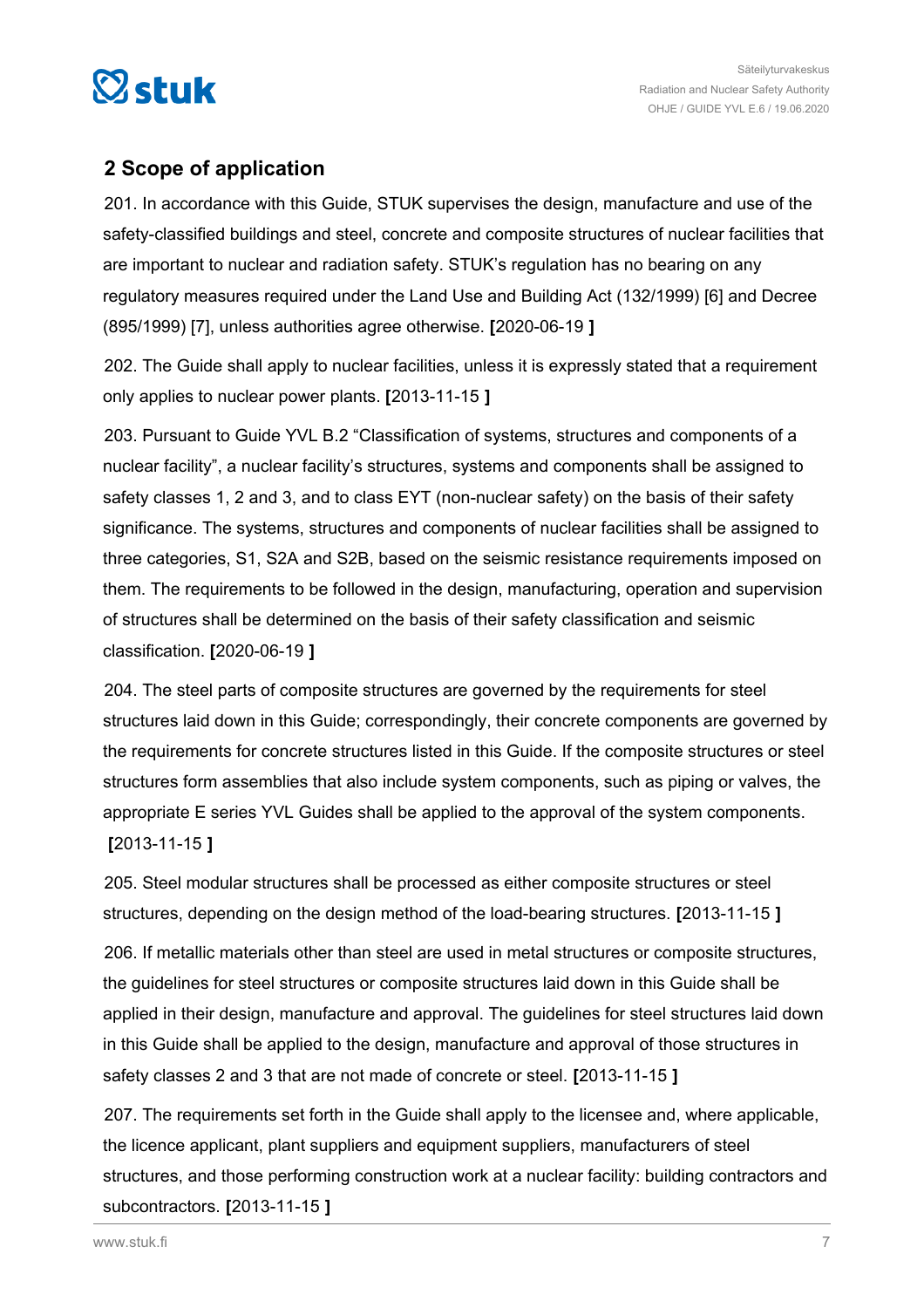

208. The structural requirements set forth in this Guide also involve the requirements presented in the Guides below; these shall be taken into consideration in the design and execution of structures of a nuclear facility:

a. Guide YVL A.1, "Regulatory oversight of safety in the use of nuclear energy", sets forth requirements concerning the safety principles for the design and control of nuclear facilities. b. Guide YVL A.3, "Leadership and management for safety", sets forth the detailed requirements concerning the management system and quality management. These requirements also apply to the design, execution and in-service supervision of steel, concrete and composite structures. Insofar as a Guide mentioned above does not cover the specific features of the quality control of steel, concrete or composite structures, more detailed quality control instructions are provided in this Guide.

c. Guide YVL A.4, "Organisation and personnel of a nuclear facility", sets forth the requirements concerning the organisation, personnel, competence and leadership required for the use of nuclear energy. The Guide also defines the competence requirements and approval procedures for the tasks that require separate approval from STUK.

d. Guide YVL A.5, "Construction and commissioning of a nuclear facility", sets forth requirements for the management and control of the construction project of a nuclear facility during the various phases of construction.

e. Guide YVL A.7, "Probabilistic risk assessment and risk management of a nuclear power plant", sets forth requirements for probabilistic fire risk assessments.

f. Guide YVL A.8, "Ageing management of a nuclear facility", sets forth the requirements for the licensee's design, operation and maintenance activities concerning ageing management in the systems, structures and equipment of a nuclear power plant.

g. Guide YVL A.11, "Security of a nuclear facility", sets forth the requirements concerning the physical protection at nuclear facilities and their design. The Guide also provides the design requirements for the dimensioning of structures to withstand design basis threats, such as aircraft crashes and explosions.

h. Guide YVL B.1, "Safety design of a nuclear power plant", sets forth requirements for the safety planning of a nuclear power plant and the design of safety-classified systems. This Guide YVL E.6 provides more detailed requirements and guidelines for the design of buildings and structures.

i. Guide YVL B.2, "Classification of systems, structures and components of a nuclear facility", presents the safety classifications and seismic classifications and the principles for following them. When classifying structures for safety, it shall also be ensured that functional entities of structures are classified into the same safety class.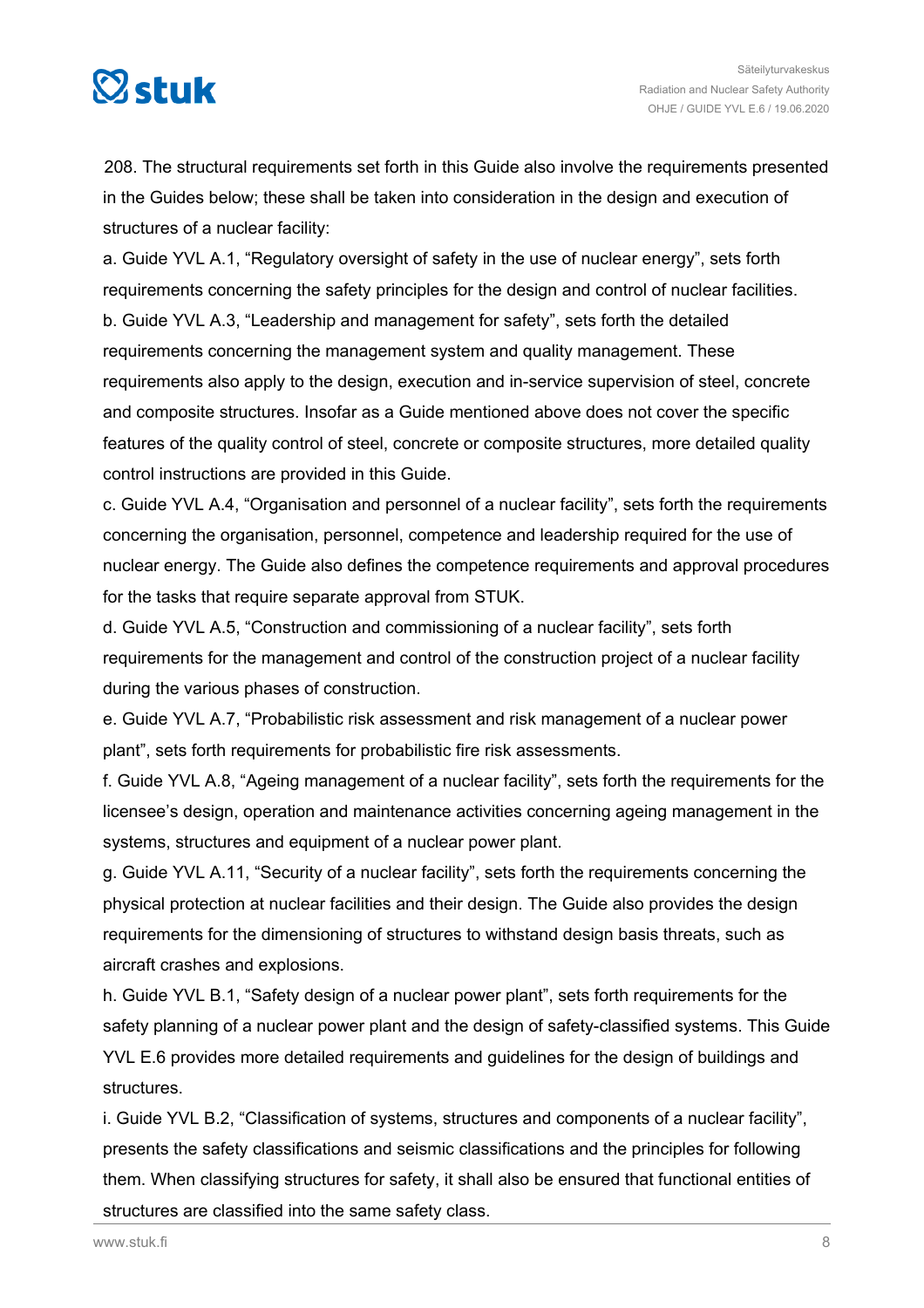## $\boxtimes$ stuk

j. Guide YVL B.6, "Containment of a nuclear power plant", provides the guidelines for the design and control of the containment.

k. Guide YVL B.7, "Provisions for internal and external hazards at a nuclear facility", sets forth requirements for room and lay-out design at nuclear facilities, and design against internal and external threats.

l. Guide YVL B.8, "Fire protection at a nuclear facility", sets forth the requirements and guidelines concerning fire protection at a nuclear power plant and presents the requirements for separating and load-bearing structures.

m. Guide YVL E.1, "Authorised inspection body and the licensee's in-house inspection organisation", sets forth the requirements concerning the authority, tasks, and reporting of inspection organisations. The Guide presents the procedure for approving an organisation as an authorised inspection body or the licensee's in-house inspection organisation.

n. Guide YVL E.3, "Pressure vessels and piping of a nuclear facility", sets forth the guidelines concerning pressure vessels and piping at a nuclear facility, and the materials and test specimens required for their manufacture and qualification. The licensee may, in a justified way, also apply Guide YVL E.3 to the manufacture and qualification of steel containers that only withstand hydrostatic pressure as presented in requirement 205 of Guide YVL E.3.

o. Guide YVL E.4, "Strength analyses of nuclear power plant pressure equipment", sets forth requirements for the loads and strength analyses of a nuclear power plant's primary circuit and other nuclear pressure equipment important to safety.

p. Guide YVL E.12, "Testing organisations for mechanical components and structures of a nuclear facility", sets forth requirements for testing organisations.

q. Guide YVL E.13, "Ventilation and air-conditioning equipment of a nuclear facility", sets forth requirements for similar equipment. **[**2020-06-19 **]**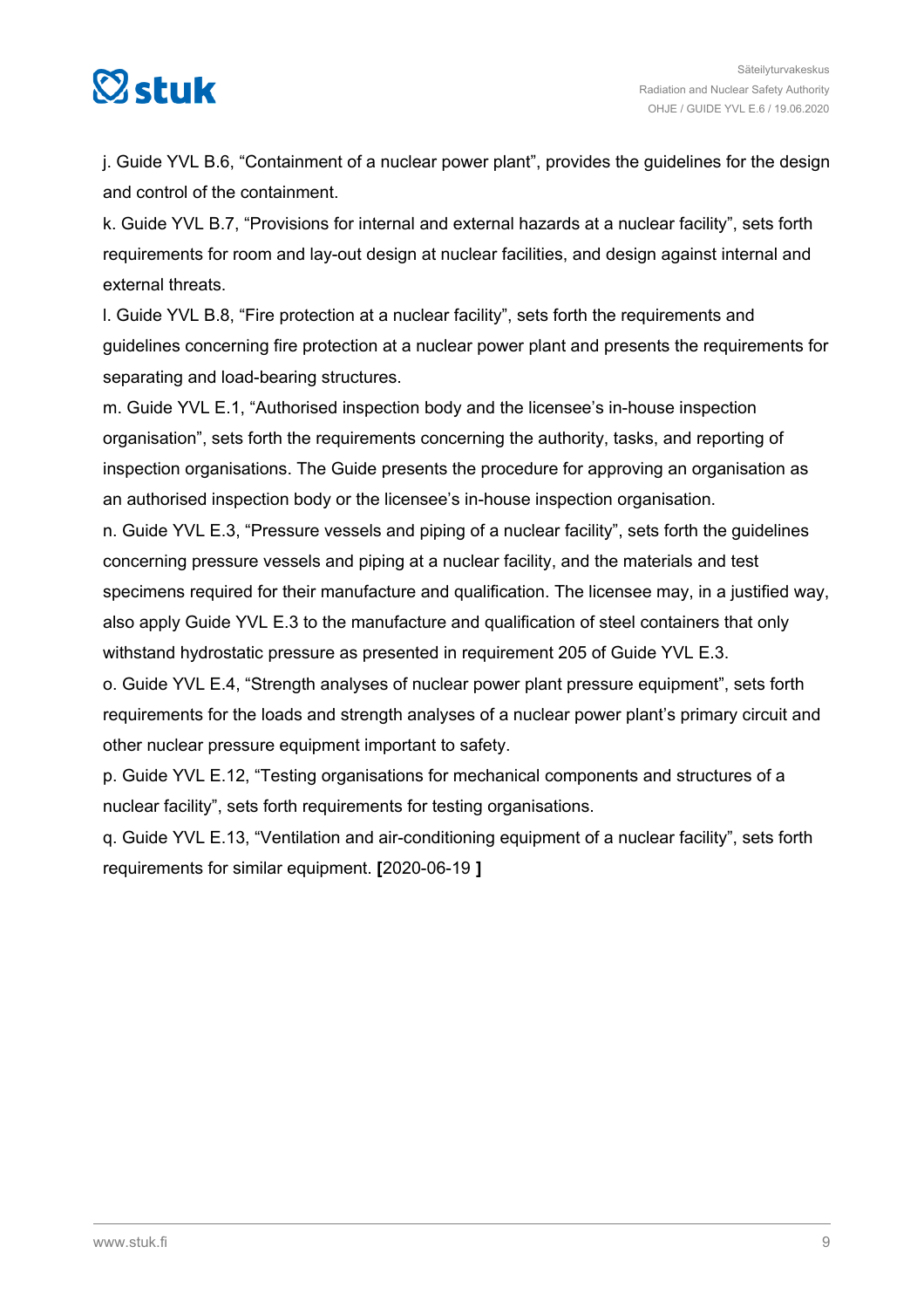<span id="page-9-0"></span>

## **3 Structural requirement specification**

301. Before the design of structures is started, a structural requirement specification or another document containing the corresponding information including the requirements for design and quality shall be drawn up for concrete, steel, and composite structures in safety classes 2 and 3. Structure specific requirement specifications shall also be presented where necessary. The design requirements shall present the following:

a. The regulations, guidelines and standards applied, the limits of their scope of application with justifications, and the basis for the design of earthquake resistance, and applicable standards. b. Initial data used for the design of structures: The initial data to be presented shall include the purpose of the structure as a part of a nuclear facility, a general description of the construction methods, and references to the layout plans.

c. The load combinations and, when the partial safety factor method is used, the combination and partial safety factors for loads, and the partial safety factors for the material properties. d. Loads for which reference is made to regulations, guidelines and standards used and to the information provided by manufacturers, or to descriptions of loads transmitted to structures by components, pipings and radiation under operational and accident conditions. Loads (such as design pressure and design temperature, test pressure) shall be defined by taking into account the requirements of Guides YVL B.1, YVL B.6 and YVL B.7 and standard ASME III Div.2 [29]. e. Requirements for the properties of construction materials, justification of the requirements for the intended purpose of use and preliminary test programmes. The acceptance criteria shall be unambiguously defined.

f. The dimensioning and testing standards used for the structural fire safety design, and their acceptability.

g. The requirements for coatings and coating combinations used, and the test programmes for the coating combinations (see chapter 5.4). **[**2020-06-19 **]**

302. The licensee shall have documented structural requirement specifications for a nuclear facility's containment liner, equipment hatch and personnel and emergency airlocks or other similar documents that cover the design and inspection requirements for these components in each safety class. The requirements set forth in chapter 3 of Guide YVL E.3 "Pressure vessels and piping of a nuclear facility" shall be followed for these structural requirement specifications. **[**2020-06-19 **]**

303. As part of the structural requirement specification, the licensee shall draw up a general inspection plan presenting the inspections and control of manufacturing that are performed on the concrete structures, steel structures and composite structures of a nuclear facility and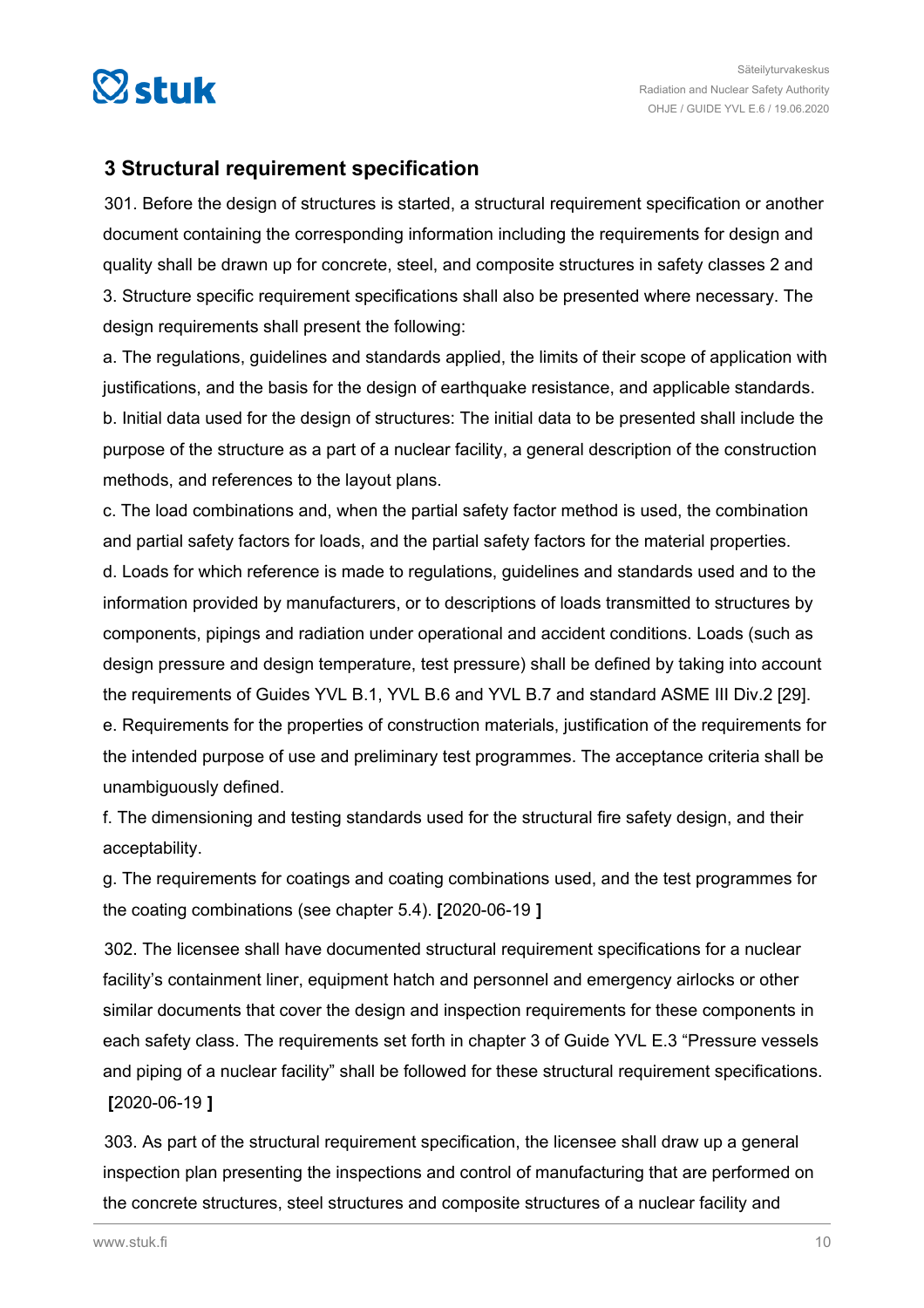

separate structural parts thereof, such as the equipment hatch and personnel and emergency airlocks. The general inspection plan shall define the inspection and supervision stages in which STUK or an authorised inspection body, a third party, the licensee and other parties shall take part. The quality plan for the execution stage shall be drawn up on the basis of the general inspection plan (see chapter 7.7). **[**2020-06-19 **]**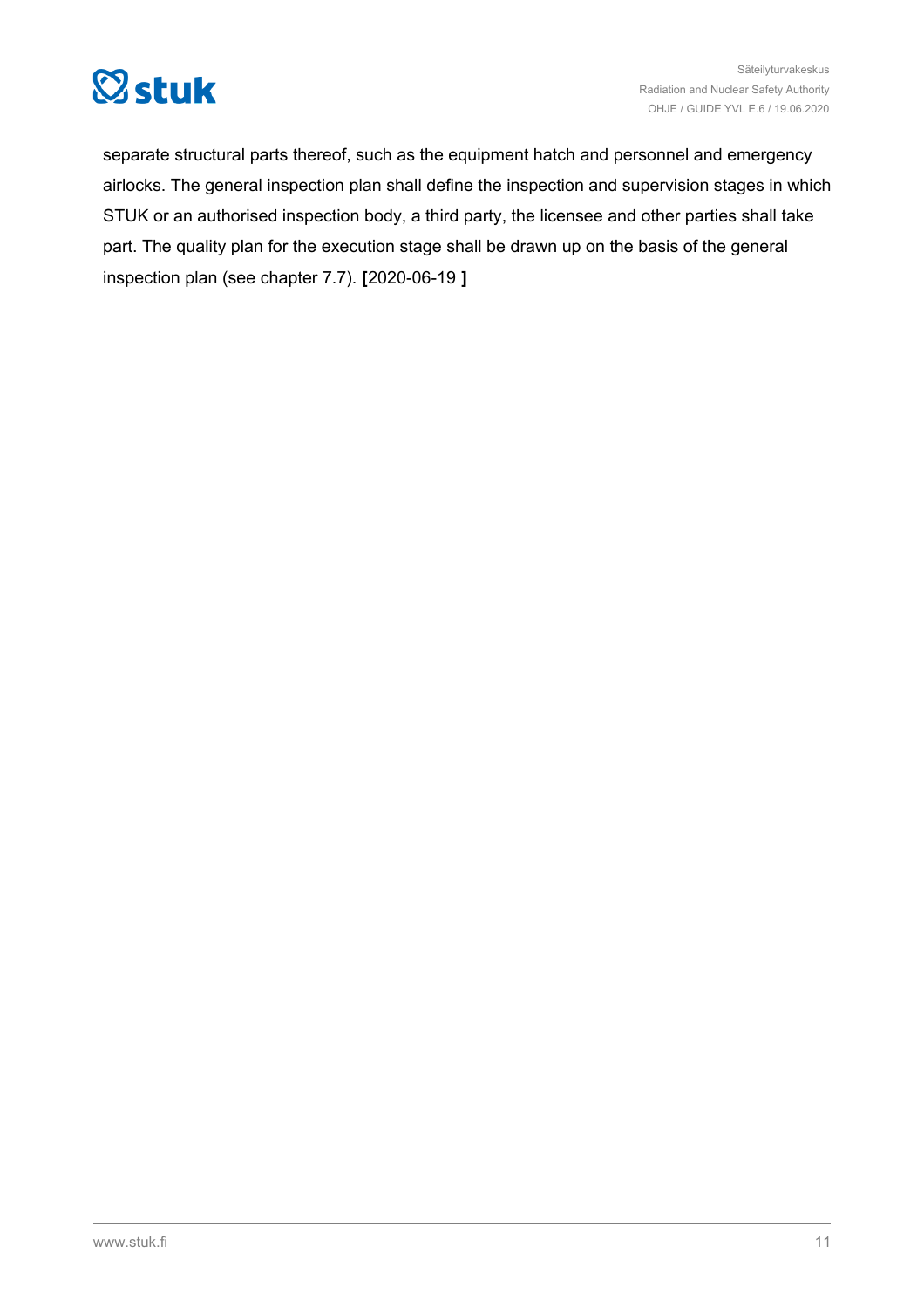<span id="page-11-0"></span>

## **4 Requirements concerning the contractors and the supervision of construction work and of the execution of structures**

### **4.1 Construction supervision by the licensee**

401. The licensee may purchase part of the construction developer functions from an external company through contracting. This does not, however, reduce the licensee's responsibilities as laid down in the Nuclear Energy Act, or the responsibilities of the party engaging in a building project as laid down in the Land Use and Building Act. **[**2013-11-15 **]**

402. If the licensee's organisation is not responsible for all of the construction functions, the licensee shall present a separate report describing how the licensee has arranged the supervision of construction activities. **[**2020-06-19 **]**

403. According to the Land Use and Building Act, the licensee shall, as a party engaging in a building project, ensure that the building is designed and constructed in accordance with the regulations and orders governing construction work and pursuant to the building permit granted. With a view to the complexity of the project, the licensee shall have available the necessary prerequisites and a sufficient amount of qualified personnel for the execution of the work. The holder of a construction licence, as referred to in Chapter 5 of the Nuclear Energy Act, shall be responsible for the nuclear facility being constructed to meet all safety requirements.

#### **[**2013-11-15 **]**

404. The person in charge of the supervision of a nuclear facility's construction work at the site shall have the qualifications of a responsible site manager or senior supervisor in the difficult or exceptionally difficult difficulty class. In renovation construction and rebuilding cases that do not affect on the stability, leaktightness, fire compartmentation of the building frame or the durability of equipment assemblies, it is sufficient for the person in charge of the supervision of construction work at the site to have the qualifications of a site manager or supervisor corresponding to the execution class of the structures. **[**2020-06-19 **]**

405. The supervisor of construction work of structures and buildings in safety class 2 shall have at least the applicable qualifications of a site manager or supervisor in the exceptionally difficult difficulty class. **[**2020-06-19 **]**

406. The supervisor of construction work of structures and buildings in safety class 3 shall have at least the applicable qualifications of a site manager or supervisor in the difficult difficulty class. **[**2020-06-19 **]**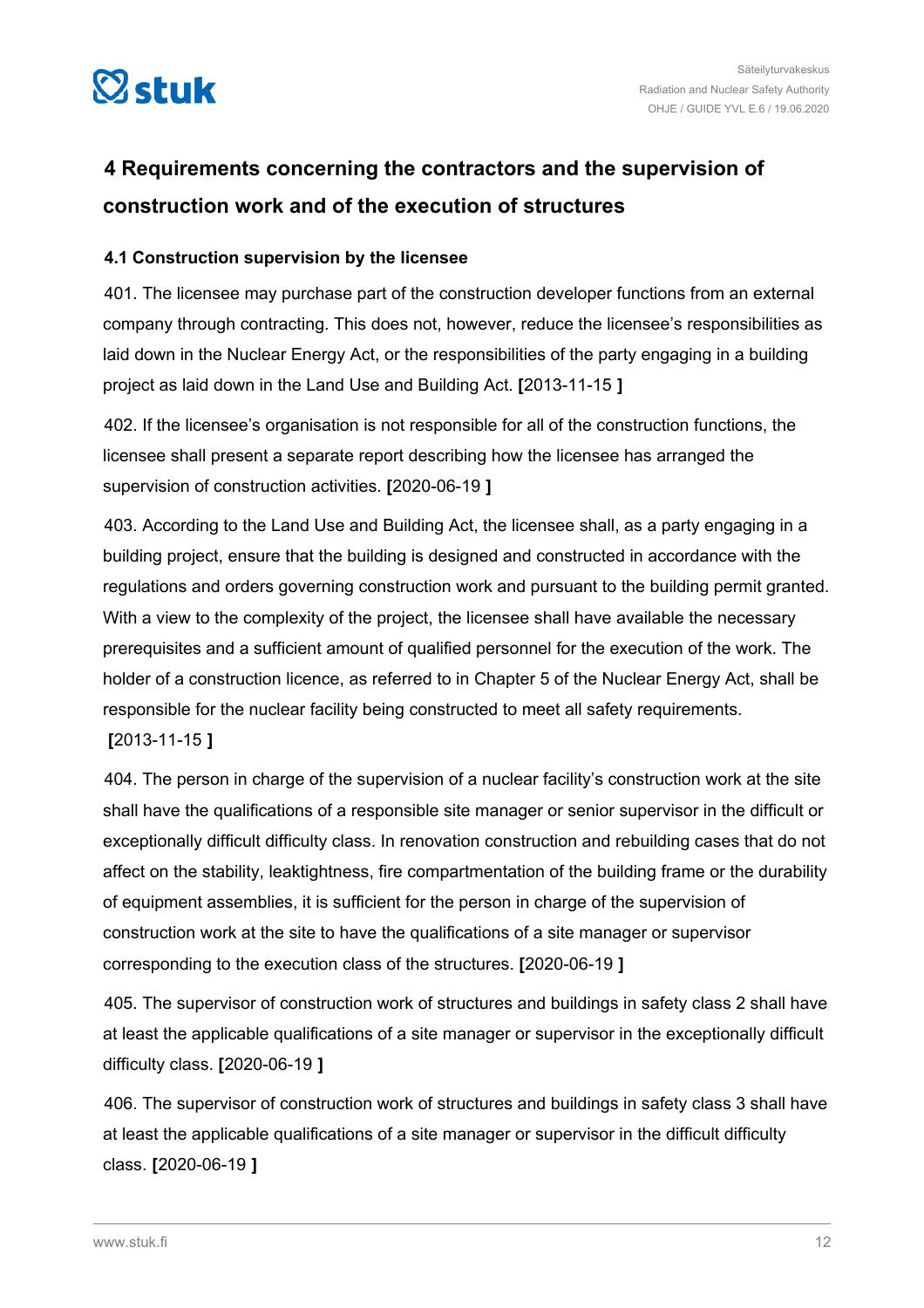<span id="page-12-0"></span>

406a. In the repair and alteration work of structures and buildings in safety classes 2 and 3 which does not affect the stability, leaktightness, or fire compartmentation of the building frame, or the durability of the equipment assembly, the person in charge of the supervision of the work shall have at least the applicable qualifications of a site manager or supervisor in the difficulty class of similar structures in accordance with the National Building Code of Finland. **[**2020-06-19 **]**

### 407. Removed. **[**2020-06-19 **]**

408. The person responsible of the installation supervision of steel parts of steel and composite structures in safety classes 2 and 3 shall have the qualifications of a workshop manager of manufacturing steel structures of manufacturing class 2 or execution manager of steel structures of the difficult difficulty class. In repair and altering construction which does not affect the stability, leaktightness, or fire compartmentation of the building frame, or the durability of the equipment assemblies, it is sufficient for the person in charge of the supervision of installation to have the qualifications of a workshop manager of steel structures in the relevant manufacturing class or excecution manager in relevant difficulty class. **[**2020-06-19 **]**

## **4.2 Construction work execution organisation**

409. The building contractor shall have in place a management system that has been certified in accordance with an applicable standard, such as SFS-EN ISO 9001 [36], or otherwise independently evaluated. Furthermore, the management system of the building contractor executing construction work in safety class 2 shall meet the requirements of Guide YVL A.3, and the management system shall be independently evaluated. **[**2013-11-15 **]**

410. The building contractor shall have in place systematic and documented methods for the assessment, selection and supervision of its subcontractors. The building contractor shall evaluate the effectiveness of the subcontractor's management system and ascertain that the subcontractor has the prerequisites for delivering products or services that satisfy all requirements. The same regulations and obligations shall apply to both the building contractor and the subcontractors involved in the construction. The building contractor shall be responsible for the operations of the subcontractor. **[**2013-11-15 **]**

411. The building contractor shall employ professional, experienced personnel, and appropriately qualified procedures, tools and equipment required in its operations. **[**2013-11-15 **]**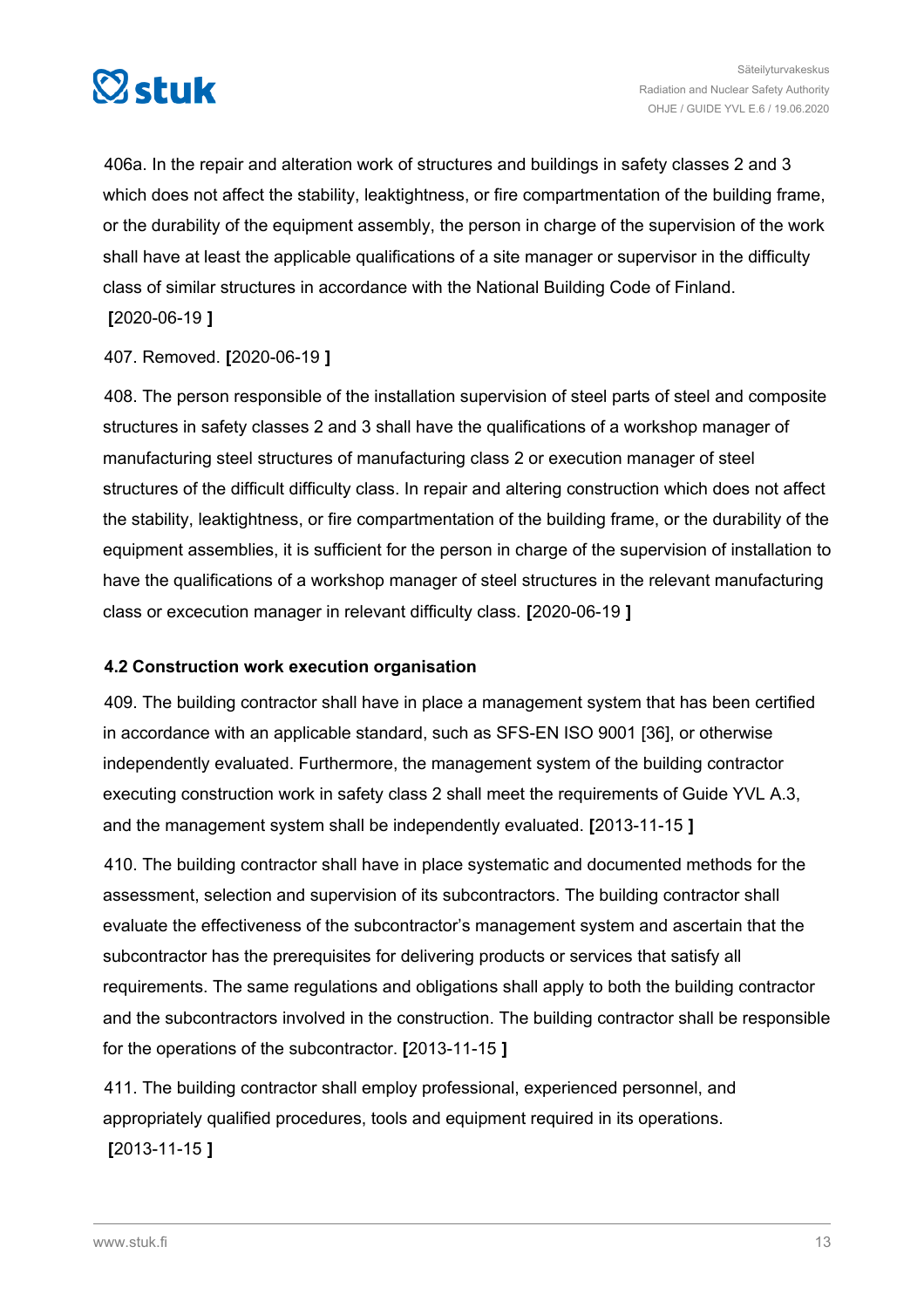

412. The building contractor shall employ persons who are responsible for site management and quality control: these persons shall have qualifications at least equal to those responsible for the supervision implemented by the licensee (see requirement 404). **[**2020-06-19 **]**

413. Site and excecution managers and supervisors of construction work that are employed by the building contractor shall have at least the same qualifications as those responsible for the licensee's construction supervision. **[**2020-06-19 **]**

414. The person responsible for the production of concrete shall have sufficient knowledge of proportioning of concrete and the properties of concrete, and sufficient practical experience. The person responsible for the production of concrete shall have the qualifications of a manager of concrete production. During the production of concrete, a process controller with sufficient knowledge of the process and properties of concrete shall be at the manufacture place of manufacture. The person in charge of the concrete laboratory shall have sufficient knowledge of concrete technology and the qualifications of a concrete laboratory technician. **[**2020-06-19 **]**

415. The manager of the manufacture of concrete elements at the factory shall have sufficient knowledge of the manufacturing of concrete and concrete elements, and sufficient practical experience. The manager of the manufacture of precast concrete products that are not CE marked shall have documented qualifications. The responsible excecution manager of prefabricated concrete structures shall have sufficient knowledge of the behaviour of the installed structures and structures under installation, work planning, installations and occupational safety as well as practical knowledge of managing excecution of prefabricated concrete structures. At least the applicable qualifications of a excecution manager in the difficult difficulty class is required. **[**2020-06-19 **]**

416. The manufacture of the concrete structures at the construction site shall be headed by a site manager of concrete work with qualifications in the difficult difficulty class. The site manager of concrete work shall be present during the important work phases, especially during concreting. If there are compelling reasons for the site manager of concrete work of difficult structures to leave the site temporarily during the concreting of those structures, the person must be substituted on the site by a site manager of concrete structures with qualifications in at least the conventional difficulty class. **[**2020-06-19 **]**

417. The reinforcement steel welding coordinator and welders shall have qualifications meeting the requirements of the standards applied (see Annex A). **[**2013-11-15 **]**

418. The qualification information for the persons listed in paras 412–417 shall be submitted to STUK together with the organisation description. **[**2020-06-19 **]**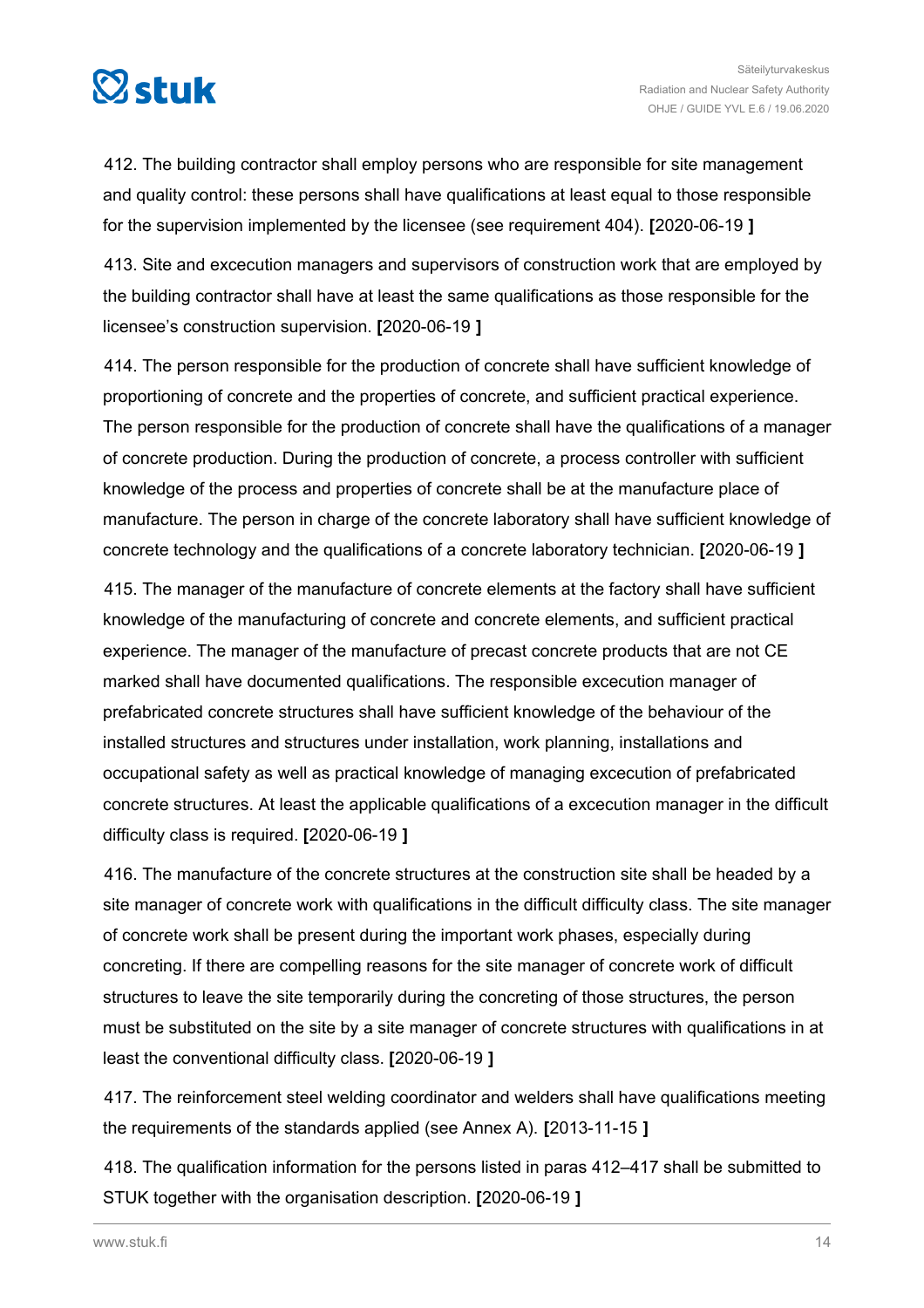<span id="page-14-0"></span>

419. The qualifications required in paras 412–417 may be demonstrated by means of training and work experience that has been acquired outside Finland. **[**2020-06-19 **]**

#### **4.3 Execution organisation of steel and composite structures**

420. The manufacturer of steel structures and composite structures shall have in place a management system that is certified in accordance with an applicable standard, such as SFS-EN ISO 9001 [36], or otherwise independently evaluated. Furthermore, the management system of the manufacturer of steel structures and composite structures in safety class 2 shall meet the requirements of Guide YVL A.3, and the management system shall be independently evaluated. The management system of a manufacturer employing special procedures shall also meet the applicable requirements of Guide YVL A.3 in safety class 3. **[**2020-06-19 **]**

421. The management system of a manufacturer performing welding in safety classes 2 and 3 shall meet the requirements of standards SFS EN1090-2 [16] and SFS-EN ISO 3834-2 [35]. The management system of a manufacturer performing heat treatment in connection with welding and closely related processes shall meet the requirements of standard SFS-EN ISO 17663 [37]. **[**2013-11-15 **]**

422. The manufacturer of steel structures and of steel parts of composite structures shall have in place systematic and documented methods for the assessment, selection and supervision of its subcontractors. The manufacturer shall evaluate the effectiveness of the subcontractor's management system and ascertain that the subcontractor has the prerequisites to deliver products or services that satisfy all requirements. The same regulations and obligations shall apply to both the proper manufacturer and the subcontractors involved in manufacture. The manufacturer shall be responsible for the operations of the subcontractor. **[**2020-06-19 **]**

423. The manufacturer of steel structures and of steel parts of composite structures shall employ professional, experienced personnel, and appropriately qualified procedures, tools and equipment required in its operations. **[**2020-06-19 **]**

424. The person in charge of the installation of structural assemblies of steel structures and composite structures shall have the qualifications of an excecution manager of steel structures at least for the difficult difficulty class. **[**2020-06-19 **]**

425. The manufacturer of steel structures and of the steel parts of composite structures shall have available a sufficient number of competent welding coordinators who plan, draw up and qualify the necessary welding and work procedures defined in the standard applied (for qualification requirements, see Annex B). **[**2020-06-19 **]**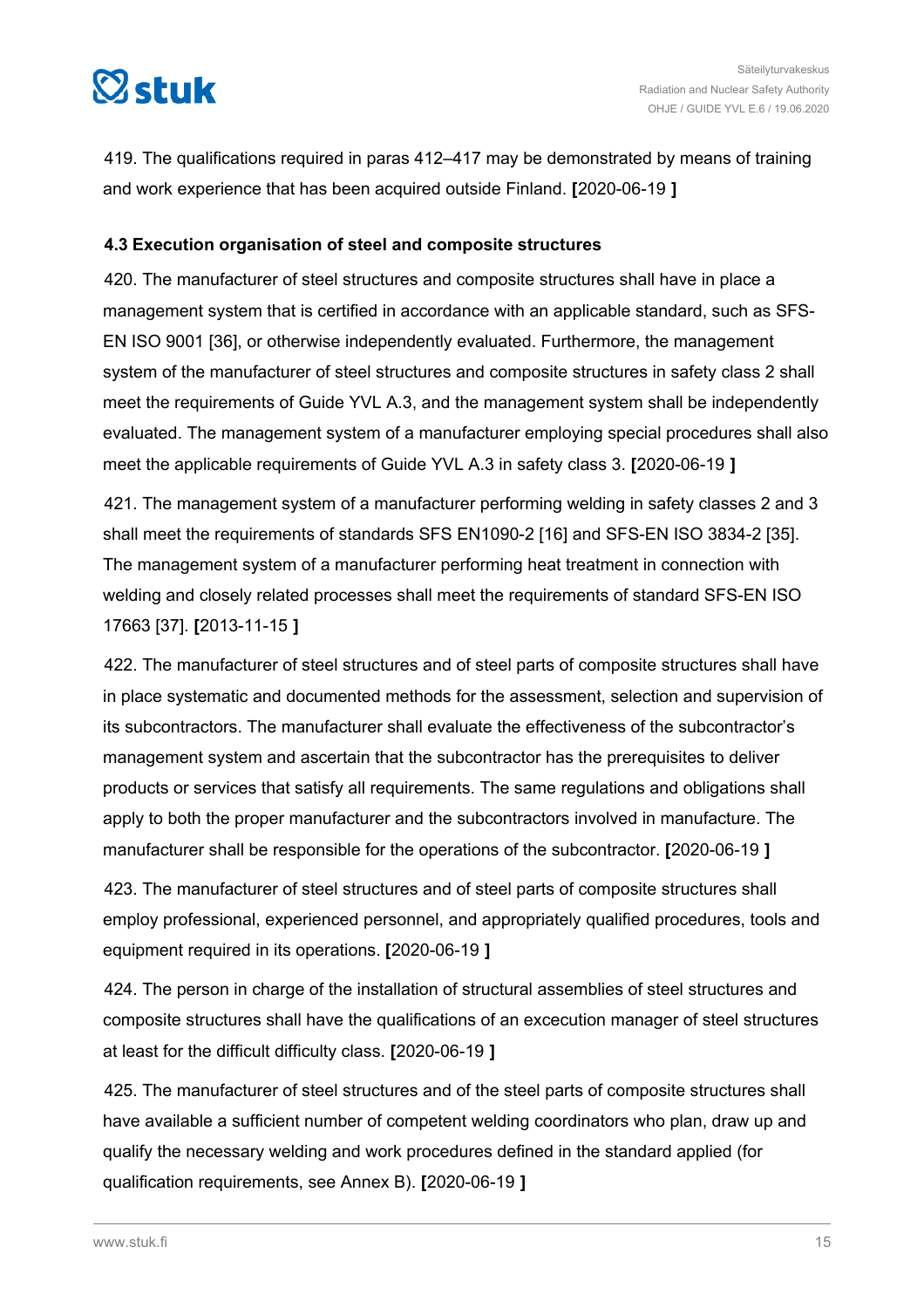# $\boxtimes$ stuk

426. The manufacturer of steel structures and of the steel parts of composite structures shall have in place qualified manufacturing procedures for the manufacture of the structure, or the preparedness to qualify the procedures before manufacture is started. **[**2020-06-19 **]**

427. The steel parts of steel structures and composite structures shall be manufactured under the supervision of a person with documented qualifications. The manager of the manufacturing process shall have the qualification of a workshop manager of steel structure manufacturing in class 1 for execution class EXC2 and in manufacturing class 2 for excecution classes EXC3 and EXC4. **[**2020-06-19 **]**

428. Persons making permanent weld joints on steel structures and the steel parts of composite structures shall have the welder qualifications defined in standard EN-ISO 9606-1. **[**2020-06-19 **]**

429. The qualifications of testing organisations shall be presented in a separate description. Guide YVL E.12 deals with the requirements, acceptance procedures and supervision of the operations of the testing organisations and personnel that carry out non-destructive and destructive testing. **[**2013-11-15 **]**

430. The testing organisations and personnel that perform destructive testing on steel structures and the steel components of composite structures in safety class 2 shall be approved by STUK under Guide YVL E.12. No approval from STUK is required for an NDT testing organisation of steel and composite structures in safety class 3, but the organisation shall be accredited. The accreditation certificate of an NDT testing organisation shall be delivered together with the manufacturer's organisation description. **[**2013-11-15 **]**

431. The description concerning the manufacturer of the steel parts of steel structures and composite structures including the subcontractors shall present the qualifications of the person responsible for installation supervision according to requirement 424 and the qualifications of the person responsible for manufacturing supervision according to requirement 427. **[**2020-06-19 **]**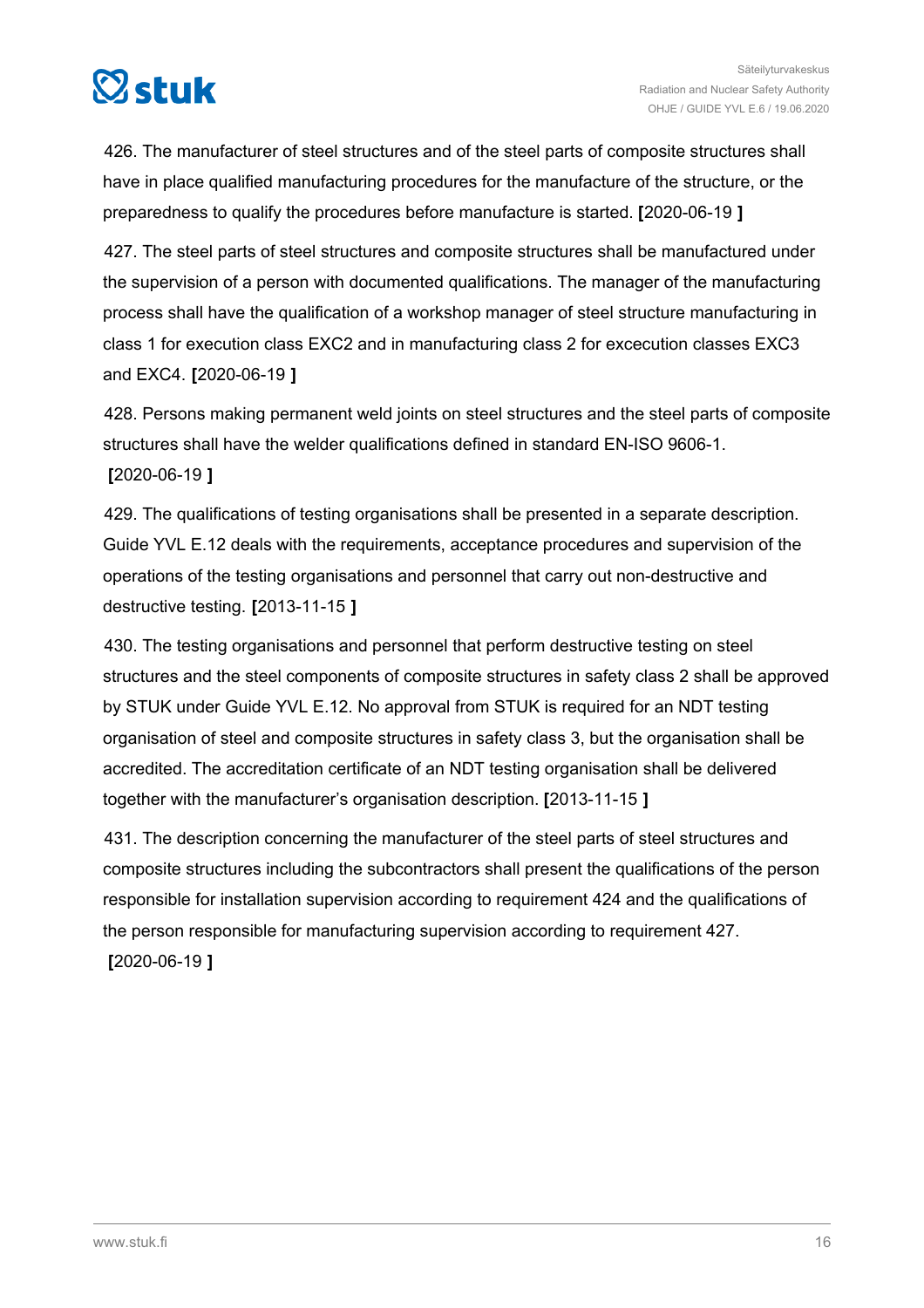<span id="page-16-0"></span>

## **5 Materials and products to be used in concrete and steel structures**

## **5.1 Construction materials and products**

501. The construction materials and products shall meet all Finnish requirements. If the Finnish regulations, codes and standards are insufficient, foreign regulations, guidelines and standards from the field may be applied. It shall then be ensured, however, that the regulations, codes and standards used form an applicable entity. **[**2020-06-19 **]**

502. The acceptability of construction materials and products shall be demonstrated as follows: a. The properties of construction materials and products are demonstrated with the CE marking. If the construction product is not within the field of application of a harmonised product standard, or if the manufacturer does not hold a European Technical Assessment (ETA) for the product, the properties may be demonstrated by means of a type approval or verification certificate under the Act on the Approval of Certain Construction Products (954/2012) [8]. A Declaration of Performance (DoP) or an ETA is required for CE marked products. Declarations of Performance, European Technical Assessments, type approval decisions and verification certificates that demonstrate acceptability shall be submitted to STUK for information.

b. The acceptability of products that are CE marked or that have an ETA, type approval or verification certificate shall be verified at the construction site if there is reason to assume that a product is not in conformity with the certificate.

c. In case installation of the product is not covered by the approval certificate, an installation procedure shall be drawn up that covers the quality control of the installation.

d. The qualification of coatings used in the inner containment shall be demonstrated in the manner presented in chapter 5.4. **[**2020-06-19 **]**

## **5.2 Materials and products for concrete structures**

503. Regarding the specification, properties, manufacture and conformity of concrete, the standard SFS-EN 206 [17] and its national application standard SFS-7022 [18] shall be applied. More detailed instructions concerning nuclear facilities are presented in Annex A to this Guide. **[**2020-06-19 **]**

504. The following materials, constituents, supplies and methods shall have a valid type approval or verification certificate granted by a body approved by the Ministry of the Environment, unless they have a CE-marking or a European Technical Assessment:

- a. Concrete admixtures
- b. Special mortars and concretes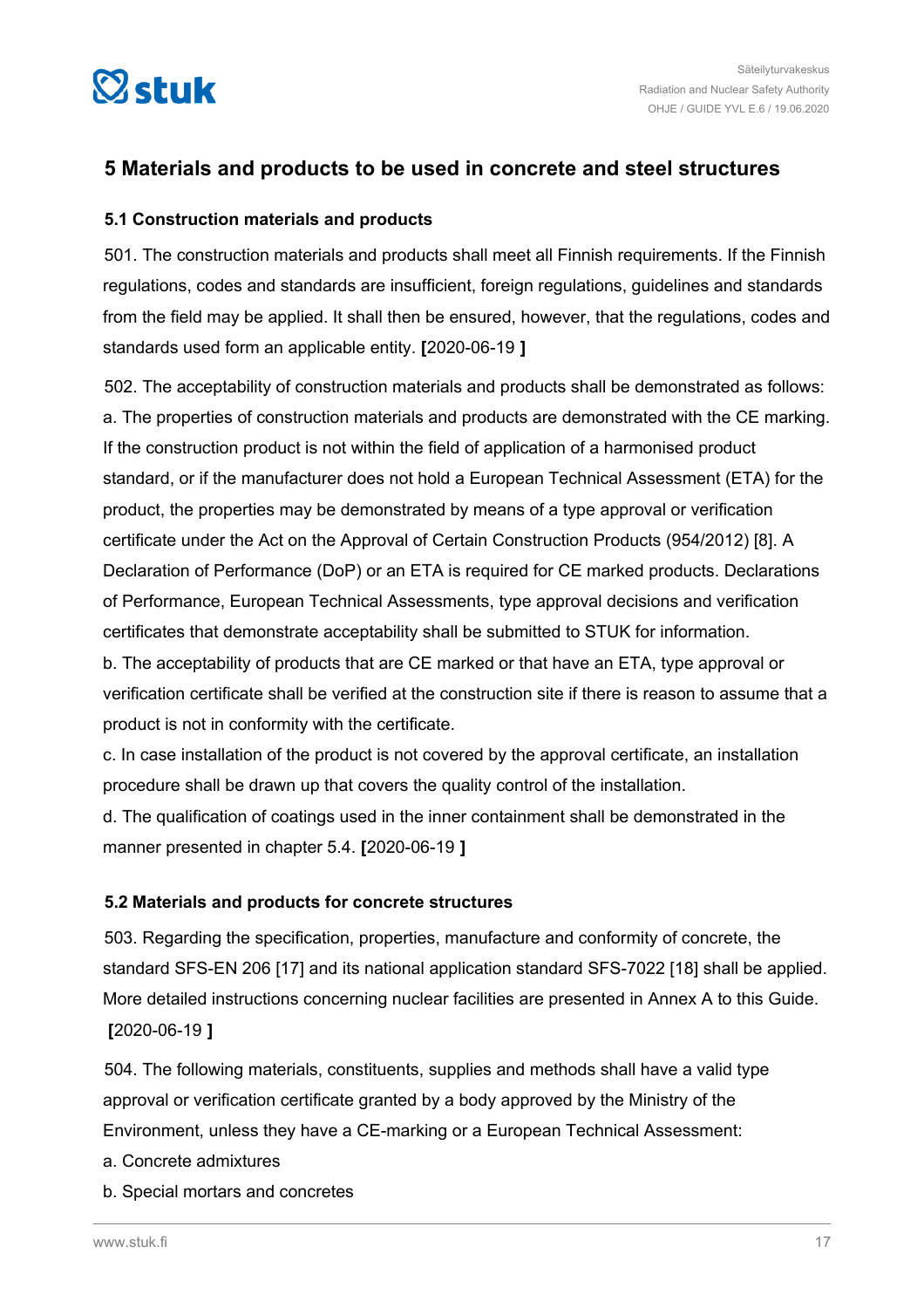## $\heartsuit$ stuk

- c. Prestressing tendons
- d. Prestressing systems
- e. Load-transferring metal parts and lifting anchors
- f. Joint sealing composites and strips for concrete facades
- g. Reinforcement steels, mesh reinforcements and concrete reinforcements
- h. Special couplers for reinforcing steel bars
- i. Special anchors for reinforcing steel bars
- j. Bearings used in support joints. **[**2020-06-19 **]**

505. The acceptability of special mortars and concretes shall be demonstrated as follows: a. Special mortars and concretes refer to ready-mixed mortars and concretes that are intended for load-bearing structures or structures requiring weather resistance, and that are delivered to the construction site as dry bagged products. Special mortars and concretes also include sealing and repair mortars that are required to be weather-resistant.

b. If the special mortars and concretes are not CE marked, a verification certificate from a body approved by the Ministry of the Environment is required. **[**2013-11-15 **]**

506. The following requirements shall apply to reinforcement steels, mesh reinforcements and concrete reinforcements:

a. The reinforcement elements shall be manufactured using reinforcement steels and weld joints the characteristics of which match the values used in the design of the structures. The ductility class of reinforcement steels in nuclear facilities shall be at least class B.

b. The essential technical requirements of reinforcement steels are presented in the Decree of the Ministry of the Environment (125/2016) [48].

c. The acceptability of reinforcement steels and mesh reinforcements is demonstrated with a type approval in accordance with the Decree of the Ministry of the Environment (126/2016) [49]. d. The manufacture of concrete reinforcements shall be verified by an organisation approved by the Ministry of the Environment in accordance with the assessment criteria of the verification certificate of the Ministry of the Environment. **[**2020-06-19 **]**

507. The acceptability of the prestressing tendon and the prestressing system shall be demonstrated as follows:

a. Sufficient preliminary descriptions shall exist of the properties of a prestressing system and of matters relating to its execution, such as allowable bends, anchors and splices. These descriptions shall be in the form of a European Technical Assessment. If no European Technical Assessment exists for the prestressing system, the properties may be demonstrated with a verification certificate issued by a body approved by the Ministry of the Environment.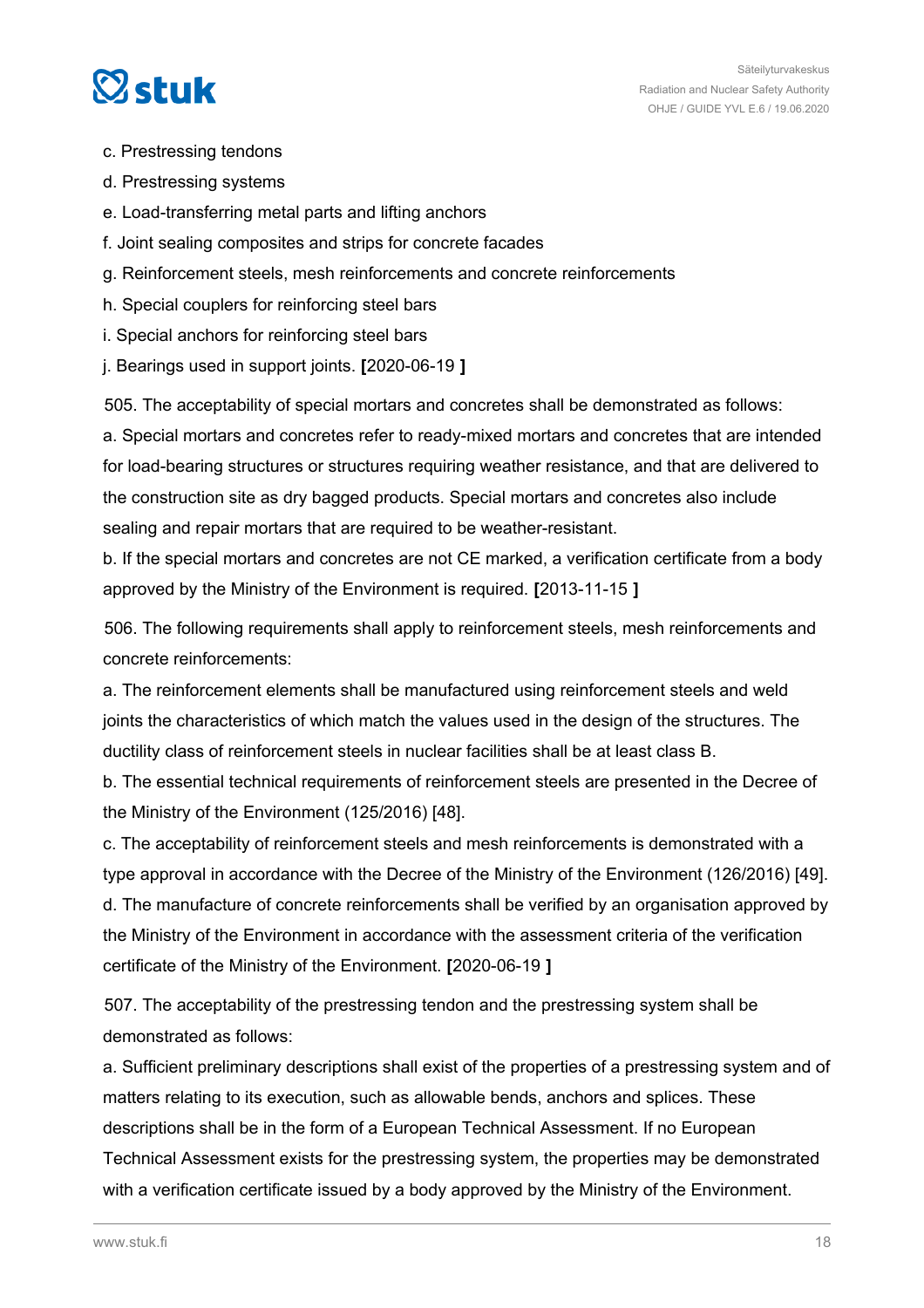<span id="page-18-0"></span>

b. The prestressing system shall follow the European Technical Approval Guideline (ETAG 013 [25]).

c. The acceptability of the prestressing tendons shall be demonstrated with a type approval granted by a body approved by the Ministry of the Environment, unless the prestressing tendons have a CE-marking in accordance with standard EN 10138. The type approval shall comply with the requirements of the Ministry of the Environment decrees. **[**2020-06-19 **]**

## **5.3 Materials and products for steel structures and composite structures**

508. Steel structures and the steel parts of composite structures shall employ materials, supplies, products or systems that satisfy the requirements of standards SFS-EN 1993 [13] and SFS-EN 1090-2 [16] and the valid CE marking, type approvals, European Technical Assessments or verification certificates. **[**2020-06-19 **]**

509. The materials shall be unambiguously defined using the additional attributes (options) specified in standards SFS-EN 1993 and SFS-EN 1090-2. The additional attributes selected shall be presented in the execution specification and, whenever necessary, in drawings. **[**2013-11-15 **]**

510. The material for the steel containment, concrete containment liner, and the penetrations, equipment hatches and personnel and emergency airlocks of the containment shall be selected so as to fulfill the requirements of the applied standard (ASME III Div. 2 [29], ASME III Div. 1 NE [30], KTA 3401 [32-34]). **[**2020-06-19 **]**

511. Steel structures may be attached to concrete structures using load-transferring steel parts installed in the cast concrete, or by using post-installed anchors in line with Annex A. Separate guidelines shall be drafted for the installation and inspection of post-installed anchors to be appended to the construction plan. The qualifications of the installers shall also be defined. A report of the use, installation and quality inspection of any other types of steel parts or anchors shall be provided as an attachment to the construction plan. **[**2013-11-15 **]**

512. The properties of structural parts in composite structures that create the composite effect, such as the characteristics of shear studs and composite plate profiles, shall be demonstrated with a CE marking. If no harmonised product standards or European Technical Assessments (ETA) exist for the product, its characteristics may be demonstrated by means of a type approval or verification certificate from a body authorised by the Ministry of the Environment. **[**2013-11-15 **]**

513. For the structural parts creating the composite effect in composite structures, the containment liner, and pool lining plates, sufficient statistical test results concerning the strength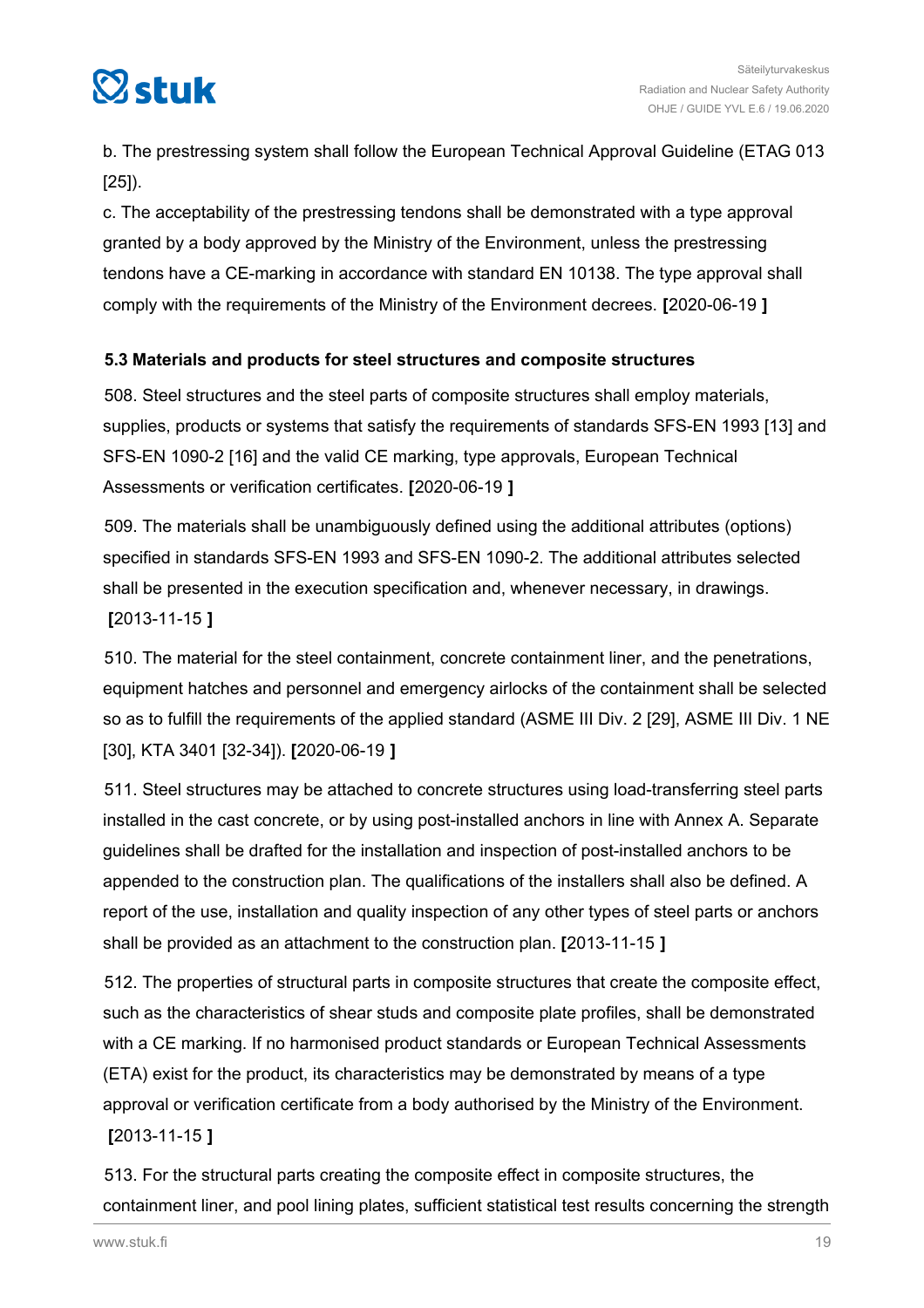<span id="page-19-0"></span>

and deformation characteristics shall be submitted to STUK for approval, unless these characteristics are evident from the product's Declaration of Performance, European Technical Assessment, type approval or verification certificate. **[**2013-11-15 **]**

## **5.4 Coatings and fire protection products for concrete structures, steel structures and composite structures**

514. Under accident conditions, the coatings of the containment's internal structures will be subjected to loads which essentially deviate from those encountered during normal operation. The coatings used shall be such that they will not have an unfavourable effect on accident management. It shall be demonstrated, therefore, that coatings will not come off to an extent which could block flow paths and endanger core cooling or removal of residual heat. Furthermore, it shall be demonstrated that under accident conditions chemical changes, if any, in the coating material do not create new risks. Neither shall the coatings cause electrical disturbances on contact surfaces of electrical equipment.

a. The design data shall present the requirements for the coatings inside the containment in terms of radiation tolerance, decontaminability, chemical resistance, durability under operating conditions, durability under accident conditions, fire resistance properties, and in-service inspection principles.

b. The design data shall also present the methods used to ensure the meeting of requirements set for coating materials, coating treatment combinations and the application of coatings. c. Only coatings which have passed tests demonstrating the fulfillment of these requirements are allowable in structures inside the containment.

d. The tests shall be repeated in case a different coating material is used for repairs and/or recoating, or in case coating consistency has essentially changed compared with the original. Individual components with a negligible coated surface may be an exception from this rule.

e. Corresponding reports shall be presented of the containment's external coatings for which requirements relating to decontaminability or radiation tolerance are set.

f. The summary of justification shall present the fulfillment of the design requirements: e.g. how the testing parameters, such as radiation dose rates, set in the standards applied correspond to the assumptions concerning accident conditions. **[**2020-06-19 **]**

515. A plan shall be drawn up covering the quality control of the application of paint and coatings. The plan shall describe the quality control measures taken by the various parties and the recording of the results. The coating plan shall describe the means by which the fulfilment of the requirements set for coating materials and surface finishing systems and work is verified.

#### **[**2020-06-19 **]**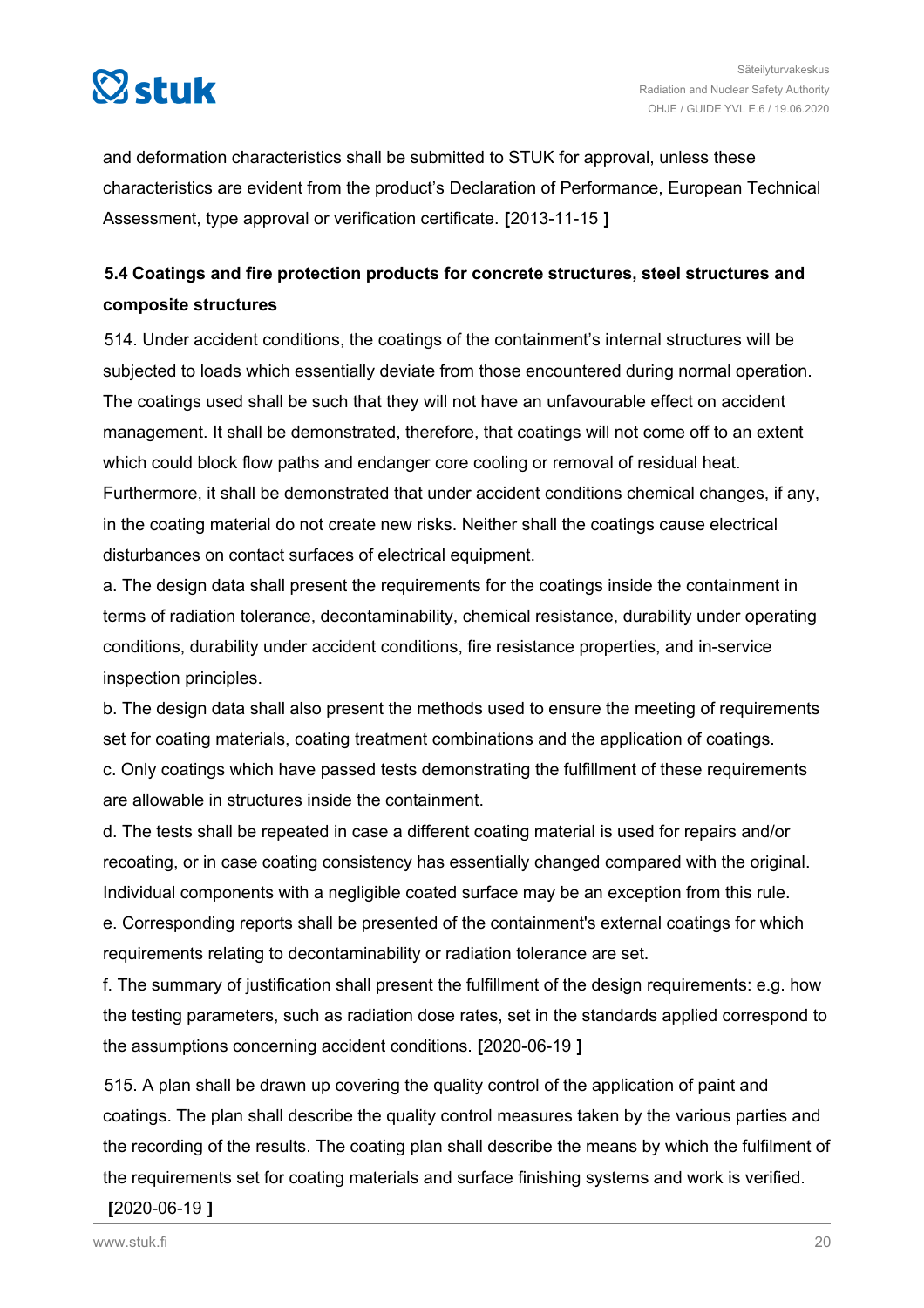

515a. An external testing organisation shall be used in the demonstration of compliance with the design data of coating materials. **[**2020-06-19 **]**

515b. The testing methods for durability against radiation of coatings shall comply with the requirement level of ASTM D4082 [53], ASTM D5139 [54] and ISO 4628 [55]. **[**2020-06-19 **]**

515c. The testing methods for the durability against decontamination of coatings shall comply with the requirement level of ISO 8690 [56]. **[**2020-06-19 **]**

515d. The testing methods for the chemical resistance of coatings shall comply with the requirement level of ASTM D5139 [54], ISO 2812-2 [57] and ISO 4628 [55]. **[**2020-06-19 **]**

515e. The testing methods for the in-service adhesive strength of coatings requiring durability against radiation and decontamination shall comply with the requirement level of ISO 4624 [58]. The adhesion of the coatings shall comply with the requirements according to the requirement specification, however, in such a way that the adhesive strength in concrete structures shall be at least 2.5 MPa on floors and 1.5 MPa on walls, pillars, beams and ceilings. In steel structures, the adhesive strength shall be at least 5 MPa in tensile tests and at least 3 MPa against cohesion failure. **[**2020-06-19 **]**

515f. The testing methods for the in-service wear resistance of coatings requiring radiation and the ability to withstand decontamination shall comply with the requirement level of ISO-7784-2 [59]. The average decrease of mass shall be limited in accordance with the corresponding requirement specification; however, it shall not exceed 175 mg/1,000 repeats. **[**2020-06-19 **]**

515g. The testing methods for the required resistance under postulated accident and severe accident conditions of coatings requiring radiation and ability to withstand decontamination shall comply with the requirement level of ASTM D3911 [60] and ISO 4628 [55]. The coatings shall comply with the radiation, steam temperature, steam blast pressure and duration requirements in accordance with the requirement specification. **[**2020-06-19 **]**

515h. The intumescent painting of steel structures outside the containment shall adhere to guideline B7 "Steel structures" of the National Building Code of Finland [9], unless something else is required in the voluntary product approval (ETA approval or verification certificate). **[**2020-06-19 **]**

516. The work plans for steel structures shall present excecution drawings, an installation plan and a fire protection plan in accordance with guideline "Steel structures" of the National Building Code of Finland. The fire protection products shall have either a European Technical Approval (ETA) or a verification certificate granted by a body approved by the Ministry of the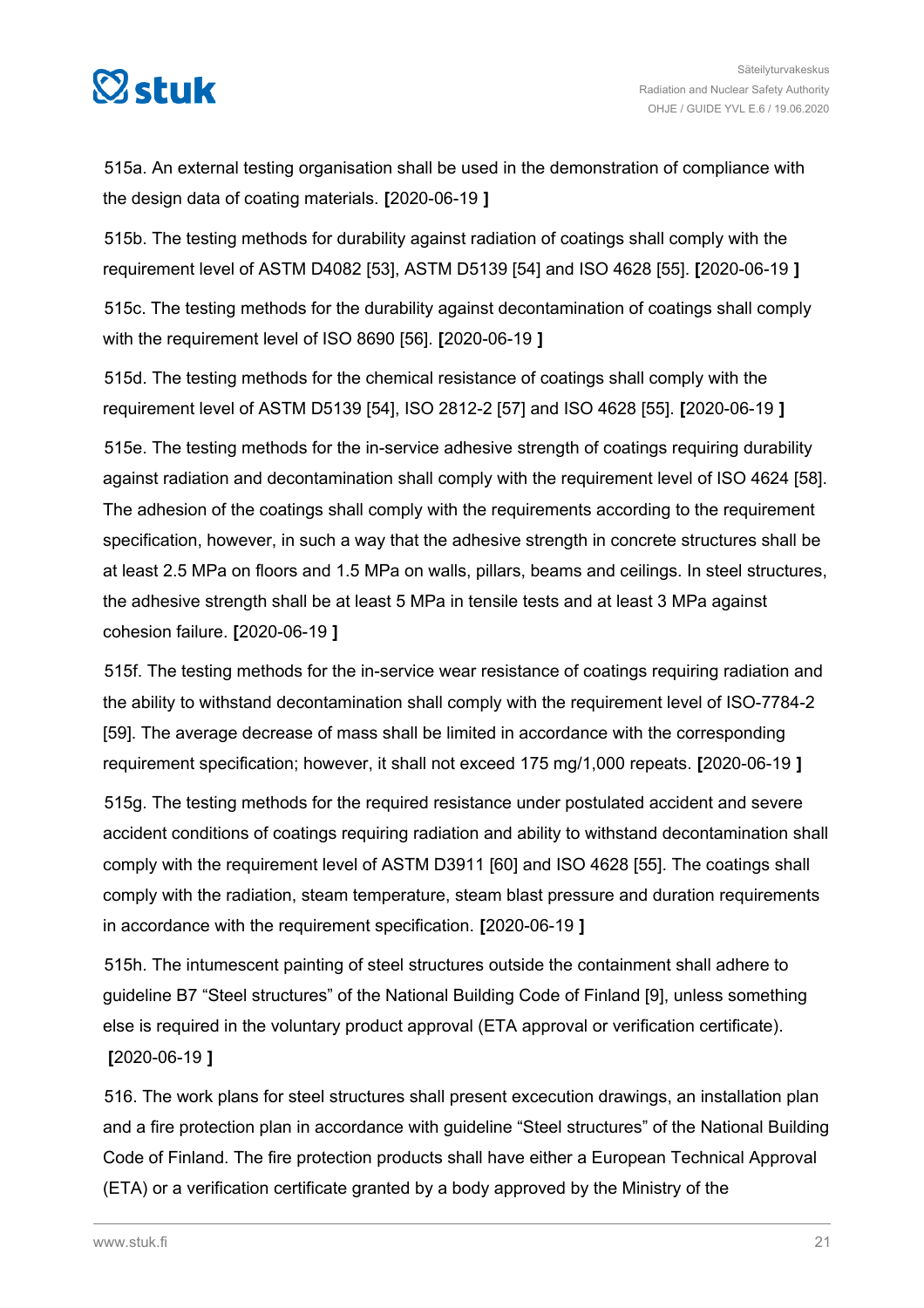

Environment. The product requirements are presented in either the ETAG guidelines [24–25] or the assessment criteria of the verification certificates of the Ministry of the Environment. **[**2020-06-19 **]**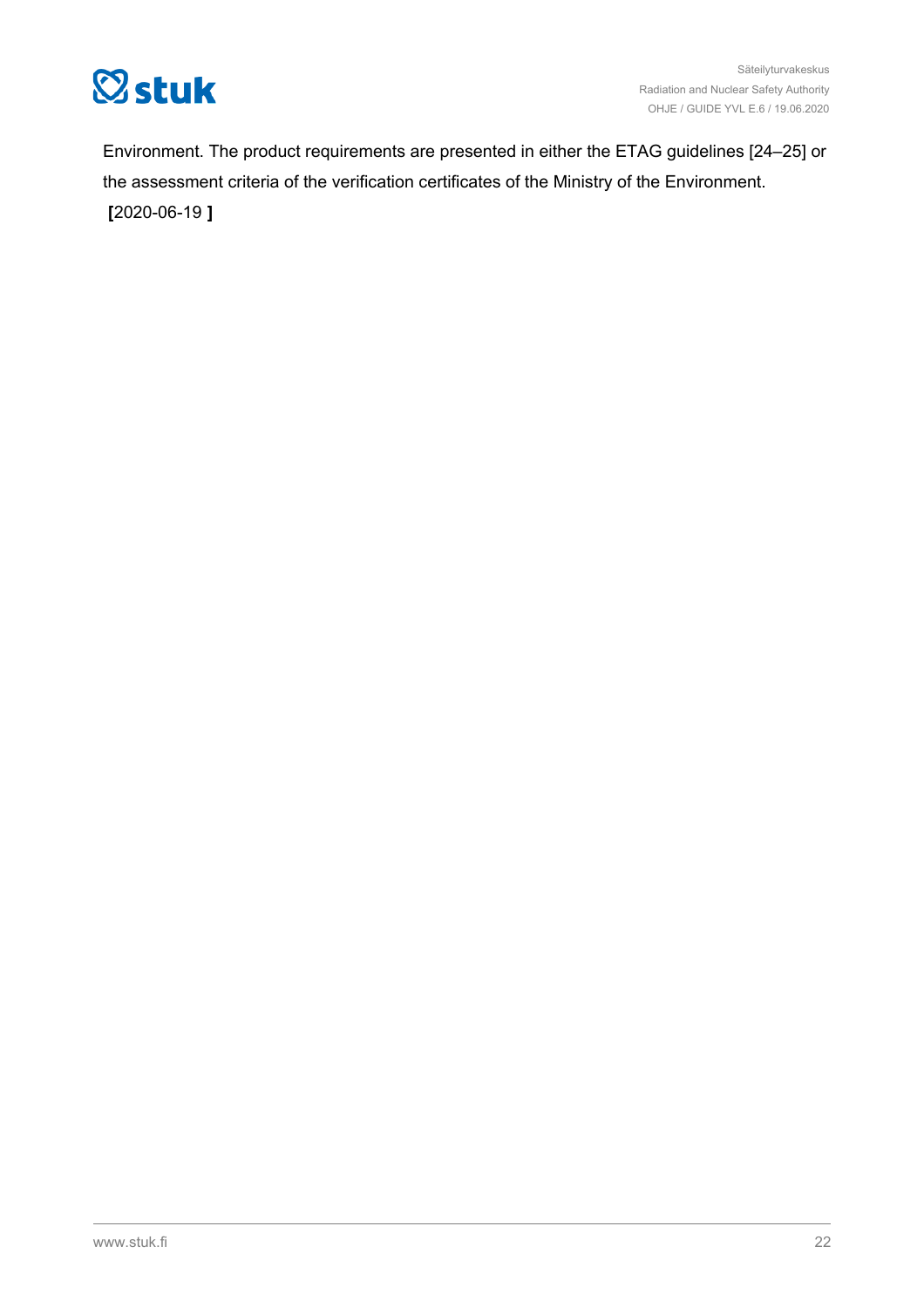<span id="page-22-0"></span>

## **6 Design**

### **6.1 Design and execution process and organisations**

601. The licensee's management system shall have procedures for assessing and selecting a nuclear facility's structural designers, building contractors, and manufacturers of structures. Management system requirements are set forth in Guide YVL A.3. **[**2013-11-15 **]**

602. Organization description reports concerning the design and execution processes and quality assurance of buildings and structures, descriptions of the organisation shall be sent to STUK for approval. The reports shall describe how quality assurance related to the design and execution of structures has been arranged in the organisations of the licence applicant, plant supplier, structural designer and building contractor. The reports shall demonstrate how the correctness and correct application of the initial data is ensured, and how the design practices, functions of all parties and quality management are verified. Chapter 3 of Guide YVL B.1 presents the general requirements related to the design of nuclear power plants and its verification. **[**2013-11-15 **]**

603. The licensee shall have a sufficiently resourced, competent organisation in place to ensure the conformity of the nuclear facility during the design, execution and operation of the buildings and structures. The organisation description shall be submitted to STUK for approval. **[**2013-11-15 **]**

604. The organisation performing structural design shall have a management system in place, which has been certified in accordance with an applicable standard, such as SFS-EN ISO 9001 [36], or otherwise independently evaluated. The licensee shall apply the requirements of chapter 8 of Guide YVL E.4 in the evaluation and control of the organisation performing structural design as well as in the quality management of structural analyses. **[**2020-06-19 **]** 605. Where operation is concerned, the organisation shall employ a sufficient number of qualified personnel, and the lines of responsibility shall be clear. The organisation descriptions

shall present the responsibilities and qualifications of the personnel. **[**2020-06-19 **]**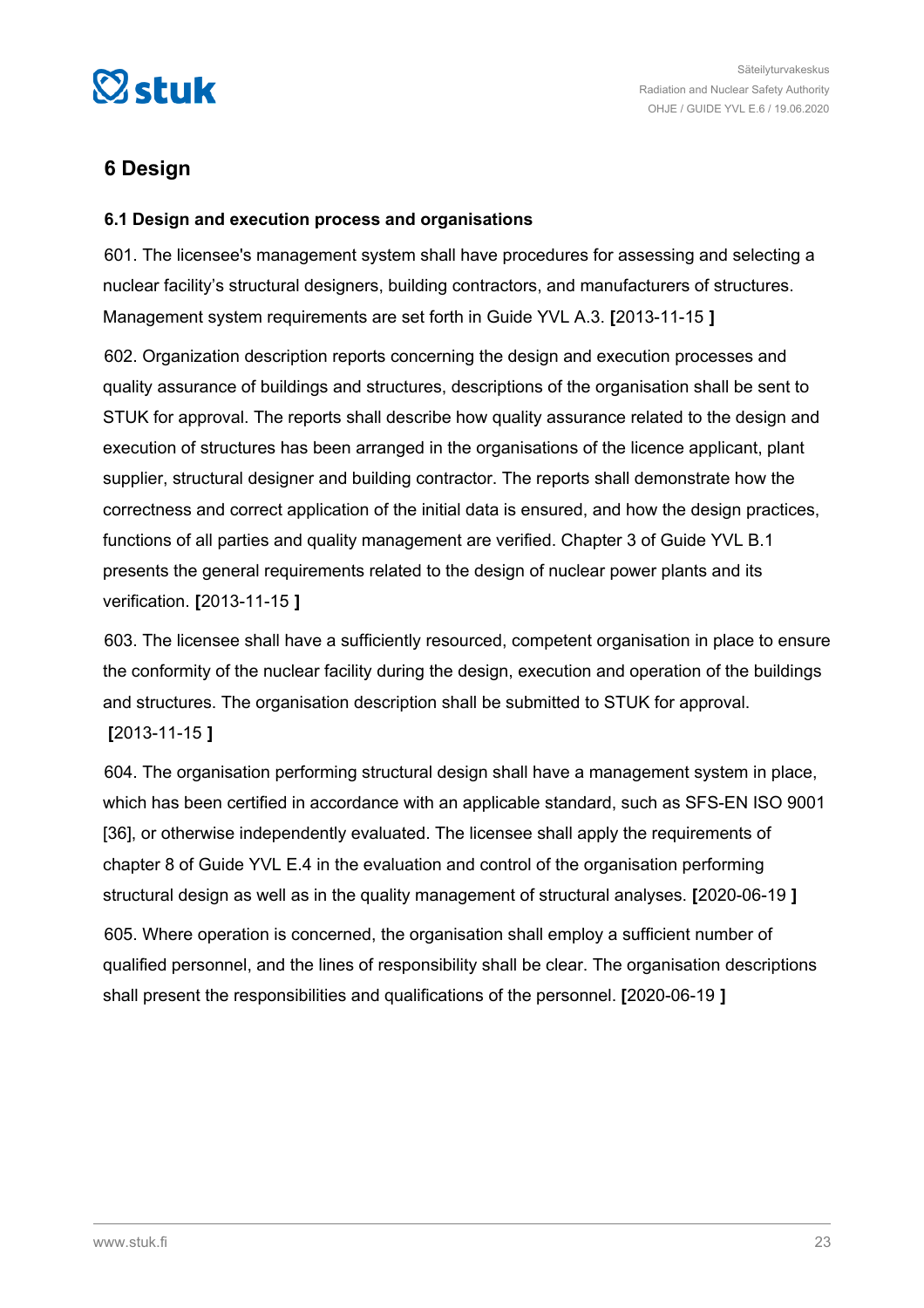<span id="page-23-0"></span>

### **6.2 Qualifications of the structural designer**

606. The qualification requirements for structural designers that depend on the difficulty class of the design task are presented in the Land Use and Building Act and the decrees and guidelines of the Ministry of the Environment issued by virtue of the Act. The design tasks belong to following difficulty classes: exceptionally difficult, difficult, conventional and minor design tasks. **[**2020-06-19 **]**

607. For each building or structure of a nuclear facility, a structural designer in charge shall be appointed; he or she shall have the qualifications of a structural designer for structures in the exceptionally difficult difficulty class. Depending on the load-bearing structure of the building, the required qualifications may be those for a structural designer of concrete or steel structures. The structural designer in charge shall approve the plans falling under his or her field of responsibility. **[**2020-06-19 **]**

608. The structural designer of safety class 2 concrete or steel structures shall have the qualifications of a structural designer of structures in the exceptionally difficult difficulty class and sufficient experience in the design of structures that are similar to those used in a nuclear facility. The designer of safety class 3 concrete or steel structures shall have at least the qualifications of a structural designer of structures in the difficult difficulty class. The designer of composite structures shall have the qualifications of a concrete or steel structure designer according to the difficulty class of the composite structure. **[**2020-06-19 **]**

608a. For building- or structure-specific repair and alteration design at the nuclear facility with no effect on the stability, leaktightness and fire compartmentation of the building frame and the durability of the equipment assembly,

a. a structural designer in charge shall be appointed; he or she shall have at least the qualifications of a structural designer in the competence class of similar structures in accordance with the National Building Code of Finland. Depending on the target of repair and alteration work in the building, the required qualifications may be those for a structural designer of concrete or steel structures. The structural designer in charge shall approve the plans falling under his or her field of responsibility.

b. The structural designer of concrete, steel or composite structures in safety classes 2 and 3 shall have at least the qualifications of a structural designer in the competence class of similar structures in accordance with the National Building Code of Finland. **[**2020-06-19 **]**

609. In addition to the exceptionally difficult difficulty class concrete structure designer qualifications, the designer of prestressed concrete structures shall have sufficient experience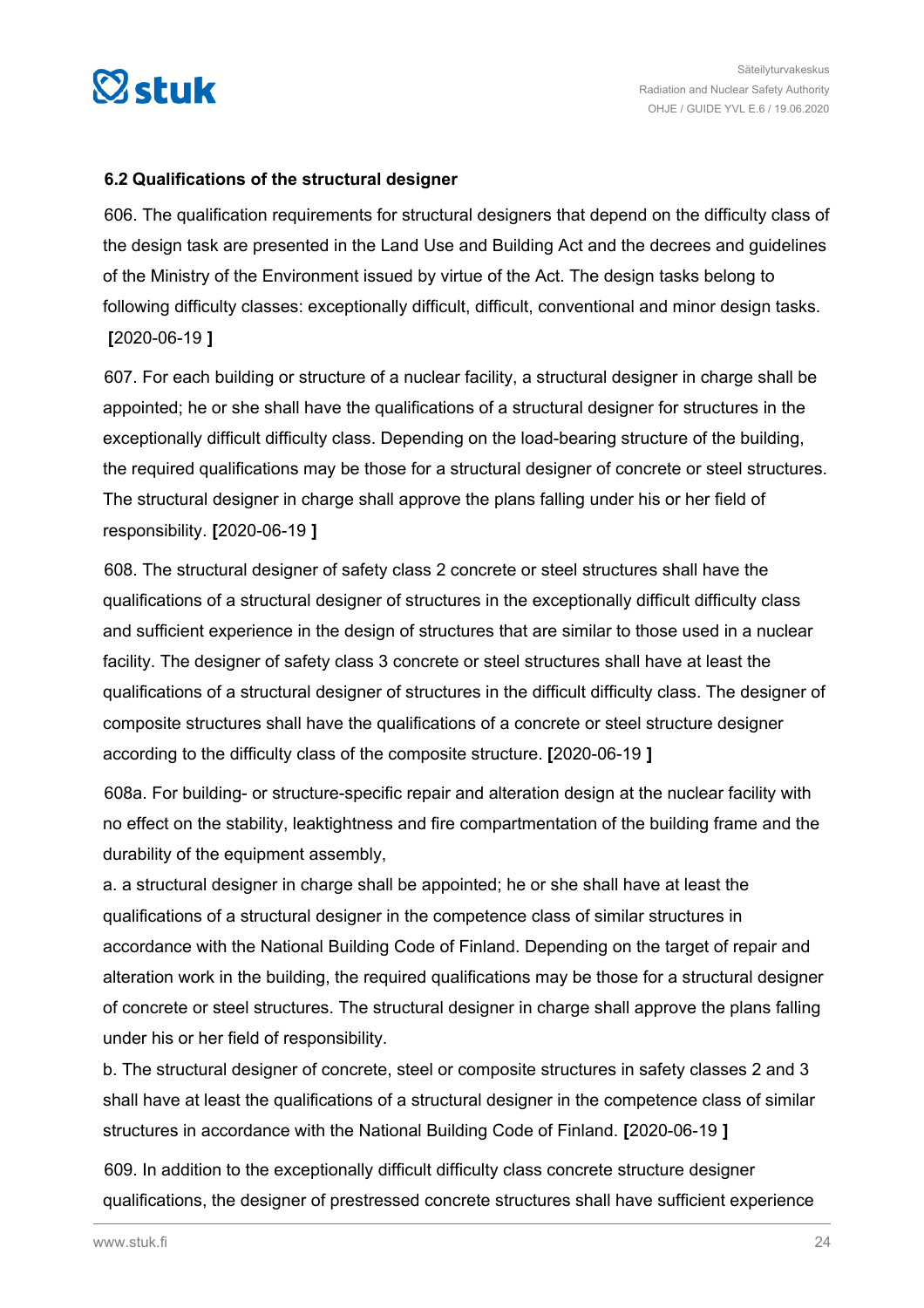<span id="page-24-0"></span>

in the design of prestressed structures similar to those used in a nuclear facility. **[**2020-06-19 **]**

610. The fulfillment of the training and experience requirements presented in requirements 606, 608, 608a and 609 may be demonstrated with a clarification submitted to STUK; studies and qualifications completed abroad are also acceptable. **[**2020-06-19 **]**

611. During the construction of structural frames of buildings in safety classes 2 and 3, a representative of the structural designer shall be present at the construction site or promptly available if required. The designer's representative shall have the same qualifications as the structural designer (paras. 608 and 609). **[**2013-11-15 **]**

## **6.3 Plan review and reviewer qualifications**

612. The licensee shall review and approve the documents submitted to STUK for approval and information. In order to ensure the correctness and acceptability of the design, comparison analyses or mock-up tests shall be done when necessary. Regarding construction plans, the results from document inspections shall be enclosed with the summary of justifications submitted, see chapter 7.11. **[**2013-11-15 **]**

613. The person responsible for inspecting plans shall have the qualifications required in requirement 607 or item a of requirement 608a of a responsible structural designer. **[**2020-06-19 **]**

614. The persons inspecting plans shall have the qualifications required in requirement 608 or item b of requirement 608a of a structural designer; the inspector of plans for prestressed structures shall have the qualifications required in requirement 609. **[**2020-06-19 **]**

#### **6.4 Design methods**

615. Design shall be founded on generally accepted, experimentally verified standards and calculation methods. The version of the calculation software shall be verified in the calculation environment that is used. Significant design parameters that are not based on standards shall be verified by means of experiments. In the design of load-bearing and bracing structures, essential technical requirements are considered fulfilled when the structures are designed and implemented in accordance with the Eurocodes [10–14] and their national annexes that have been issued as decrees by the Ministry of the Environment. The standard SFS-EN 1998-1 [26] may be used in the handling of load combinations **[**2020-06-19 **]**

616. The design and analysis software for numerical methods, such as the finite element method (FEM), shall be ensured by using a validation method that is sufficient for the intended purpose. The results from the validation method shall be presented in the management system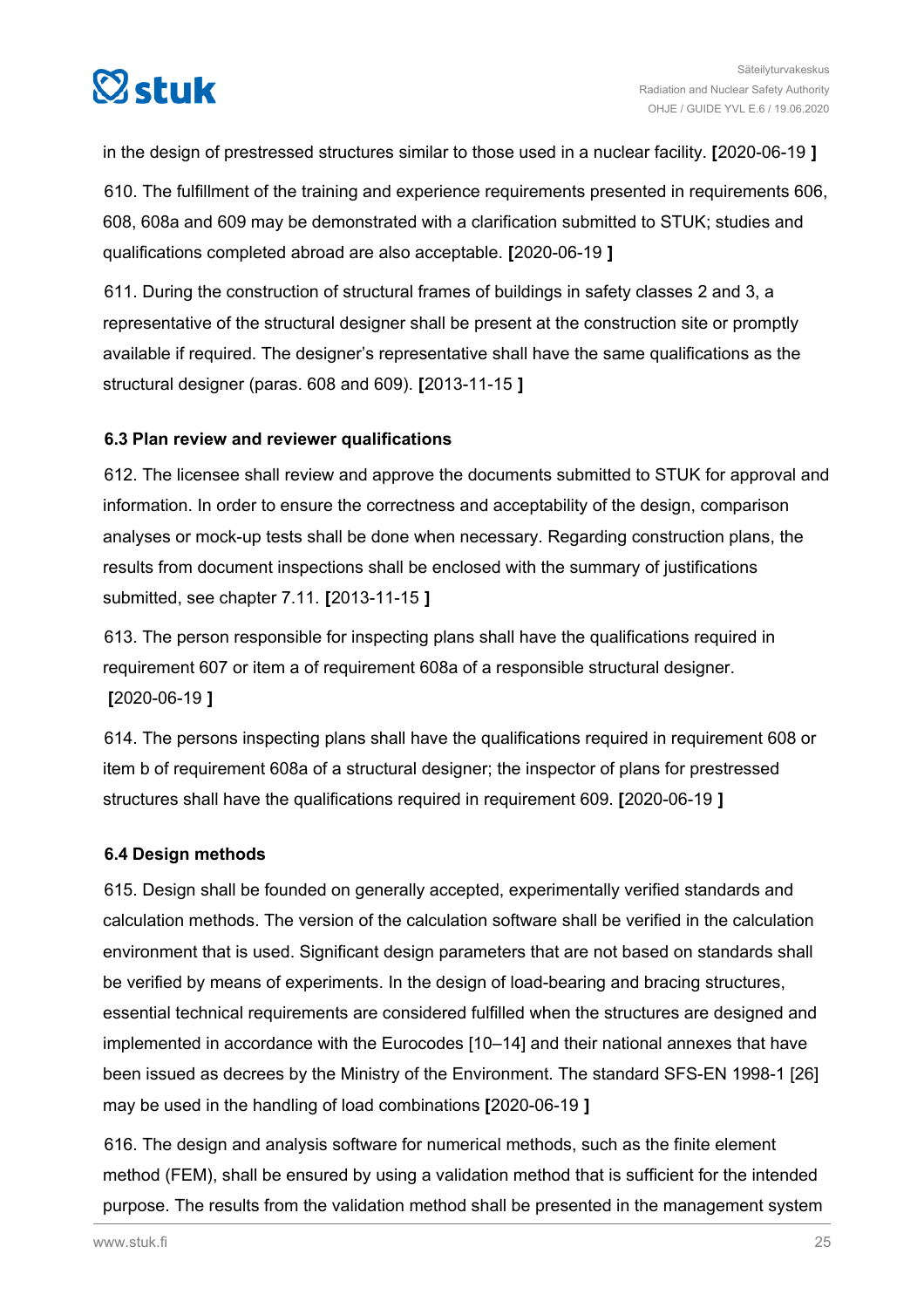<span id="page-25-0"></span>

documentation of the designing organisation (see para. 604 and Guide YVL E.4, chapter 8). **[**2020-06-19 **]**

617. When using demanding design methods and computer software, the individual performing the calculation shall have the necessary training and experience to use the calculation method or software in question. **[**2013-11-15 **]**

618. The results from numerical calculation methods shall be verified using simpler analyses. The realisation of the equilibrium and compatibility conditions in numerical calculations shall be verified. Equilibrium conditions shall be verified by comparing loads and support reactions. The results shall be inspected for satisfying boundary conditions and how realistic the structural deformations are. **[**2013-11-15 **]**

## **6.5 General design requirements**

619. When selecting the structural types and materials for the concrete and steel structures, the operating and environmental conditions of the structure as well as requirements and restrictions resulting from manufacturing and testing shall be considered. **[**2013-11-15 **]**

620. The life cycle of the nuclear facility shall be taken into consideration when designing the service life of buildings and structures. The structure shall be designed and implemented in a manner that allows it to maintain sufficient operability throughout the planned service life of the structure. The structures that have a shorter service life than the planned service life of the facility shall be replaceable. Essential operability requirements are presented in chapter 4 of Guide YVL A.8. **[**2013-11-15 **]**

621. To reach the planned service life, the exposure classes shall be defined according to environmental conditions.

a. Based on the exposure class, the requirements for concrete and concrete structures shall be defined in compliance with guideline "Concrete structures" of the National Building Code of Finland [9]. More detailed service life dimensioning of a concrete structure may be performed according to Concrete Code BY 65 [39].

b. The exposure classes of steel assemblies shall be defined according to the standard SFS-EN ISO 12944 [40]. The exposure class is used to define the requirements, such as the quality of steel to be used, the protection method and any inspection and maintenance measures required by the protection method (see guideline "Steel structures" of the National Building Code of Finland [9]). **[**2020-06-19 **]**

622. Structures shall be designed and dimensioned in a manner that provides them with sufficient reliability against failure. During service, the structure shall also be sufficiently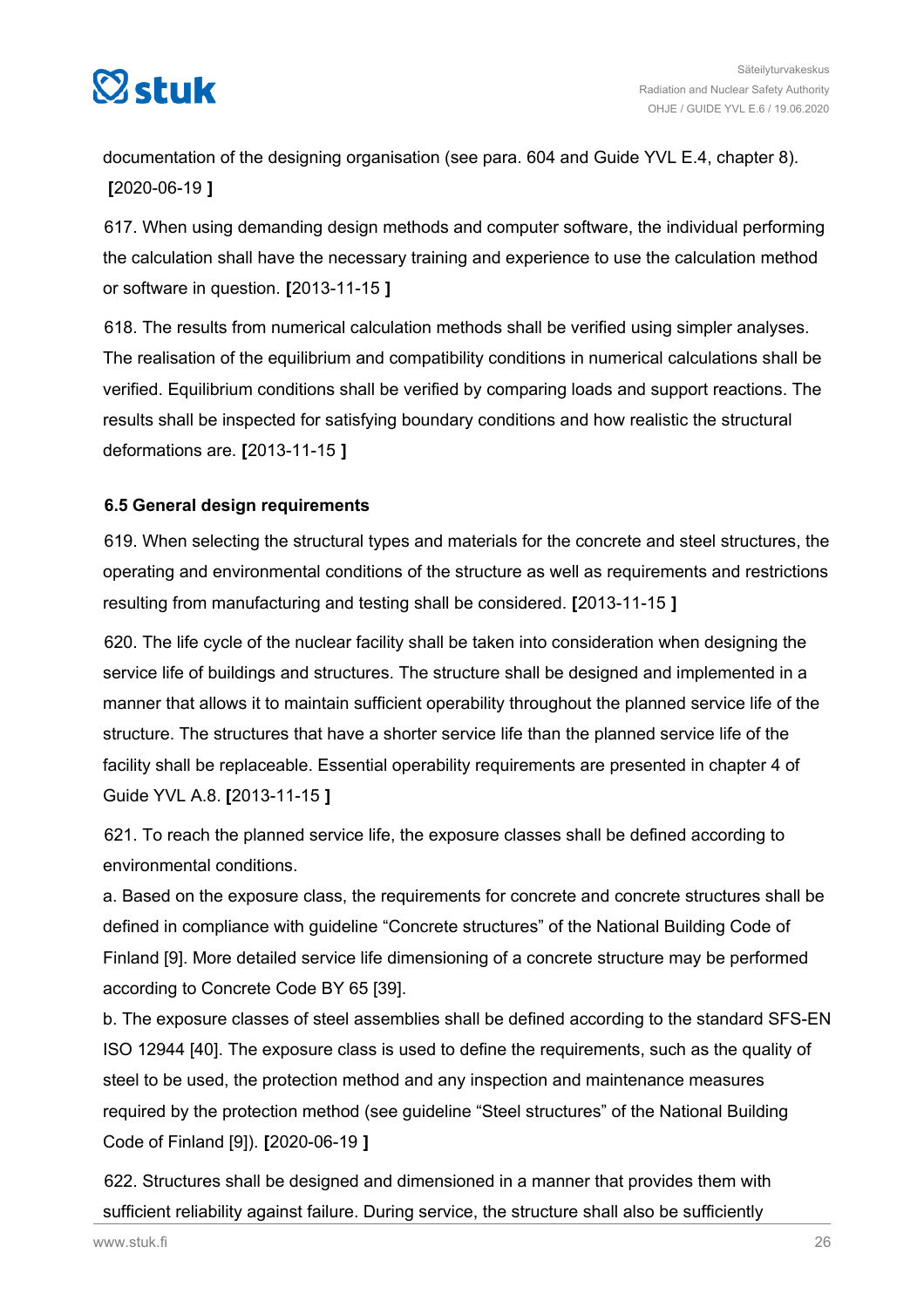

resistant to the appearance of deformations, cracks, vibrations, settling or creep, losses of leaktightness or other effects that may be detrimental to the intended purpose and use of the structure. **[**2020-06-19 **]**

623. In addition to strength analysis, stability, deformation, fatigue, creep, relaxation and progressive collapse of the structure shall be assessed, if necessary, to verify its durability and reliability under operational and accident conditions. **[**2013-11-15 **]**

624. During exposure to fire, the capacity  $(R)$  of the load-bearing structure, and the integrity  $(E)$ and insulation capacity (I) of the separating structure, shall remain at a sufficient level for the time period required. Guide YVL B.8 presents the fire resistance requirements for buildings and their load-bearing and separating structures. The design and testing of fire resistance shall be based on methods that are pursuant to the EN or ISO standards. When using other methods, their validity shall be demonstrated. **[**2020-06-19 **]**

625. Based on the consequences of a possible failure, the buildings are divided into three consequence classes: CC3, CC2, and CC1. The consequence classes and their use in design are presented in the Ministry of the Environment Decree (3/16) [50] concerning the national choices of standard SFS-EN 1990 and the guideline "Basis of structural design for load-bearing structures" of the National Building Code of Finland. **[**2020-06-19 **]**

626. Buildings and structures in safety class 2 belong to consequence class CC3, and the competence class of the structure design task is exceptionally demanding (see chapter 8). **[**2020-06-19 **]**

627. Buildings and structures in safety class 3 belong to consequence class CC3. Their design of load-bearing and bracing structures in safety class 3 shall take place at least as a structure of the difficult difficulty class. Consequence class CC2 may be approved for structures not affecting the stability, leaktightness, or fire compartmentation of the building, or the durability of equipment assemblies; in this case, the design of these structures shall, at a minimum, take place in the conventional difficulty class. **[**2020-06-19 **]**

628. The assumptions of the structural analyses and the structural systems, structures and boundary conditions shall be coherent with the behaviour of loads and structures. This shall apply to the operation of the load-bearing and bracing structures, structural continuity characteristics and vibration characteristics. **[**2013-11-15 **]**

629. Structural systems shall be designed to be sufficiently ductile and uniform in strength. If the brittle failure mechanism is dimensioning by nature, the margin of safety shall be justified.

### **[**2013-11-15 **]**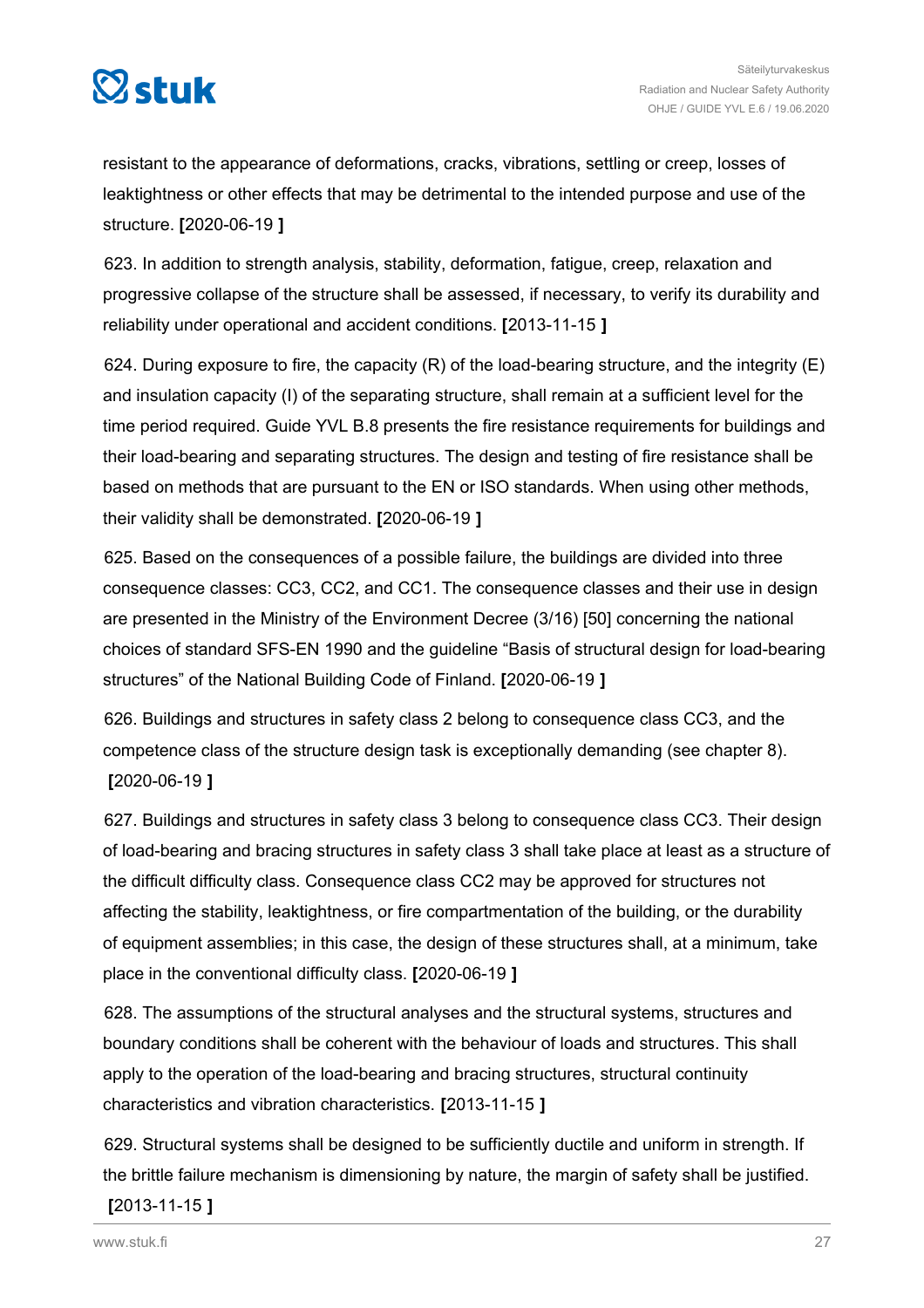<span id="page-27-0"></span>

630. The structural requirement specification shall present how the cracking of concrete structures and its effects are taken into account in the design of the structures, and what measures are taken to limit cracking. For example, watertightness is one criterion for the limiting of cracking. Another essential reason to limit cracking is the management of the service life against corrosion. **[**2020-06-19 **]**

## **6.6 Dynamic analysis of structures**

631. The seismic design of structures and components assigned to seismic category S1, as defined in Guide YVL B.2, shall consider loads caused by a design basis earthquake. To determine the loads affecting the structures and components, dynamic analyses shall be used to derive the floor response spectra or acceleration-time diagrams of those building levels that house the structures and components in question using the ground response spectrum as initial data. **[**2013-11-15 **]**

632. The eigenmodes of vibration, accelerations and displacements of the structure shall be defined by means of structural analyses that consider inertial forces (dynamic structural analyses). Standards SFS-EN 1998-1 [26], ASCE 4-16 [27] and ASCE 43-05 [28] provide instructions on handling earthquakes and other simultaneous load combinations. Guide YVL B.7 provides more detailed instructions on performing dynamic analyses and earthquake analyses. Guide YVL A.11 presents the design requirements for designing structures to withstand certain dynamic design basis threats, such as aircraft crashes. **[**2020-06-19 **]**

633. The vibration resistance objectives, structural damping and assumptions of the energy dissipation shall be in balance. The chosen damping ratio values shall be justified, taking into consideration the utilisation rate of the structural capacity and the cracking of the concrete and composite structure. **[**2013-11-15 **]**

## **6.7 Containment**

634. The leak-tightness of a concrete containment building shall be ensured by using a steel liner. The dimensioning of the liner and penetrations of the concrete containment's protective shell shall follow standard ASME III Div. 2 [29]. The design, manufacture and quality control of steel structures for equipment hatches and personnel airlocks in concrete containment shall follow the guidelines of ASME III Div.1 Subsection NE [30]. The requirements set for pressure vessels in Guide YVL E.3 shall be applied to the design, manufacture and quality control of the pressure resisting shell's penetrations, equipment hatches and personnel airlocks. A strength analysis report shall be drawn up according to Guide YVL E.4. **[**2013-11-15 **]**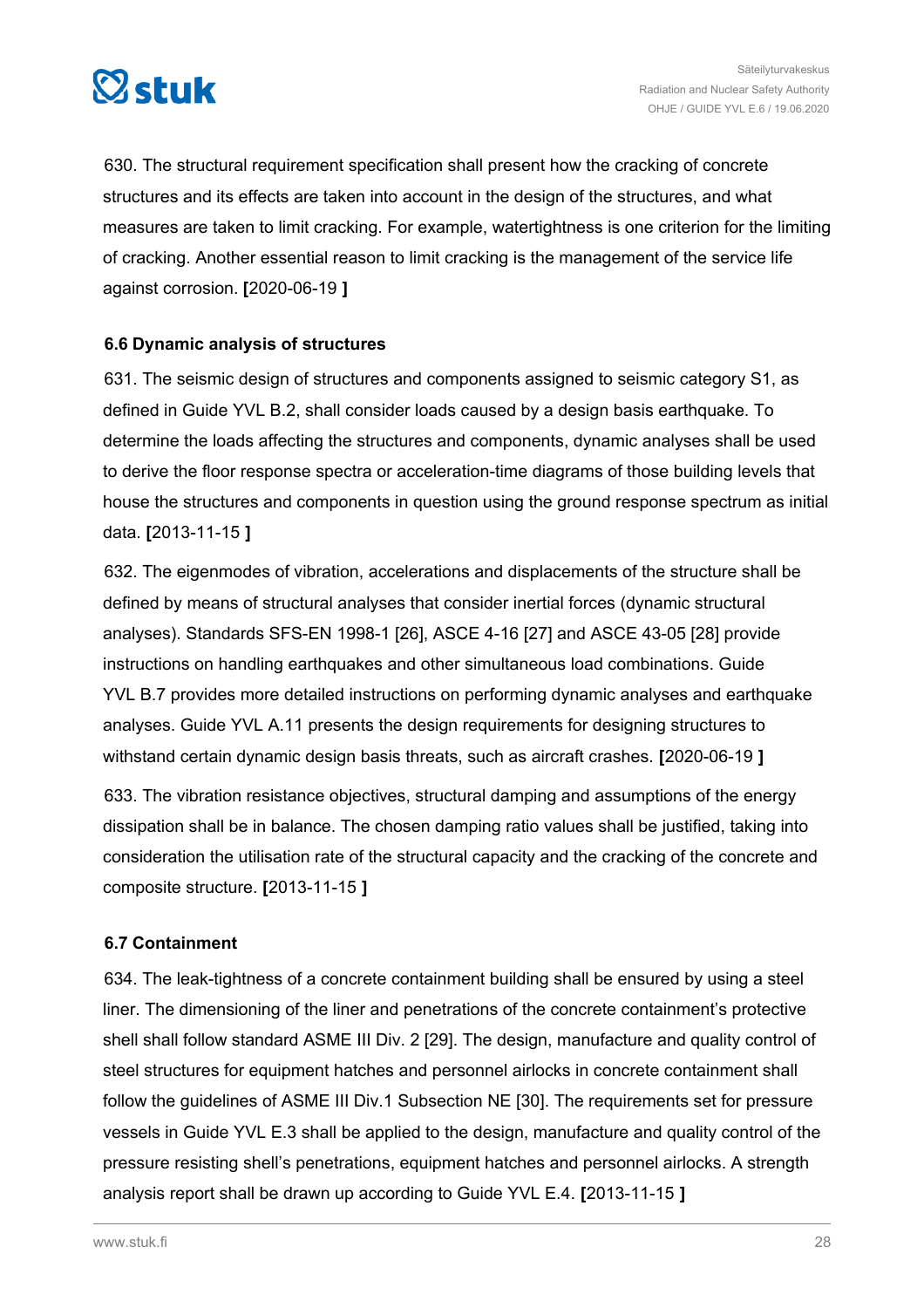# $\boxtimes$ stuk

635. The design, manufacture and quality control of a steel containment and its penetrations, equipment hatches and personnel airlocks shall comply with the following standards (a) or the design by analysis method (b):

a. Guidelines of ASME III Div.1 Subsection NE, Class MC Components [30]. Alternatively, standard SFS-EN 13445-3 may be used for penetrations and airlocks. The requirements set for pressure vessels in Guide YVL E.3 shall be applied to the design, manufacture and quality control of the steel containment. A strength analysis report pursuant to Guide YVL E.4 shall be drawn up for the steel containment.

b. When using the design by analysis method, the minimum wall thickness of the steel containment casing shall, however, be at least the minimum wall thickness determined by means of the calculation formula. **[**2020-06-19 **]**

636. The licensee may present alternative standards to ASME III for the design of the containment and its penetrations, hatches and airlocks that meet the design requirements set forth in Guides YVL B.1 and YVL B.6. One of the prerequisites for approval is that the standard in question (for example, SFS-EN 13445-3, KTA3401.1, KTA3401.2 and KTA3401.3) has been utilised in earlier construction of similar nuclear power plants. **[**2013-11-15 **]**

637. The concrete containment may be designed in accordance with standard SFS-EN 1992 [12] and the national choices provided in the guideline "Concrete structures" of the National Building Code of Finland [9]. The reliability of concrete structures of the containment in the ultimate limit state shall be at least as high as when designed according to standard ASME III Div. 2.

a. In the structural requirement specification of the containment, the licensee shall present the loads and load combinations, with their partial safety factors and combination factors, used in the design. The partial safety factors and possible acceptance criteria and limits for stresses and elongations shall also be presented.

b. When load combinations are calculated, care shall be taken not to overestimate loads reducing maximum stress.

c. The loads and load combinations shall take into account the general design criteria given in Guides YVL B.1 and YVL B.6.

d. The partial safety factors for load combinations and loads as well as partial safety factors for material properties shall be presented for the loads during construction, operation and accident conditions (earthquake, external and internal events, postulated and severe accident). e. The leak-tightness and other operability characteristics for the structures shall be

demonstrated by using service limit state dimensioning, and structural strength shall be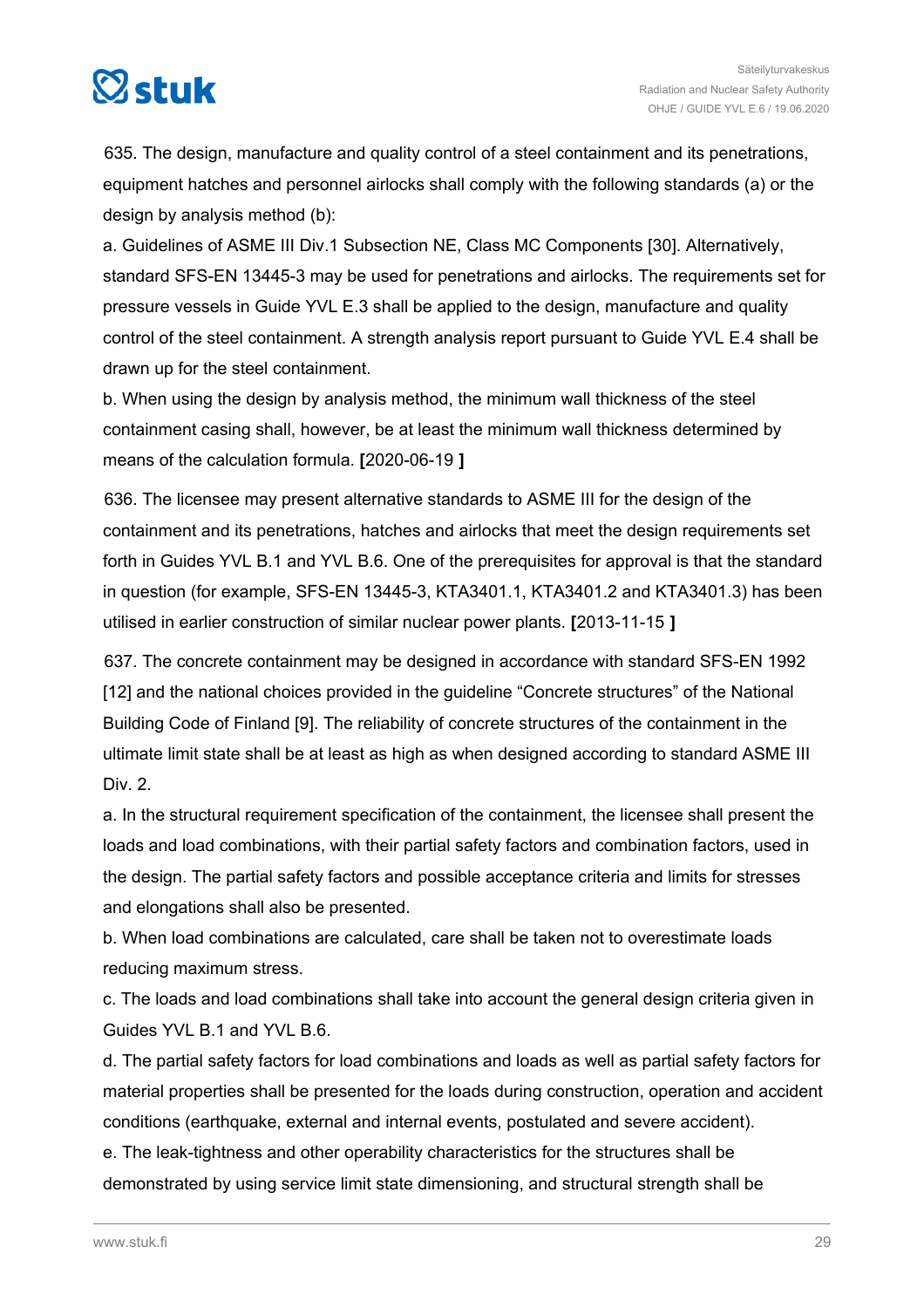<span id="page-29-0"></span>

demonstrated by means of ultimate limit state design or design according to the method of allowable stresses. **[**2020-06-19 **]**

638. As set forth in Guide YVL A.7, containment leaking mechanisms and failure shall be analysed in conjunction with a Level 2 probabilistic risk assessment (PRA). Therefore, probabilistic assessments shall also be made to assess the structural reliability of the containment. When assessing containment reliability, use shall be made of the probability distributions of loads, material properties and calculation methods. The reliability levels of material properties shall be based on quality control documentation from the construction period. **[**2020-06-19 **]**

## **6.8 Leaktightness and leak monitoring of pools containing radioactive substances**

639. The concrete structures, liner structure and leak collection systems of pools that contain radioactive substances shall be designed and implemented in a manner that enables the reliable cooling of the pools and prevents severe damage to spent fuel as set forth in requirement 424 of Guide YVL B.1. **[**2020-06-19 **]**

640. The concrete structures of pools and tunnels that are filled with water or solutions containing radioactive substances shall be designed to be watertight by using materials meeting all water-tightness requirements and reinforcement that limits the cracking of concrete. **[**2020-06-19 **]**

641. The water-tightness of pools containing radioactive substances shall be ensured by using a stainless steel liner. Weld seams in the pools shall be equipped with a leak drainage system that can identify liner leaks and the area of the leak. The design shall take account of the requirement that the weld seams of the liner shall be testable using non-destructive methods (NDT). **[**2020-06-19 **]**

642. The liner structure of pools containing radioactive substances shall remain watertight in all design conditions. The design conditions shall be presented in the structural requirement specification, and they shall be based on a generally accepted standard, such as KTA 2502. **[**2013-11-15 **]**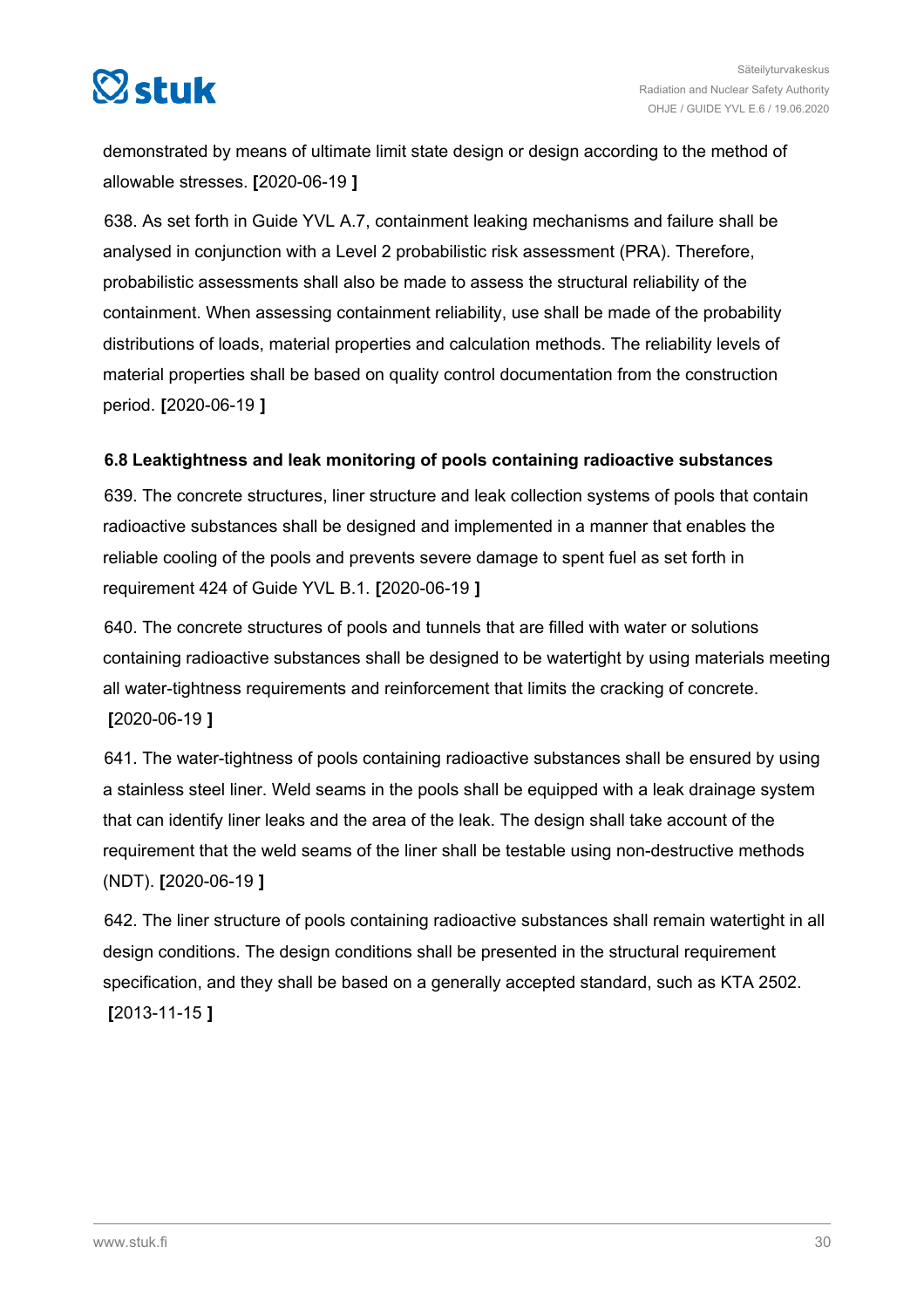<span id="page-30-0"></span>

### **6.9 Verification of the design solution**

643. Where necessary, design solutions shall be verified using independent comparative analyses and mock-up tests. **[**2013-11-15 **]**

644. The dimensioning of the containment's pressure resistant shell against accident conditions (earthquake, external and internal events, postulated and severe accident) shall be verified using comprehensive analyses by an independent third party. The verification shall be performed by means of global and local non-linear analyses. Guide YVL B.6 sets forth requirements concerning the durability of the containment under transients and accident conditions. **[**2013-11-15 **]**

645. If necessary, the durability and tightness of the structures shall be verified using test loads, pressure tests, water filling etc. Guide YVL B.6 sets forth the essential requirements concerning the experimental verification of the operation of the containment. **[**2013-11-15 **]**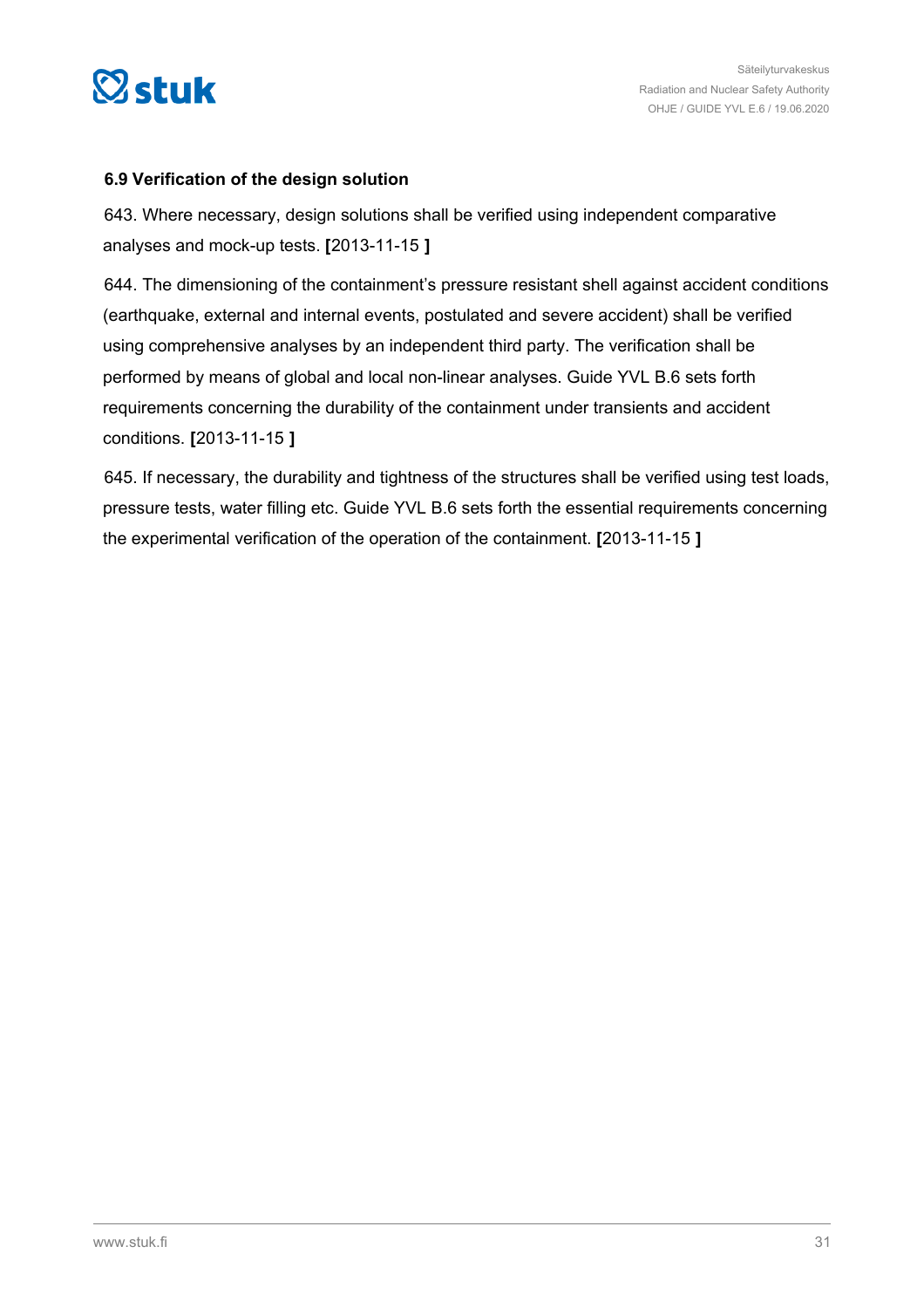<span id="page-31-0"></span>

## **7 Construction plan**

701. The construction plan for safety class 2 and 3 or seismic category S1 and S2A steel structures and the design documents of concrete structures shall include the following documents, and as a rule they shall be specific to each building or type of structure:

- a. Organisation description
- b. The regulations, codes and standards applied
- c. Design bases
- d. Structural calculations
- e. Structural drawings
- f. Execution specification
- g. Quality control plan
- h. Installation construction plan
- i. In-service structural inspection plan
- j. Plan for containment pressure and leakage tests
- k. The licensee's summary of justification.

The content of the construction plan shall comply with the requirements presented in the regulations and guidelines of the National Building Code of Finland. **[**2020-06-19 **]**

702. The installation construction plan shall be submitted for approval under Annex C to STUK or an authorised inspection body. **[**2013-11-15 **]**

703. Additionally, the construction plans for steel structures shall include the following documents:

a. Manufacturing plan for structures in consequence classes CC3 and CC2

b. Manufacturing plan for structures subjected to fatigue loads. **[**2020-06-19 **]**

## **7.1 Organisation description**

704. The organisation description shall describe how the quality assurance of the design and execution of structures has been arranged in the organisations of the various involved parties. The setting up of quality assurance in other organisations whose activities have a bearing on the quality of structures shall also be accounted for. The quality assurance function shall be sufficiently independent of design and execution. **[**2013-11-15 **]**

705. The organisation description shall include a description of the management system of the building contractor or steel structure manufacturer and assessments of the said system, including a report on the following: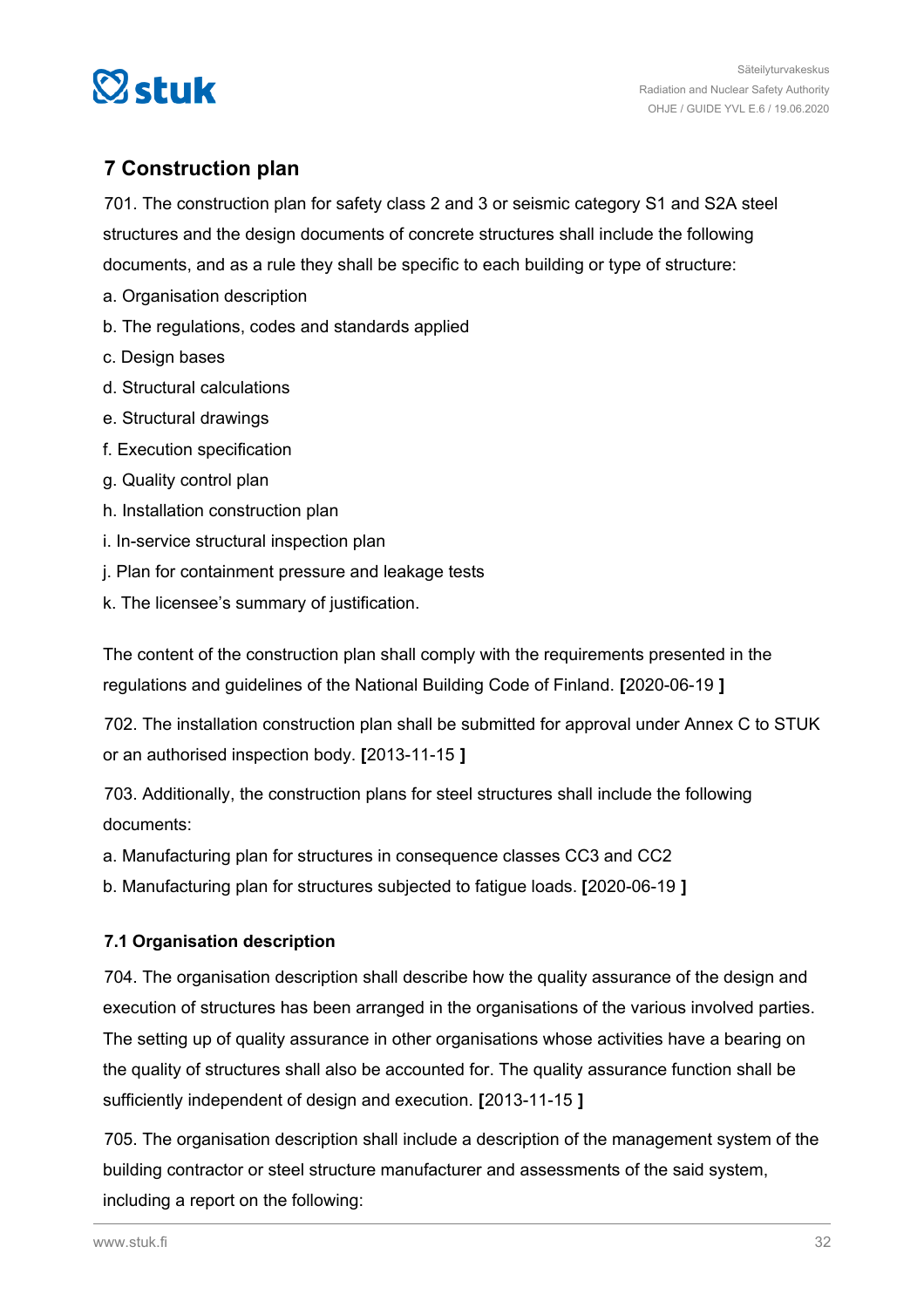<span id="page-32-0"></span>

- a. Management system certification
- b. The assessment, selection, familiarisation and supervision processes of subcontractors
- c. References of similar deliveries
- d. Qualifications of the forepersons and employees (for requirements, see chapter 4.2). **[**2020-06-19 **]**

706. In addition to the above, the following requirements shall apply to the manufacturers of steel structures.

a. If the manufacturer of the steel structure or the manufacturer's important subcontractor is a manufacturer approved by STUK, the construction plan shall include references to STUK's decisions of approval and the periods of validity of these decisions.

b. Regarding testing organisations, a reference shall be made to STUK's decisions on approval of the testing organisation, including the periods of validity.

c. If the testing organisation has been approved based on accreditation, a reference to the accreditation shall be added to the construction plan. **[**2020-06-19 **]**

### **7.2 Applicable regulations, guidelines and standards**

707. The official regulations, guidelines and standards applied shall be presented. Any deviations from the design requirements of the structural requirement specification approved by STUK shall be justified. **[**2013-11-15 **]**

## **7.3 Design bases**

708. At least the following initial data utilised in the design of structures shall be given:

- a. Layout drawings
- b. A building's purpose as part of the nuclear facility
- c. A structure's purpose as part of the building
- d. Loads and load combinations
- e. Materials, construction supplies and construction products used
- f. A general description of construction methods
- g. Classification of coatings of structure surfaces
- h. In-service inspection principles. **[**2020-06-19 **]**

709. The justifications for the loads and load combinations selected shall be presented by referring to the applied standard and to the design requirements of the structural requirement specification approved by STUK. **[**2013-11-15 **]**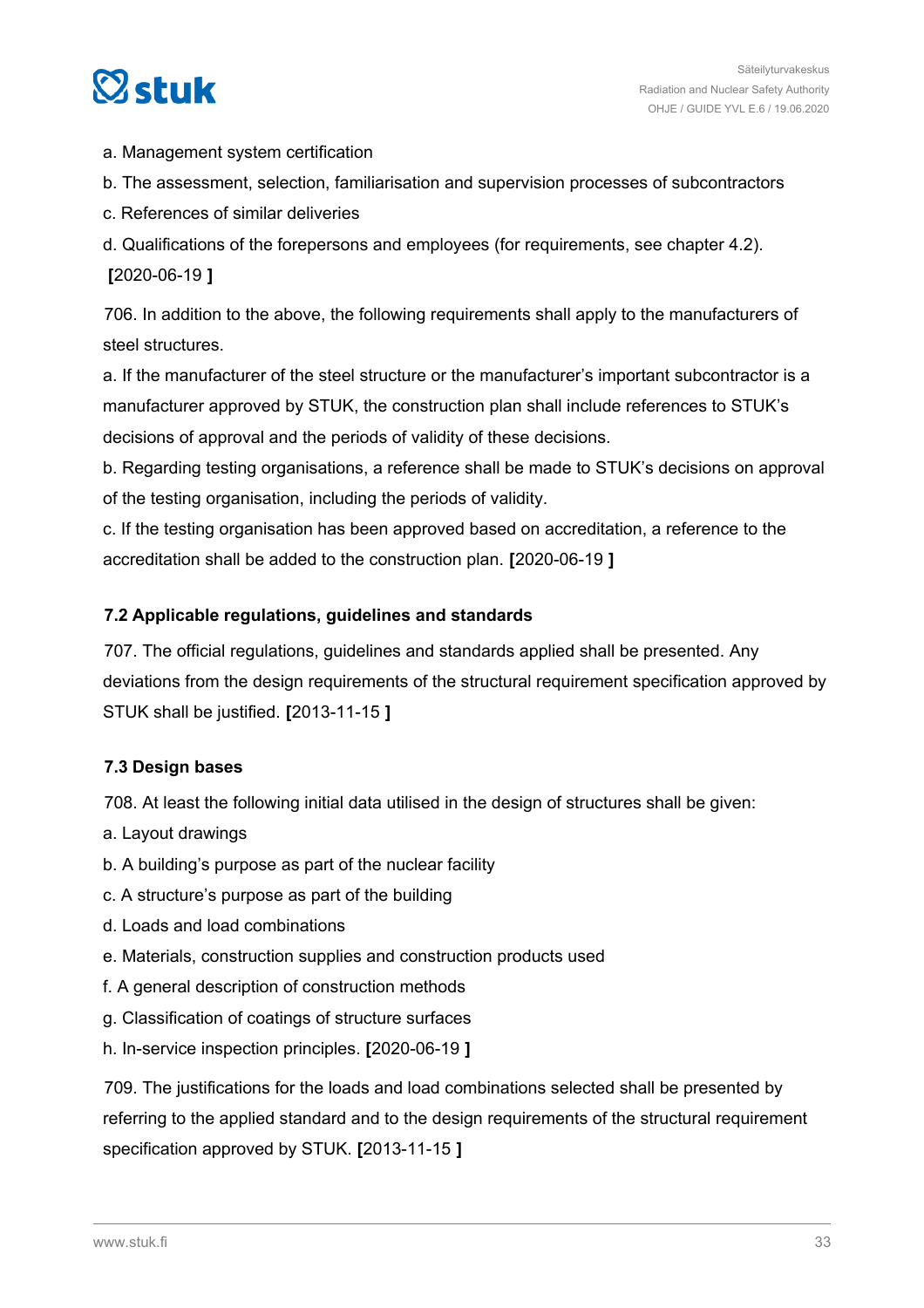<span id="page-33-0"></span>

710. The acceptability of the concrete types and the constituents of the concrete shall be demonstrated by means of a report, and the properties of the fresh concrete shall be ensured by means of preliminary test results (see Annex A). **[**2013-11-15 **]**

711. A report shall be presented describing the properties and demonstrating the applicability of reinforcement steels, prestressing tendons and prestressing systems for their intended purpose. **[**2013-11-15 **]**

712. In the material report and drawings, the following shall be presented for the different parts of the steel structure:

a. Standard marking and type of material and welding consumables used in accordance with the applicable standard

b. Method of manufacture, delivery status and type of material certificate of the material as laid down in standard SFS EN 10204 [41] (for requirements, see Annexes B and D) c. Grounds for the choice of construction material made, where necessary. **[**2020-06-19 **]**

713. The design information shall present the coatings and fire protection of the structures and the requirements and classification defined for them. The requirements for coatings and fire protection are presented in chapter 5.4. **[**2020-06-19 **]**

## **7.4 Structural calculations and analyses**

714. The structural calculation shall describe how the dimensioning presented has been derived from the structural system, structures, boundary conditions, load combinations and material properties. The document shall be detailed enough that the reliability of the analysis method used and the fulfilment of the design requirements can be assessed based on it. The document shall allow for the replication of the essential parts of the calculation. The structural calculation shall assess at least the following points:

a. The analyses concerning the stability, deformation, fatigue, creep, relaxation and progressive collapse of the structure during implementation and complete structure shall be presented when necessary.

b. The results of non-linear analyses shall also be presented for the behaviour of the containment and its structures under accident conditions.

c. Loads and load combinations, boundary conditions, assumptions and simplifications, calculation methods, illustrated results, the acceptability of results and conclusions shall be presented for the structural calculations included in the construction plan.

d. Validation results shall be presented for the computer software used for structural calculations as laid down in the requirements of requirement 616.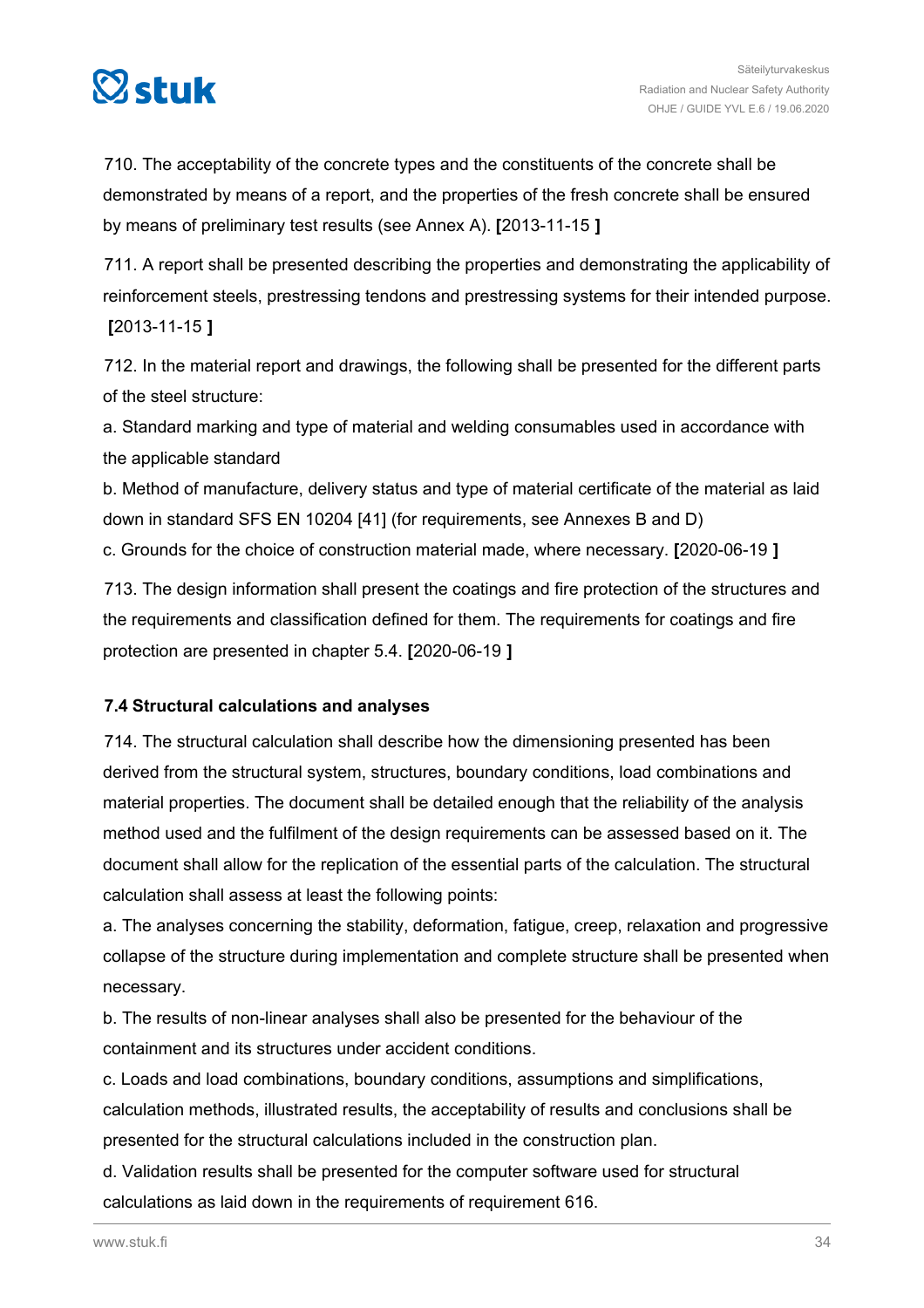# <span id="page-34-0"></span> $\boxtimes$ stuk

e. The structural models for the static functionality and bracing of the structural system shall be presented. When the finite element method is used, the input data, the element mesh chosen, information of element types, boundary conditions, assumptions made and an interpretation of the results shall be presented in a summary report. Furthermore, the independence of the solution from the element mesh density shall be demonstrated when necessary.

f. The realisation and verification of the equilibrium and compatibility conditions shall be presented in the outputs (see requirement 618).

g. The outputs shall present the force quantities, stresses and deformations caused by the dimensioning load combinations of the structures. The outputs shall allow for the assessment of the effects of different design parameters and loads on the behaviour of the structure.

h. The ultimate limit state and service limit state analyses, applicable accident analyses, and the structural fire design shall be presented.

i. The references to source literature and the applied details of the source literature shall be presented.

j. The source literature shall be presented to the inspector of the construction plan upon request.

k. The calculated deformations of structures subjected to test loads during the various phases of test loading shall be presented.

l. The structural calculations shall be clearly presented and the necessary references to other documents, source literature and drawings shall be made. **[**2020-06-19 **]**

## **7.5 Drawings**

715. The drawings shall describe the structure, structural parts and details such that the size, geometry, manufacture, and installation of the structure and their allowable tolerances are given in sufficient detail. The drawings shall be explicit and clear.

a. The drawings shall present necessary further instructions concerning execution of the work, quality control and the requirements set for structures during construction.

b. In addition to the information required by the regulations and guidelines of the Finnish Building Code, the drawings shall present the safety classes and seismic classes of the structures and their boundaries if the drawings present structures of multiple classifications. **[**2020-06-19 **]**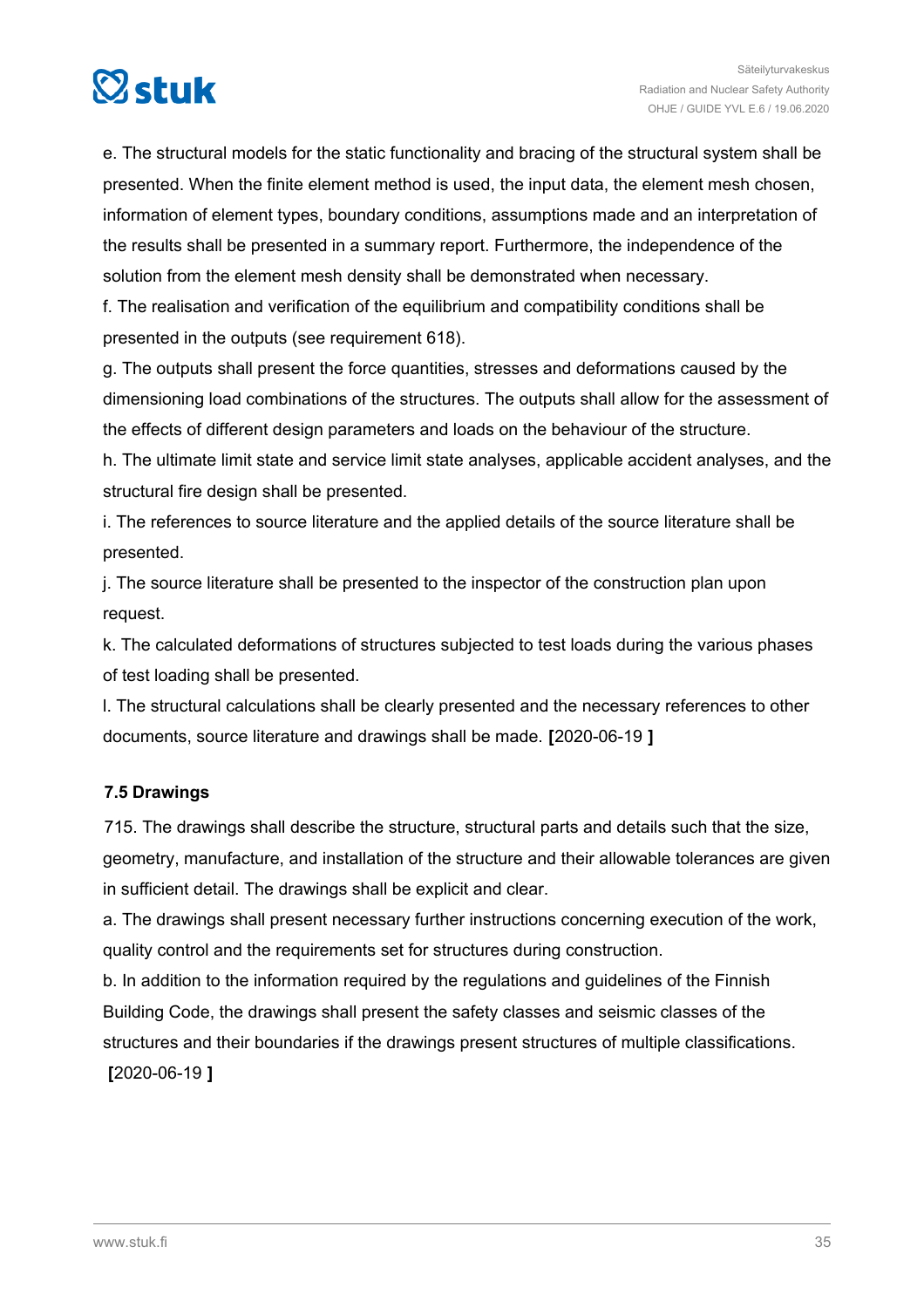<span id="page-35-0"></span>

### **7.6 Execution specification**

716. An execution specification shall be drawn up for the load-bearing and bracing structures. The execution specification shall be drawn up for steel structures according to standard SFS-EN 1090-2, and for concrete structures according to standard SFS-EN 13670, as well as their national application standards SFS 5975 [21] and SFS 5976 [44]. The execution specifications for composite structures shall apply both of the above standards. **[**2013-11-15 **]**

717. The execution specification shall set forth the requirements and instructions for the execution of a structure. The requirements concerning execution are based on the execution classes. The execution specification shall be detailed enough so that, with the help of it and structural drawings, structures can be constructed to meet all requirements. The execution classes for safety-classified structures are presented in chapters 8.1 and 8.3, which set forth the requirements for execution. **[**2013-11-15 **]**

### **7.7 Quality plan**

718. An execution quality plan is always required for the execution of construction work at nuclear facilities. The quality plan is a building project quality control document that includes a description of the constructor's ability to fulfill the imposed requirements, a description of the organisation including responsibilities, the principles and responsibilities of quality control, and a plan concerning quality control (quality control plan) and quality control records (see the Ministry of the Environment's decree on load-bearing structures [42]). **[**2020-06-19 **]**

719. The quality control plan shall present the items subject to quality control, and the quality control measures, inspections and tests to be performed. Corresponding instructions shall be prepared for each quality control procedure or inspection, including the recording of quality control results. The instructions shall present, among other matters, the item inspected, the inspection method, scope and requirements, and the performer of the procedure, the drawing up of records, and reporting. References to standards may be used to present detailed information. **[**2020-06-19 **]**

720. For concrete structures, the quality control plan shall include the readiness inspection for concreting as one phase; for steel structures, it shall include a construction inspection. **[**2013-11-15 **]**

721. The responsible organisation/persons and the date of execution shall also be given of measures and inspections conducted under the quality control plan. **[**2013-11-15 **]**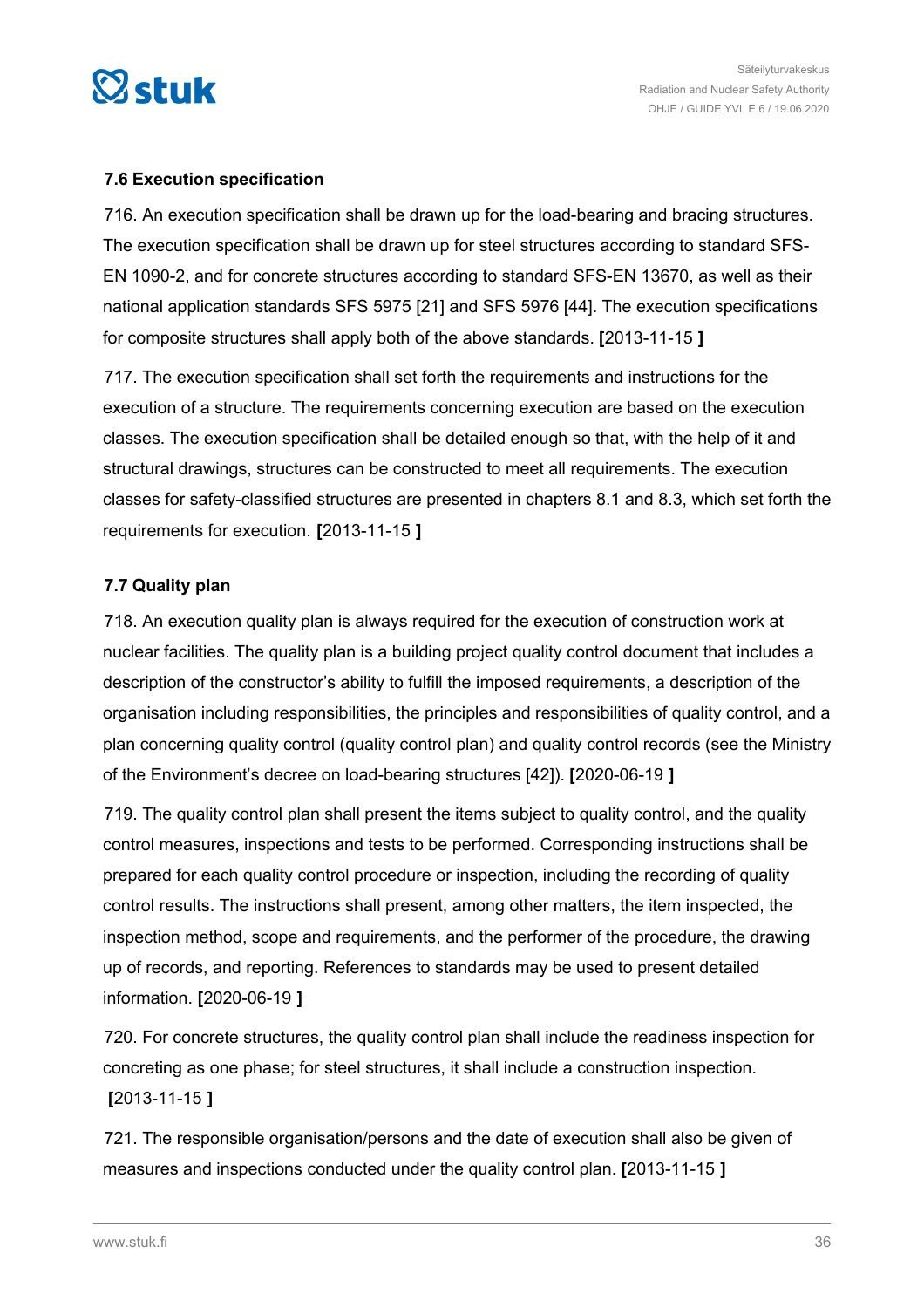

722. The quality control plan for structures may be divided into an inspection plan and inspection procedures, which describe in detail the methods, reporting and supervision. **[**2013-11-15 **]**

723. The licensee shall draw up a statement on the acceptability and suitability of mock-up and procedure tests of the various manufacturing procedures performed and their related supervision activities. **[**2013-11-15 **]**

724. Annex A presents more detailed requirements concerning the quality control plan and inspection plan of concrete structures. **[**2020-06-19 **]**

725. Annex B presents more detailed requirements concerning the inspection plan of steel structures. **[**2013-11-15 **]**

#### **7.8 Installation construction plan**

726. The licensee shall draw up a construction plan for the installation of safety-classified steel structures, steel parts of composite structures, and concrete elements. It may be submitted separately or included in the manufacturing construction plan. Where applicable, the plan shall meet the requirements for the manufacturing construction plan. **[**2020-06-19 **]**

727. The installation construction plan shall be submitted for approval to STUK or an authorised inspection body according to Annex C. **[**2013-11-15 **]**

728. The installation construction plan (installation plan) for concrete elements and precast concrete products shall include the information and stability analyses presented in standards SFS-EN 13670 [20] and BY65 Concrete Code [39]. **[**2020-06-19 **]**

729. The installation construction plan (installation plan) for steel structures and steel assemblies of composite structures shall be drawn up according to the guidelines of the National Building Code of Finland concerning steel structures and composite structures. **[**2020-06-19 **]**

#### **7.9 In-service structural inspection plan**

730. The in-service structural inspection plan shall present the inspections to be conducted on structures at specified intervals during plant operation, the methods of performing of the inspections, and the criteria for assessment and recording of the inspection results. The plan for the in-service inspection of reactor containment concrete structures shall include the following information:

a. Inspection of displacements, strains and leak-tightness of structures at specified intervals and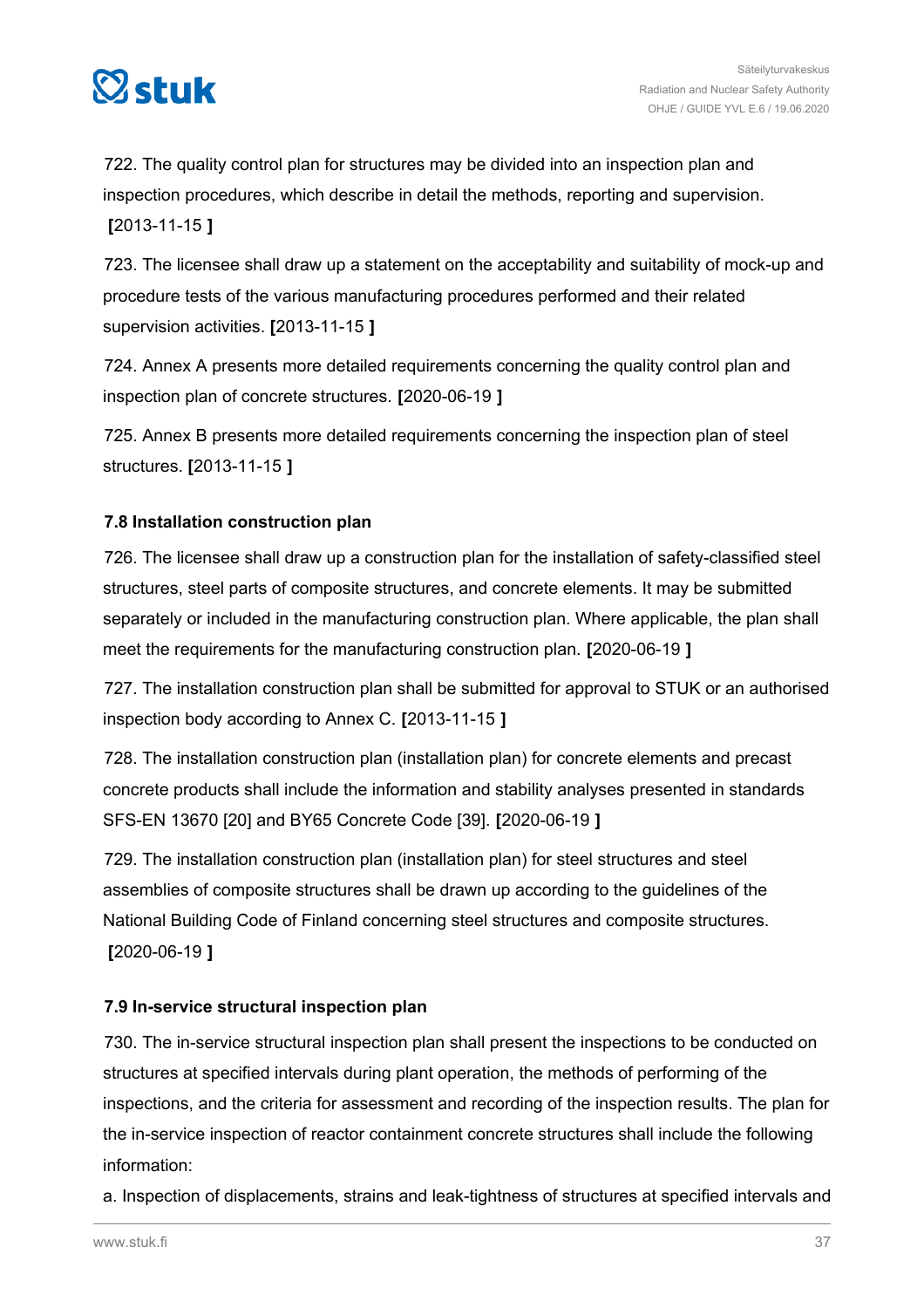

in conjunction with leakage and pressure tests.

b. Inspection of the condition of post-tensioned containment tendons and anchors at specified intervals.

c. Inspection of structures essential for the containment's function by test loading or other reliable methods, if necessary. **[**2020-06-19 **]**

731. The containment shall feature measurement instrumentation that allows for the acquisition of sufficient information on the displacements and strains of the containment building's base slab and pressure resistant shell, as well as temperature and humidity, during the leak-tightness and pressure tests. The prestressing force in the tendons of a post-tensioned pressure resistant shell shall be measurable for at least some of the tendons. **[**2013-11-15 **]**

#### **7.10 Plan for containment pressure and leakage tests**

732. The plan for the pressure and leakage tests of the reactor containment shall present unambiguous acceptance criteria for at least the items below:

- a. Containment displacements and strains under different pressure levels
- b. Recovery of displacements and strains
- c. Cracks and their mapping
- d. Temperatures, leakage volumes. **[**2020-06-19 **]**

733. Guidelines that are useful for the preparation of the plan are presented in standard ASME III Div.2 [29] and USNRC Regulatory Guide 1.90 [31]. The plan for containment pressure and leakage tests may also be part of the in-service inspection plan. **[**2013-11-15 **]**

#### **7.11 Summary of justifications**

734. The licensee shall draw up a summary of justification presenting how the structure meets the requirements set for it, and how the licensee has established its conformity to requirements. The summary of justification shall also present the changes made to the approved documents, any non-conformances that occurred during manufacture, and their impact on the suitability and acceptability of the structure. **[**2013-11-15 **]**

735. If the construction plan does not entirely meet the requirements of the YVL Guides, the safety analysis report (SAR) or STUK's decisions, the summary of justification shall present deviations from the requirements and how the safety level required by the YVL Guides can be achieved in this case. **[**2013-11-15 **]**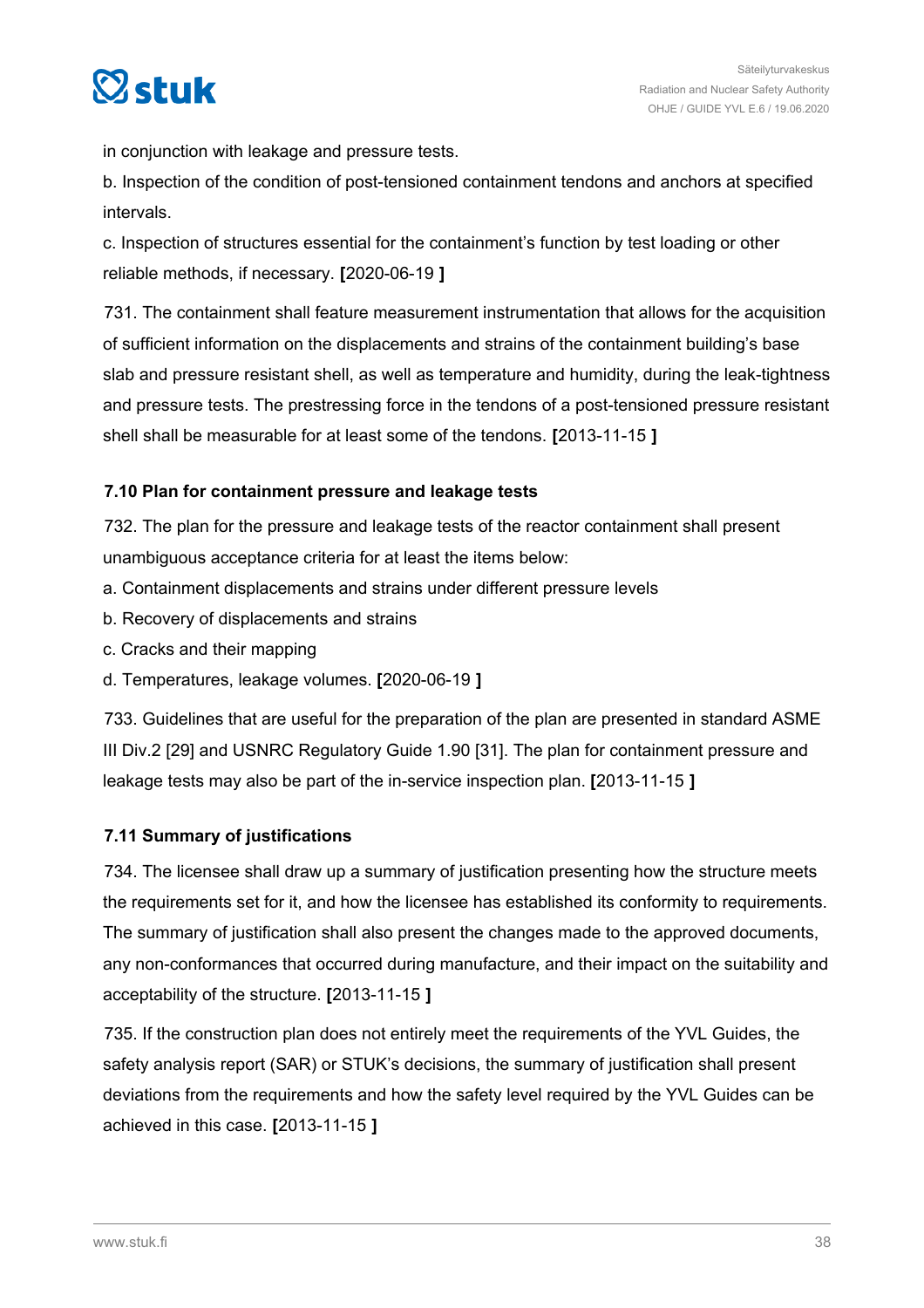

### **8 Execution**

#### **8.1 Execution of concrete structures**

801. The execution of concrete structures shall follow the requirements set forth in this Guide and standard SFS-EN 13670 and its national application standard SFS 5975. **[**2013-11-15 **]**

802. The quality assurance of load-bearing welds and fixing joints of reinforcement steels of structures in safety classes 2 and 3 shall be made in accordance with standard SFS-EN 13670 and its national application standard SFS 5975, pursuant to the requirements of execution class 3. The welding procedure specifications for load-bearing welding joints of reinforcement shall be submitted to STUK for approval together with the design documentation of the concrete structures. **[**2013-11-15 **]**

803. Detailed requirements for the execution of concrete structures are presented in Annex A of this Guide. **[**2013-11-15 **]**

804. The definition, properties, manufacturing and conformity of concrete shall follow standard SFS-EN 206 and its national application standard SFS 7022, which details the preservation guidelines and allowed cement types. **[**2020-06-19 **]**

805. The safety class for concrete structures shall be presented in the plans. Concrete structures in safety class 2 and 3 shall be manufactured as execution class 3 structures under standard SFS-EN 13670. Structures made of high strength concrete and prestressed structures belong to execution class 3. Concrete with a strength class higher than C50/60 is considered high strength concrete. **[**2020-06-19 **]**

806. The exposure classes of the concrete structures shall be defined according to standard SFS-EN 206 and the prevailing environmental conditions. The exposure class is used to define the requirements, such as the steel quality to be used, the nominal concrete cover and any requirements concerning concrete and the execution in accordance with the guidelines "Concrete structures" of the National Building Code of Finland. **[**2020-06-19 **]**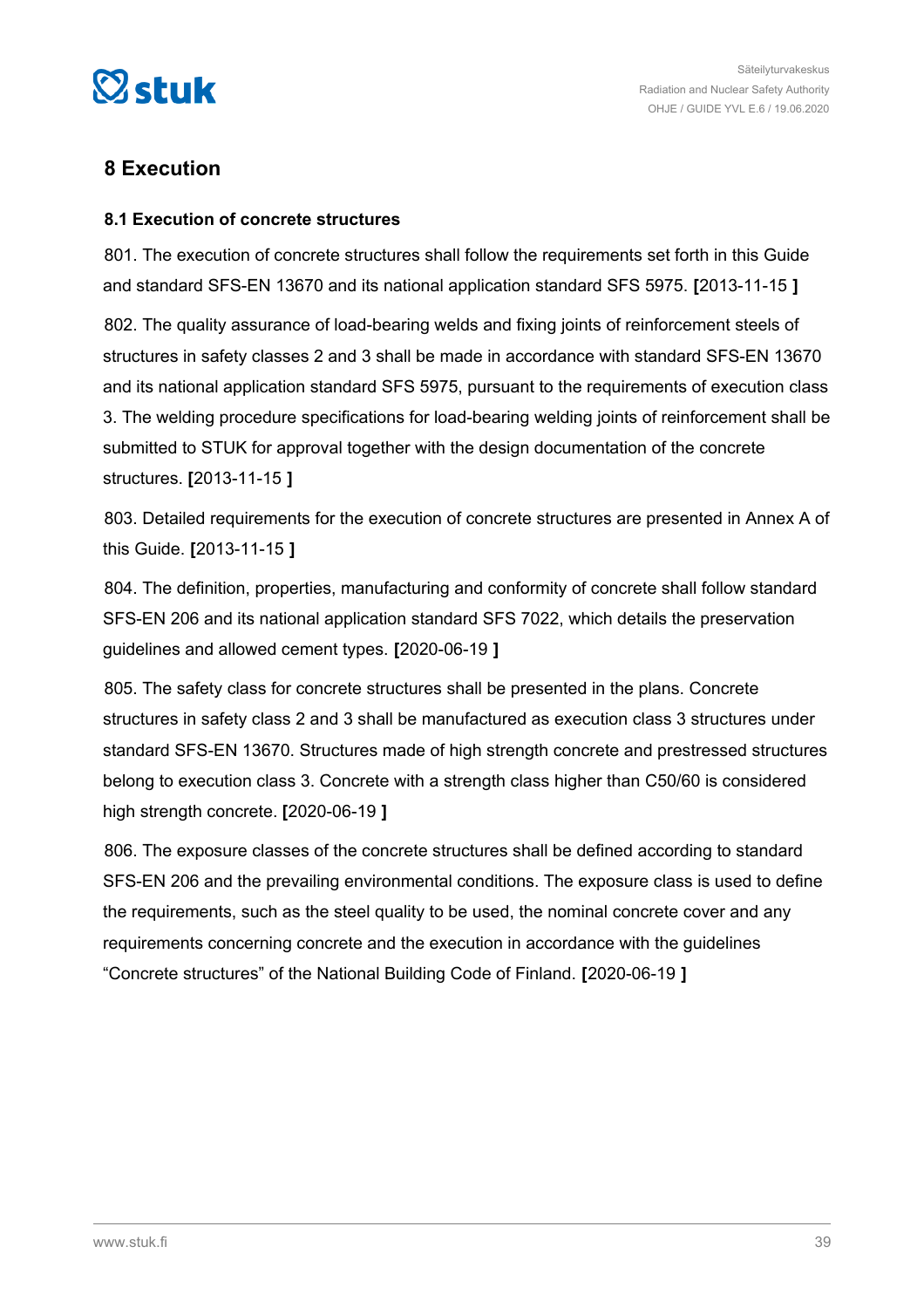

#### **8.2 Precast concrete products and concrete elements**

807. The requirements of this Guide shall be applied to the design, manufacture and supervision of concrete elements cast at the construction site and CE marked, European product standards compliant precast concrete products. **[**2013-11-15 **]**

808. Concrete element construction shall follow the requirements of standard SFS-EN 13670 and its national application standard SFS 5975 and the guidelines of the National Building Code of Finland for concrete structures. These requirements shall also apply to concrete elements manufactured at the construction site and the factory-fabricated concrete elements that are not manufactured under a European product standard. The requirements shall also apply to the installation of precast concrete products and elements. **[**2020-06-19 **]**

809. The manufacture of precast concrete products shall follow the requirements of this Guide, those laid down in the standard SFS-EN 13369 [45] and the harmonised product standards leading to the CE marking of precast concrete products. **[**2020-06-19 **]**

810. The following information on factories that manufacture safety-classified concrete elements or precast concrete products shall be submitted to STUK for approval:

a. Organisation description

- b. The regulations, codes and standards applied
- c. Quality control plan. **[**2020-06-19 **]**

811. Quality control documentation shall be submitted for approval concerning the scope of inspection of concrete elements and precast concrete products; it shall define the inspection scope per each element type. **[**2013-11-15 **]**

812. Before casting the precast element, the manufacturer of the concrete element or product shall perform an inspection to verify conformity to the construction plan. After an approving inspection by the manufacturer, the licensee's representative shall perform a concreting readiness inspection on safety class 3 concrete elements or precast concrete products, inspecting the first element or precast concrete product and at least 10% of the total number of concrete elements or precast concrete products of the lot. The concreting readiness inspection of concrete elements or precast concrete products in safety class 2 shall be performed by STUK. **[**2020-06-19 **]**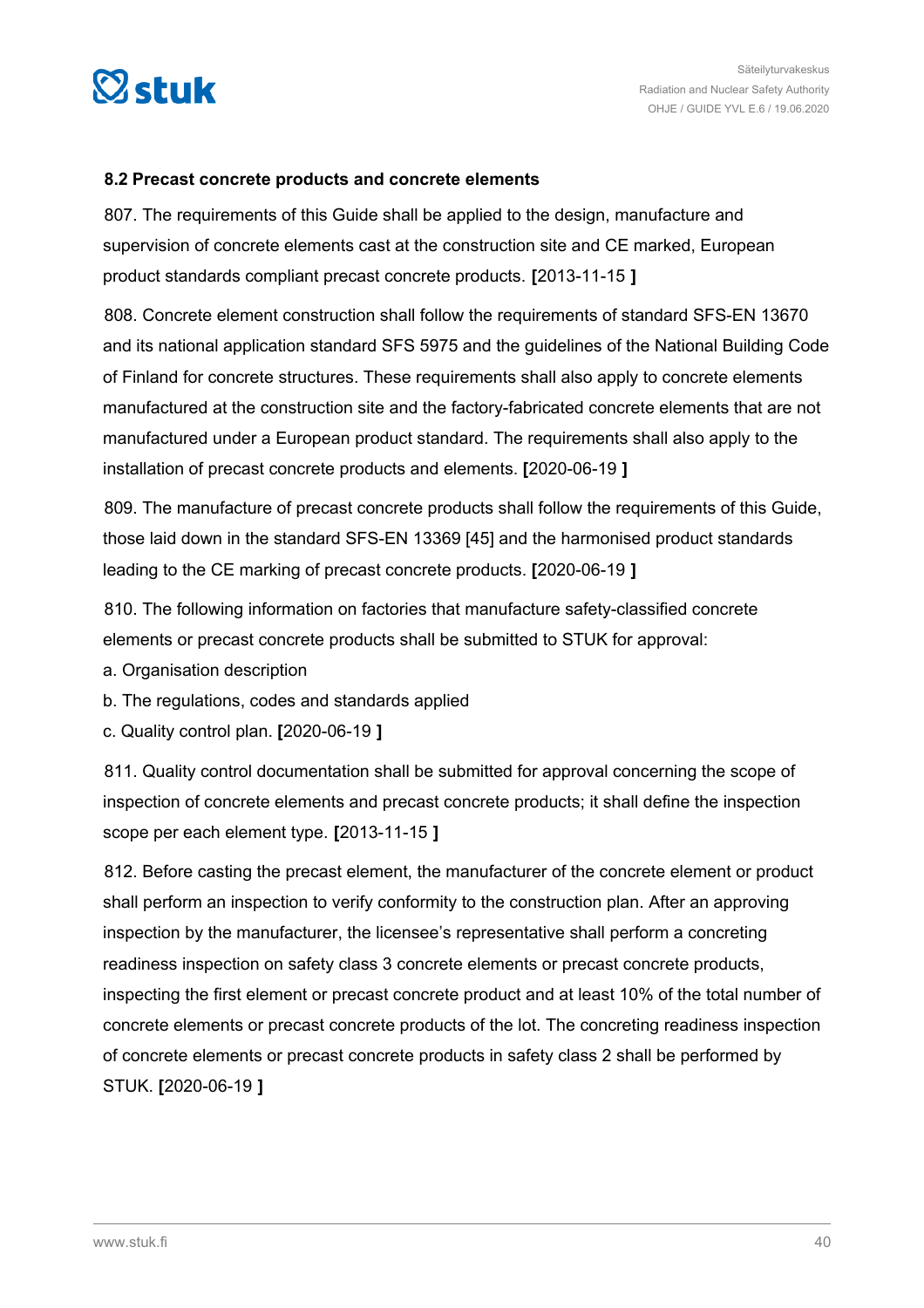

#### **8.3 Execution of steel structures and composite structures**

813. The licensee shall describe the detailed requirements and procedures concerning the qualification of the manufacturing procedures of steel structures and the steel parts of composite structures in its management system and related instructions, taking into account standard SFS-EN 1090-1 [15]. The instructions shall take into consideration the manufacturing of the structures and installation performed at the construction site; therefore, the requirements apply to the equipment suppliers and their subcontractors, the welding contractors and the licensee's manufacturing activities. **[**2020-06-19 **]**

814. The execution of steel structures and the steel parts of composite structures shall follow the requirements set forth in this Guide, standard SFS-EN 1090-2 and its national application standard SFS 5976 and the guidelines of the National Building Code of Finland for steel and composite structures. **[**2020-06-19 **]**

815. Detailed requirements for the execution of steel structures and the steel parts of composite structures are presented in Annex B. **[**2013-11-15 **]**

816. Steel structures in safety class 2 and 3 shall be manufactured at least as execution class EXC3 structures under standard SFS-EN 1090-2. Structures in safety class SC3 with not affecting the stability or fire compartmentation of the building frame, or the durability of equipment assemblies can be manufactured as execution class EXC2 structures. **[**2020-06-19 **]**

817. Composite structures in safety classes 2 and 3 do not have a specific execution class; the execution class of a concrete and steel composite structure is defined separately for the concrete and steel under requirements 805 and 816 and standards SFS-EN 1090-2 and SFS-EN-13670. **[**2020-06-19 **]**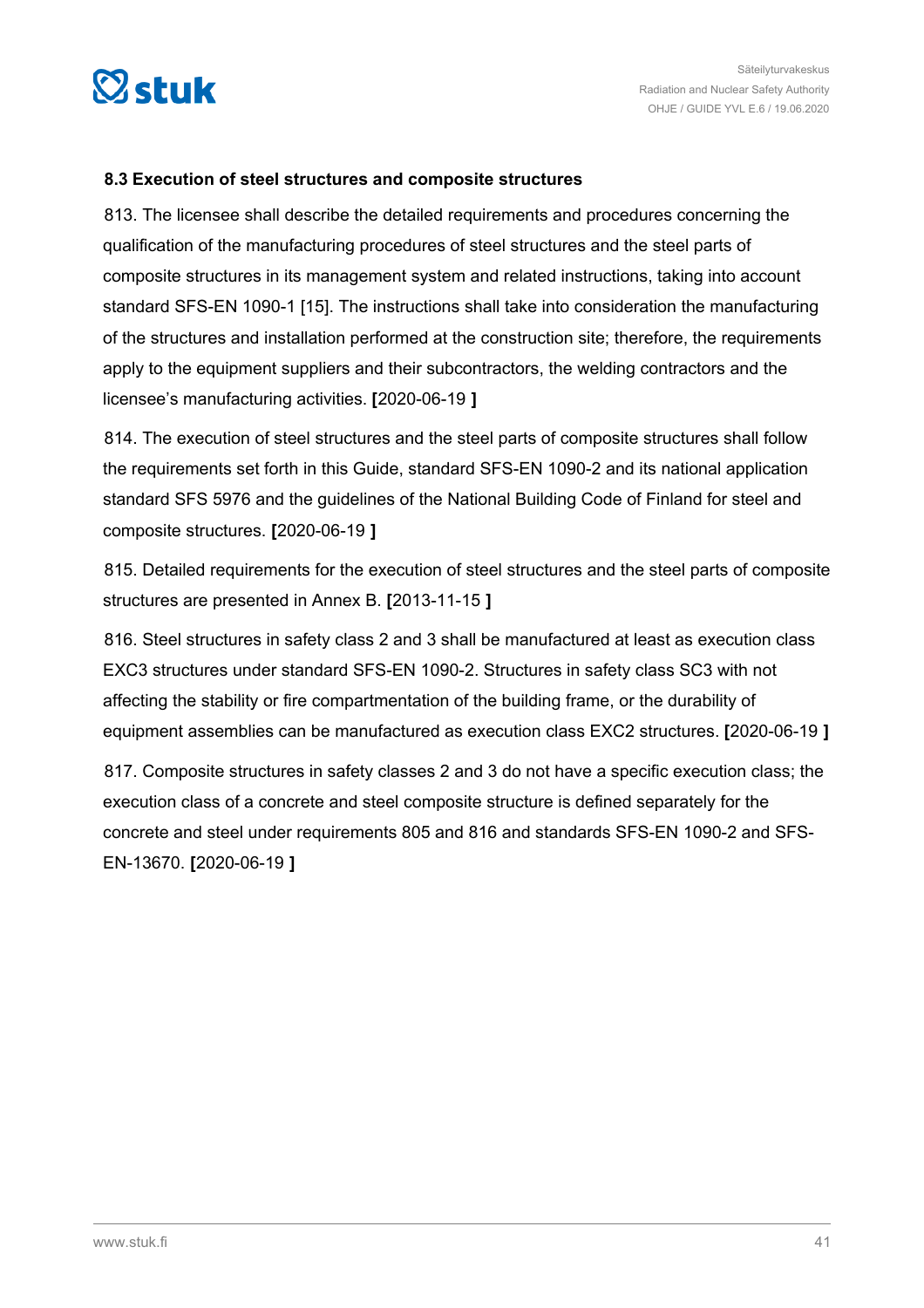

### **9 Inspections of civil structures**

#### **9.1 Readiness inspections for concreting, injection and prestressing work**

901. The manufacturing of concrete structures and composite structures in safety classes 2 and 3 shall be done according to STUK-approved design documents of structures and plans for individual work phases or work assignments. **[**2013-11-15 **]**

902. The installation of formwork and reinforcement for concrete structures in safety classes 2 and 3 may begin once the design documents have been submitted to STUK and the licensee has authorised that this work may be started. **[**2013-11-15 **]**

903. The installation of reinforcement for composite structures in safety classes 2 and 3 may begin once STUK or an authorised inspection body has performed the installation inspection of the steel parts of the composite structure. **[**2013-11-15 **]**

904. Before concreting can be started, the design documents of a concrete or composite structure in safety class 2 or 3 shall be approved by STUK. **[**2020-06-19 **]**

905. The concreting, injection or prestressing of structures in safety class 2 may be started after STUK has approved the design documents and the detailed work plans, and inspected the concreting readiness on the site. **[**2013-11-15 **]**

906. The concreting work plan for a structure in safety class 2 shall be submitted to STUK for approval no later than two weeks before concreting is planned to be started. However, if the concreting process in question is very extensive or demanding, the plan shall be submitted no later than four weeks before concreting is planned to be commenced. **[**2020-06-19 **]**

907. For prestressing and injection work for structures in safety class 2, detailed plans concerning work performance and quality control shall be submitted to STUK no later than four weeks before the work in question is started. **[**2020-06-19 **]**

908. The prerequisite for the readiness inspection to be performed by STUK on concrete and composite structures in safety class 2 is that the licensee has inspected and approved the quality control documents concerning the concrete structure or concreting part of the composite structure, and has for its part determined that there is sufficient readiness to start work.

**[**2013-11-15 **]**

909. The licensee shall request a concreting readiness inspection for structures in safety class 2 from STUK about one week before the planned inspection date. The protocol from the licensee's readiness inspection shall be submitted to STUK for information before the readiness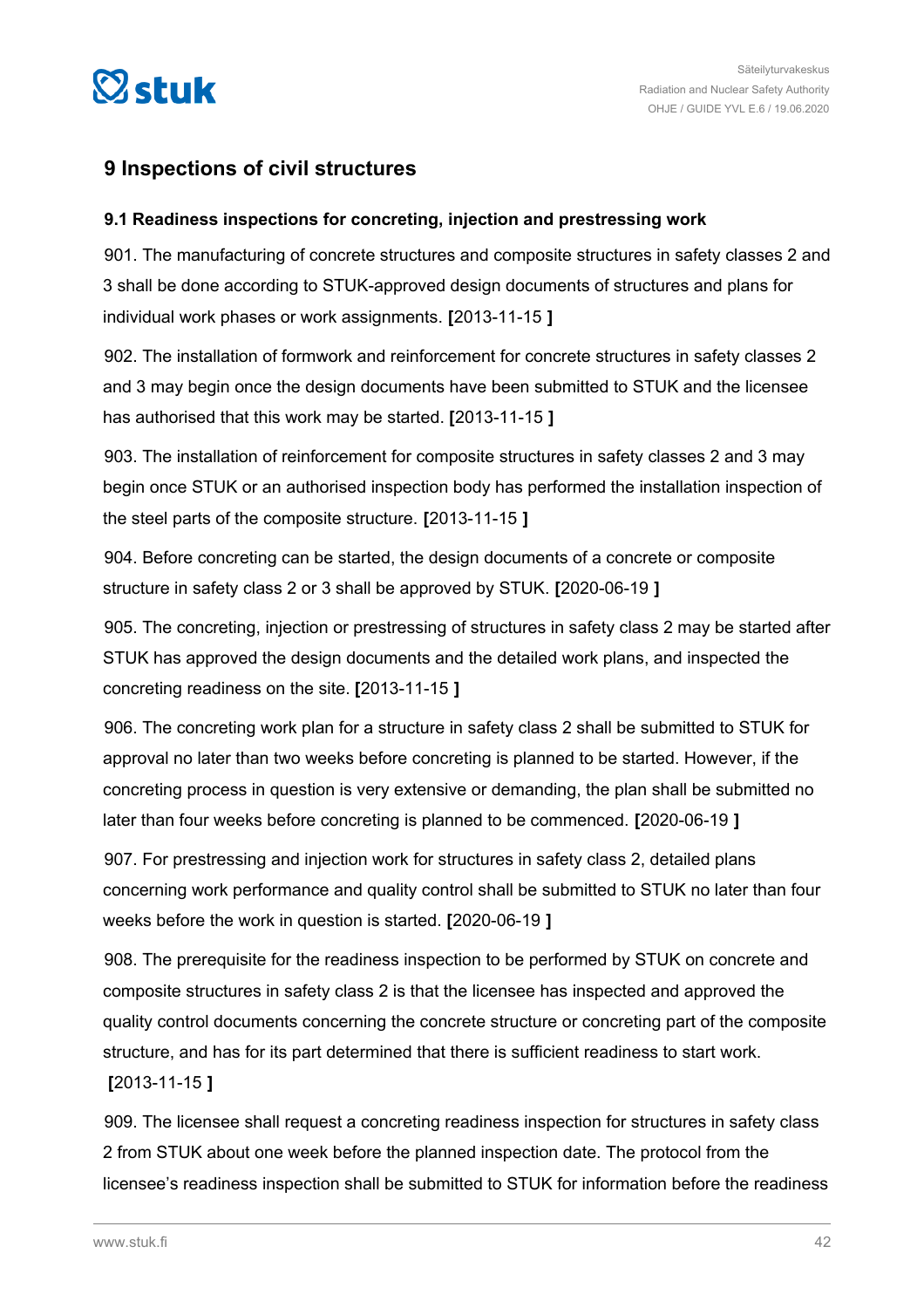

#### inspection carried out by STUK. **[**2020-06-19 **]**

910. The concreting and injection of concrete structures or composite structures in safety class 3 may be started after STUK or an authorised inspection body has approved the design documents pertaining to the structures. The licensee shall inspect and approve the quality control protocols concerning the concrete structure, concreting part of the composite structure, or injection work, and determine that sufficient readiness exists for starting the work. **[**2013-11-15 **]**

911. In its decision, STUK or an authorised inspection body will separately list those structures in safety class 3 whose concreting or injection may be started only after an inspector from STUK or an inspection organisation has approved the detailed work plans and ascertained on the site that there is sufficient readiness to start work. **[**2020-06-19 **]**

912. The application of coatings on safety class 2 and 3 concrete structures may be started after STUK has approved the documents concerning them, and once all of the structural inspections and reviews that are required before the coating work are complete. **[**2020-06-19 **]**

### **9.2 Construction inspection and installation construction inspection of steel structures and the steel assemblies of composite structures**

913. The construction inspection of a steel structure or the steel parts of a composite structure consists of the following:

a. An inspection of the execution of the construction plan

- b. An inspection of the manufacturing records
- c. A visual inspection of the structure

d. A functional test and/or leak-tightness test, when applicable. **[**2013-11-15 **]**

914. The licensee shall request STUK or an authorised inspection body to conduct a construction inspection approximately two weeks before the planned inspection date. **[**2013-11-15 **]**

915. In the construction inspection, welds of structures in safety classes 2 and 3 shall be inspected before the application of coating on a steel structure or composite structure. **[**2020-06-19 **]**

916. The construction inspection is usually performed on the completed steel structure (parts to be embedded in concrete, for example) or on steel parts of steel or composite structures on the manufacturer's premises before delivery or installation. If the construction inspection is conducted at the plant site, the licensee shall, during the acceptance inspection, ensure that the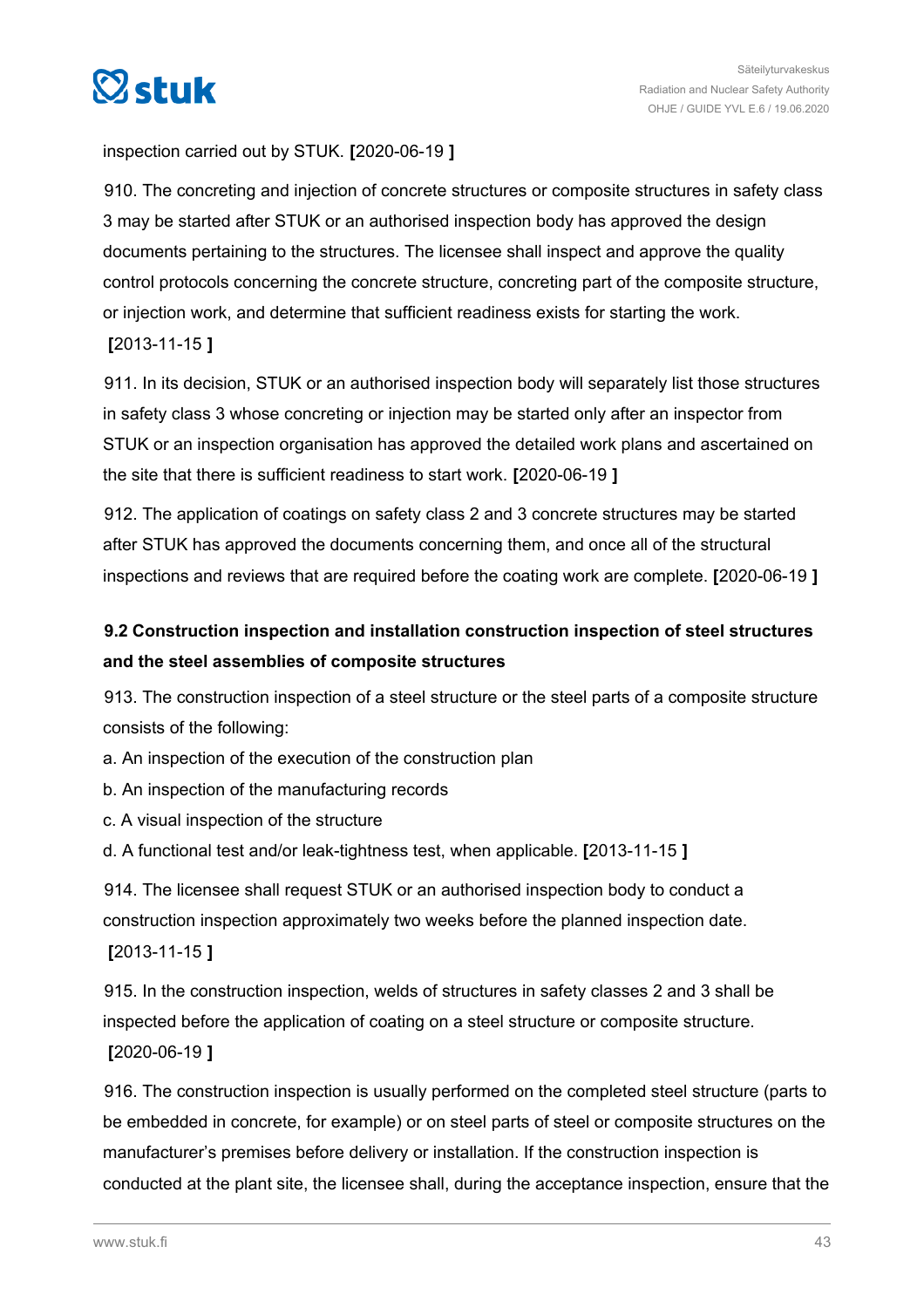

requirements for conducting a construction inspection have been fulfilled. **[**2020-06-19 **]**

917. The licensee, plant and equipment supplier and manufacturer shall ensure that staff with the necessary expertise is available during the construction inspection. **[**2013-11-15 **]**

918. The licensee shall agree on the relevant construction inspection dates with the manufacturer, plant supplier or importer. **[**2013-11-15 **]**

919. When agreeing on a date for the construction inspection, attention shall be given to the approval procedures related to the various manufacturing phases and any necessary partial construction inspections in accordance with the construction plan. The manufacturer shall ensure that construction inspections and partial inspections are conducted during the work phase for which they were planned. **[**2013-11-15 **]**

920. A prerequisite for the construction inspection conducted by STUK or an authorised inspection body is that the construction plan for the item to be inspected has been approved in accordance with decisions on the scope of inspection responsibillities either by STUK or an authorised inspection body. **[**2013-11-15 **]**

921. A construction inspection shall not be performed on serially manufactured standard structures, if their properties have been demonstrated by means of a CE marking, a European Technical Assessment, a type approval or a verification certificate. **[**2013-11-15 **]**

922. The construction inspection shall be performed if the CE marked, ETA approved or type approved product is a safety class 2 or 3 steel structure or component, the construction plans of which have been approved by STUK or an authorised inspection body. **[**2013-11-15 **]**

923. The licensee shall ensure that all plans concerning the manufacture of the steel or composite structures as well as the approvals and conditions pertaining to them are taken into account in the construction inspection. **[**2013-11-15 **]**

924. The licensee, manufacturer and plant supplier shall assess and approve the manufacturing records of the equipment or structure prior to submitting it to STUK or an authorised inspection body. **[**2013-11-15 **]**

925. The licensee, manufacturer and plant supplier shall ensure beforehand, by conducting their own inspections, that the requirements for starting the construction inspection are met and that the steel structures or their parts to be inspected can be inspected and approved in the construction inspection. **[**2013-11-15 **]**

926. The licensee shall request STUK or an authorised inspection body to conduct an installation construction inspection of steel structures or the steel parts of composite structures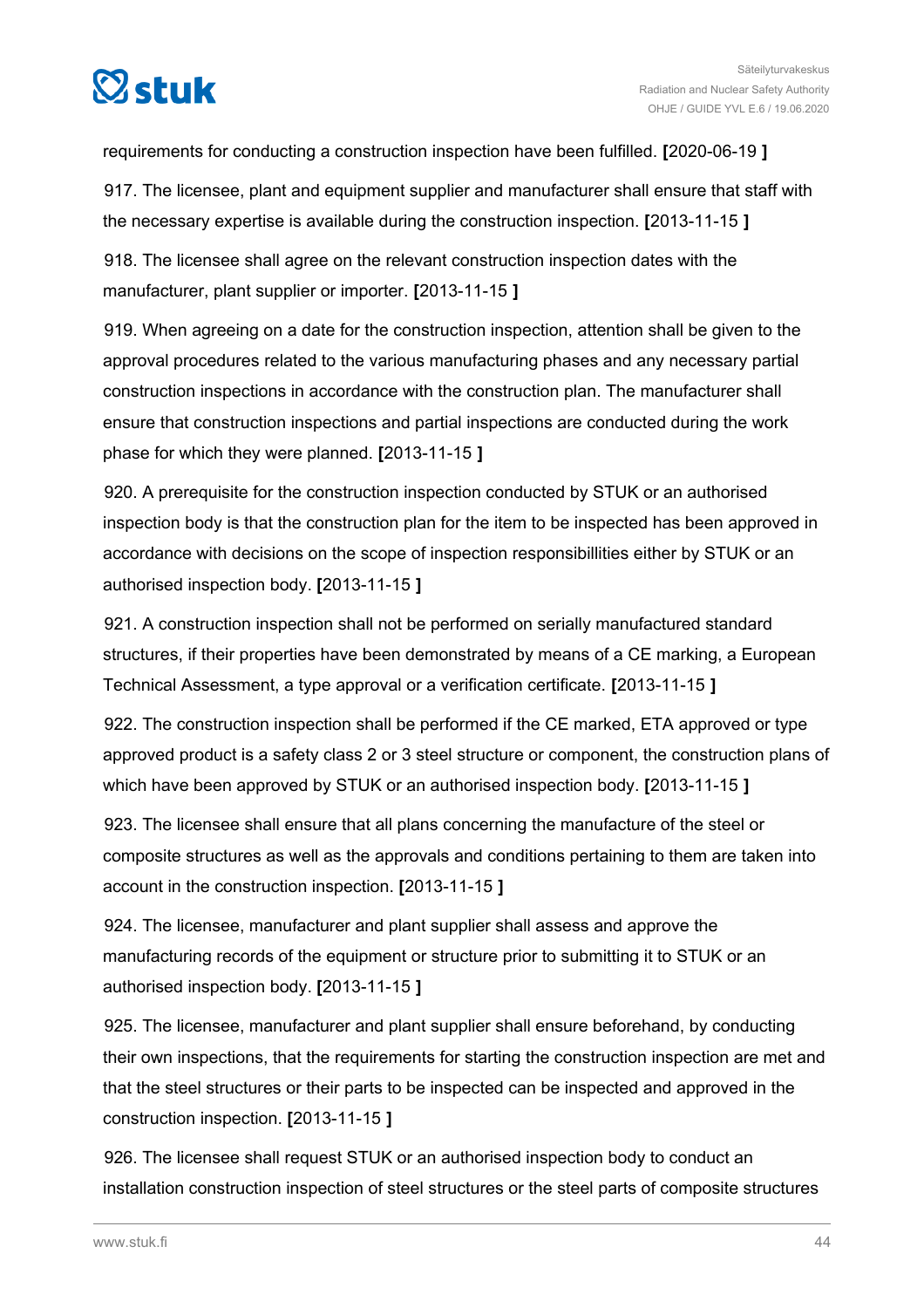# $\heartsuit$ stuk

about two weeks before the planned date. The installation construction inspection and partial inspections shall ensure the acceptability of the installation of the steel structure or the steel parts of a composite structure, and records of the installation quality inspection. **[**2013-11-15 **]**

#### **9.3 Execution audits**

927. The licensee shall supervise the implementation of quality assurance in various organisations to the extent deemed necessary and in accordance with Guide YVL A.3. Audits are particularly important if deviations from approved documents and plans have been observed. **[**2013-11-15 **]**

928. Independently of the licensee's follow-up inspections, STUK carries out inspections at various sites before the commencement of and during construction work in a scope it considers necessary; these visits are made, in particular, to the production plants which supply materials listed below: steel factories (reinforcement steels and prestressing tendons), plants manufacturing components for prestressing systems, plants manufacturing anchor plates, concrete batching plants and concrete element factories. **[**2013-11-15 **]**

#### **9.4 Reporting on inspections and testing**

929. Reporting aims to provide STUK with the prerequisites for the monitoring the progress of the work and the control actions taken, and for the rapid assessment of test results. **[**2013-11-15 **]**

930. The licensee shall draw up a plan concerning reporting to STUK and the inspection organisations before the construction work for the plant is started, and submit it to STUK for approval. In the plan, the licensee shall present a proposal for the key schedules and testing results related to the construction of structural elements to be submitted for information. **[**2013-11-15 **]**

931. The reporting plan shall include at least general schedules, monthly schedules and weekly schedules and results of concreting work. Work schedules for the next two weeks shall be submitted on a weekly basis.

a. Weekly schedules for the inspections of steel structures and steel parts of composite structures.

b. Summaries of the key results related to concreting work: test results for cement, results from tests at the construction site and batching plants, grading strengths for structures in safety classes 2 and 3 by each concreted part, rolling average and grading strengths for nine test specimens from the construction site results, test results for reinforcement steel and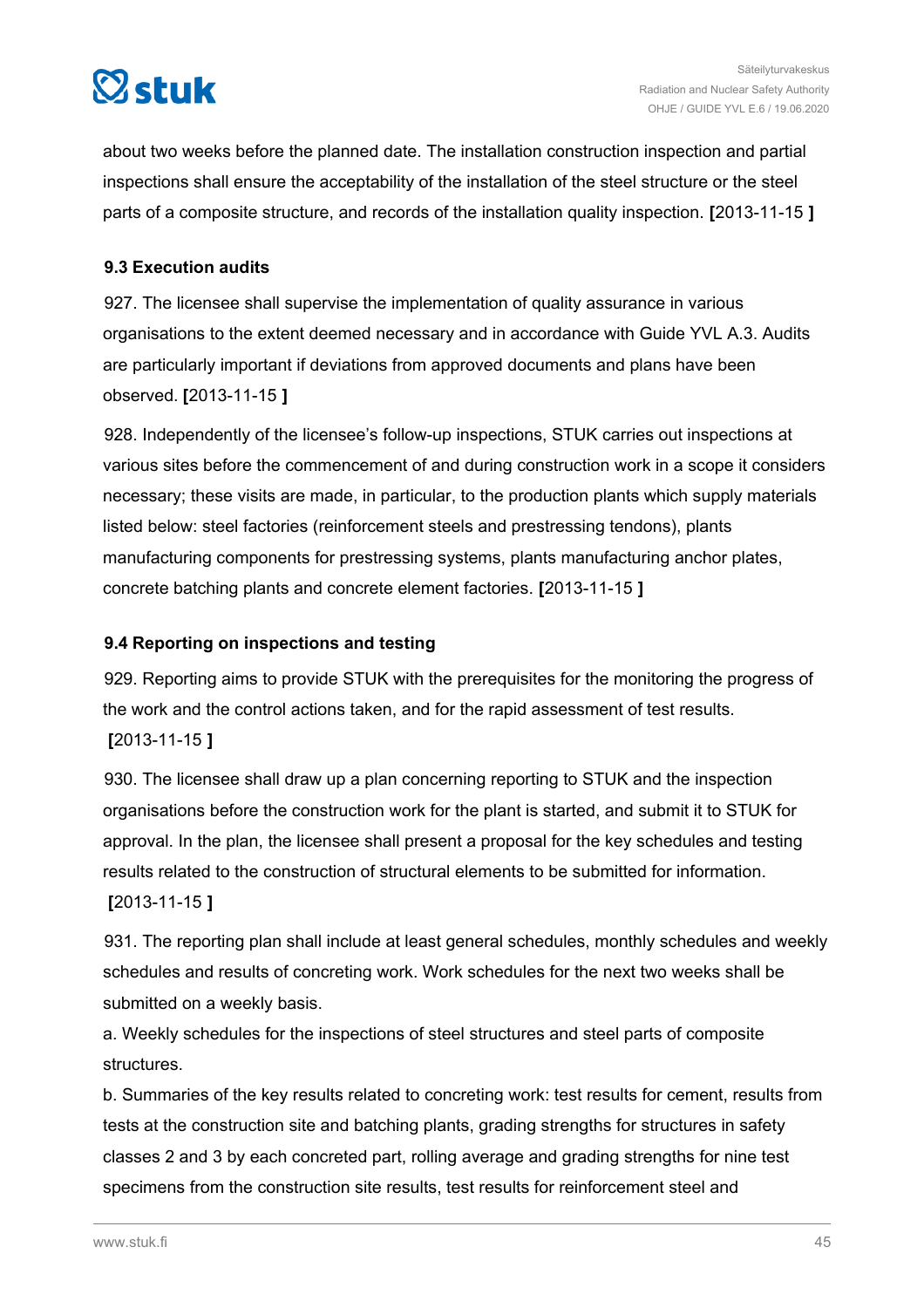

prestressing tendons, and other necessary results. **[**2020-06-19 **]**

932. The results concerning concreting work in safety classes 2 and 3 shall be submitted to STUK for information every month. **[**2013-11-15 **]**

933. STUK shall be notified without delay, and a deviation report drawn up when necessary, if any part of the concrete test results deviates from the acceptable range of fluctuation. The same shall apply if any unexpected matters which may affect the acceptability of the structures arise at the construction site. **[**2013-11-15 **]**

934. Upon completion of a nuclear facility's concrete structures, a concrete work report shall be drawn up for all concrete structures (safety class 2, 3 and EYT (non-nuclear)), which shall be submitted to STUK for information before any buildings are commissioned. The concrete work report shall contain at least the following information:

a. Contractor's work arrangements, quality assurance and control, quality control of materials, quality control of the execution work.

b. Concreted structures, acceptability of hardened concrete, acceptance tests for concrete at the batching plant, acceptance tests for concrete at the construction site, special concreting, post-concreting.

c. Prestressing work.

d. Non-conformancies and how they are addressed.

e. Summary of how the design criteria for concrete structures have been met. **[**2020-06-19 **]**

#### **9.5 Commissioning inspections and test programmes**

935. Buildings and structures in safety classes 2 and 3 may be commissioned after they have been accepted by STUK or an authorised inspection body in a commissioning inspection. STUK does not perform commissioning inspections on buildings and structures in class EYT. **[**2013-11-15 **]**

936. The licensee shall present to STUK the procedures whereby it approves the completed buildings and structures in safety classes 2, 3 and EYT for commissioning. **[**2013-11-15 **]**

937. The licensee shall perform the commissioning inspections on buildings and structures. After this, the licensee may present a written request for a commissioning inspection to STUK, and it shall be submitted to STUK no later than two weeks before the time of the inspection. **[**2013-11-15 **]**

938. Pursuant to Guide YVL B.6, a pressure test shall be performed on the containment before commissioning the plant to ensure the structural durability of the containment. The test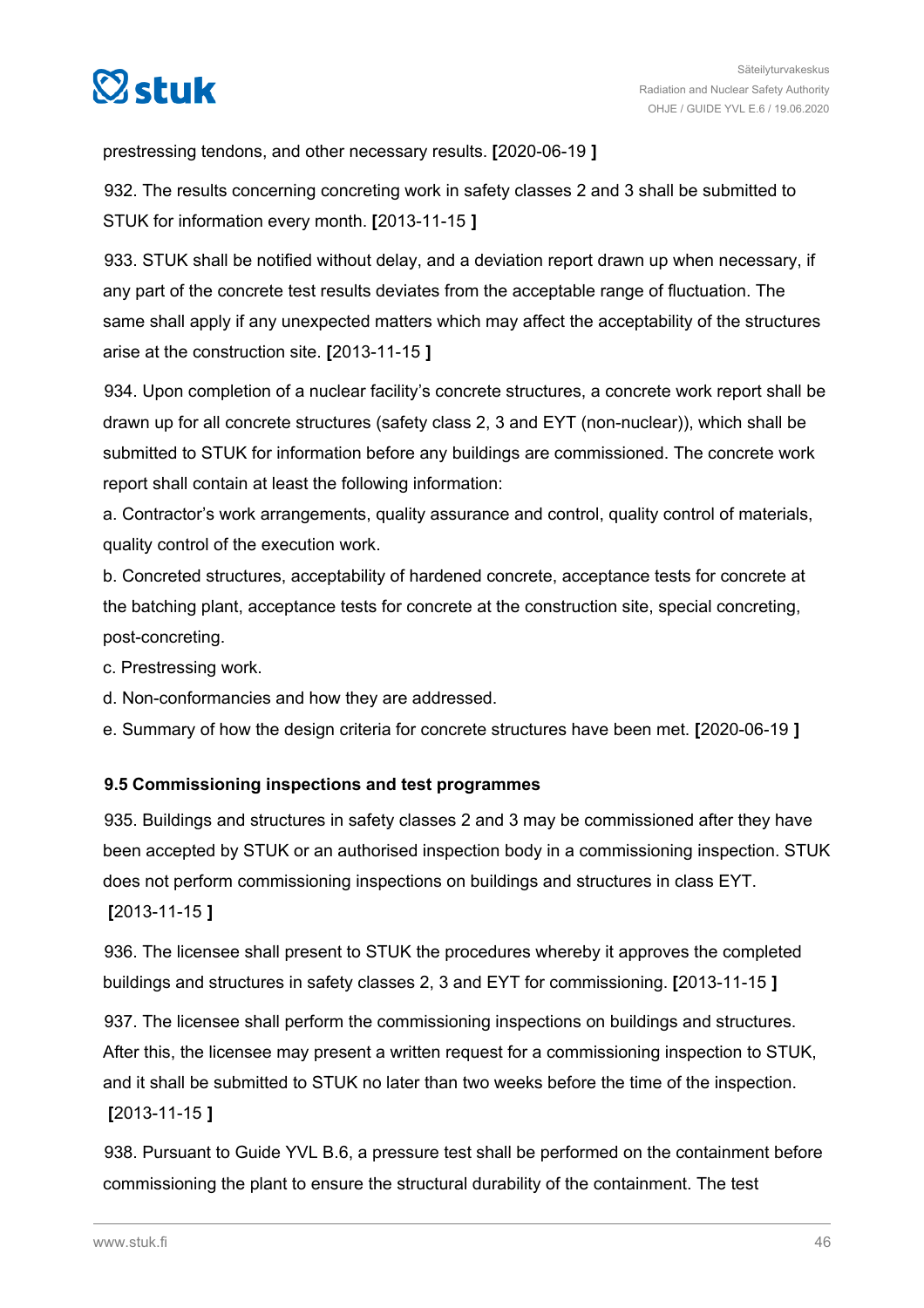

programme of the containment pressure tests and leak-tightness tests shall be prepared and delivered to STUK for approval in accordance with Guide YVL A.5. The containment commissioning inspection shall be conducted in two phases:

a. the readiness of the containment for the pressure test, and any non-conformancies from the state required for commissioning,

b. the results from the pressure test, and the readiness of the containment for commissioning. **[**2020-06-19 **]**

939. The commissioning inspections of the containment material and personnel airlocks shall be performed in two phases, following chapters 11.3 "The first phase of the commissioning inspection" and 11.4 "The second phase of the commissioning inspection" of Guide YVL E.3. **[**2020-06-19 **]**

940. The commissioning programmes for the equipment hatch and personnel airlocks shall be prepared and delivered to STUK for approval in accordance with Guide YVL A.5. The approval status will be inspected by STUK during the first phase of the commissioning inspection. **[**2013-11-15 **]**

941. The commissioning inspections of the facility's buildings and structures shall have been acceptably performed before the facility or parts thereof are taken into use. **[**2013-11-15 **]**

942. The commissioning inspections may be performed in stages, so that the buildings and structures that must be operable before fuel is introduced into the facility are inspected first. Once the loading of nuclear fuel begins, STUK's commissioning inspection shall have been acceptably completed on all safety related buildings and structures. **[**2013-11-15 **]**

#### **9.6 In-service inspections**

943. During the operation of a nuclear facility, the licensee shall conduct in-service inspections of buildings and structures according to a specific programme. The inspection programme shall take account of the requirements for in-service inspections established in the design data. The in-service inspection programme shall be submitted to STUK for approval before the commercial operation of the facility is started. **[**2020-06-19 **]**

944. Detailed inspection procedures may be sent to STUK for information at a later date, however no later than one month prior to the first planned inspection date. **[**2020-06-19 **]**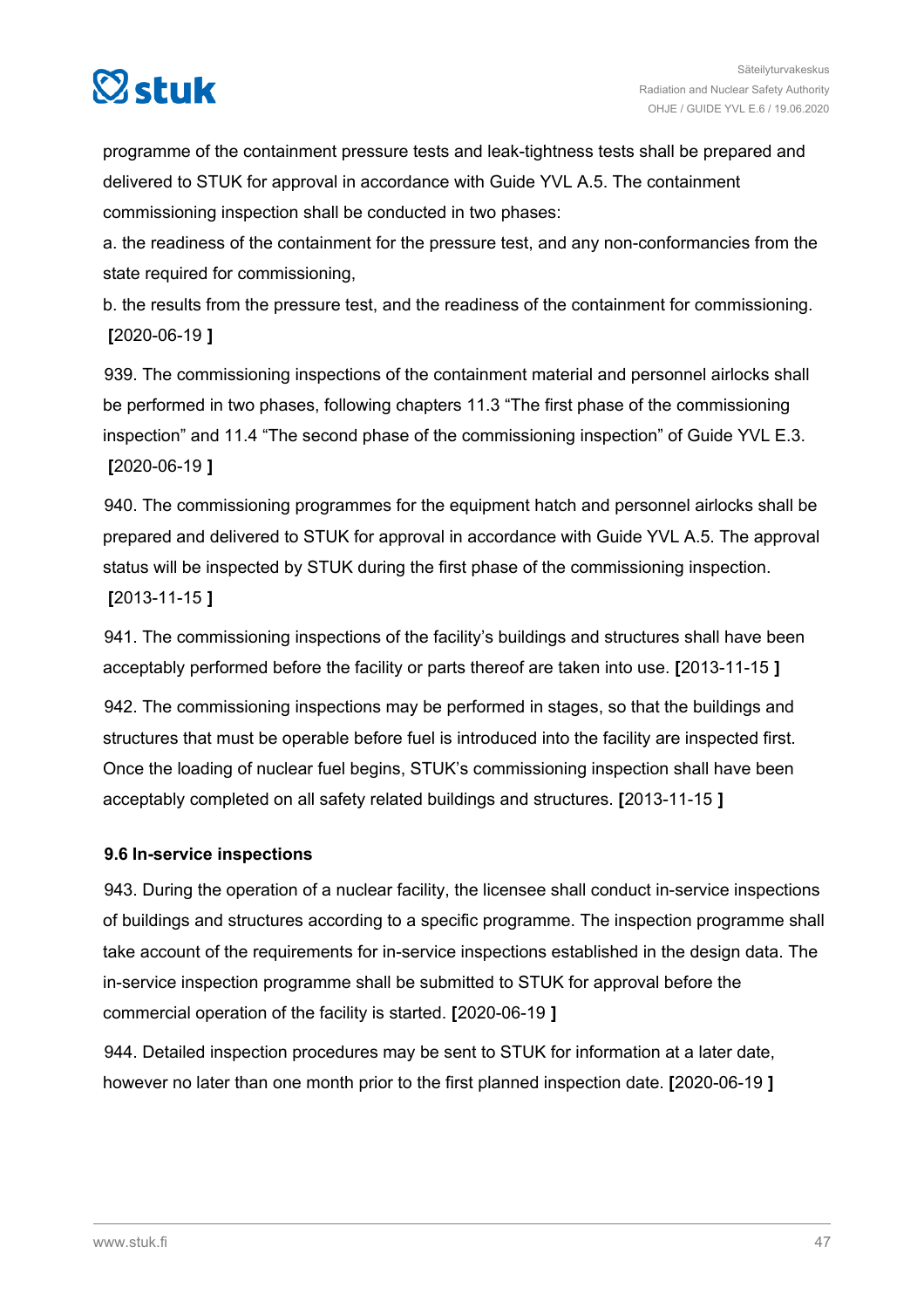

#### **9.7 Repairs and modifications**

945. Pursuant to Guide YVL B.1, conceptual design plans and system specific pre-inspection documents shall be submitted to STUK for approval for all safety class 1, 2 and 3 systems prior to the commencement of the detailed design of parts and structures. The content of a system's conceptual design plan shall correspond to that of the preliminary safety analysis report. Additionally, the conceptual design plan shall contain a report on the quality management principles, including design reviews and the qualification of the design organisation. **[**2020-06-19 **]**

946. This Guide shall be applied, to the extent appropriate, when repairing or altering concrete, steel and composite structures or performing complementary building for them during the operation of nuclear facilities. Repair and alteration plans for safety class 2 and 3 concrete, steel and composite structures shall be approved by STUK or an authorised inspection body before work is started. **[**2020-06-19 **]**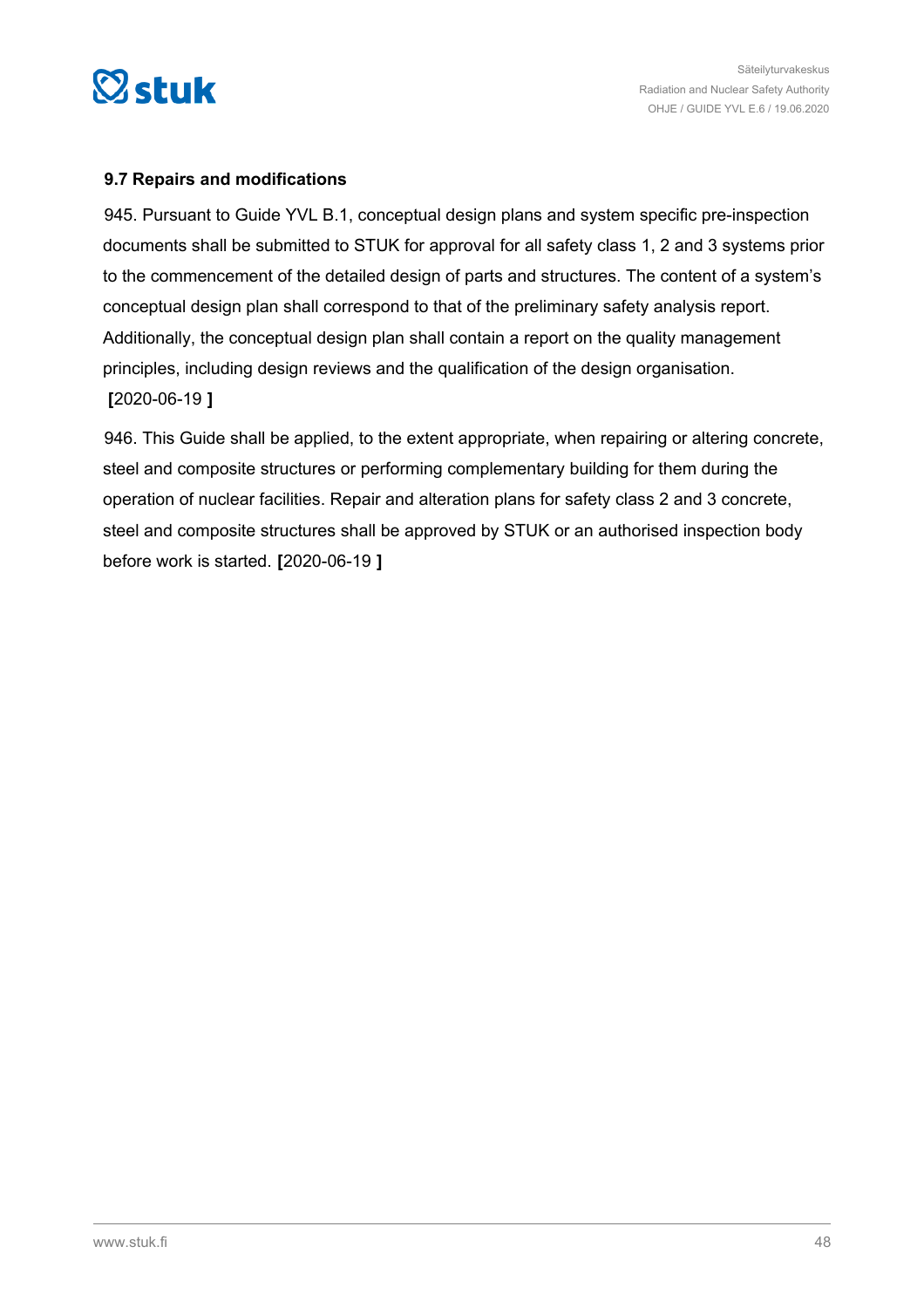

### **10 Documents to be submitted to STUK**

#### **10.1 Phases of a nuclear facility's regulatory control**

1001. The regulatory control of a nuclear facility contains five phases: the decision-in-principle phase, the construction licence phase, the construction phase, the operating licence phase, and in-service condition monitoring. This chapter presents the documents to be submitted to STUK in the phases listed above, and the key requirements on their content. **[**2013-11-15 **]**

1002. Referenced literature not easily available, or copies thereof, relating to the documents shall be submitted to STUK with the documents in question. **[**2013-11-15 **]**

#### **10.2 Documents to be submitted during the decision-in-principle phase**

1003. During the decision-in-principle phase, documents shall be submitted whereby the prerequisites for achieving the standards required by Finnish regulations and guidelines in terms of construction technology and structures can be ascertained. The documents to be submitted are presented in Chapter 5.1 of Annex A to Guide YVL A.1. **[**2020-06-19 **]**

#### **10.3 Documents to be submitted at the construction licence phase**

1004. Chapter 5.2 of Annex A to Guide YVL A.1 presents the requirements for the documents to be submitted during the construction licence phase. For construction technology, the preliminary safety analysis report, the topical reports supplementing it, the classification document, and the preliminary plans for construction quality assurance (see para 602) shall be submitted. A topical report shall be submitted concerning, in particular, the provisions made for earthquakes and aircraft crashes. The descriptions concerning the organisation and the design process quality assurance presented in chapters 6.1 and 6.2 shall be presented. **[**2020-06-19 **]**

1005. The following shall also be presented for structures in safety classes 2 and 3:

a. System description of the buildings and the functions of their structures as part of a nuclear facility.

b. Preliminary structural requirement specifications for steel, concrete and composite structures, including the regulations, guidelines and standards applied and their areas of application pursuant to chapter 3.

c. Structure and building specific general requirement specifications and general inspection plans.

d. Test results that are important in terms of design, such as the effects of molten core material on concrete structures.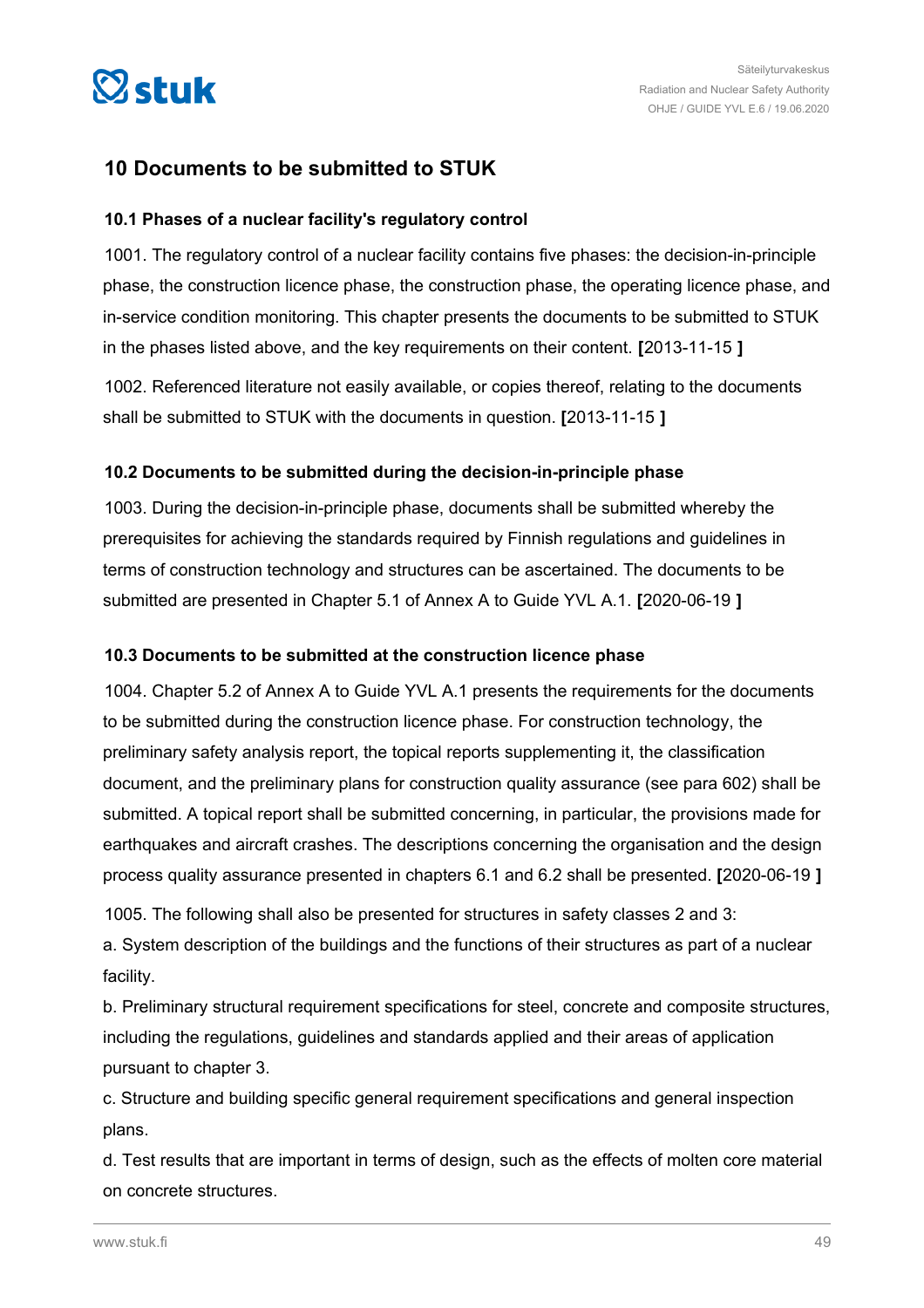

- e. Preliminary materials report.
- f. Preliminary dimensioning, applicable calculation models and computer software.
- g. Criteria for the in-service structural supervision of the containment.
- h. Principles of leak monitoring and structural supervision of the fuel pools. **[**2020-06-19 **]**

#### **10.4 Design documents to be submitted during construction**

1006. The delivery plan for the design documents shall be submitted to STUK for information. In the delivery plan, the licensee shall present a proposal for the documents to be delivered and their delivery times. **[**2020-06-19 **]**

1007. The construction plans of concrete structures and of the concrete parts of composite structures in safety classes 2 and 3 shall be submitted to STUK or an authorised inspection organisation (Annex C) for approval two months before concreting is started on the structures or structural parts in question. The structural requirement specification with the design requirements shall have been approved by STUK before the construction plans are delivered. **[**2013-11-15 **]**

1008. The manufacture of steel structures and the steel parts of composite structures in safety class 2 may be started once STUK has approved the construction plans. This requirement shall also apply to the parts or components of composite structures in safety class 2 or 3, in the design of which other E series equipment Guides (known as system modular structures, requirement 204) are used. **[**2013-11-15 **]**

1009. The construction plans of steel structures and the steel parts of composite structures in safety class 3 shall be submitted to STUK or an inspection organisation for approval before manufacture may begin. The structural requirement specification of the steel and composite structures with their design requirements shall have been approved by STUK before the construction plans are delivered. The construction inspections shall be performed in line with the design documents approved by STUK. **[**2013-11-15 **]**

1010. The design documents of structures and buildings in class EYT shall be presented to STUK upon request whenever they are relevant in terms of radiation and nuclear safety. **[**2013-11-15 **]**

1011. The final in-service structural supervision plan shall be submitted to STUK for approval before the reactor is loaded. The plan shall include the design of in-service inspections and the periodic inspections included in the plan. **[**2020-06-19 **]**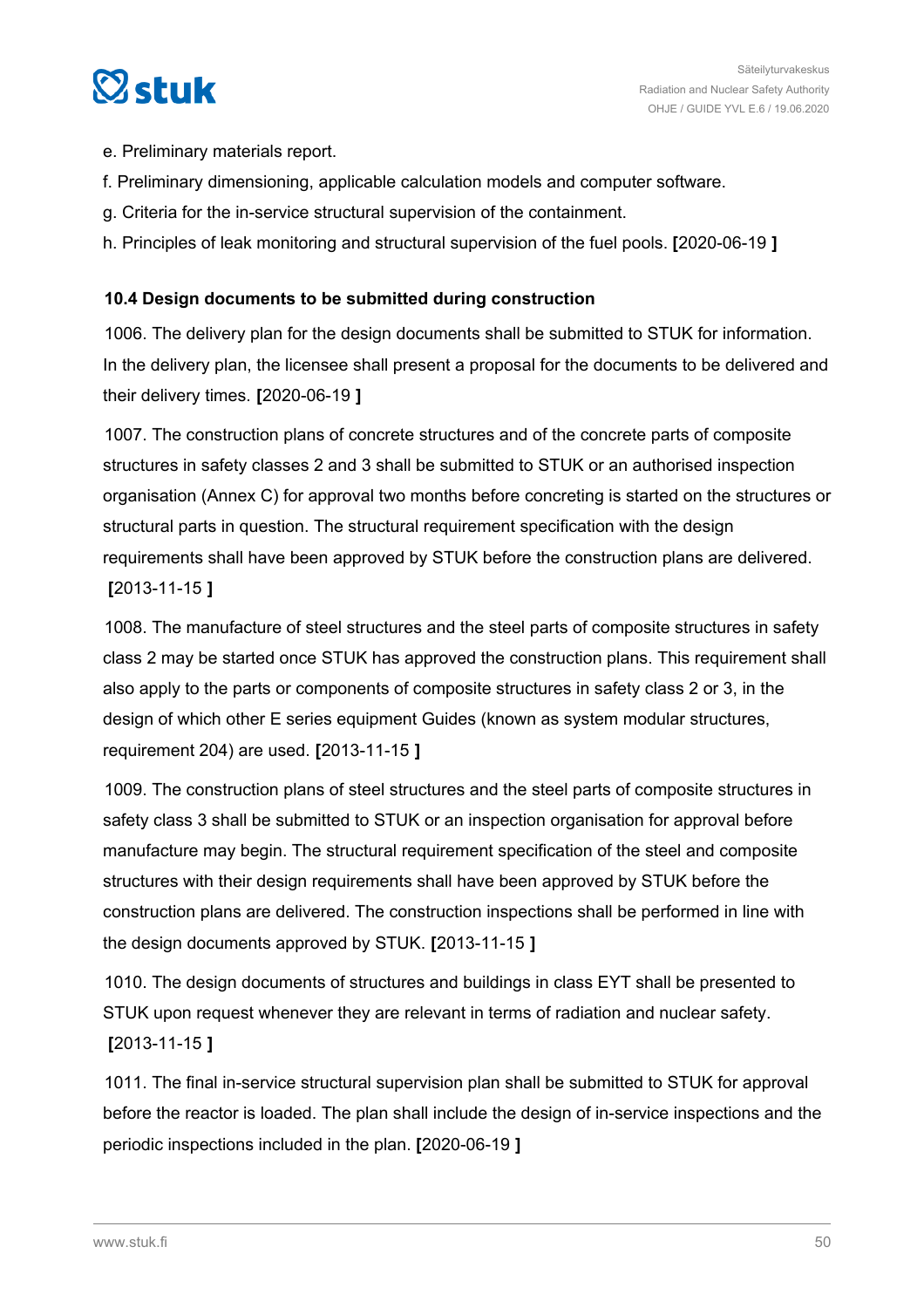

1012. If deviations from approved documents are detected during manufacture, a nonconformance report shall be drawn up in which at least the following information is presented:

a. The nuclear safety significance of the non-conformance, with justifications.

b. Description of the location, who discovered the non-conformance, who created the report, who processed the matter.

c. Description of the non-conformance, proposal/plan for corrective action.

d. Inspection/approval markings of the report, distribution of the non-conformance report.

e. Inspection markings of actions necessitated by the non-conformance report.

f. Final approval markings of the non-conformance report. **[**2013-11-15 **]**

1013. If the non-conformancies discovered during manufacture affect the properties of the structure, the summary of justification delivered together with the construction plans (see chapter 7.11) shall be updated and delivered to STUK for approval before the commissioning inspection of the structure in question. **[**2020-06-19 **]**

#### **10.5 Documents to be submitted during the operating licence phase**

1014. The final safety analysis report will be processed in conjunction with the operating licence application. Chapter 8 and Annexes A and B discuss other control procedures relating to buildings and structures. **[**2013-11-15 **]**

1015. The as-built documentation shall be submitted to STUK for information. The documents to be submitted are defined in more detail in the delivery plan for the design documents. **[**2013-11-15 **]**

#### **10.6 Modifications to structural systems of an operating nuclear facility**

1016. The submission of documents related to alterations to the structural systems of an operating nuclear facility shall, where applicable, follow the same principles as those presented above for a nuclear facility under construction. **[**2020-06-19 **]**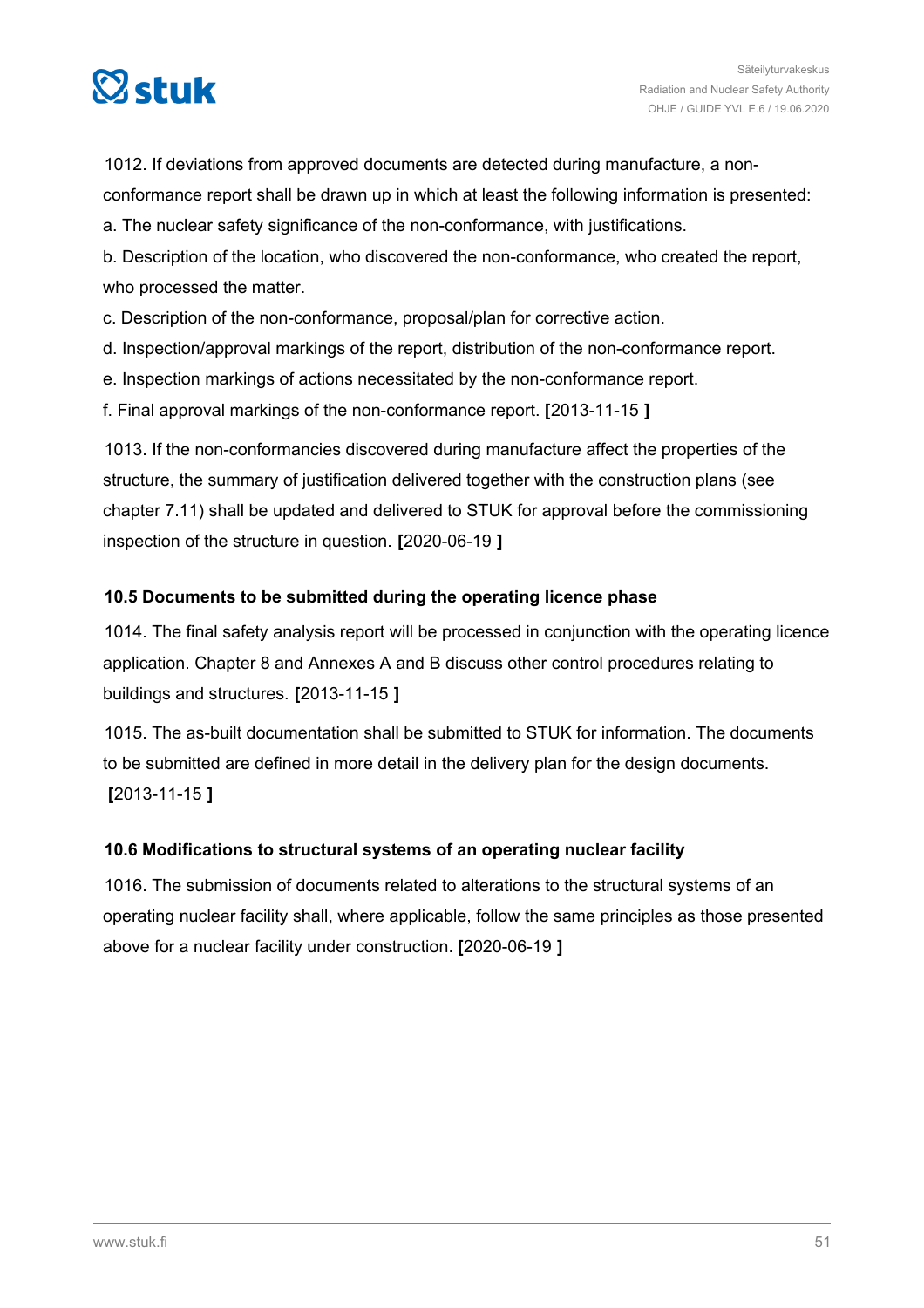

### **11 Regulatory oversight by the Radiation and Nuclear Safety Authority**

#### **11.1 Division of inspection responsibilities**

1101. STUK inspects and approves the plans for concrete, steel and composite structures in safety classes 2 and 3, and performs concreting readiness inspections and construction inspections for steel structures and the steel parts of composite structures at key locations. **[**2013-11-15 **]**

1102. Annex C presents the division of inspection responsibilities between STUK and an authorised inspection body. The division of inspection responsibilities can be supplemented by issuing separate decisions concerning buildings and structures that STUK will inspect (such as structures for physical protection, fuel pools, and pressure tests). **[**2013-11-15 **]**

1103. The inspection organisation shall be authorised and approved in accordance with Guide YVL E.1, and it shall have the necessary prerequisites for the inspection. **[**2020-06-19 **]**

#### **11.2 Structural requirement specification**

1104. STUK shall approve in its decision the structural requirement specifications set by the licensee for the concrete, steel and composite structures or the corresponding information in connection with other design documents. **[**2020-06-19 **]**

1105. The fulfillment of the set requirements shall be verified in connection with document reviews and construction inspections, and as part of the construction and operation inspection programmes. **[**2013-11-15 **]**

1106. The specifications based on the licensee's requirements and drafted by the plant and equipment suppliers shall be sent to STUK for approval. **[**2013-11-15 **]**

#### **11.3 Approval of inspection and testing organisations**

1107. The requirements and approval procedure for inspection organisations are presented in Guide YVL E.1, and the requirements and approval procedure for testing organisations is presented in Guide YVL E.12. **[**2013-11-15 **]**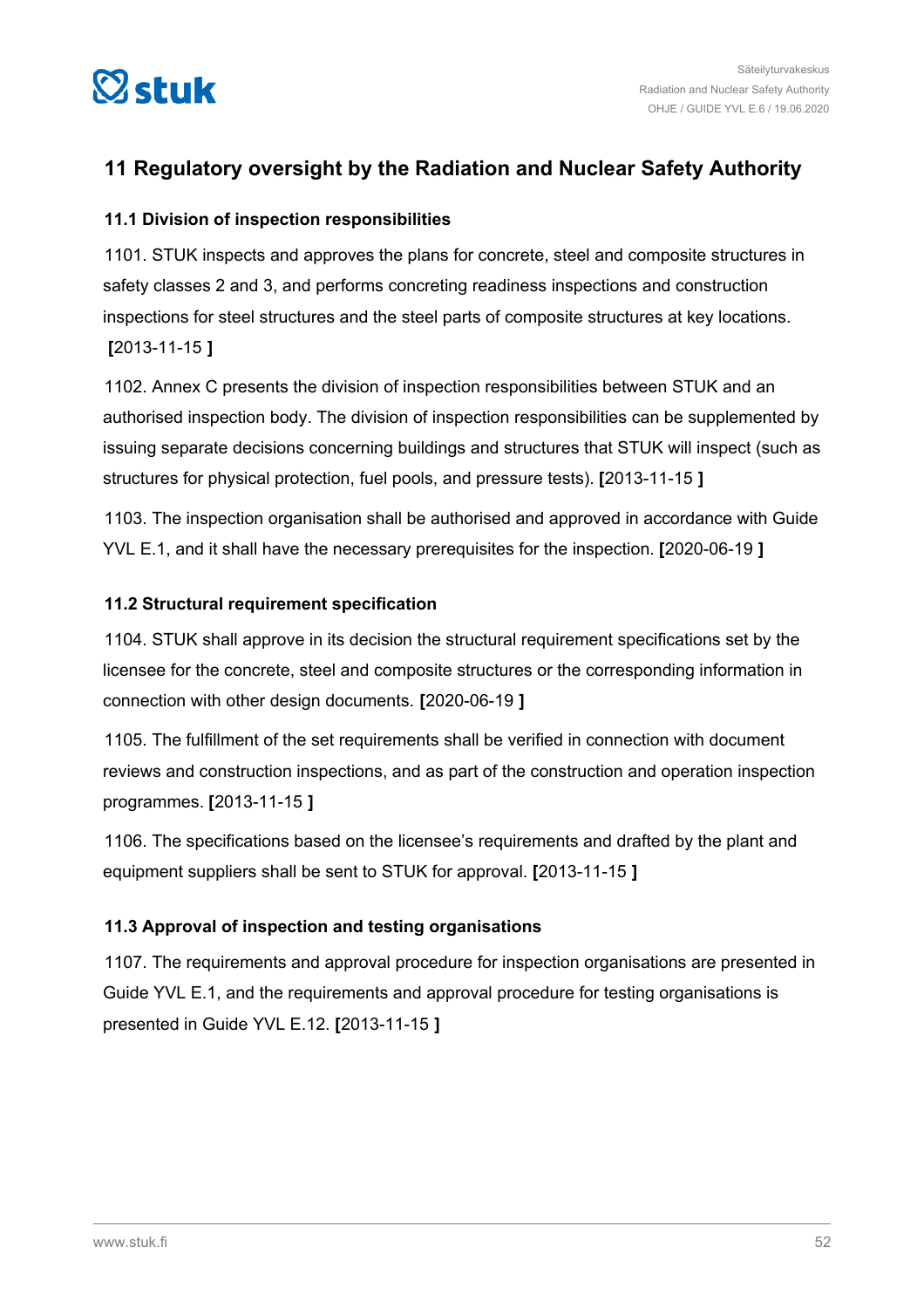

#### **11.4 Regulation of design organisations**

1108. The oversight of design organisations is covered in Guides YVL B.1 and YVL E.4. **[**2013-11-15 **]**

1109. STUK approves the organisation description of the design organisation and inspects the qualifications of the structural designers according to the requirements set forth in chapter 6.2. **[**2013-11-15 **]**

#### **11.5 Construction plans and design documents**

1110. STUK or an authorised inspection body shall process the construction plan for steel structures and the steel parts of composite structures and the design documents of concrete structures, which include the documents laid down in chapters 7 and 10 of this Guide. **[**2013-11-15 **]**

1111. The first phase of the construction plan and design document review is the assessment of the licensee's summary of justification. If the licensee's own review is deemed insufficient, it shall be supplemented by the licensee. **[**2013-11-15 **]**

1112. The result of processing the construction plan shall be presented in a decision by STUK or an authorised inspection body. Minor updates to approved plans may be processed as received for information. **[**2013-11-15 **]**

1113. STUK or an authorised inspection body shall issue permission to start the manufacture on the basis of construction plans and design documents pursuant to chapter 10.4, and inspections pursuant to chapter 11. **[**2013-11-15 **]**

#### **11.6 Control of manufacturing and construction inspection**

1114. STUK or an authorised inspection body monitors the manufacture of safety-classified steel structures in connection with partial construction inspections or during separate visits. The supervision inspection may also be agreed to be included in the monitoring audits carried out during manufacturing. **[**2013-11-15 **]**

1115. STUK approves the construction supervision organisation description and inspects the qualifications of the supervisors according to the requirements set forth in chapter 4.1 of the present Guide. **[**2013-11-15 **]**

1116. STUK supervises the manufacture of safety class 2 concrete structures by means of readiness inspections for concreting, grouting, injection or prestressing work. STUK supervises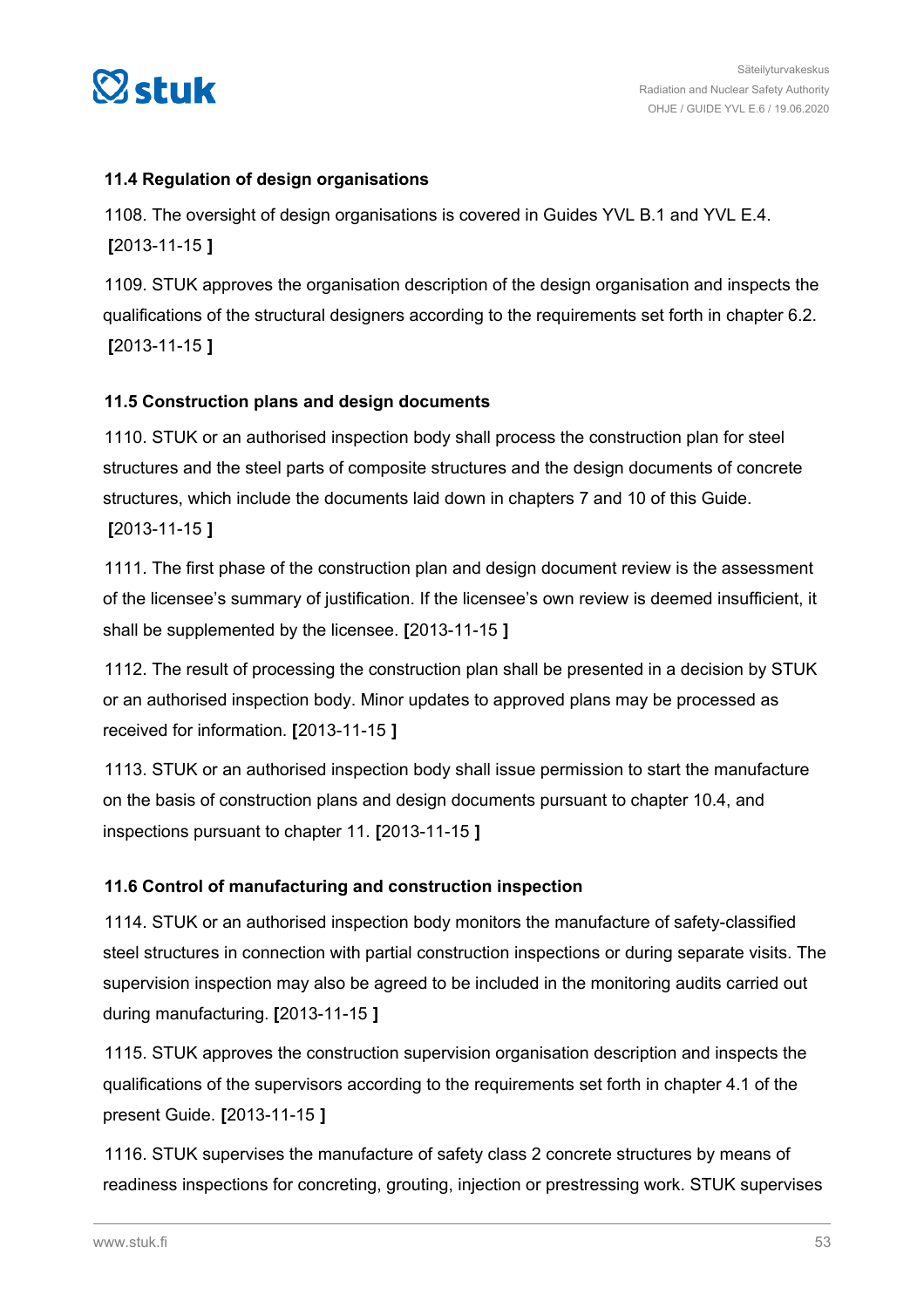

the manufacture of safety class 3 concrete structures at locations it separately specifies. Based on approved construction plans, it is decided how concreting, grouting, injection or prestressing work is supervised while the work proceeds. **[**2020-06-19 **]**

1117. Supervision observations shall be recorded in the construction inspection protocol and/or inspection memoranda of steel structures. Observations made during the supervision of concrete structures shall be recorded in readiness protocols. If any essential defects are discovered, the inspector may discontinue manufacturing. **[**2013-11-15 **]**

1118. The construction inspection by STUK or an authorised inspection body of a steel structure or steel part of a composite structure shall comprise verification of the structure's conformity to requirements against the construction plan, review of the manufacturing or installation records documentation, a construction inspection, checking the results of strength verification tests as well as a review of the necessary pressure and functional tests.

#### **[**2020-06-19 **]**

1119. A concreting readiness inspection of a concrete structure or a composite structure performed by STUK consists of the verification of the conformity of the reinforcement and formwork against the construction plan, the review of the installation records of embedded steel parts, tendon system components and formwork, and the inspection of the readiness for concreting at the site of casting. **[**2020-06-19 **]**

1120. The inspector shall draw up a protocol of the construction inspection, partial construction inspection or readiness inspection, specifying the item inspected, the inspections made and their results. Any shortcomings detected shall be entered as remarks in an annex to the inspection protocol. **[**2020-06-19 **]**

1121. The construction inspection or readiness inspection shall be deemed complete and the inspection protocol shall be signed when the structure inspected has undergone all the inspections and testing required in the construction plan or inspection plan, and when the remarks documented during the construction inspections have been corrected by the licensee. **[**2013-11-15 **]**

1122. An approved construction inspection is a prerequisite for transporting the steel part to the site of installation. If necessary, the construction inspection may also be performed at the plant site. **[**2013-11-15 **]**

1123. An approved readiness inspection is a prerequisite for starting concreting, grouting, injection or prestressing work in safety class 2 or, when separately indicated, in safety class 3 (see chapter 9.1). **[**2013-11-15 **]**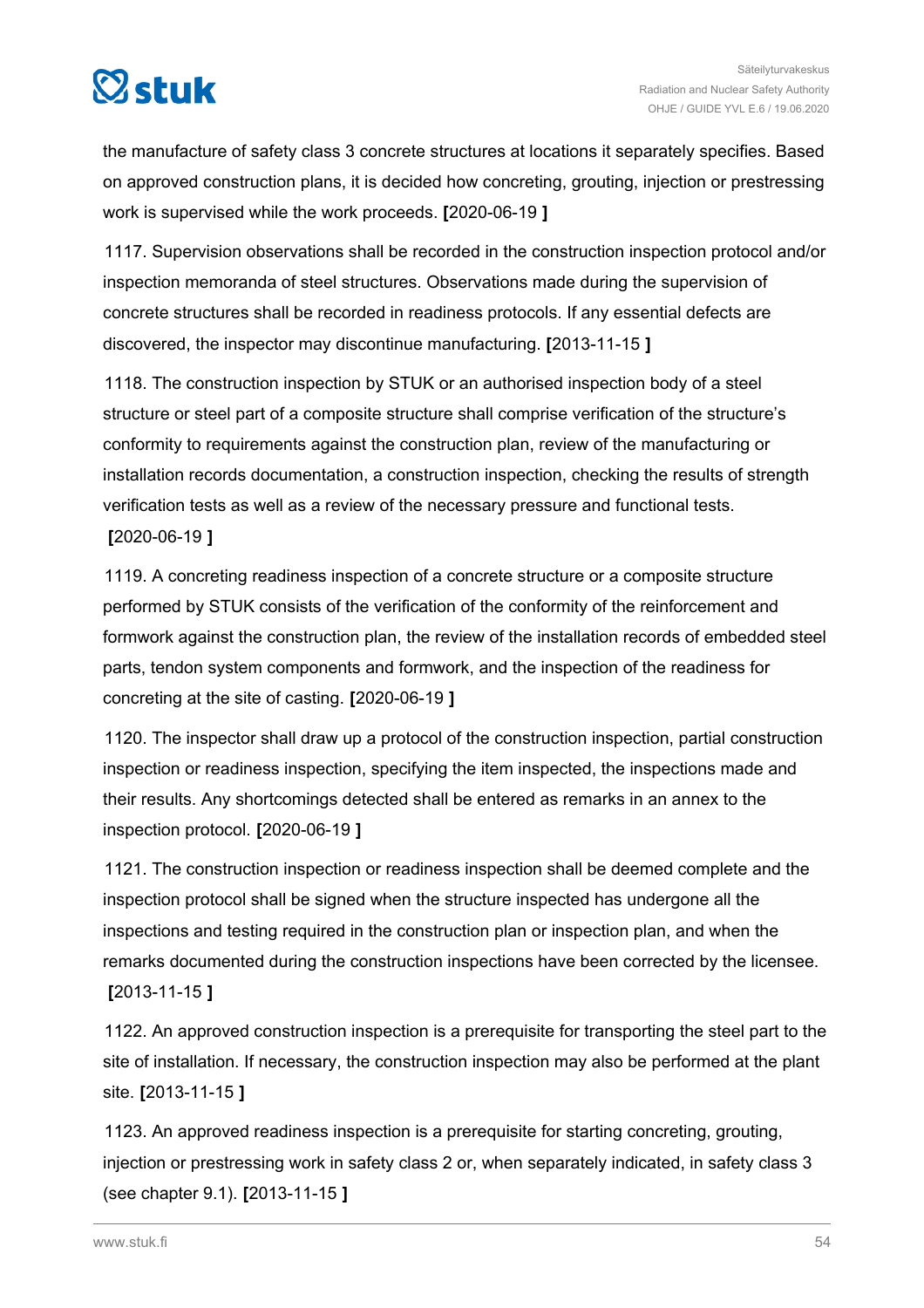

#### **11.7 Installation control and construction inspection**

1124. The control of installation, and the installation construction inspection, shall be performed in an analogous manner to the control of manufacturing and the construction inspection. **[**2013-11-15 **]**

1125. An approved installation construction inspection of a steel structure is a prerequisite for the commissioning inspection. **[**2013-11-15 **]**

1126. An approved installation construction inspection of the steel part of a composite structure is a prerequisite for the concreting readiness inspection of a composite structure, or it may be an partial inspection related to the concreting readiness inspection of a composite structure. **[**2013-11-15 **]**

#### **11.8 Commissioning inspection**

1127. During the commissioning inspection of structures, STUK shall inspect the following: a. The structures and buildings have been constructed according to the design documents approved by STUK or an authorised inspection body, and the required concreting readiness inspections, construction inspections of steel structures, and installation construction inspections have been performed (document review and visual inspection).

b. Non-conformancies have been processed in an acceptable manner.

c. The quality control records of concrete structures and the concrete parts of composite structures have been approved by the licensee, STUK or an authorised inspection body. d. The licensee has performed the commissioning inspections. **[**2020-06-19 **]**

1128. The commissioning inspection of structures may be conducted in two phases for buildings and structures on which functional tests are performed. In this case, the first phase of the commissioning inspection of a structure by STUK or an authorised inspection body shall verify the approval status of documents, completion of installation and fulfilment of the safety regulations required by functional tests. **[**2020-06-19 **]**

1129. In the second phase of the commissioning inspection, the functional tests to ensure readiness for operation shall be carried out. The functional tests shall be conducted in accordance with an approved commissioning testing programme. **[**2013-11-15 **]**

1130. Based on approved pre-operational testing, the structure shall be granted an operating licence in a commissioning inspection protocol. The operating licence may also be granted for a fixed period. If pre-operational testing is not required, the operating licence may be granted during the first stage of the commissioning inspection. **[**2013-11-15 **]**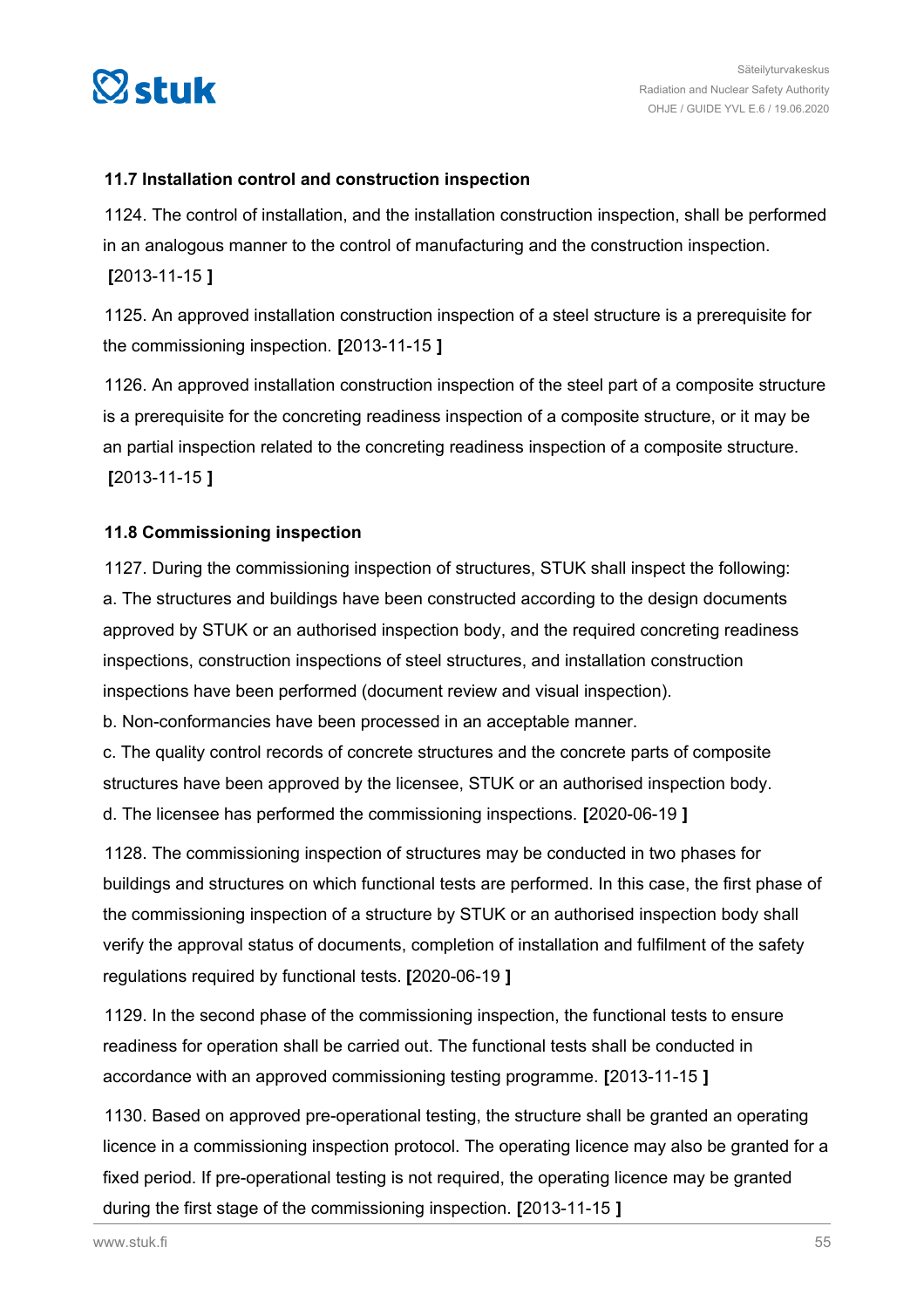

#### **11.9 Use, condition monitoring, maintenance, in-service inspections**

1131. STUK supervises the use, condition monitoring and maintenance of steel, concrete and composite structures of a nuclear power plant during the inspections that are part of its inservice inspection programme and during other inspections it performs. **[**2013-11-15 **]**

1132. The reviews of maintenance and repair work plans, work construction inspection and readiness inspections follow the same process as this Guide presents for the approval of the original work. **[**2020-06-19 **]**

1133. STUK oversees the licensee's in-service inspections at its discretion and, in addition to this, also conducts in-service inspections of safety class 2 and 3 buildings and structures according to its own programme. **[**2013-11-15 **]**

#### **11.10 Modifications**

1134. Inspections and monitoring of alterations are carried out in nearly the same manner as those of the original structure. Repair and alteration plans of safety class 2 and 3 concrete, steel and composite structures shall be processed at the licensee's request, and at the level required by the scope and impact of the alteration. Upon completion of work, STUK or an authorised inspection body conducts a combined construction and commissioning inspection. **[**2020-06-19 **]**

1135. The licensee shall request an inspection from STUK or an authorised inspection body approximately two weeks before the intended date. The manufacturer, the plant supplier (in plant deliveries), a third party, and the licensee shall establish in advance using their own inspections that the conditions for the requested inspections exist. **[**2013-11-15 **]**

1136. STUK may grant inspection rights to an authorised inspection body it has approved in accordance with Guide YVL E.1. Annex C to this Guide defines the principles for the division of inspection responsibilities between STUK and authorised inspection bodies; these principles may be supplemented by issuing separate decisions. **[**2020-06-19 **]**

1137. STUK or an authorised inspection body shall draw up an inspection record specifying the item inspected and the inspections made. The protocol shall record any shortcomings that the licensee is to address by a set deadline. **[**2013-11-15 **]**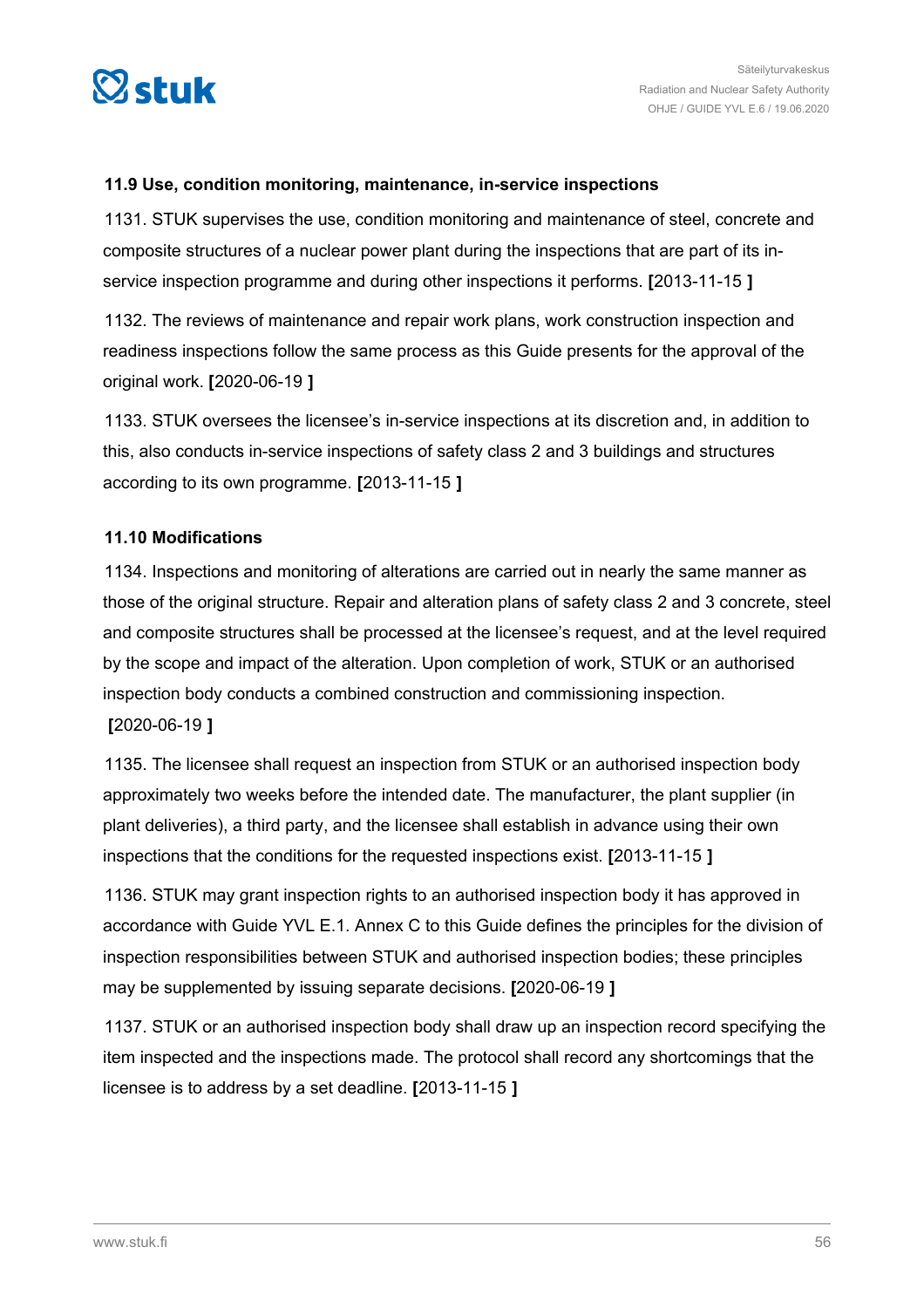

## **12 ANNEX A Detailed instructions for the execution of concrete structures**

#### **12.1 Quality control of the manufacture of concrete structures**

A101. The requirements and instructions set forth in standard SFS-EN 206 [17], its national application standard SFS-7022 [18], and the Concrete Code BY65 apply to the quality control of fresh concrete and hardened concrete. **[**2020-06-19 **]**

A102. Quality control measures and inspections of concrete structures are required at least for the items listed below:

- a. batching plant and laboratory
- b. concrete constituents
- c. fresh concrete (proportioning)
- d. hardening and hardened concrete
- e. reinforcement steels
- f. reinforcement steel couplers and anchorages
- g. prestressing systems
- h. load-transferring metal parts and lifting anchors
- i. special mortars and concretes
- j. application of paints and coatings

k. CE marked products, products in accordance with verification certificates, and type approved products **[**2020-06-19 **]**

A103. Batching plant and laboratory:

The manufacturing and testing of concrete shall be verified and subject to inspection by an organisation approved by the Ministry of the Environment. Concerning the batching plant and laboratory, a report presenting the following shall be prepared and sent to STUK for information:

- a. quality manual of the batching plant
- b. job descriptions and professional training of batching plant staff
- c. general drawings of the batching plant and laboratory
- d. batching plant equipment
- e. storage of concrete constituents
- f. inspections of equipment and measuring instruments
- g. description of concrete fabrication
- h. making of concrete in the cold season
- i. concrete laboratory and its equipment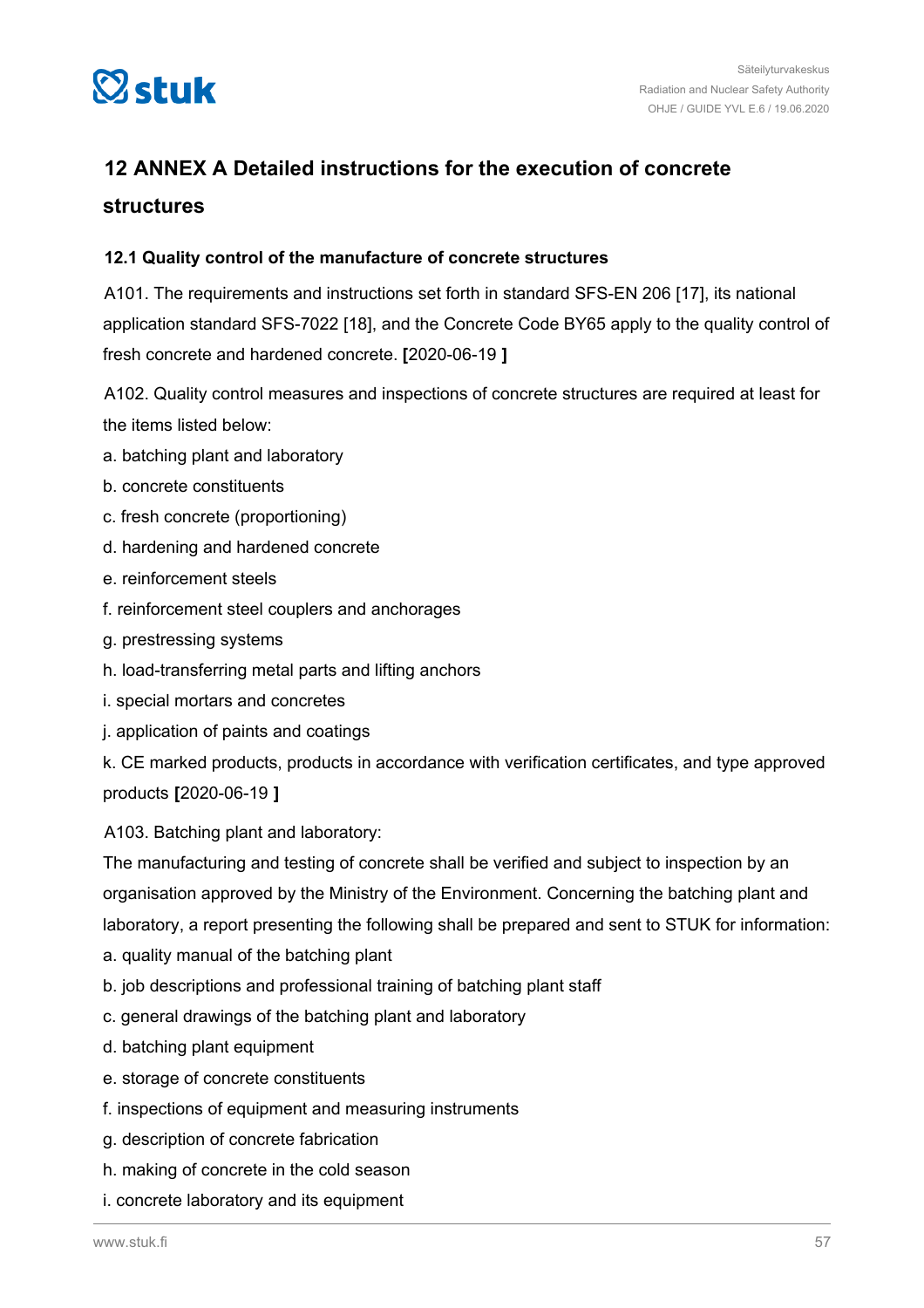# $\heartsuit$ stuk

- j. inspections of the batching plant and laboratory
- k. reserve batching plant. **[**2020-06-19 **]**
- A104. Concrete constituents:

a. Cement shall be CE-marked under standard SFS-EN 197-1 [19]. The allowed types of cement are listed in national application standard SFS-7022 [18] for standard SFS-EN 206 [17]. The qualification of the mineral additions shall be established in accordance with Concrete Code BY 65. However, samples shall always be taken of cement if there is any reason to doubt its acceptability. This shall also apply to mineral additions, such as ground blast furnace slag, if they are used as binding agents in the concrete. The tests shall be conducted at an approved testing laboratory. If the additions are not CE-marked, the results of their quality inspections shall be submitted to STUK for information.

b. Aggregate: Aggregate pursuant to standard SFS EN 12620 and its national application standard SFS 7003 shall be used in the mixing of concrete. The aggregate shall be CE marked and inspected. If the aggregate is not CE marked, the concrete mixing company shall ensure, under the supervision of a body approved by the Ministry of the Environment, that the manufacturer's quality control testing required by the above standards has been completed. The use of recovered or recycled aggregate in the structures of nuclear facilities is not allowed. c. Additions: additions are fine inorganic materials used to improve certain characteristics of concrete. Additions are divided into type I and type II additions. Additions shall be CE labelled. The applicability of additions shall be demonstrated in accordance with Concrete Code BY 65. d. Water: Potable water can be used for manufacturing concrete without a separate analysis. If the water used for manufacturing is not taken from the water supply network, it shall be tested for concentration of chlorides, sulphates, and humus before construction is started. The water shall be subjected to tests during the construction phase if there is any reason to doubt its acceptability. Standard SFS-EN 1008 presents the general applicability of water. The use of recycled water generated in the manufacturing of concrete is not acceptable in safety-classified concrete structures of nuclear facilities.

e. Admixtures: The use of concrete admixtures shall adhere to standard SFS-EN 934-2. A verification certificate from an organisation approved by the Ministry of the Environment shall be available for admixtures without a CE marking. The verification certificates of admixtures shall be submitted to STUK for information with the submission of the preliminary test programme for concrete.

f. Fibres are used, for example, to improve the tensile, bending and shear strength and impact resistance of concrete. The general applicability of fibres shall be demonstrated in accordance with Concrete Code BY 65. **[**2020-06-19 **]**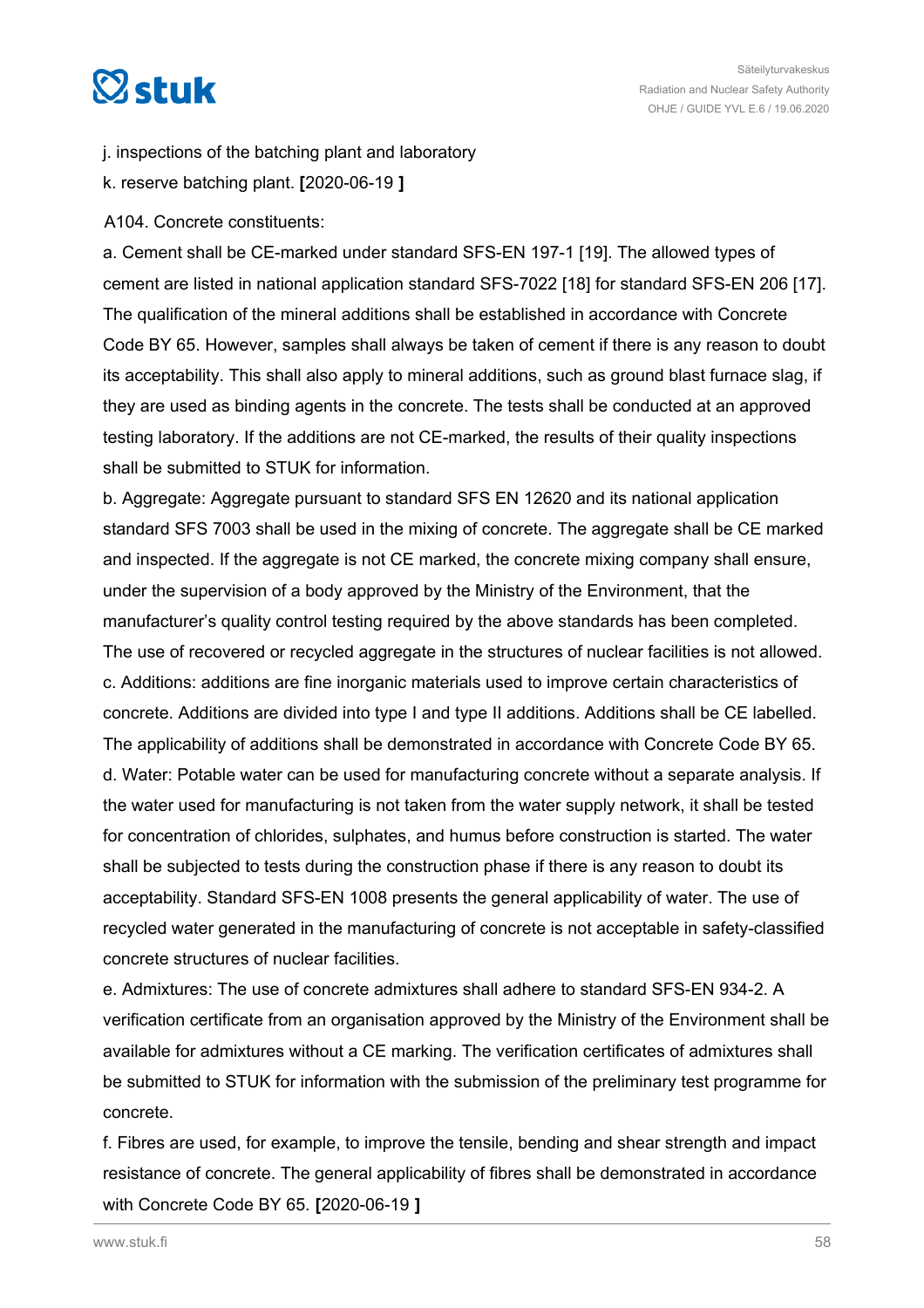

A105. Properties of fresh concrete:

a. At the batching plant: The properties of fresh concrete shall be determined according to Concrete Code BY 65.

b.At the site: The consistency of fresh concrete shall always be determined in connection with the making of test specimens. Other properties of fresh concrete shall be monitored, where necessary. **[**2020-06-19 **]**

A106. Preliminary testing of concrete:

a. Preliminary tests shall be undertaken to determine the correct composition of fresh concrete and to test the fulfilment of the properties laid down in plans, such as compressive strength, resistance to water penetration, gas permeability, pumpability, frost-resistance, and shrinkage/creep.

b. The preliminary test programme shall be sent to STUK for information before testing is started. Test results shall be sent to STUK for information before concreting work is started. In the tests, the same concrete constituents shall be used as in the actual concreting. The preliminary tests shall determine the limit values for concrete composition; these values define a range for variation in the concrete constituents, admixtures, and other composition in actual work. Preliminary tests shall be repeated if essential changes take place in the constituents, admixture or composition of concrete, or in other conditions in the area covered by the preliminary tests. **[**2020-06-19 **]**

A107. Concrete acceptance tests during construction at the batching plant:

a. Certified manufacturing at a batching plant: Concrete acceptance tests shall be performed under the guidelines of Concrete Code BY 65 and the instructions from the Ministry of the Environment and a body approved by it.

b. Certified manufacturing of concrete elements: Concrete acceptance tests shall be performed under the guidelines of Concrete Code BY 65 and the instructions from a body approved by the Ministry of the Environment. **[**2020-06-19 **]**

A108. Concrete acceptance tests during construction on the site or at the element factory regarding concrete structures in safety class 2:

a. For determining the compressive strength of the concrete, at least one test specimen shall be made for each beginning 25 cubic metres of concrete and for each strength class; however, at least three test specimens shall be made for each concreting section (small concreting sections will be assessed on a case-by-case basis). Some test specimens may be tested before or after the actual quality assessment age.

b. For determining the depth of penetration of water, at least three test specimens shall be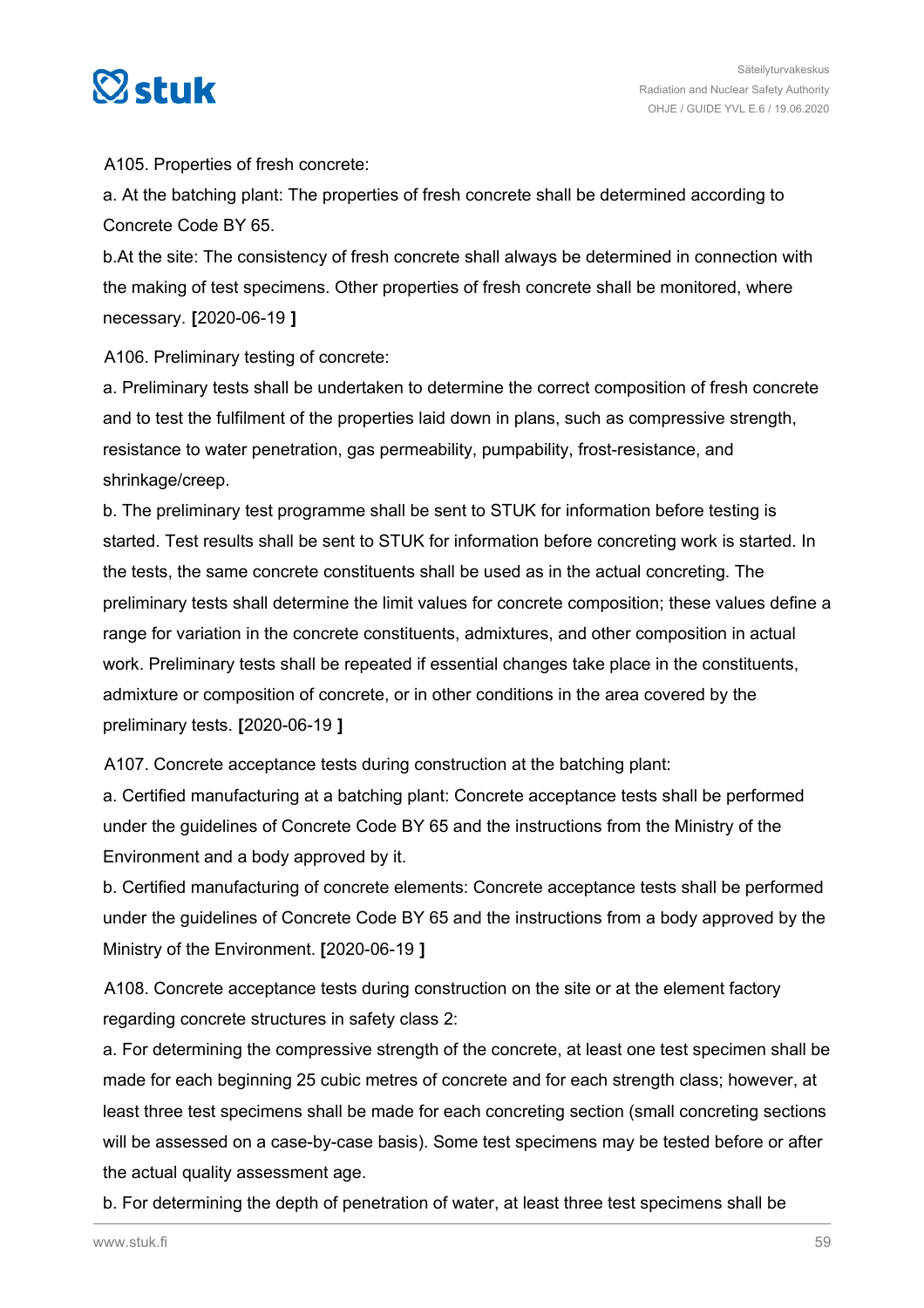

made for each beginning 250 cubic metres of concrete if water penetration resistance requirement has been set for the concrete.

c. For controlling tensile and bond strength, gas permeability and other properties of the concrete, a separate written plan shall be drafted, where necessary.

d. Core samples shall be taken of the finished structure or reliable tests performed by NDT methods to determine the compressive strength and any other properties of the concrete in accordance with a separately approved programme. Tests shall be repeated a sufficient number of times so that they or the standard test specimens give a reliable idea of the properties of the concrete used for the structural element in question. **[**2013-11-15 **]**

A109. Concrete acceptance tests during construction on the site or at the element factory regarding concrete structures in safety class 3:

a. For determining compressive strength, at least one test specimen shall be taken for each beginning 50 cubic metres and for each strength class.

b. If a water penetration resistance requirement has been set for the concrete, at least one test specimen shall be made for each beginning 250 cubic metres of the concrete to determine conformity with this requirement.

c. For controlling tensile and bond strength, permeability to gas and other properties of the concrete, a separate written plan shall be drafted, where necessary. **[**2013-11-15 **]**

A110. Grading strength shall be calculated under the guidelines of Concrete Code BY 65. If the test specimens are intended to be tested before or after the actual quality evaluation date, extra test specimens shall be made for these tests. **[**2020-06-19 **]**

A111. The quality control of reinforcement steels shall meet the requirements of Decree of the Ministry of the Environment on the Type Approval of Weldable Reinforcement Steels and Mesh Reinforcements (126/2016) [49]. Furthermore, the following measures shall be included in the quality control plan:

a. Three specimens identical in size shall be taken of each batch of reinforcement steel used for safety class 2 concrete structures; the test specimens shall undergo both tensile and bending tests.

b. Specimens shall be taken of reinforcement steels used for safety class 3 structures if there is any reason to doubt their acceptability.

c. The tensile and bending tests of reinforcement steels shall be conducted at an approved testing laboratory.

d. The results of the reinforcement steel tests shall be available before the structures from the reinforcement steels of which the samples have been taken are concreted. **[**2020-06-19 **]**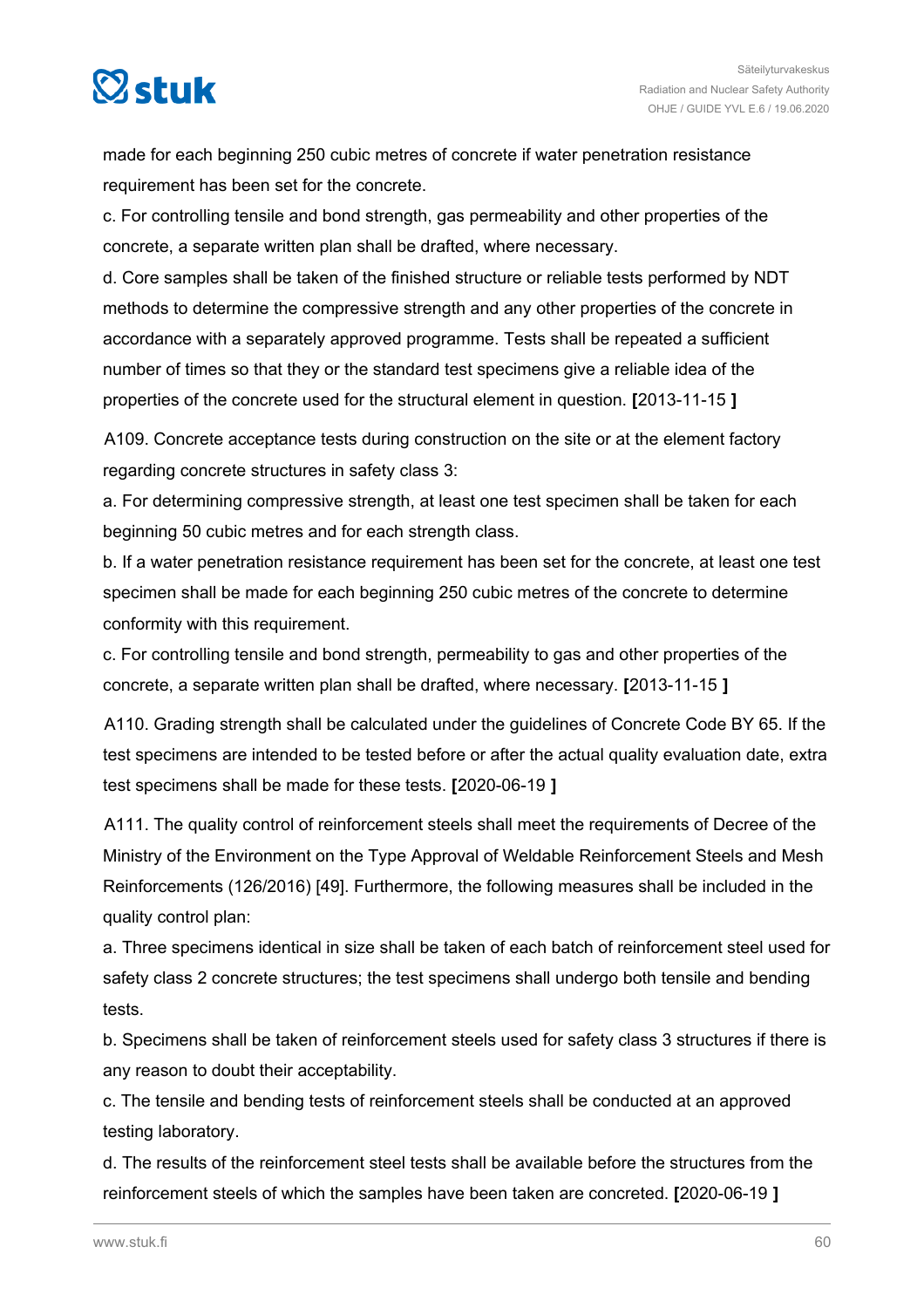

A112. Special mechanical splices of reinforcement steel bars:

a. Reinforcement steel bars may be spliced by means of special mechanical couplers whose characteristics can be found in a verification certificate issued by a body approved by the Ministry of the Environment. Special mechanical couplers of reinforcement steel bars are considered acceptable if the quality control of the manufacturer is subject to supervision by a body approved by the Ministry of the Environment.

b. The quality control of special mechanical couplers of reinforcement steel bars shall meet the requirements of standards ISO 15835-1 and ISO 15835-2 with the specifications presented in the assessment criteria of the verification certificates of the Ministry of the Environment. The fatigue characteristics of special couplers (class F) shall be demonstrated by tests.

Furthermore, the following measures shall be included in the quality control plan:

i. For the verification of the validity of couplers used for safety class 2 concrete structures, one sample for each beginning 200 couplers shall undergo a tensile test.

ii. Tensile tests of couplers shall be carried out at an approved testing laboratory.

c. For special couplers used in class S1 buildings and aircraft crash structures, class S1 tests in accordance with standard ISO 15835-1 (2009) shall be carried out.

d. The results of the reinforcement steel special coupler tests shall be available before concreting the structures for which the couplers have been used. **[**2020-06-19 **]**

A113. Reinforcement steel welded joints made at the construction site:

a. The welds and welding quality control performed at the construction site on reinforcement steels for structures in safety classes 2 and 3 shall adhere to the requirements for execution class 3 laid down in standards SFS-EN 13670 [20] and SFS 5975 [21].

b. Execution class 3 requires that load-bearing welded joints shall be inspected under standard SFS-EN ISO 17660-1 [22] and that non load-bearing tack weld joints shall be inspected under standard SFS-EN ISO 17660-2 [23].

c. The qualification requirements for welders and welding coordinators of reinforcement steels are presented in standards SFS-EN ISO 17660-1 and SFS-EN ISO 17660-2. **[**2020-06-19 **]**

A114. Prestressing systems:

The quality control of prestressing tendons shall meet the technical requirements of tendons according to the Ministry of the Environment. Furthermore, the following measures shall be included in the quality control plan:

a. Lists specifying the prestressing steel grades, nominal diameters and volumes as well as batch numbers and factory material testing results of various prestressing tendon delivery lots shall be presented.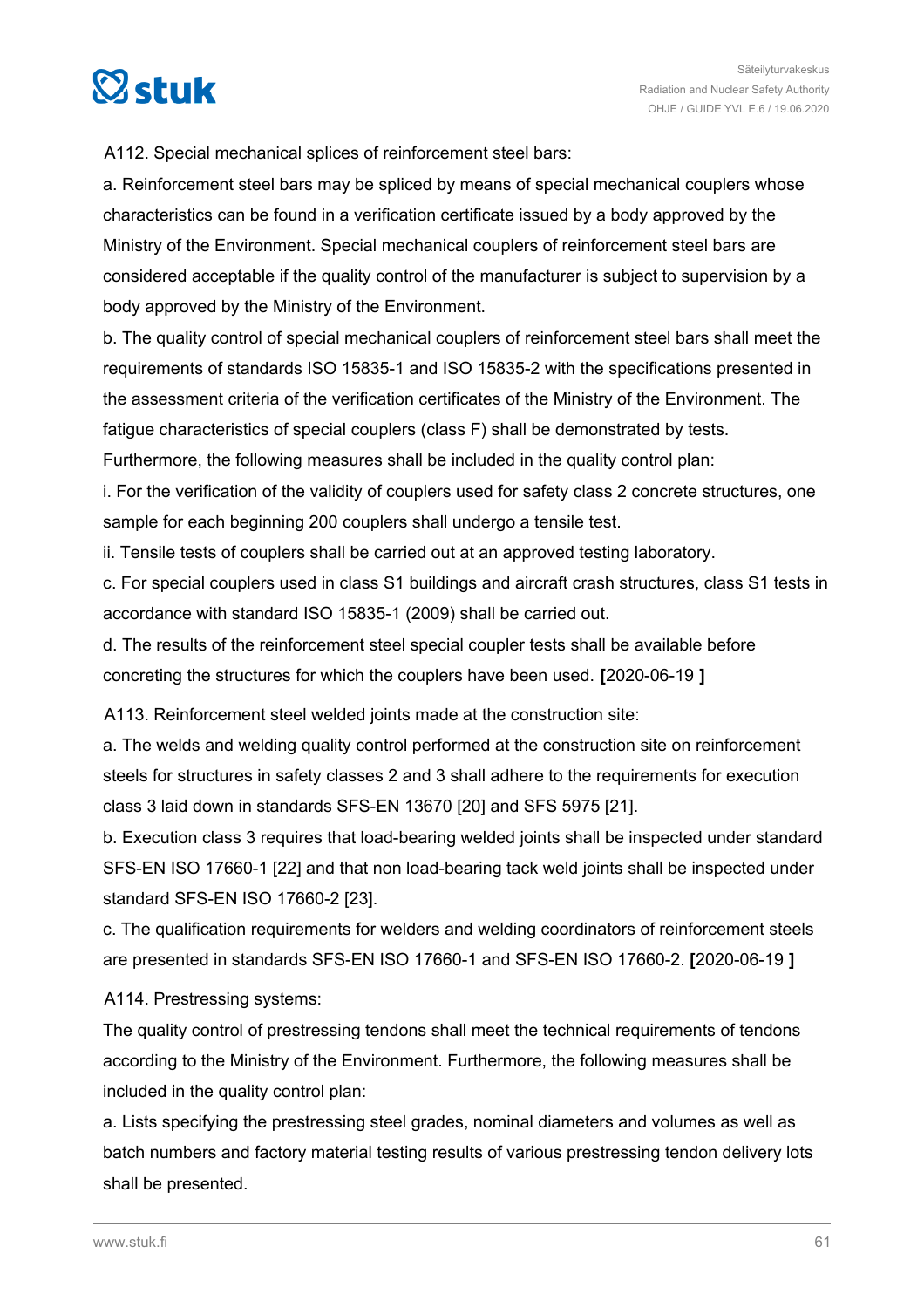# $\heartsuit$ stuk

b. For prestressing tendons used for safety class 2 structures, one specimen shall be taken from every beginning fifty tonnes/batch/nominal diameter for both tensile testing and deflected tensile testing; however, at least three specimens shall be taken of each batch for tensile testing and deflected tensile testing.

c. Prestressing tendons used for safety class 2 structures shall be subjected to a stress corrosion cracking resistance test programme, if necessary.

d. Specimens shall always be taken of prestressing tendons intended for use in safety class 3 structures if there is any reason to doubt their acceptability.

e. The tensile tests, deflected tensile tests, relaxation tests, and stress corrosion cracking tests shall be performed at an approved testing organisation.

f. The results of prestressing tendon tensile test and deflected tensile tests shall be available before prestressing work is started on the tendons manufactured of the batch under examination.

g. The results of the 1,000-hour relaxation test for tendons shall be available before the grouting of prestressing tendons manufactured from the batch under examination is started. **[**2020-06-19 **]**

A115. Work related to the prestressing system and the installation and prestressing of tendons. For the installation of the prestressing system and for the prestressing and grouting of tendons, a separate quality control plan shall be drawn up presenting the following items:

a. Corrosion protection of components of the prestressing system during transport, and during storage at the factory and at the construction site

b. Installation of prestressing system components (ducts, tendons and anchorages)

- c. Condition monitoring of prestressing system components during various work phases
- d. Prestressing
- e. Grouting

The quality control plan shall comply with Concrete Code BY65 and the requirements presented in the European Technical Approval Guideline (ETAG 013). **[**2020-06-19 **]**

A116. For load-transferring metal parts and lifting anchors, the primary standard is SFS-EN 1992-4:

a. The acceptability of continuously manufactured metal components transferring loads in concrete structures (anchor plates, anchor bolts) and lifting anchors shall be established with the CE marking. If there are no harmonised product standards or European Assessment Document for the product, its characteristics can be demonstrated by means of type approval, a verification certificate, or by means of calculations and experiments performed at accepted testing organisations.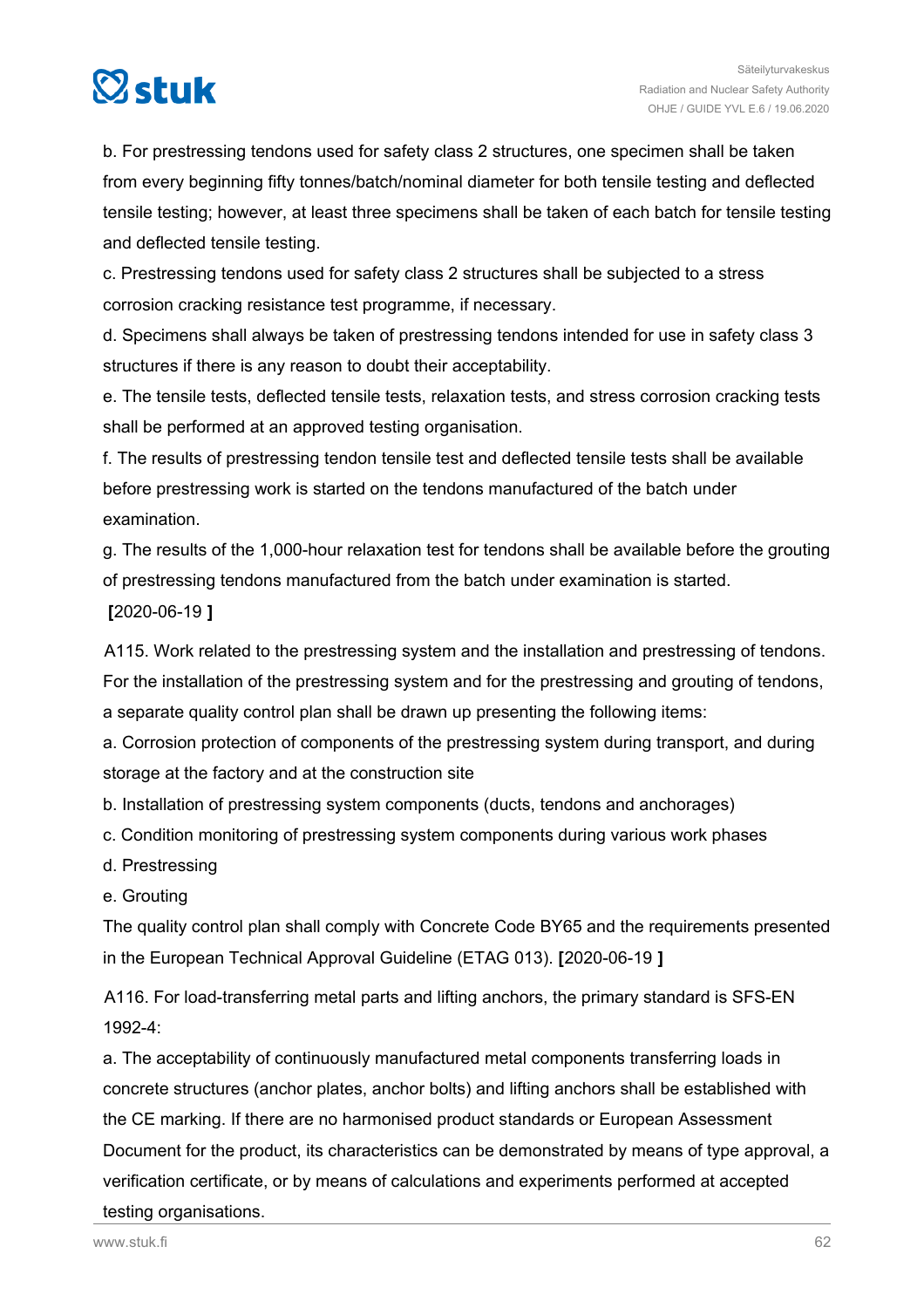

b. The characteristics of non-continuously manufactured metal components transferring loads shall be established either by means of calculations based on the design principles of the materials, or tests. The instructions issued for the design and supervision of steel structures shall be followed in the manufacture of these metal components.

c. Post-installed anchor plates:

i. The acceptability of the post-installed anchor plate used shall be established according to the requirements for load-transferring steel parts stated above.

ii. Post-installed anchors must not be used without a justified reason to fasten steel structures, equipment and piping in safety class 1.

iii. A separate procedure shall be prepared for the installation and installation quality control of post-installed anchors and plates; the procedure shall also determine the qualifications of the staff installing the post-installed anchors and plates.

iv. Anchors used for fixing structures in seismic categories S1 and S2A shall be seismic class C2 anchors in accordance with European Assessment Document EAD 330232 and technical report TR049.

d. A description shall be drawn up on the use and installation of other fastenings, such as grouted bolts and chemical anchors, covering the acceptability demonstration and other quality control measures concerning the fastenings in question and their installation. **[**2020-06-19 **]**

A117. Special mortars and concretes

a. The quality control of special mortars and concretes shall conform to the requirements of the harmonised product standard or the Ministry of the Environment decrees and directions laid down in the National Building Code of Finland. The characteristics of special mortars and concretes may be demonstrated with a CE marking or a verification certificate issued by a body approved by the Ministry of the Environment.

b. There shall be a quality control plan for injection work carried out on crack repairs in concrete and for grouting work to protect post-tensioned tendons against corrosion; the plan shall satisfy the requirements of the National Building Code of Finland or Guidelines for the European Technical Approval (ETAG). Furthermore, the following requirements shall be included in the quality control plan for grout used filling the prestressing tendon ducts:

i. For compressive strength tests, at least three 7-day and three 28-day specimens/per work shift per item shall be made; however, at least one 7-day and one 28-day specimen shall be fabricated per each beginning cubic metre of grout.

ii. 7-day and 28-day specimens shall be made of one batch of grout manufactured.

iii. Specimens for the determination of grout bleeding and volume change shall always be made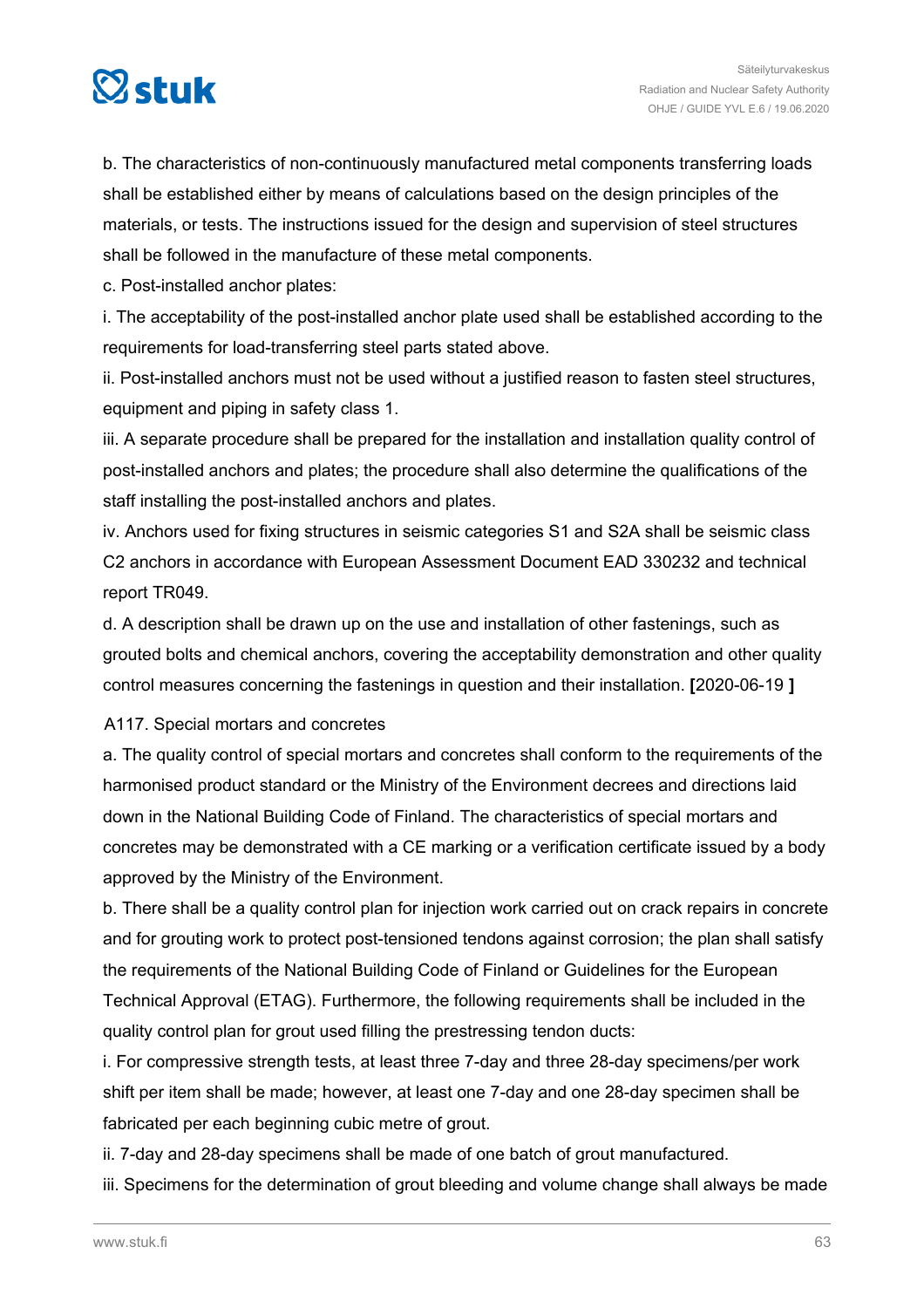

at the same time as the compressive strength specimens.

iv. The consistency of grout shall always be determined during the fabrication of the compressive strength test specimens.

c. Before the grouting work phase is started, preliminary tests on the grout shall be conducted to verify compliance with the requirements. **[**2020-06-19 **]**

#### **12.2 Detailed requirements for concreting and other work plans**

A201. A concreting work plan shall be drawn up for every concreting section to provide additional information on details regarding the manufacture and quality control of structures. **[**2013-11-15 **]**

A202. Description of the concrete manufacturer shall be submitted together with the concreting work plan. **[**2013-11-15 **]**

A203. The concreting work plan consists of a description for the concreting section and work, and a quality plan for the concreting section.

a. The concreting work plan shall be drawn up by the contractor, and it shall be reviewed by the construction developer and licensee, who will then add to it their own quality control plans, if necessary.

b. In the concreting work plan, it is not necessary to repeat items which have been brought up in the design documentation, unless this is necessary to emphasise some measure related to quality control or work performance. A common concreting work plan may be drawn up for small concreting sections for which similar concreting methods are used. **[**2013-11-15 **]**

A204. The description of the concreting plan and work shall present sufficiently detailed information on the following, among other things:

a. work schedule, consumption of concrete, work supervision, number of personnel, work shifts, preparation for malfunctions, measures required by tests

b. formwork and its support structures (if necessary, dimensioning of formwork)

c. reinforcement

d. division into concreting sections

- e. reservations
- f. prestressing tendons, ducts and anchors
- g. preparatory work at the site
- h. basic information about concrete, concrete admixtures and their dispensing

i. description of concreting work, concreting equipment, concreting method, concrete transfers,

compaction, concreting speed, construction joints

j. temperature measurements of fresh concrete during hardening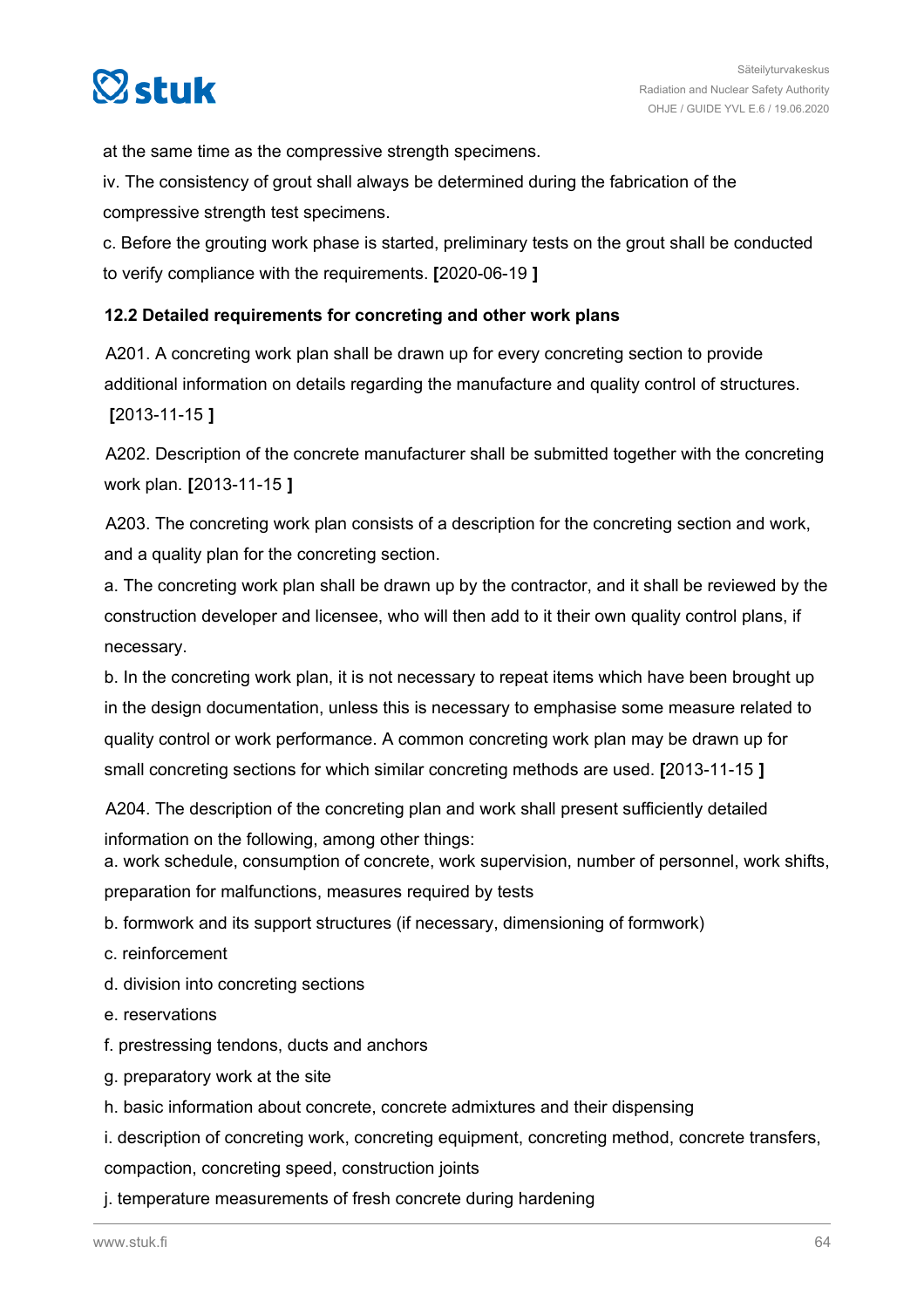# $\heartsuit$ stuk

k. after-care of concrete surfaces, monitoring of strength and other characteristics, date of formwork and support structure removal

l. measures related to winter work, heat treatment and special methods. **[**2020-06-19 **]**

A205. The quality plan for a concreting section shall contain a detailed description of all the inspection and quality control measures related to the manufacture of the section. The inspection and quality control items relating to the manufacture of a concreting section are as follows:

- a. Requirements which the concreting of a section places on other structures
- b. Preliminary testing related to the concreting
- c. Tests to be conducted on concrete constituents
- d. Tests to be conducted on fresh concrete
- e. Concrete test specimen plan
- f. Tests to be conducted on hardened concrete
- g. Tests to be conducted on reinforcement steels and prestressing tendons and their splices
- h. Concrete transportation equipment
- i. Concrete target temperatures
- j. Provisions made for excavation and other vibrations
- k. Monitoring of the strength development of hardened concrete
- l. Action plan in case concreting work is discontinued
- m. Dimensions of structure
- n. Curing of concrete

o. Inspection of the concreting section after the disassembly of formwork. **[**2013-11-15 **]**

A206. Detailed plans concerning work performance and quality control shall be prepared for other work, such as prestressing and grouting. When drawing up the work plans, procedures A204-A205 issued for concreting work, Concrete Code BY65 and the instructions concerning prestressing and grouting given in guideline ETAG 013 shall be applied. **[**2020-06-19 **]**

#### **12.3 Mock-up tests of concrete structures**

A301. A mock-up test shall be completed for the manufacture of complex structures. A plan shall be drawn up in advance for the mock-up test, the performance of the test shall be documented, and the final report shall establish the usability of the materials and methods when manufacturing the actual structures. **[**2020-06-19 **]**

A302. In at least the following cases, mock-up tests are required to demonstrate the validity of a work method: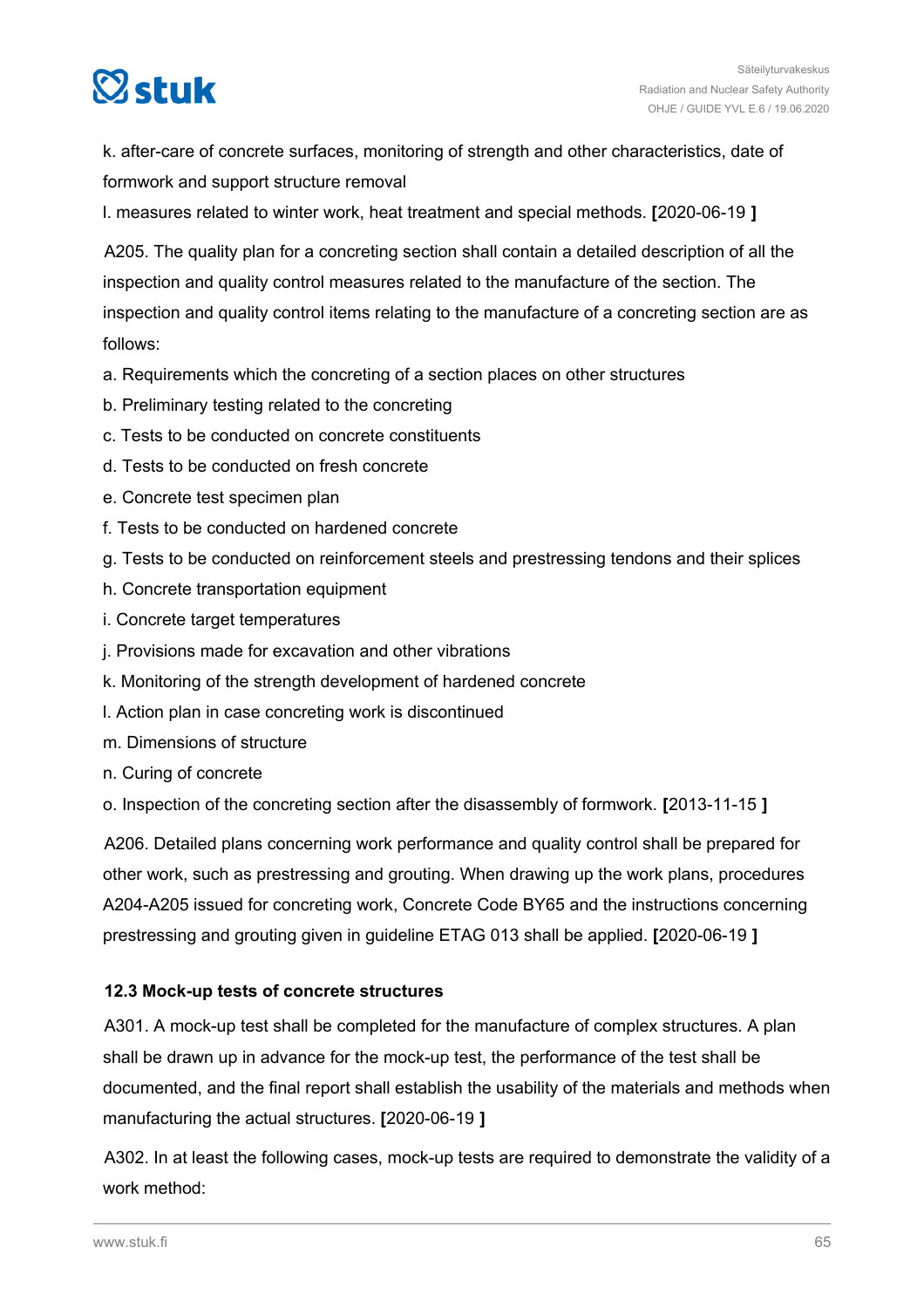# **Østuk**

a. The work method, such as a demanding injection or grouting work, is used for the first time.

b. It is difficult to ascertain the results and validity of accomplished work.

c. Accomplished work is difficult to repair. **[**2020-06-19 **]**

A303. Plans and justifications for the mock-up tests shall be presented for the purpose of assessing the test results. **[**2013-11-15 **]**

A304. The mock-up tests may also be needed to demonstrate the qualifications of the staff. **[**2013-11-15 **]**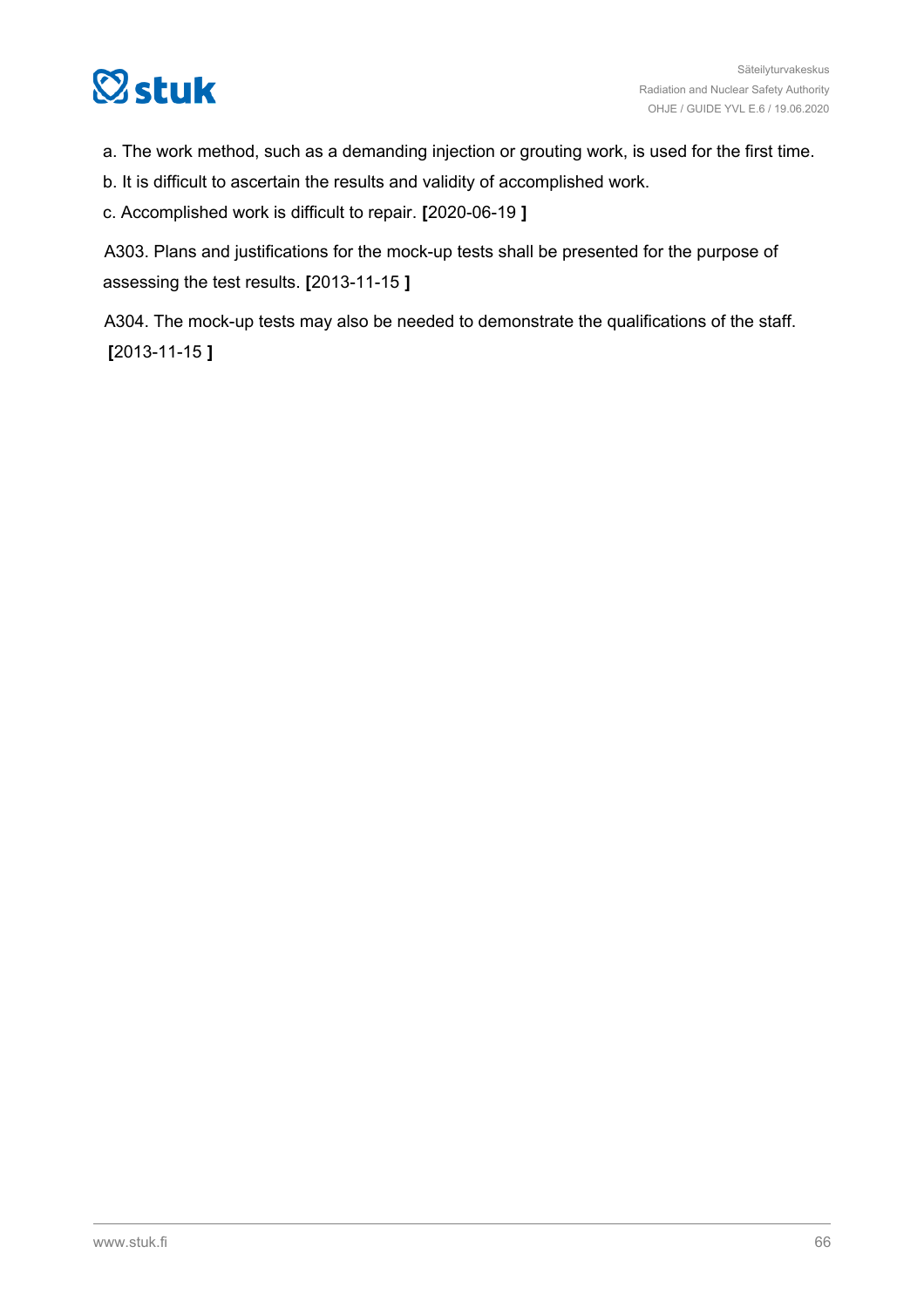

## **13 ANNEX B Detailed instructions for the execution of steel structures and steel parts of composite structures**

#### **13.1 Quality control of steel component manufacturing**

B101. A nuclear facility's safety class 2 and 3 steel structures shall be manufactured according to an approved construction plan. **[**2020-06-19 **]**

B102. The approved manufacturing construction plan, procedures and standards shall be available at the place of manufacture. **[**2013-11-15 **]**

B103. The manufacturer shall oversee all demanding work phases. Inspection and testing phases specified in the SFS-EN ISO 3834-2 [35] standard shall be applied in welding supervision. **[**2020-06-19 **]**

B104. Personnel engaged in the heat treatment of a steel structure shall have the proper training and instructions for the task. Requirements for heat treatment equipment and the performance of heat treatment have been presented in standard SFS-EN ISO 17663 [37], among others. **[**2020-06-19 **]**

B105. If the construction plan states that a steel structure shall be heat treated after welding, post-heat treatment repair welding requires a repair plan approved by STUK or an inspection organisation approved by STUK. **[**2013-11-15 **]**

B106. When manufacturing has been completed, the manufacturer shall inspect the equipment or structure's surface quality and cleanliness in accordance with the construction plan, as well as ensure that product quality is preserved during storage and transport. Records on the control of manufacturing conducted by various parties shall be kept, describing the manufacturing, inspection or test phase supervised. **[**2013-11-15 **]**

B107. The manufacturer shall use non-conformity reports to determine the cause of any errors and non-conformities discovered during manufacturing, assess their significance, and issue corrective actions as well as a plan on how to prevent the non-conformity from recurring. **[**2013-11-15 **]**

B108. Non-conformities shall be approved in accordance with the procurement agreement and the manufacturer's management system. If a non-conformity remains in a product, approval for this shall be justified in the non-conformity report. **[**2013-11-15 **]**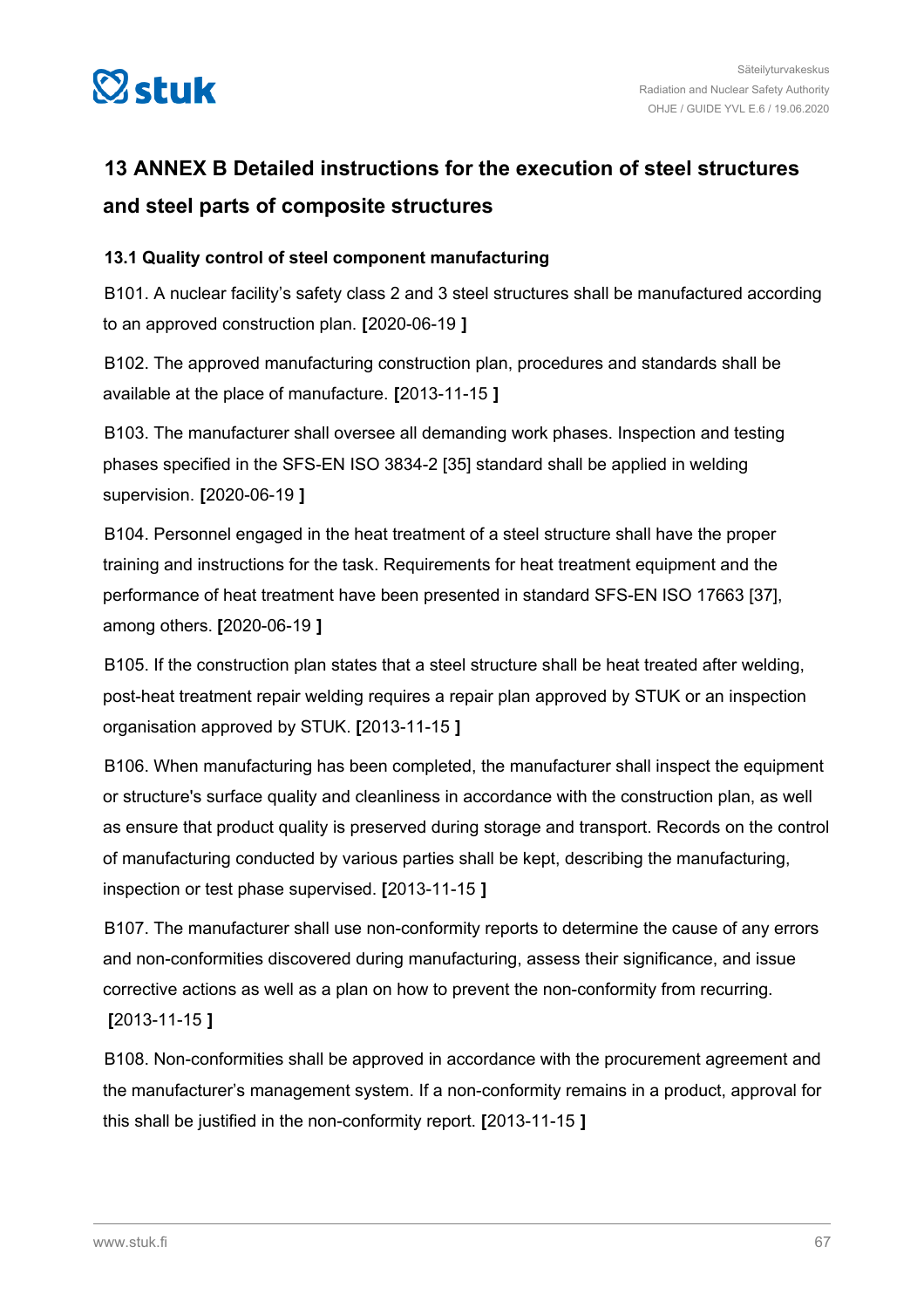

#### **13.2 Manufacturing procedures**

B201. Manufacturing shall be based on manufacturing procedures approved under the management system. **[**2013-11-15 **]**

B202. In safety class 2, the manufacturing procedures shall be submitted to STUK for approval. In safety class 3, the manufacturing procedures shall be submitted where applicable. **[**2013-11-15 **]**

B203. The manufacturing procedures and persons involved in manufacturing shall be qualified in accordance with the procedures described in the management system. **[**2013-11-15 **]**

B204. With regard to welding, the welding procedure specifications qualified by welding procedure tests in accordance with standard SFS-EN ISO 15614-1 [46] or corresponding procedures may be considered acceptable as far as the most demanding load-bearing welded joints are concerned. **[**2020-06-19 **]**

B205. The welders and welding operators shall have been qualified. The documents that are required for demonstrating the quality requirements are presented in standard SFS-EN ISO 3834-5 [51]. Welder qualification is demonstrated in accordance with SFS-EN ISO 9606-1 [38]; welding operator qualification is demonstrated in accordance with SFS-EN ISO 14732 [52]. **[**2020-06-19 **]**

B206. The manufacturer shall have available a sufficient number of personnel to coordinate welding. Persons who are in charge of quality operations shall have sufficient authority to perform all the necessary actions. The tasks and responsibility limits of such persons shall be clearly defined. The qualification of the welding coordinator shall be demonstrated under standard SFS-EN ISO 14731 [47]. Standard SFS EN ISO 1090-2 presents the welding coordinator's level of technical knowledge by execution class. **[**2020-06-19 **]**

#### **13.3 Quality control of steel assemblies**

#### **13.3.1 Inspection plan**

B301. The inspection plan for steel structures shall present the methods for inspecting and testing base materials, welding filler materials, welded joints and completed structures during the various manufacturing phases. The plan shall be drawn up such that it shows the following: a. Part or weld-specific identification data and references to steel structure drawings; b. Markings in accordance with the standard applied in the manufacturing of materials and welding filler materials as well as the necessary references to material specifications;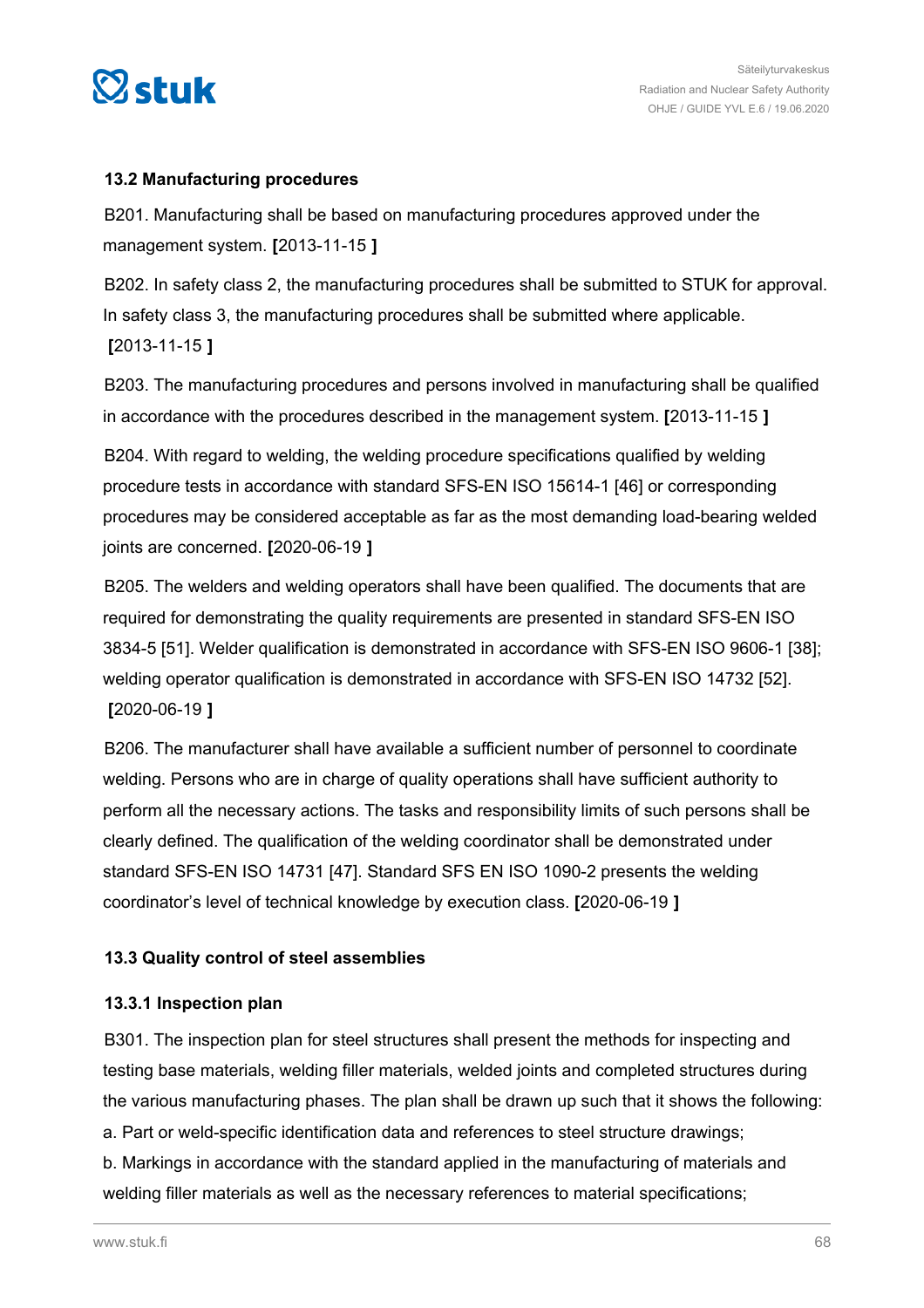

c. Weld-specific references to the welding procedures and, where necessary, to the procedure and production tests conducted to qualify these procedures;

d. The detailed tests and inspections to be conducted on a steel structure as well as its components and welds; and a reference to the testing or inspection procedures **[**2013-11-15 **]**

B302. If inspections and tests of a part or welded joint are carried out during more than one manufacturing phase, whether repeated in part or in full, they shall be presented as separate inspections (such as a description of the weld root, or ultrasonic testing of a weld prior to and after heat treatment). **[**2013-11-15 **]**

B303. If procedure or pre-production tests are needed to qualify the manufacturing procedures, a separate inspection plan shall be presented for them, the contents of which are determined by the above principles. Furthermore, a separate plan is needed if properties of the materials or welded joints are altered during manufacture such that the information provided in the materials report is no longer valid. **[**2013-11-15 **]**

B304. The following shall be evident from the inspections and tests marked in the inspection plan of procedure and pre-production tests: on whose premises they take place and who (manufacturer, subcontractor, approved testing or inspection organisation, installer) carries them out. The inspection plan shall present the reports to be drawn up and the supervision of inspection and testing. **[**2020-06-19 **]**

B305. The licensee shall list the testing procedures that apply to the material tests of steel structures. In addition, the testing procedures that apply to the manufacturing and installation of steel structures shall be identified. The instructions shall include the method, scope, acceptance criteria and reporting of the inspection or testing. As to details, a reference to applicable standards can be made. **[**2013-11-15 **]**

B306. The procedures shall cover the destructive testing of materials with relevant material certificate and control requirements, the methods of manufacture, non-destructive testing as well as the testing (such as leakage and functional tests) and inspection of the final product. **[**2013-11-15 **]**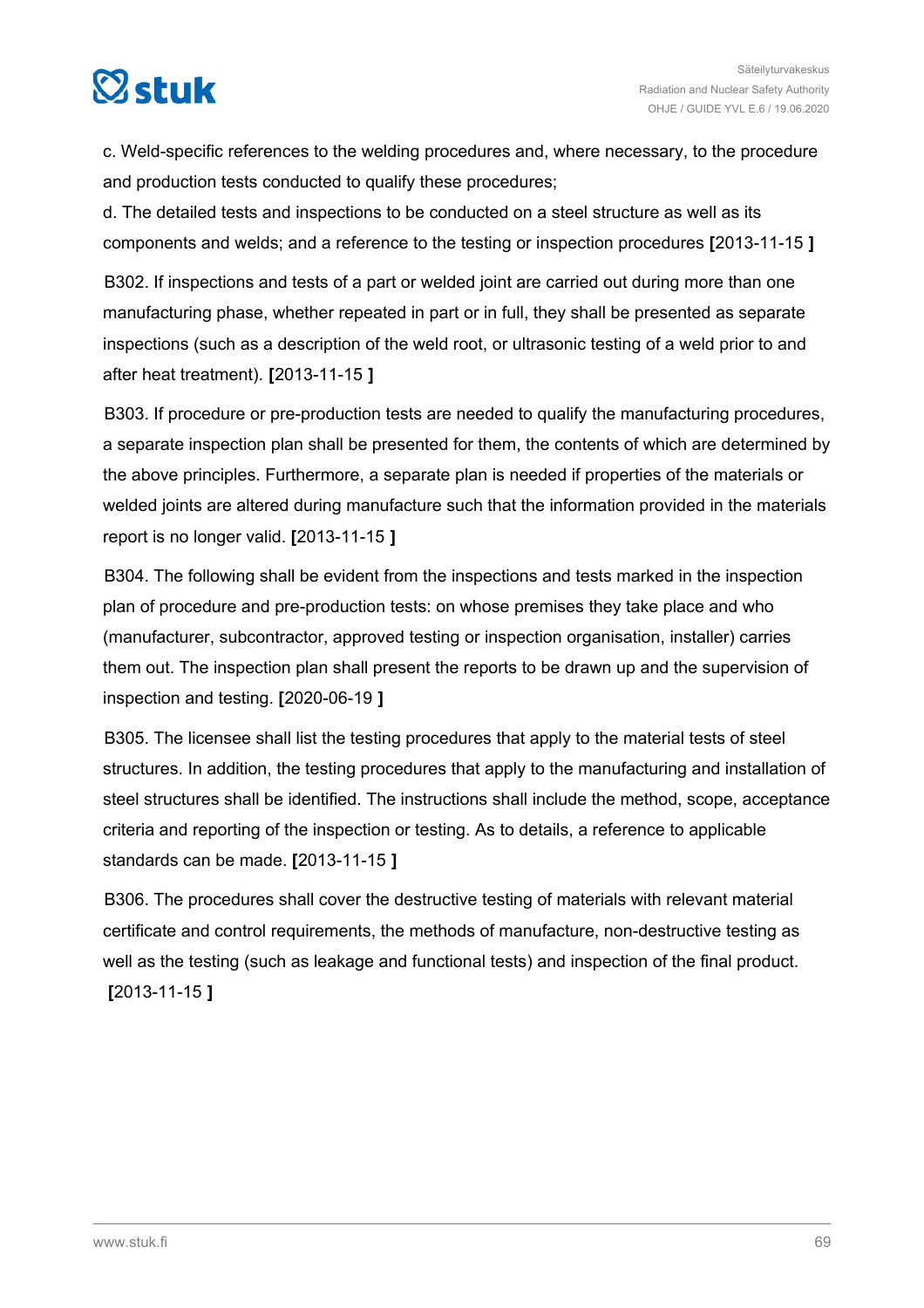

#### **13.3.2 Material certificates**

B307. The information required from material certificates is defined in the material certificate, material, and welding consumable standards. If necessary, the licensee shall supplement the requirements in other documents. **[**2013-11-15 **]**

B308. The material certificate or other document shall include a confirmation from the manufacturer of the material or welding consumable that the delivered products are compliant with the requirements of the order and the product specification to which reference is made. **[**2013-11-15 **]**

B309. The material certificate of a material or a welding filler material shall clearly indicate the certificate type under standard SFS-EN 10204 [41] or a corresponding standard. **[**2020-06-19 **]**

B310. The material certificate requirements set for construction materials and welding consumables are presented in Annex D. **[**2013-11-15 **]**

#### **13.4 Procedure tests pre-production tests and production tests**

B401. Procedures with essential parameters shall be drawn up for demanding work processes such as welding, forming and heat treatment, which affect material strength and properties. Other manufacturing procedures shall also have the necessary procedures to ensure the quality of work. **[**2013-11-15 **]**

B402. Manufacturer-specific welding procedures, heat treatment procedures and hot and coldforming procedures to be used in manufacturing and installation shall be qualified by means of procedure tests before beginning any manufacturing work. The procedure test shall demonstrate that the material properties approved as the basis for design are retained during manufacture and that the manufacturer is qualified to use the manufacturing procedure.

#### **[**2013-11-15 **]**

B403. The procedure test for steel and composite structures in safety class 2 shall be conducted under the supervision of an authorised third party. The procedure tests for structures in safety class 3 may be supervised in accordance with standard EN 1090-2. Procedure tests carried out for each place of manufacture shall remain valid indefinitely insofar as the manufacturing based on them takes place within the range of essential parameters defined in the applicable standard. **[**2013-11-15 **]**

B404. When an item is significant in terms of nuclear safety or when the procedure test does not reflect the actual working conditions, a review shall be made of the suitability of the manufacturing procedures with pre-production tests carried out prior to the commencement of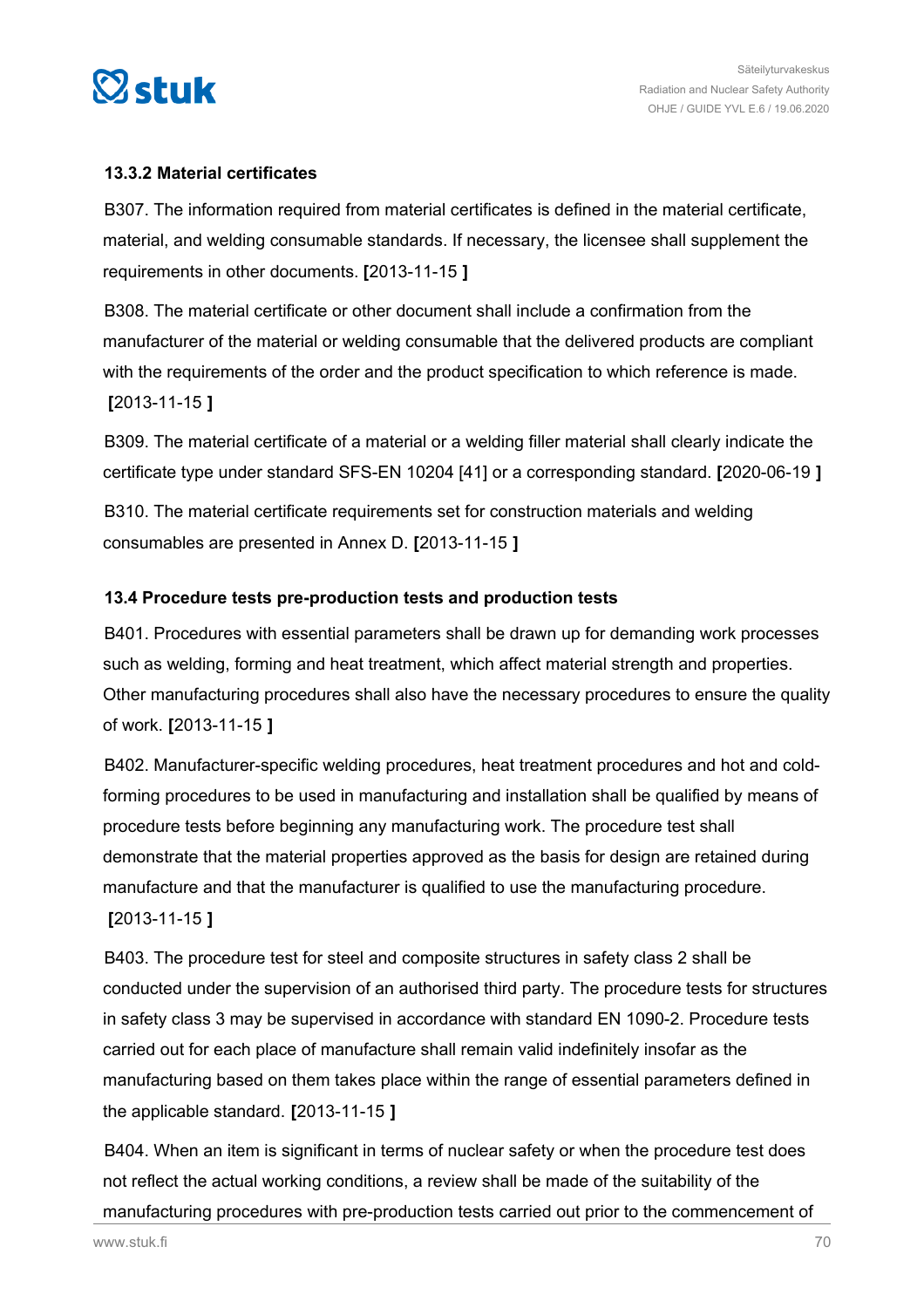

manufacture or production tests as part of manufacture. **[**2013-11-15 **]**

B405. A pre-production test shall refer to a test performed in advance by the persons participating in the manufacture, taking into account the limitations set by the working environment. A production test refers to a test specimen manufactured using actual manufacturing parameters that allows for testing its metallurgic and strength properties using destructive methods. **[**2013-11-15 **]**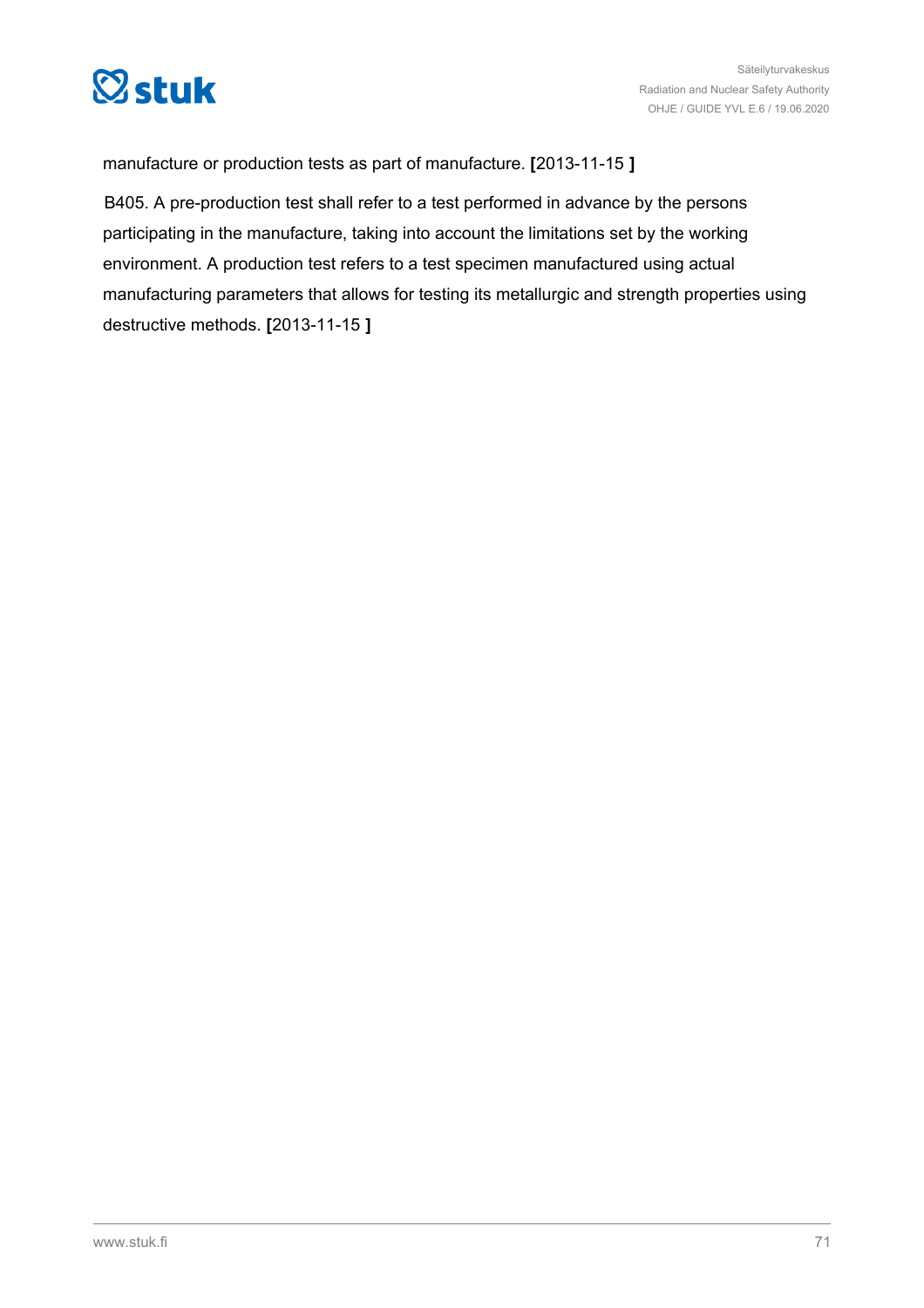

## **14 ANNEX C Division of inspection responsibilities**

| Building structures and structural fire protection<br>(YVL E.6 and B.8)                                                                                                               | Safety Class <sup>1)</sup> |              |                  |
|---------------------------------------------------------------------------------------------------------------------------------------------------------------------------------------|----------------------------|--------------|------------------|
|                                                                                                                                                                                       | 1                          | $\mathbf{2}$ | 3                |
| Licensing, planning, and other advance approvals                                                                                                                                      |                            |              |                  |
| Description of the planning process and quality assurance of buildings and<br>structures                                                                                              |                            | <b>STUK</b>  | <b>STUK</b>      |
| Approval of the responsible structural designers of the buildings (E.6), the<br>designer responsible for fire protection planning (B.8), and the design<br>organisation               |                            | <b>STUK</b>  | <b>STUK</b>      |
| Manufacturer approval (part of construction plan)                                                                                                                                     | $\overline{\phantom{a}}$   | <b>STUK</b>  | AIO $2$ )        |
| Approval of inspection organisation                                                                                                                                                   |                            | <b>STUK</b>  | <b>STUK</b>      |
| Approval of testing organisation                                                                                                                                                      | $\overline{\phantom{a}}$   | <b>STUK</b>  | <b>STUK</b>      |
| Structural and fire technical requirement specifications and quality control<br>guidelines under YVL B.8 and YVL E.6, delivery plan of design documents                               |                            | <b>STUK</b>  | <b>STUK</b>      |
| Approval of system planning                                                                                                                                                           | $\overline{\phantom{a}}$   | <b>STUK</b>  | <b>STUK</b>      |
| Approval of product approval documentation (CE marking, ETA approval,<br>type approval or verification certificate)                                                                   |                            | <b>STUK</b>  | AIO $^{2)}$      |
| Approval of coatings that tolerate radiation and accident conditions and<br>coatings that can be decontaminated (E.6)                                                                 |                            | <b>STUK</b>  | <b>STUK</b>      |
| Approval of aircraft crash analyses (A.11), earthquake analyses (B.7), fire<br>analyses, fire compartment and exit route drawings (B.8), and structural<br>containment analyses (E.6) |                            | <b>STUK</b>  | <b>STUK</b>      |
| Approval of construction plan                                                                                                                                                         |                            | <b>STUK</b>  | AIO $^{2)}$      |
| Manufacturing and construction inspection                                                                                                                                             |                            |              |                  |
| Approval of licensee's supervision organisation                                                                                                                                       | $\overline{\phantom{a}}$   | <b>STUK</b>  | <b>STUK</b>      |
| Plans for concreting, injection, and prestressing work                                                                                                                                | $\overline{\phantom{a}}$   | <b>STUK</b>  | AIO $2$ )        |
| Readiness inspections and on-site supervision for concreting, injection and<br>prestressing work                                                                                      | $\overline{a}$             | <b>STUK</b>  | AIO $2$ )        |
| Construction inspection, pressure test, leakage test and factory tests for<br>steel structures and composite structures                                                               |                            | <b>STUK</b>  | AIO <sup>2</sup> |

1) Class EYT to be defined separately.

2) AIO = Authorised inspection body. See para. 1102. **[**2020-06-19 **]**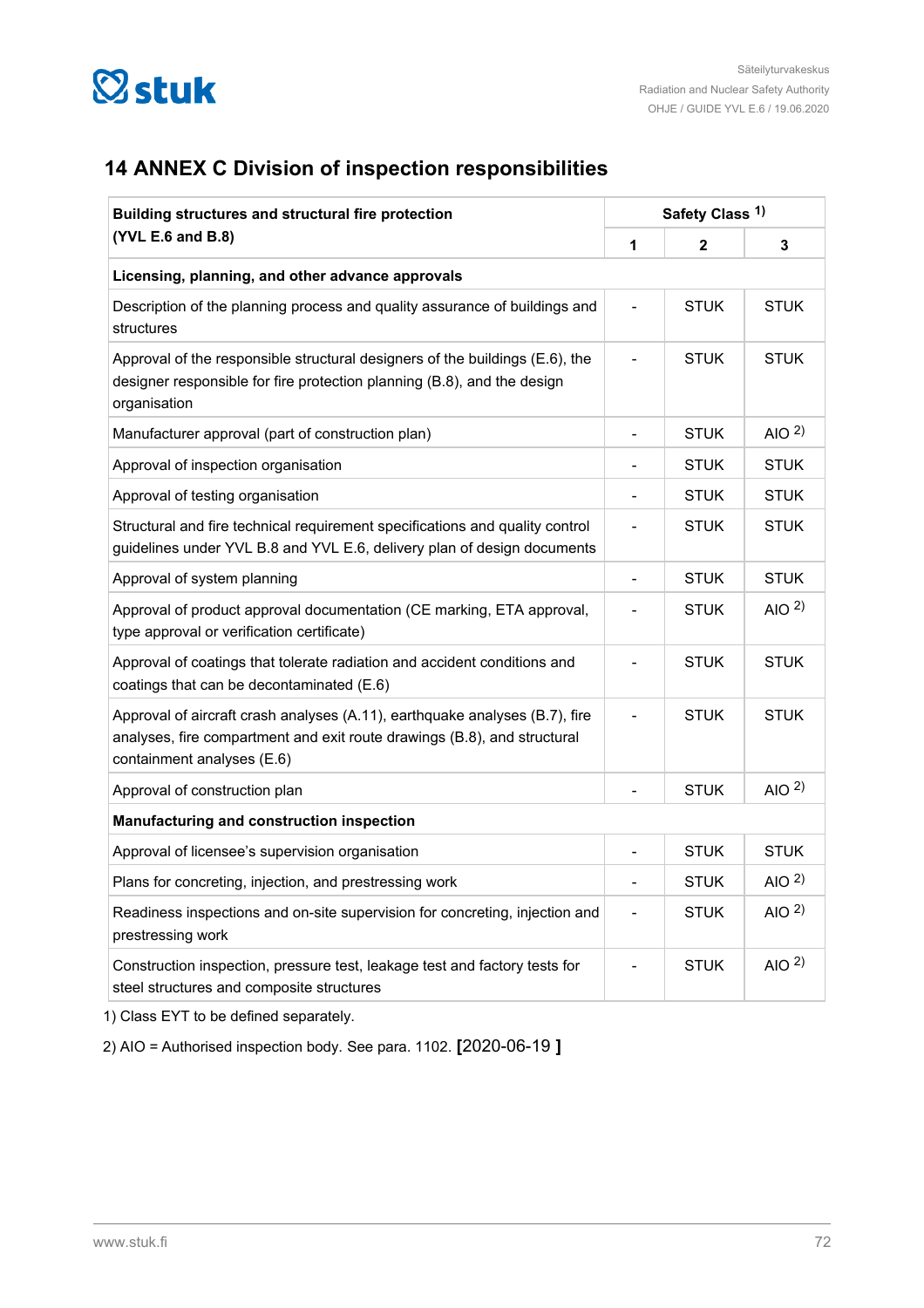## **Østuk**

| Building structures and structural fire protection                                                                                                                                                               | Safety Class <sup>1)</sup> |              |                       |  |
|------------------------------------------------------------------------------------------------------------------------------------------------------------------------------------------------------------------|----------------------------|--------------|-----------------------|--|
| (YVL E.6 and B.8)                                                                                                                                                                                                |                            | $\mathbf{2}$ | 3                     |  |
| Installation and commissioning                                                                                                                                                                                   |                            |              |                       |  |
| Installation construction plan                                                                                                                                                                                   | $\overline{a}$             | <b>STUK</b>  | AIO $2$ )             |  |
| Installation construction inspection                                                                                                                                                                             |                            | <b>STUK</b>  | AIO $2$ )             |  |
| Commissioning testing plan                                                                                                                                                                                       |                            | <b>STUK</b>  | <b>STUK</b>           |  |
| Commissioning inspections, concrete structures, steel structures<br>and composite structures and buildings (E.6), and fire protection<br>systems and arrangements for the commissioning of the building<br>(B.8) |                            | <b>STUK</b>  | STUK/AIO <sup>2</sup> |  |
| In-service supervision and inspections                                                                                                                                                                           |                            |              |                       |  |
| Repair and alteration plans, building structures (E.6) and structural<br>fire protection (B.8)                                                                                                                   |                            | <b>STUK</b>  | AIO $2$ )             |  |
| Inspections of repairs and alterations                                                                                                                                                                           |                            | <b>STUK</b>  | AIO $^{2)}$           |  |
| Ageing management (A.8)                                                                                                                                                                                          |                            | <b>STUK</b>  | <b>STUK</b>           |  |
| Plan for in-service inspection (ISI) (E.6)                                                                                                                                                                       |                            | <b>STUK</b>  | <b>STUK</b>           |  |
| Performance of in-service inspections, such as containment<br>pressure and leakage tests                                                                                                                         |                            | LH $4)$      | LH <sup>4</sup>       |  |
| Results of in-service inspections, such as containment pressure<br>and leakage tests 3)                                                                                                                          |                            | <b>STUK</b>  | <b>STUK</b>           |  |

1) Class EYT to be defined separately.

2) AIO = Authorised inspection body. See para. 1102.

3) Pressure tests and leakage tests and combinations thereof will be performed in accordance with a plan approved by STUK.

4) LH = license holder. **[**2020-06-19 **]**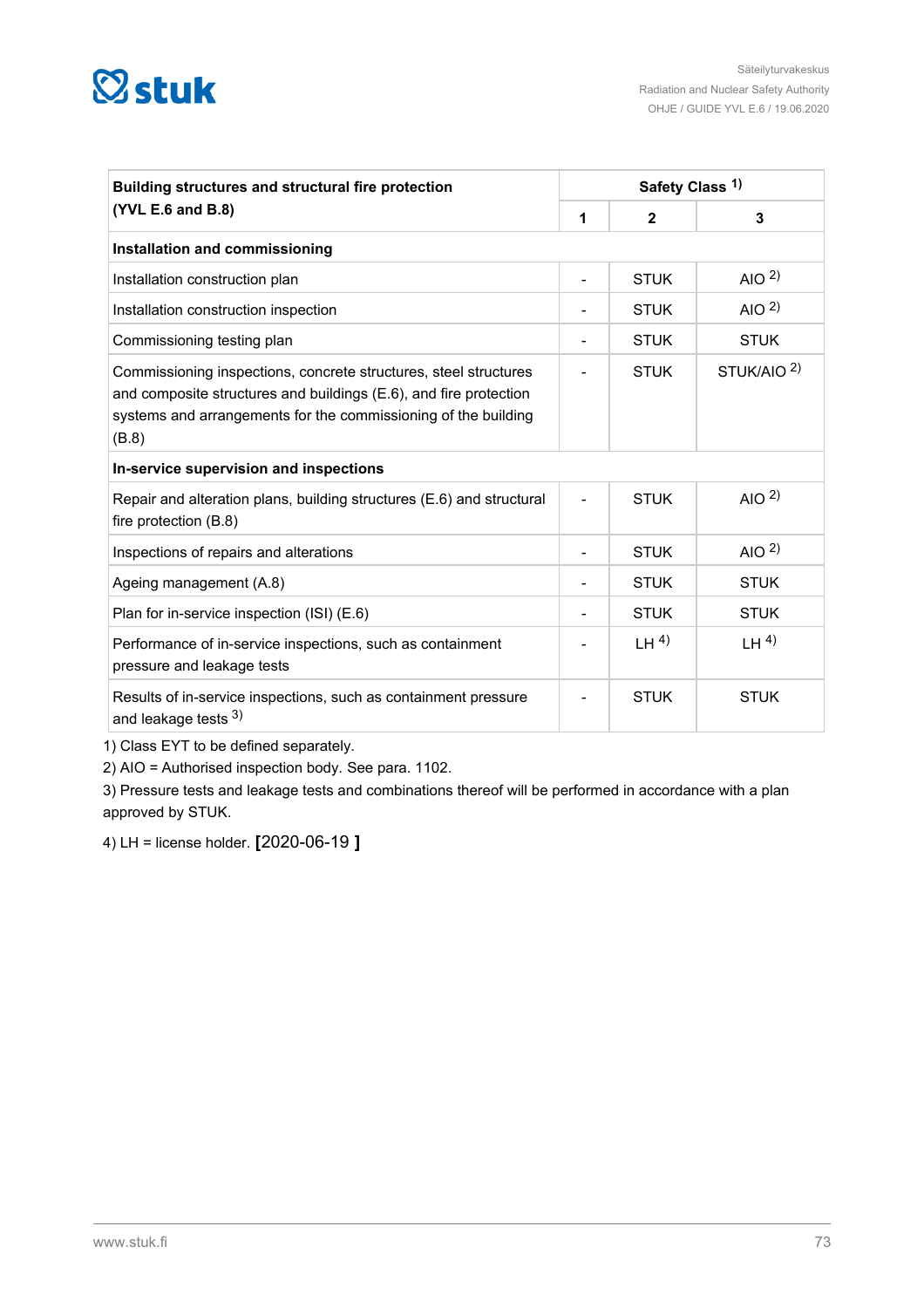

### **15 ANNEX D Material certificate requirements for materials and welding filler materials, SFS-EN 10204**

| Component                                                 | <b>Safety Class</b> |     |  |
|-----------------------------------------------------------|---------------------|-----|--|
|                                                           | $\mathbf{2}$        | 3   |  |
| <b>Structural steels</b>                                  | 3.11                | 3.1 |  |
| Stainless steels                                          | $3.1^{1}$           | 3.1 |  |
| <b>Welding consumables</b>                                | 3.1                 | 2.2 |  |
| Structural bolting<br>assemblies                          | 2.2                 | 2.2 |  |
| Self-tapping and self-drilling<br>screws and blind rivets | 2.1                 | 2.1 |  |
| Studs for arc studs welding                               | 3.1                 | 3.1 |  |

1) Certificate 3.2i is required for the carbon steels and stainless steels of the containment's material and personnel airlocks.

A material certificate of a higher level shall be approved in all cases.

**[**2020-06-19 **]**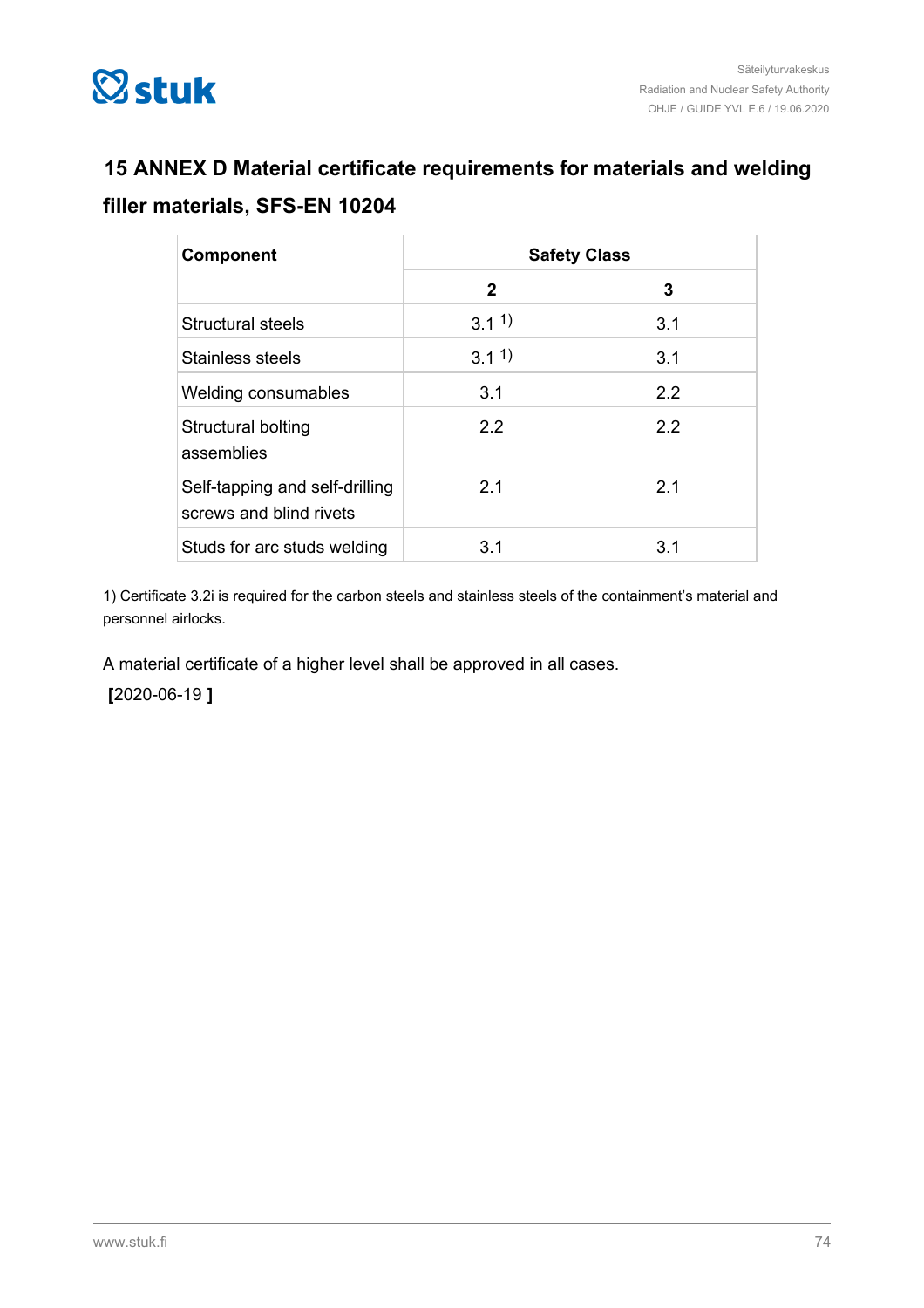

#### **16 References**

1. Nuclear Energy Act (990/1987). **[**2013-11-15 **]**

2. Radiation and Nuclear Safety Authority Regulation on the Safety of a Nuclear Power Plant (Y/1/2018). **[**2020-06-19 **]**

3. Nuclear Energy Decree (161/1988). **[**2013-11-15 **]**

4. Radiation and Nuclear Safety Authority Regulation on the Safety of Disposal of Nuclear Waste (Y/4/2018). **[**2020-06-19 **]**

5. Regulation (EU) No 305/2011 of the European Parliament and of the Council. **[**2013-11-15 **]**

6. Land Use and Building Act (132/1999). **[**2013-11-15 **]**

7. Land Use and Building Decree (895/1999). **[**2013-11-15 **]**

8. Act on the Approval of Certain Construction Products (954/2012). **[**2020-06-19 **]**

9. The National Building Code of Finland (RakMK), Ministry of the Environment. **[**2013-11-15 **]**

10. SFS-EN 1990: Basis of structural design (all parts). **[**2020-06-19 **]**

11. SFS-EN 1991: Actions on structures (all parts). **[**2020-06-19 **]**

12. SFS-EN 1992: Design of concrete structures (all parts). **[**2020-06-19 **]**

13. SFS-EN 1993: Design of steel structures (all parts). **[**2020-06-19 **]**

14. SFS-EN 1994: Design of composite steel and concrete structures (all parts). **[**2020-06-19 **]**

15. SFS-EN ISO 1090-1 + A1, Execution of steel structures and aluminium structures. Part 1: Requirements for conformity assessment of structural components. **[**2020-06-19 **]**

16. SFS-EN ISO 1090-2 + A1, Execution of steel structures and aluminium structures. Part 2: Technical requirements for steel structures. **[**2020-06-19 **]**

17. SFS-EN 206:2014 + A1, 2016, Concrete. Specification, performance, manufacturing and conformity . **[**2020-06-19 **]**

18. SFS 7022 Concrete. Application of standard SFS-EN 206 in Finland. **[**2020-06-19 **]**

19. SFS-EN 197-1. Cement. Part 1: Composition, specifications and conformity criteria for common cements. **[**2013-11-15 **]**

20. SFS-EN 13670 Execution of concrete structures. **[**2020-06-19 **]**

21. SFS 5975 Execution of concrete structures. Application of standard SFS-EN 13670 in Finland. **[**2013-11-15 **]**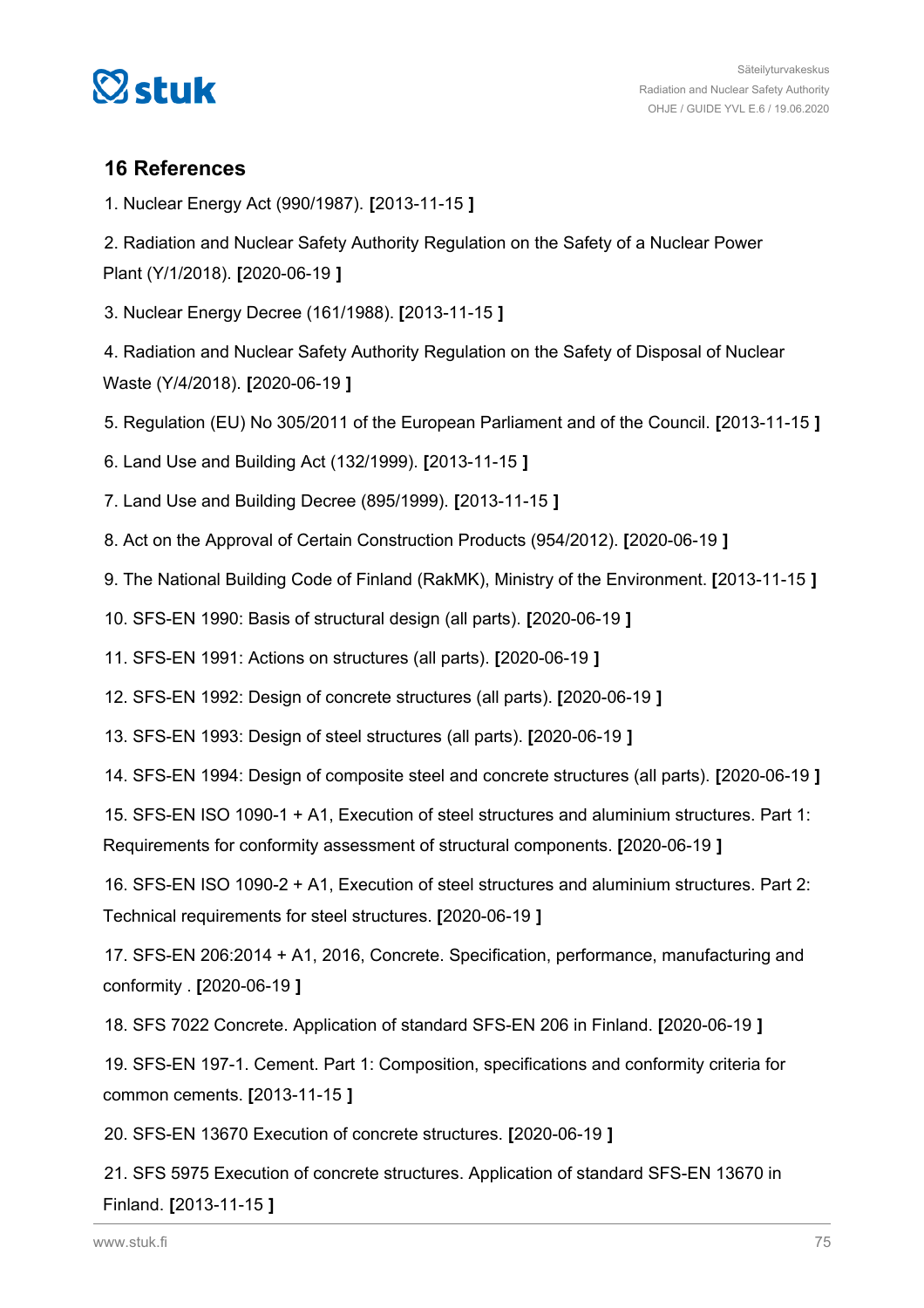

22. SFS-EN ISO 17660-1 Welding. Welding of reinforcement steel. Part 1: Load-bearing welded joints. **[**2013-11-15 **]**

23. SFS-EN ISO 17660-2 Welding. Welding of reinforcement steel. Part 2: Non load-bearing welded joints. **[**2013-11-15 **]**

24. ETAG 001, Guideline for European Technical Approval of Metal Anchors for Use in Concrete. EOTA **[**2013-11-15 **]**

25. ETAG 013, Guideline for European Technical Approval of Post-Tensioning Kits for Prestressing of Structures. EOTA **[**2013-11-15 **]**

26. SFS-EN 1998-1: Design of structures for earthquake resistance. Part 1: General rules, seismic actions and rules for buildings. **[**2020-06-19 **]**

27. ASCE 4-16 Seismic Analysis of Safety-Related Nuclear Structures. **[**2020-06-19 **]**

28. ASCE 43-05 Seismic Design Criteria for Structures, Systems, and Components in Nuclear Facilities. **[**2013-11-15 **]**

29. ASME Boiler and Pressure Vessel Code Section III Division 2, Code for Concrete Reactor Vessels and Containments. **[**2020-06-19 **]**

30. ASME Boiler and Pressure Vessel Code Section III Division 1, Subsection NE, Class MC Components. **[**2020-06-19 **]**

31. USNRC Regulatory Guide 1.90, Inservice inspection of prestressed concrete containment structures with grouted tendons. **[**2013-11-15 **]**

32. KTA 3401.1 Reaktorsicherheitsbehälter aus Stahl, Teil 1 (Steel Containment Vessels, Part 1 ) Werkstoffe und Erzeugnisformen (Materials). **[**2013-11-15 **]**

33. KTA 3401.2 Reaktorsicherheitsbehälter aus Stahl, Teil 2: (Steel Containment Vessels, Part 2: ) Auslegung, Konstruktion und Berechnung (Analysis and Design). **[**2013-11-15 **]**

34. KTA 3401.3 Reaktorsicherheitsbehälter aus Stahl, Teil 3 : (Steel Containment Vessels, Part 3: ) Herstellung (Manufacture). **[**2013-11-15 **]**

35. SFS-EN ISO 3834-2 Quality requirements for fusion welding of metallic materials. Part 2: Comprehensive quality requirements. **[**2020-06-19 **]**

36. SFS-EN ISO 9001, Quality management systems. Requirements. **[**2013-11-15 **]**

37. SFS-EN ISO 17663 Welding. Quality requirements for heat treatment in connection with welding and allied processes. **[**2013-11-15 **]**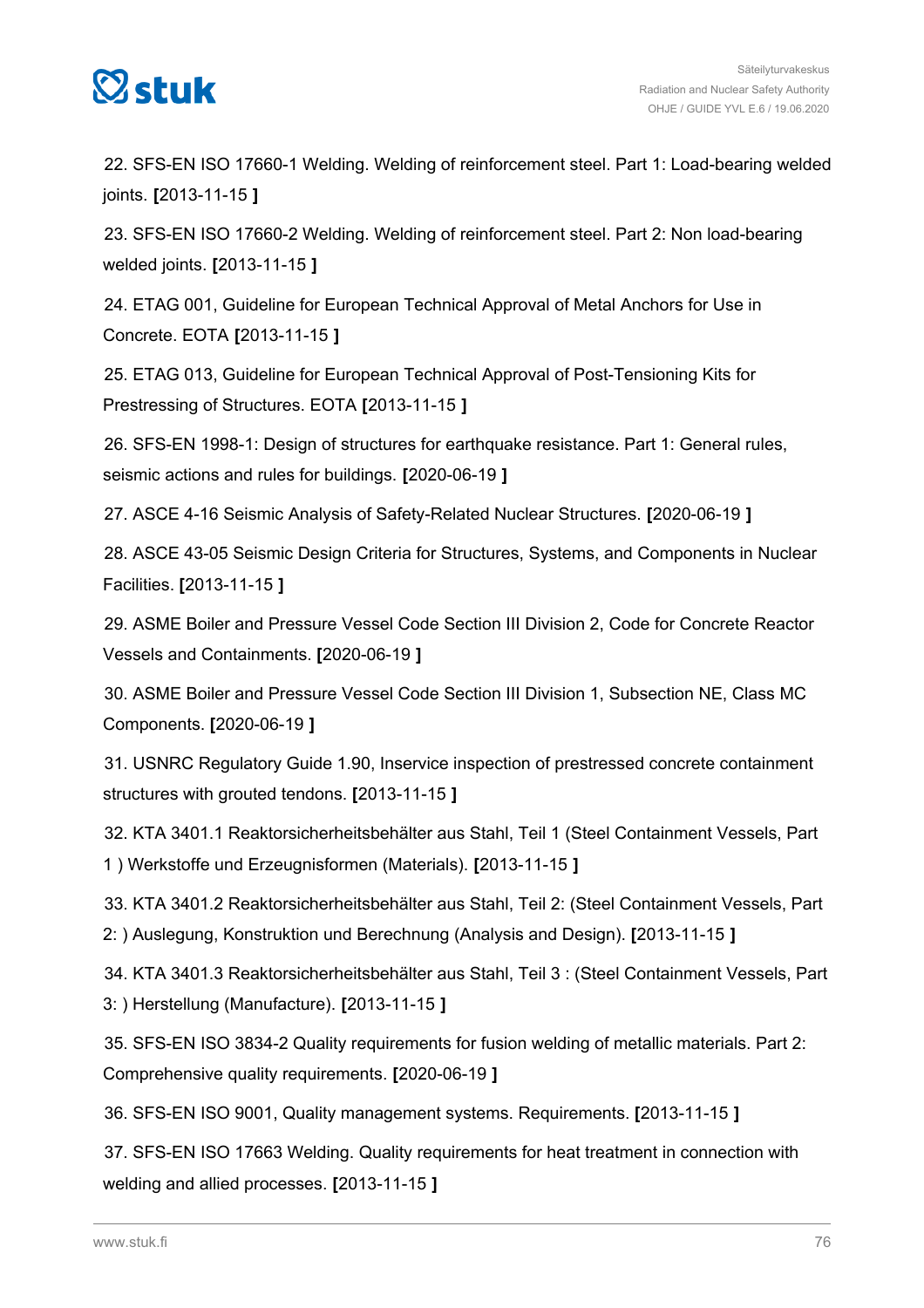

38. SFS-EN ISO 9606-1 Qualification test of welders. Fusion welding. Part 1: Steels. **[**2020-06-19 **]**

39. BY65, Concrete Code 2016, Concrete Association of Finland. **[**2020-06-19 **]**

40. SFS-EN ISO 12944-1:2017 Paints and varnishes. Corrosion protection of steel structures by protective paint systems. Part 1: General introduction. **[**2020-06-19 **]**

41. SFS-EN 10204 Metallic materials. Types of inspection documents. **[**2020-06-19 **]**

42. Ministry of the Environment's Decree on load-bearing structures (477/2014). **[**2020-06-19 **]**

43. Removed. **[**2020-06-19 **]**

44. SFS 5976 Execution of steel structures and aluminium structures. Application of standard SFS-EN 1090-2 in Finland. **[**2020-06-19 **]**

45. SFS-EN 13369:2018 Common rules for precast concrete products. **[**2020-06-19 **]**

46. SFS-EN ISO 15614-1 Specification and qualification of welding procedures for metallic materials — Welding procedure test — Part 1: Arc and gas welding of steels and arc welding of nickel and nickel alloys. **[**2020-06-19 **]**

47. SFS-EN ISO 14731 Welding coordination. Tasks and responsibilities. **[**2020-06-19 **]**

48. Decree of the Ministry of the Environment on the Essential Technical Requirements of Weldable Reinforcement Steels and Mesh Reinforcements (125/2016). **[**2020-06-19 **]**

49. Decree of the Ministry of the Environment on the Type Approval of Weldable Reinforcement Steels and Mesh Reinforcements (126/2016). **[**2020-06-19 **]**

50. Ministry of the Environment Decree concerning national choices for the basis of structural design, when applying standard SFS-EN 1990 (3/16). **[**2020-06-19 **]**

51. SFS-EN ISO 3834-5: Quality requirements for fusion welding of metallic materials — Part 5: Documents with which it is necessary to conform to claim conformity to the quality requirements of ISO 3834-2, ISO 3834-3 or ISO 3834-4. **[**2020-06-19 **]**

52. SFS-EN ISO 14732: Welding personnel — Qualification testing of welding operators and weld setters for mechanized and automatic welding of metallic materials. **[**2020-06-19 **]**

53. ASTM D4082-10: Standard Test Method for Effects of Gamma Radiation on Coatings for Use in Nuclear Power Plants. **[**2020-06-19 **]**

54. ASTM D5139-12: Standard Specification for Sample Preparation for Qualification Testing of Coatings to be Used in Nuclear Power Plants. **[**2020-06-19 **]**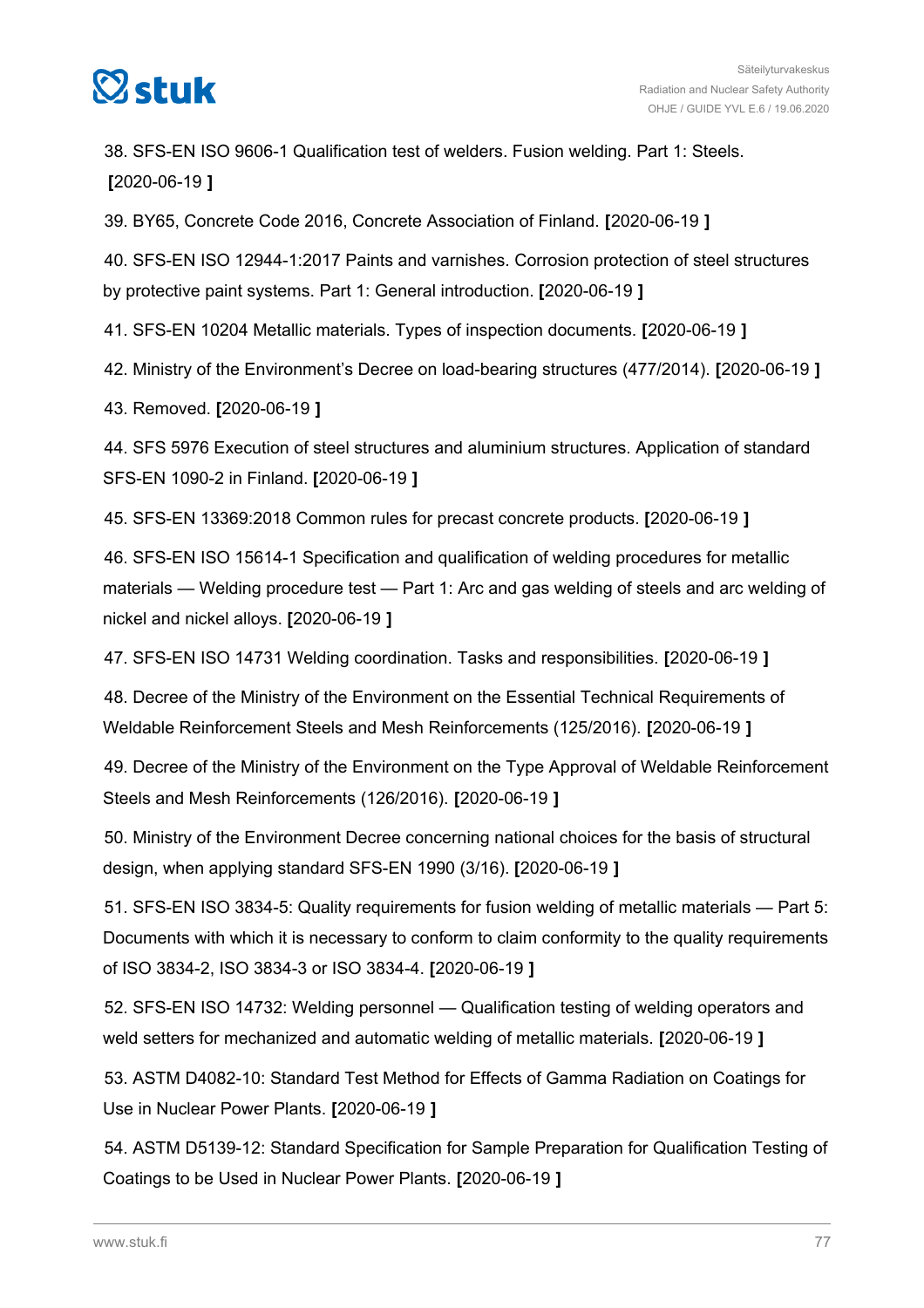# $\heartsuit$ stuk

55. ISO 4628-2:2016: Paints and varnishes — Evaluation of degradation of coatings — Designation of quantity and size of defects, and of intensity of uniform changes in appearance — Part 2: Assessment of degree of blistering. **[**2020-06-19 **]**

56. ISO 8690:1988: Decontamination of radioactively contaminated surfaces — Method for testing and assessing the ease of decontamination. **[**2020-06-19 **]**

57. ISO 2812-2:2007: Paints and varnishes — Determination of resistance to liquids — Part 2: Water immersion method. **[**2020-06-19 **]**

58. ISO 4624:2016: Paints and varnishes — Pull-off test for adhesion. **[**2020-06-19 **]**

59. ISO 7784-2:2016: Paints and varnishes — Determination of resistance to abrasion — Part 2: Method with abrasive rubber wheels and rotating test specimen. **[**2020-06-19 **]**

60. ASTM D3911-16: Standard Test Method for Evaluating Coatings Used in Light-Water Nuclear Power Plants at Simulated Design Basis Accident (DBA) Conditions. **[**2020-06-19 **]**

#### **17 Removed (A.4 References)**

- 1. Removed. **[**2020-06-19 **]**
- 2. Removed. **[**2020-06-19 **]**
- 3. Removed. **[**2020-06-19 **]**
- 4. Removed. **[**2020-06-19 **]**

#### **18 Removed (B.5 References)**

- 1. Removed. **[**2020-06-19 **]**
- 2. Removed. **[**2020-06-19 **]**
- 3. Moved to reference number 46. **[**2020-06-19 **]**
- 4. Removed. **[**2020-06-19 **]**
- 5. Removed. **[**2020-06-19 **]**
- 6. Moved to reference number 47. **[**2020-06-19 **]**
- 7. Removed. **[**2020-06-19 **]**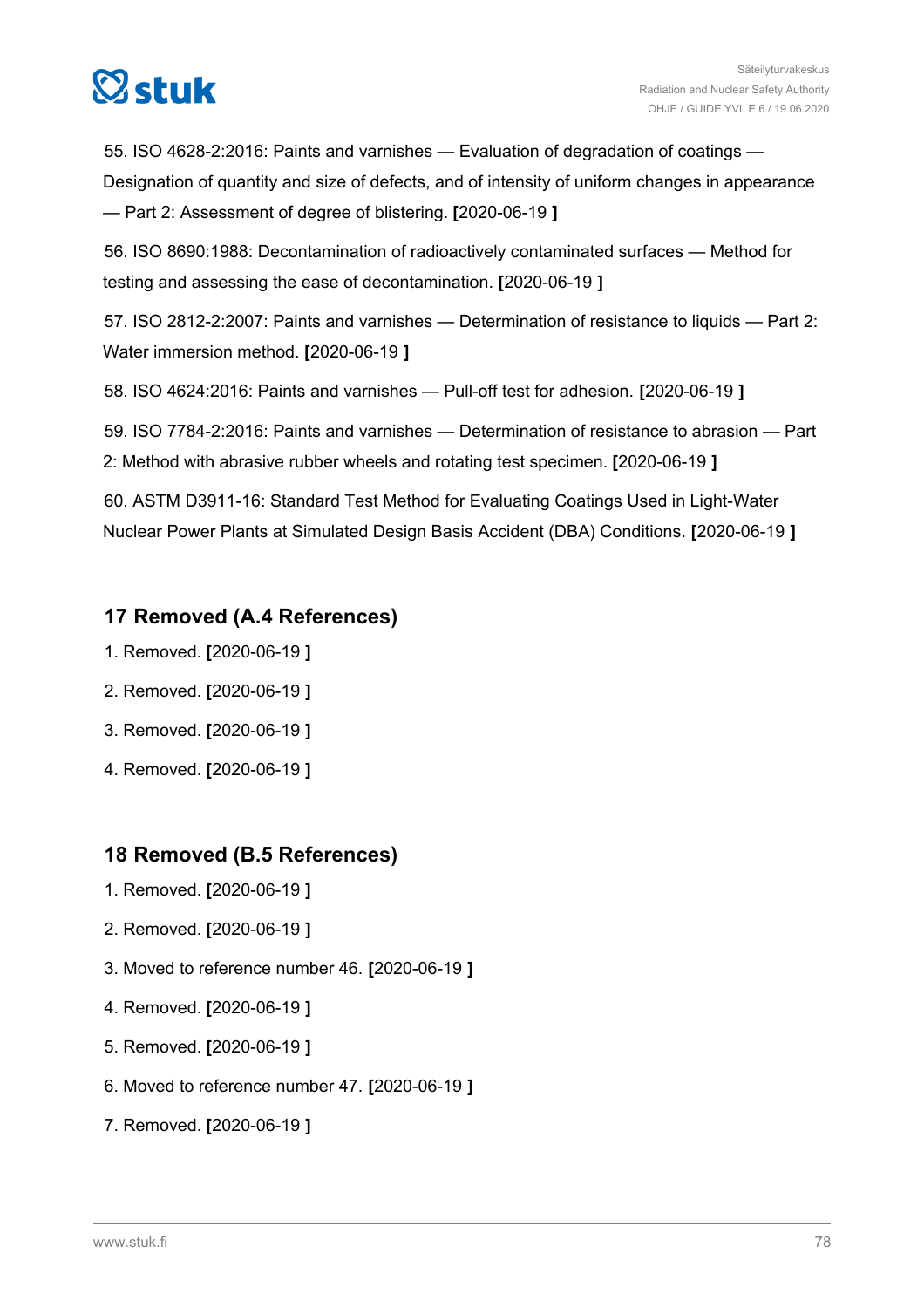

### **Definitions**

#### **Installation construction plan (buildings and structures)**

Installation construction plan shall (for buildings and structures), refer to a construction plan describing how a steel structure, steel component of a composite structure, or a concrete element or a precast concrete product, including supports, connects to other structures.

#### **Authorised inspection body (AIO)**

Authorised inspection body shall refer to an independent inspection organisation approved by the Radiation and Nuclear Safety Authority under Section 60 a of the Nuclear Energy Act to carry out inspections of the pressure equipment, steel and concrete structures and mechanical components of nuclear facilities in the capacity of an agency performing public administrative duties. (Nuclear Energy Decree 161/1988, in Finnish). Authorised inspection body and authorised inspection organisation have same meaning in YVL Guides.

#### **Concrete**

Concrete shall refer to material that has been fabricated by mixing cement, coarse and fine aggregate and water, and potentially admixtures and additives, and the properties of material develop as the cement hardens (hydrates) with the help of water.

#### **Concrete element**

Concrete element shall refer to a concrete structure that has been cast and cured outside of its final location (either factory-built or fabricated at the construction site).

#### **Fresh concrete**

Fresh concrete shall refer to fully mixed concrete that is still in a state where it may be compacted using a method of choice.

#### **Concrete cover**

Concrete cover shall refer to the thickness of the concrete layer protecting the reinforcement.

#### **Concrete structure**

Concrete structure shall refer to concrete, reinforced concrete and prestressed concrete structures.

#### **Reinforcement steel**

Reinforcement steel shall refer to steel used for non-prestressed reinforcement of a concrete structure.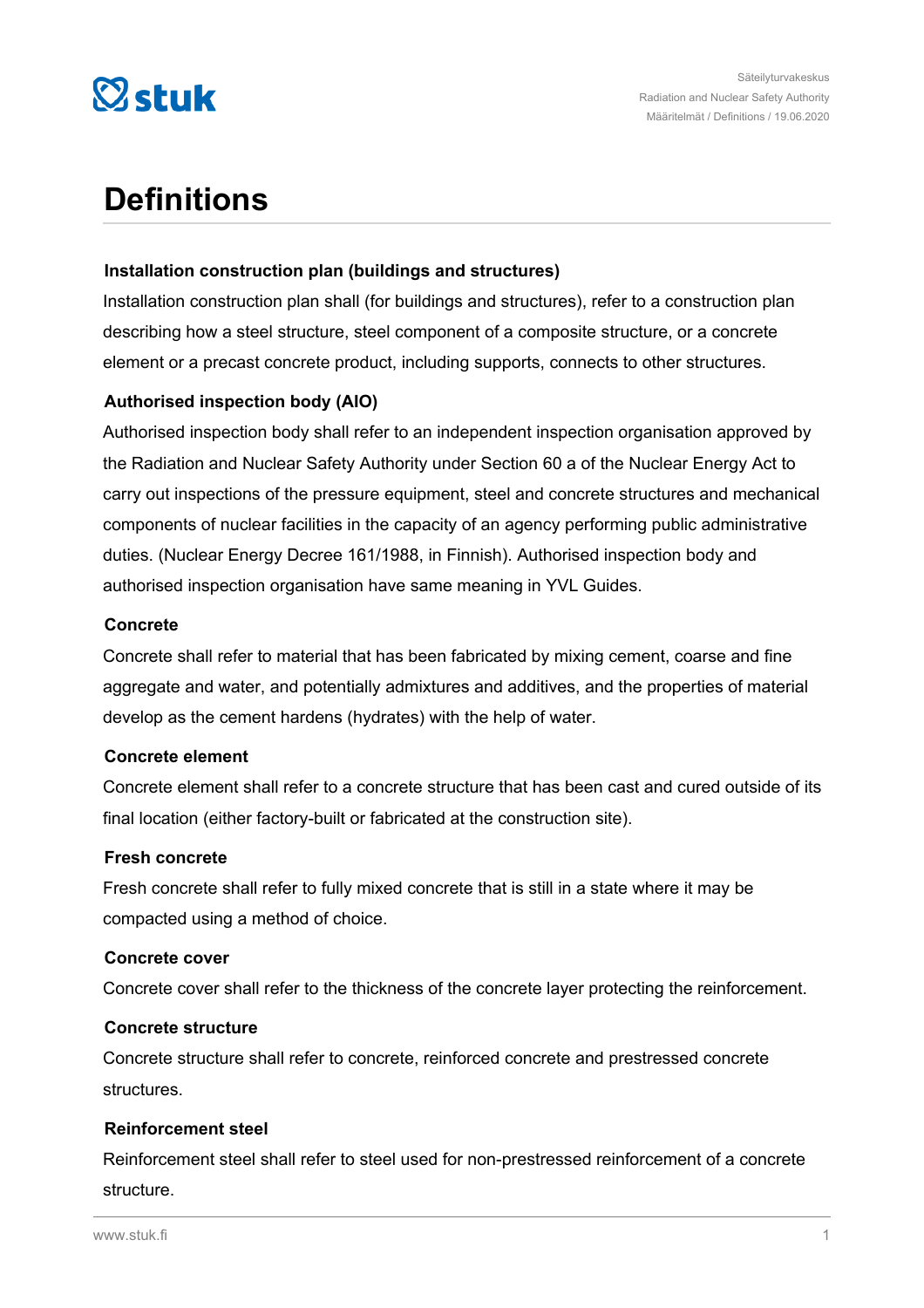

#### **Precast concrete product**

Precast concrete product shall refer to a concrete element manufactured under an applicable European product standard.

#### **CE marking**

CE marking shall refer to the only label that indicates that a building product complies with the declared performance levels and the applicable requirements of the European Union's harmonised legislation.

#### **Non-linear structural analysis**

Non-linear structural analysis shall refer to solving a partial differential equation group using the finite element method (FEM), for example. The non-linearity of a structure may be geometrical by nature, due to the behaviour of the material, or related to the boundary conditions. A geometrical non-linearity

#### **Special process**

Special processes shall refer to manufacturing processes, the results of which cannot be directly verified by means of a product inspection or testing after manufacture; instead, any shortcomings in the process may only appear later while the product is in use. Special processes include, for instance welding, forming and heat treatment.

#### **Eurocodes**

Eurocodes shall refer to the pan-European design standards for load-bearing structures published by the European Committee for Standardization.

#### **European Technical Assessment (ETA)**

European Technical Assessment (ETA) shall refer to an approval that may be granted for building products for which no harmonised product standard exists. ETA is a voluntary technical approval resulting in CE marking.

#### **Prestressing system**

Prestressing system shall refer to the complex formed by the prestressing tendons used, the installation, prestressing, locking, and protection of the prestressing tendons , and the related equipment and work methods.

#### **Prestressing tendon**

Prestressing tendon shall refer to the base material used for reinforcement of concrete structures subject to prestressing.

#### **Prestressed concrete structure**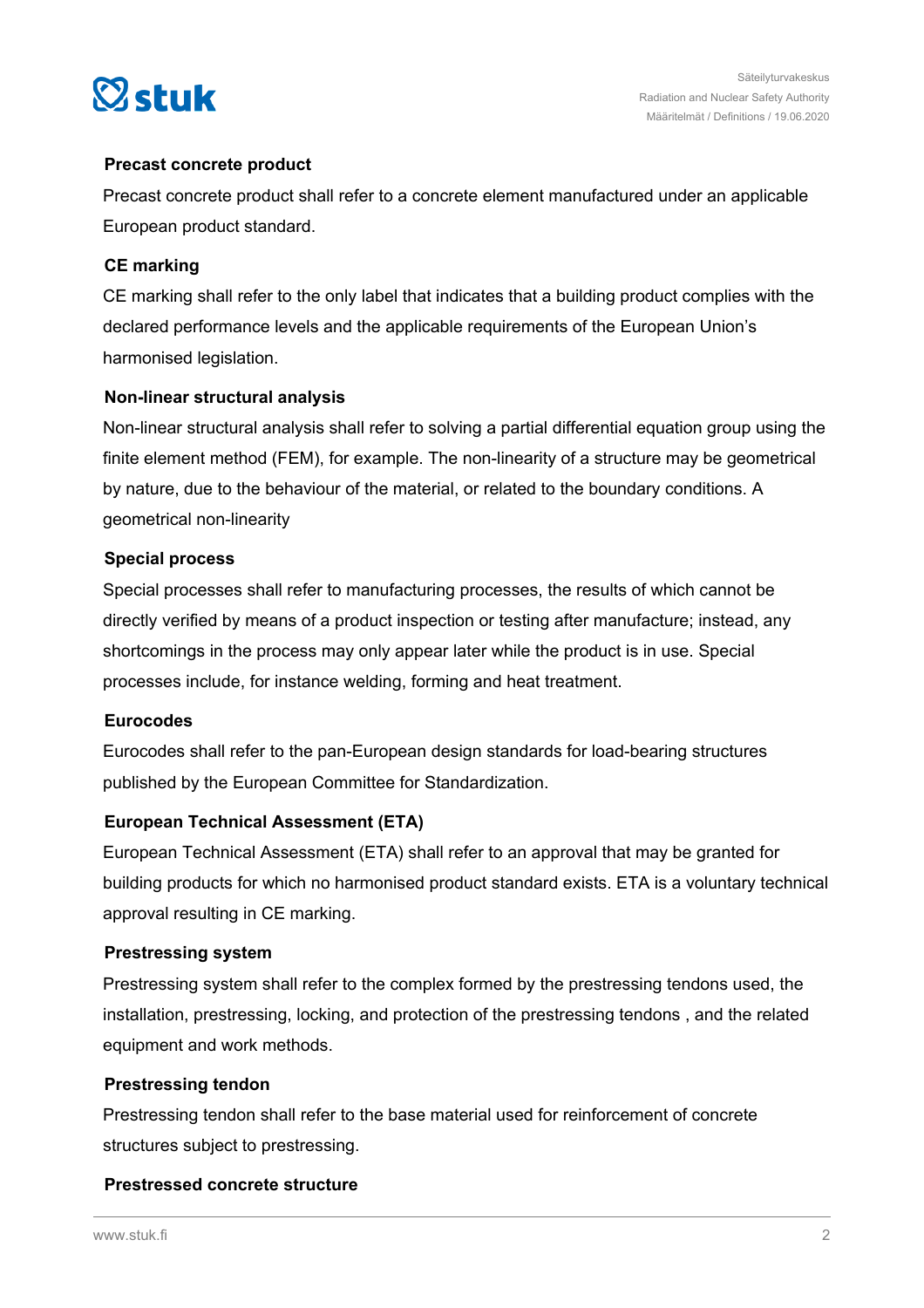

Prestressed concrete structure shall refer to a reinforced concrete structure with reinforcement that is partially or fully prestressed.

#### **Floor response spectrum**

The floor response spectrum describes the maximum vibrations of single-degree-of-freedom oscillators with various natural frequencies and a particular damping ratio positioned in a certain area of a building. The calculation of the floor response spectrum involves an analysis, based on the dynamic behaviour of the frame structure, of the transfer of the vibration from an earthquake or other external source to the part of the building under examination where it strains systems, structures, and components. Depending on the design basis, the floor response spectrum is an acceleration, velocity or displacement spectrum or an energy response spectrum in accordance with their combination.

#### **Aggregate**

Aggregate shall refer to granular mineral constituent material of concrete, which forms concrete when joined together by cement paste.

#### **Test specimen**

Test specimen shall refer to a piece manufactured for testing from a concrete, steel or reinforcement sample.

#### **High strength concrete**

High strength concrete shall refer to concrete that has a compression strength class higher than C50/60 pursuant to standard EN 1992-1-1.

#### **Utilisation rate**

Utilisation rate shall refer to the ratio between the design load of the structure and the capacity of the structure.

#### **Service life**

Service life shall refer to the period of time beginning from the commissioning of the SSC fulfilling its operability requirements and ending when the degraded operability is not restored to the required level anymore.

#### **Service limit state dimensioning**

Service limit state dimensioning shall refer to dimensioning at a limit state where a structure no longer meets the requirements set as conditions for its usability (such as maximum crack width or displacement).

#### **Commissioning inspection**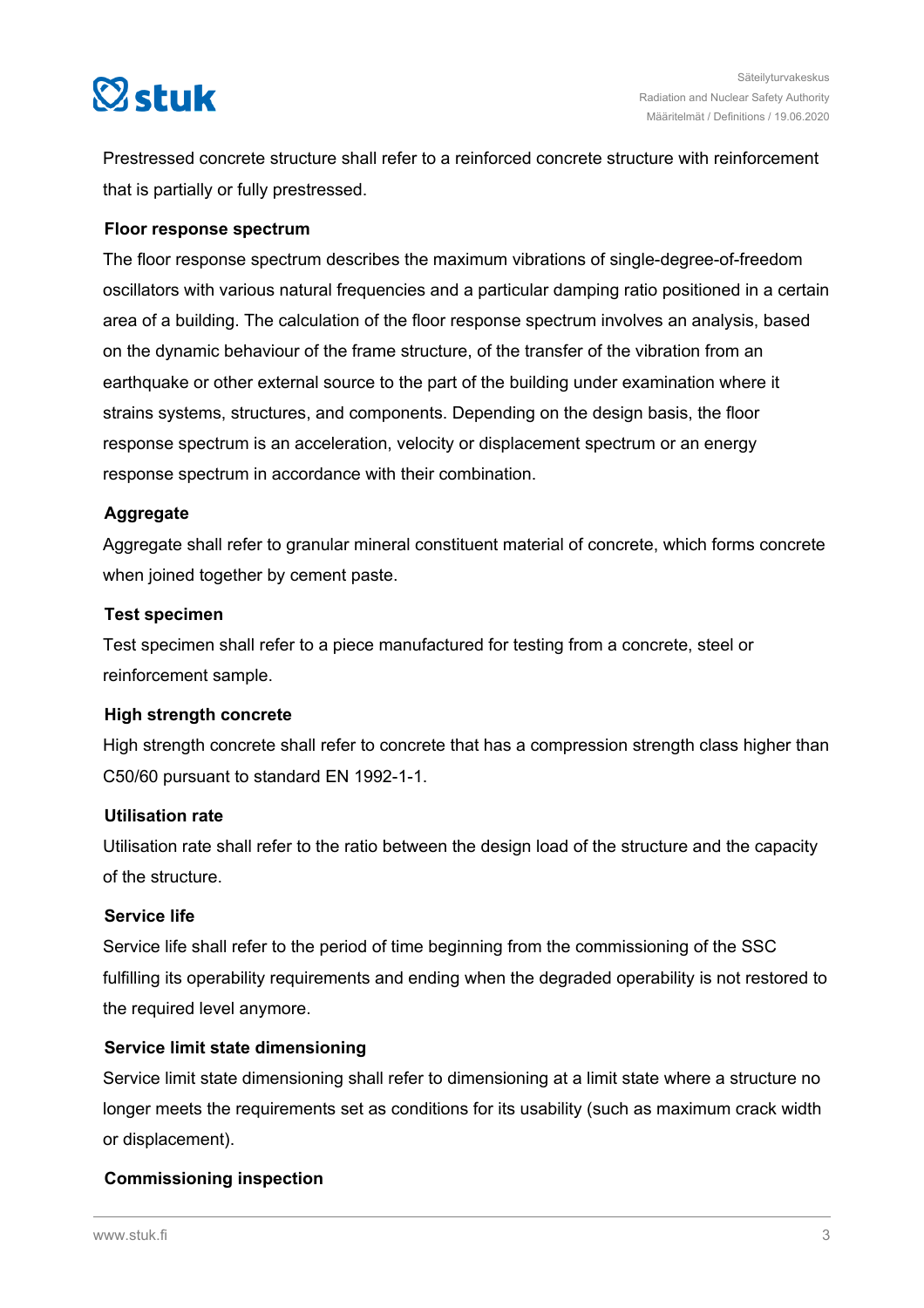

Commissioning inspection shall refer to an inspection that ensures the operability of safety class 2 and 3 concrete structures, steel and concrete structures, prestressed concrete structures, or steel and composite structures and buildings and that is performed before the nuclear operation of the facility begins.

#### **Composite structure**

Composite structure shall refer to a structural entity formed by a concrete and steel structure where the interoperation of the concrete and the steel components have a substantial role in relation to the load-bearing capacity, leak-tightness and fire protection properties of the structural entity. A composite structure consists of load-bearing structural components where the slip between steel and concrete and the disconnection of the components remains limited. Typical composite structures include composite columns, walls, beams and slabs.

#### **Licensee**

Licensee shall refer to the holder of a licence entitling to the use of nuclear energy. (Nuclear Energy Act 990/1987)

#### **Modular structure**

Modular structure shall refer to an assembly consisting of several structural components and equipment parts. Components of the structure may include steel components, piping and piping supports, valves, cable trays, steel platforms and reinforcement steel. As the load-bearing structure of a modular structure act usually the steel components delivered to the construction site as pre-fabricated parts, or a composite structure consisting of these steel components and concrete.

#### **Ultimate limit state design**

Ultimate limit state design shall refer to design at a limit state where the structure is considered to lose its load-bearing capacity in part or entirely.

#### **Summary of justifications**

Summary of justifications shall refer to a document that presents how the structure meets the requirements set for it, and how the licensee has established its conformity to requirements. The summary of justifications shall also present the changes made to the approved documents, any non-conformances that occurred during manufacture, and their impact on the suitability and acceptability of the structure.

#### **Damping ratio**

Damping ratio shall refer to the ratio of the actual damping coefficient (the ratio of the viscous damping force to velocity) for a single-degree-of-freedom oscillator to the critical damping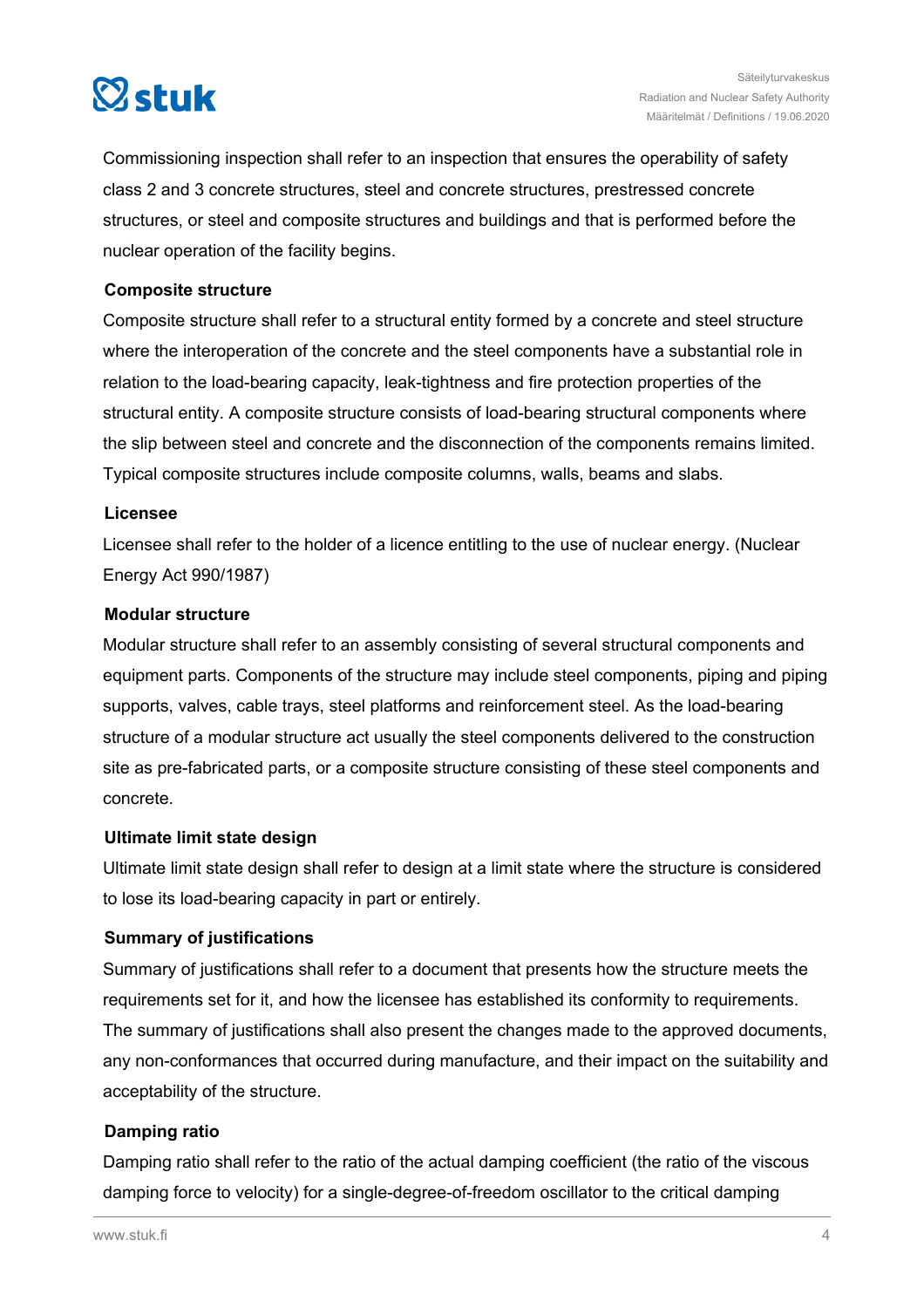

coefficient (the maximum value of the damping coefficient at which periodically attenuating oscillation is possible). The damping ratio is usually expressed as a percentage.

#### **Inspection organisation**

Inspection organisation shall refer to an organisation that performs inspections to examine a product, process, service or installation, or the design thereof, and to verify their conformity to requirements. (SFS-EN ISO/IEC 17020:2012)

#### **Steel structure**

Steel structure shall refer to structural steel components that are delivered as construction products. Typical steel structures of nuclear facilities include: load-bearing structures of buildings, load-bearing steel structures of the concrete reactor containment, vessels subject to hydrostatic pressure, piping break supports, missile protectors, storage racks for fresh and spent fuel, gates and linings of spent fuel pools, crane rail supports, doors and hatches, steel platforms and spent fuel handling equipment and crane rails.

#### **Testing organisation**

Testing organisation shall refer to an organisation performing testing activities requiring special competence. (Nuclear Energy Act 990/1987)

#### **Execution (construction)**

Execution of construction shall refer to all functions required for the physical creation of a building, including the acquisitions made for the site, the manufacture, transport, storage and installation of building materials and products, and inspection activities and documentation.

#### **Execution specification (construction)**

Execution specification shall refer to a presentation of the information and requirements that are necessary for the execution of steel structures, including the necessary information and requirements concerning steel structural products and steel structure components. Execution specification for a concrete structure shall refer to a classified collection of requirements set for execution, which may apply to the entire construction work or a single component.

#### **Execution class (construction)**

Execution class shall refer to a classified collection of requirements set for execution, which may apply to the entire construction work, a single assembly or a detail of a single assembly (SFS-EN 1090-2, SFS-EN 13670).

#### **System/structure/component important to safety**

System/structure/component important to safety shall refer to systems, structures or components in safety classes 1, 2 and 3 and systems in class EYT/STUK.